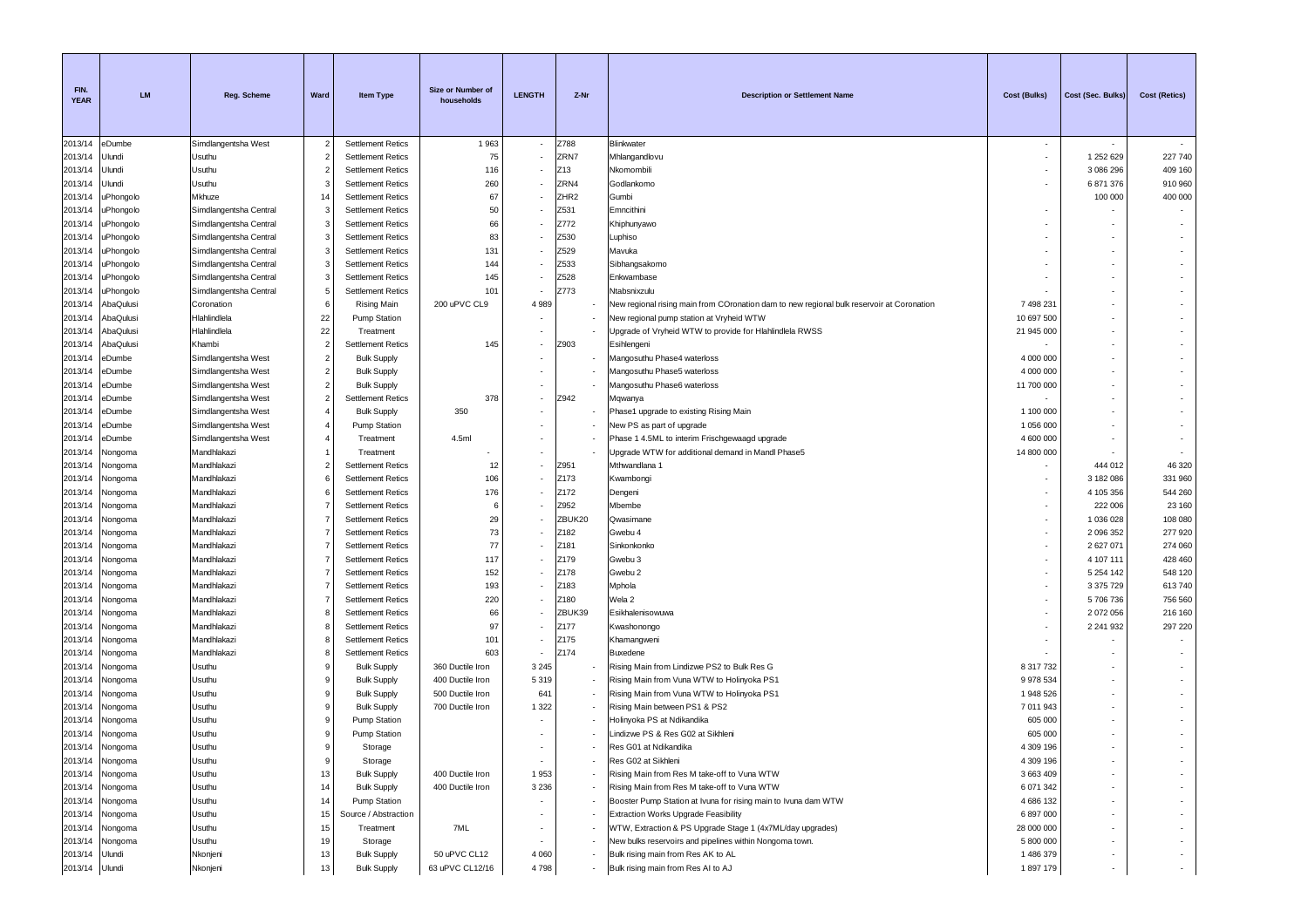| FIN.<br><b>YEAR</b> | <b>LM</b>          | <b>Reg. Scheme</b>     | Ward           | Item Type                                            | Size or Number of<br>households | <b>LENGTH</b>            | Z-Nr                     | <b>Description or Settlement Name</b>                               | Cost (Bulks)     | Cost (Sec. Bulks)       | <b>Cost (Retics)</b> |
|---------------------|--------------------|------------------------|----------------|------------------------------------------------------|---------------------------------|--------------------------|--------------------------|---------------------------------------------------------------------|------------------|-------------------------|----------------------|
| 2013/14             | Ulundi             | Nkonjeni               | 13             | <b>Bulk Supply</b>                                   | 90 CONTINUOUS                   | 508                      |                          | Bulk rising main from Res AI to AH                                  | 241 676          | $\sim$                  |                      |
| 2013/14             | Jlundi             | Nkonjeni               | 13             | Pump Station                                         |                                 |                          |                          | PS AH at Mbekuzeni                                                  | 1 132 016        |                         |                      |
| 2013/14             | Ulundi             | Nkonjeni               | 13             | <b>Pump Station</b>                                  |                                 |                          |                          | PS AI at Mission 3                                                  | 342 399          |                         |                      |
| 2013/14             | Ulundi             | Nkonjeni               | 13             | Rising Main                                          | 75 CONTINUOUS                   | 6 3 7 6                  |                          | Bulk rising main from Res AH to AK                                  | 2722813          |                         |                      |
| 2013/14             | Ulundi             | Nkonjeni               | 13             | <b>Rising Main</b>                                   | 90 CONTINUOUS                   | 6676                     | $\overline{\phantom{a}}$ | Bulk rising main from Res AI to AH                                  | 3 177 793        |                         |                      |
| 2013/14             | Ulundi             | Nkonjeni               | 13             | Storage                                              | 20kl                            |                          |                          | Res AL above Kwankakazi                                             | 386 000          |                         |                      |
| 2013/14             | Ulundi             | Nkonjeni               | 13             | Storage                                              | 20kl                            |                          |                          | Res AJ at Tukelana                                                  | 386 000          |                         |                      |
| 2013/14             | Jlundi             | Nkonjeni               | 13             | Storage                                              | 30kl                            |                          |                          | Res AK at Kwankakazi                                                | 463 200          |                         |                      |
| 2013/14             | Jlundi             | Nkonjeni               | 13             | Storage                                              | <b>75kl</b>                     |                          |                          | Res AH Mbekuzeni                                                    | 689 300          |                         |                      |
| 2013/14             | Jlundi             | Nkonjeni               | 16             | <b>BPT</b>                                           |                                 |                          |                          | Cokolo BPT                                                          | 77 200           |                         |                      |
| 2013/14             | Jlundi             | Nkonjeni               | 16             | <b>BPT</b>                                           |                                 |                          |                          | Nkaletweni North BPT                                                | 77 200           |                         |                      |
| 2013/14             | Ulundi             | Nkonjeni               | 16             | <b>BPT</b>                                           |                                 |                          |                          | Nkaletweni North BPT                                                | 77 200           |                         |                      |
| 2013/14             | Jlundi             | Nkonjeni               | 16             | Pump Station                                         |                                 |                          |                          | Nkaletweni South PS                                                 | 1800000          |                         |                      |
| 2013/14             | Jlundi             | Nkonjeni               | 16<br>16       | Pump Station                                         |                                 |                          | ZMAP84                   | Nkaletweni North PS                                                 | 1800000          |                         | 177 560              |
| 2013/14<br>2013/14  | Jlundi             | Nkonjeni               | 16             | <b>Settlement Retics</b>                             | 48<br>118                       |                          | ZMAP83                   | Cokolo<br>Nkaletweni                                                | $\sim$           | 1702 046<br>4 144 112   | 432 320              |
| 2013/14             | Jlundi<br>Jlundi   | Nkonjeni<br>Nkonjeni   | 16             | <b>Settlement Retics</b><br>Source / Abstraction     |                                 |                          |                          | Cokolo Spring Prot.                                                 | 100 000          |                         |                      |
| 2013/14             | Jlundi             | Nkonjeni               | 16             | Source / Abstraction                                 |                                 |                          |                          | Cokolo Spring Prot.                                                 | 100 000          |                         |                      |
| 2013/14             | Ulundi             | Nkonjeni               | 16             | Source / Abstraction                                 | 450Vh                           |                          |                          | Nkaletweni South BH                                                 | 100 000          |                         |                      |
| 2013/14             | Ulundi             | Nkonjeni               | 16             | Storage                                              | 250KL                           |                          |                          | Nkaletweni North Res                                                | 1 235 200        |                         |                      |
| 2013/14             | Ulundi             | Nkonjeni               | 16             | Storage                                              | 30KL                            |                          |                          | Nkaletweni South Res                                                | 463 200          |                         |                      |
| 2013/14             | Jlundi             | Nkonjeni               | 16             | Storage                                              | 30KL                            |                          |                          | Cokolo Res                                                          | 463 200          |                         |                      |
| 2013/14             | Ulundi             | Nkonjeni               | 16             | Storage                                              | 350KL                           | $\overline{\phantom{a}}$ |                          | Nkaletweni South Res                                                | 1 554 081        |                         |                      |
| 2013/14             | Jlundi             | Nkonjeni               | 20             | <b>Settlement Retics</b>                             | 12                              |                          | Z795                     | Kwa Mvula                                                           |                  | 320 276                 | 42 460               |
| 2013/14             | Ulundi             | Nkonjeni               | 20             | <b>Settlement Retics</b>                             | 85                              |                          | Z399                     | Mvula                                                               |                  |                         |                      |
| 2013/14             | uPhongolo          | Simdhlangentsha East   | 11             | Treatment                                            | 6ML                             |                          |                          | WTW upgrade from 6ML to 12ML                                        | 18 404 456       |                         |                      |
| 2013/14             | uPhongolo          | Simdlangentsha Central | 3              | <b>Bulk Supply</b>                                   | 250 New Bulk Gravit*            | 5 2 1 5                  |                          | Regional bulk pipeline from source to existing reservoir at Luphiso | 6 803 265        |                         |                      |
| 2013/14             | uPhongolo          | Simdlangentsha Central | 3              | Pump Station                                         |                                 | $\overline{\phantom{a}}$ |                          | Booster pump at Khipunyawo on regional bulk pipeline                | 41 926           | $\sim$                  | $\sim$               |
| 2014/15             | AbaQulusi          | Coronation             | 6              | Treatment                                            |                                 | $\overline{\phantom{a}}$ |                          | Upgrading of Coronation WTW                                         | 4 192 650        | $\sim$                  | $\sim$               |
| 2014/15             | eDumbe             | Simdlangentsha West    | $\overline{4}$ | Treatment                                            | 10ml                            | $\overline{\phantom{a}}$ |                          | Phase2 10ML to Sim West                                             | 50 000 000       |                         |                      |
| 2014/15             | Vongoma            | Usuthu                 | 9              | <b>Settlement Retics</b>                             | 83                              |                          | Z600                     | Ziphethe                                                            |                  | 2 067 236               | 274 060              |
| 2014/15             | Vongoma            | Usuthu                 | 9              | <b>Settlement Retics</b>                             | 194                             |                          | Z601                     | Delene (KwaMinya)                                                   |                  | 2 693 937               | 613740               |
| 2014/15             | Nongoma            | Usuthu                 | 9              | <b>Settlement Retics</b>                             | 468                             |                          | Z593                     | Lindizwe                                                            |                  | 7 133 003               | 1 625 060            |
| 2014/15             | Vongoma            | Usuthu                 | 14             | <b>Bulk Supply</b>                                   | 700 Ductile Iron                | 2 1 8 4                  |                          | Bulk take-off to Res M at Ivuna                                     | 11 584 808       |                         |                      |
| 2014/15             | Vongoma            | Usuthu                 | 14             | Storage                                              | 2ML                             |                          |                          | Bulk Res M at Phenyane2                                             | 5 611 822        |                         |                      |
| 2014/15             | Nongoma            | Usuthu                 | 15             | Storage                                              | 2ml                             |                          |                          | Additional bulk reservoir                                           | 5 611 822        |                         |                      |
| 2014/15             | Nongoma            | Usuthu                 | 15             | Treatment                                            | 7ML                             |                          |                          | WTW, Extraction & PS Upgrade Stage 2 (4x7ML/day upgrades)           | 28 000 000       |                         |                      |
| 2014/15             | Nongoma            | Usuthu                 | 16             | <b>Settlement Retics</b>                             | 80                              |                          | Z605                     | Kwasabela                                                           |                  | 1 310 220               |                      |
| 2014/15             | Nongoma            | Usuthu                 | 16             | <b>Settlement Retics</b>                             | 80                              |                          | Z624                     | Mcwembe                                                             |                  | 2 038 120               | 270 200              |
| 2014/15             | Nongoma            | Usuthu                 | 16             | <b>Settlement Retics</b>                             | 188                             |                          | Z622                     | Nhlophenkulu                                                        | $\sim$<br>$\sim$ | 4 833 256               | 640 760              |
| 2014/15<br>2014/15  | Nongoma<br>Nongoma | Usuthu<br>Usuthu       | 16<br>20       | <b>Settlement Retics</b>                             | 1075<br>70                      |                          | Z606<br>Z602             | Canaan                                                              | ۰.               | 10 174 620<br>1 210 167 | 3 103 440<br>220 020 |
| 2014/15             | Vongoma            | Usuthu                 | 20             | <b>Settlement Retics</b><br><b>Settlement Retics</b> | 70                              |                          | Z603                     | Sigangeni<br>Emvomveni                                              |                  | 1 316 322               |                      |
| 2014/15             | Nongoma            | Usuthu                 | 20             | <b>Settlement Retics</b>                             | 105                             |                          | Z604                     |                                                                     |                  | 1783404                 | 324 240              |
| 2014/15             | Ulundi             | Nkonjeni               | $\overline{4}$ | <b>Settlement Retics</b>                             | 41                              |                          | Z963                     | Sgodiphola<br>Emandlovini                                           |                  | 1 135 524               | 150 540              |
| 2014/15             | Ulundi             | Nkonjeni               | 13             | <b>Settlement Retics</b>                             | $\mathcal{R}$                   |                          | ZBUK52                   | Groot Geluk 201                                                     |                  | 37 965                  | 11 580               |
| 2014/15             | Ulundi             | Nkonjeni               | 13             | <b>Settlement Retics</b>                             | 9                               |                          | ZTAS10                   | Mandeva                                                             |                  | 262 044                 | 34 740               |
| 2014/15             | Ulundi             | Nkonjeni               | 13             | <b>Settlement Retics</b>                             | 10                              |                          | ZAM5                     | Ensileni                                                            | $\sim$           | 370 010                 | 38 600               |
| 2014/15             | Ulundi             | Nkonjeni               | 13             | <b>Settlement Retics</b>                             | $22\,$                          |                          | Z925b                    | Ogade 2                                                             |                  | 740 020                 | 77 200               |
| 2014/15             | Ulundi             | Nkonjeni               | 13             | <b>Settlement Retics</b>                             | 22                              |                          | ZAM6                     | Uitkyk Farm                                                         | $\sim$           | 740 020                 | 77 200               |
| 2014/15             | Ulundi             | Nkonjeni               | 13             | <b>Settlement Retics</b>                             | 37                              |                          | ZAM7                     | <b>Bhukwe</b>                                                       | $\sim$           | 1 077 292               | 142 820              |
| 2014/15             | Ulundi             | Nkonjeni               | 13             | <b>Settlement Retics</b>                             | 58                              |                          | Z925a                    | Ogade 1                                                             |                  | 1 998 054               | 208 440              |
| 2014/15             | Ulundi             | Nkonjeni               | 13             | <b>Settlement Retics</b>                             | 96                              |                          | Z924                     | Mission 3                                                           | $\sim$           | 3 441 093               | 358 980              |
| 2014/15             | Ulundi             | Nkonjeni               | 13             | <b>Settlement Retics</b>                             | 143                             |                          | Z921                     | Undindi                                                             | $\sim$           | 4 076 240               | 540 400              |
| 2014/15 Ulundi      |                    | Nkonjeni               | 16             | <b>BPT</b>                                           |                                 | ٠                        |                          | Mbundu BPT                                                          | 77 200           |                         | $\sim$               |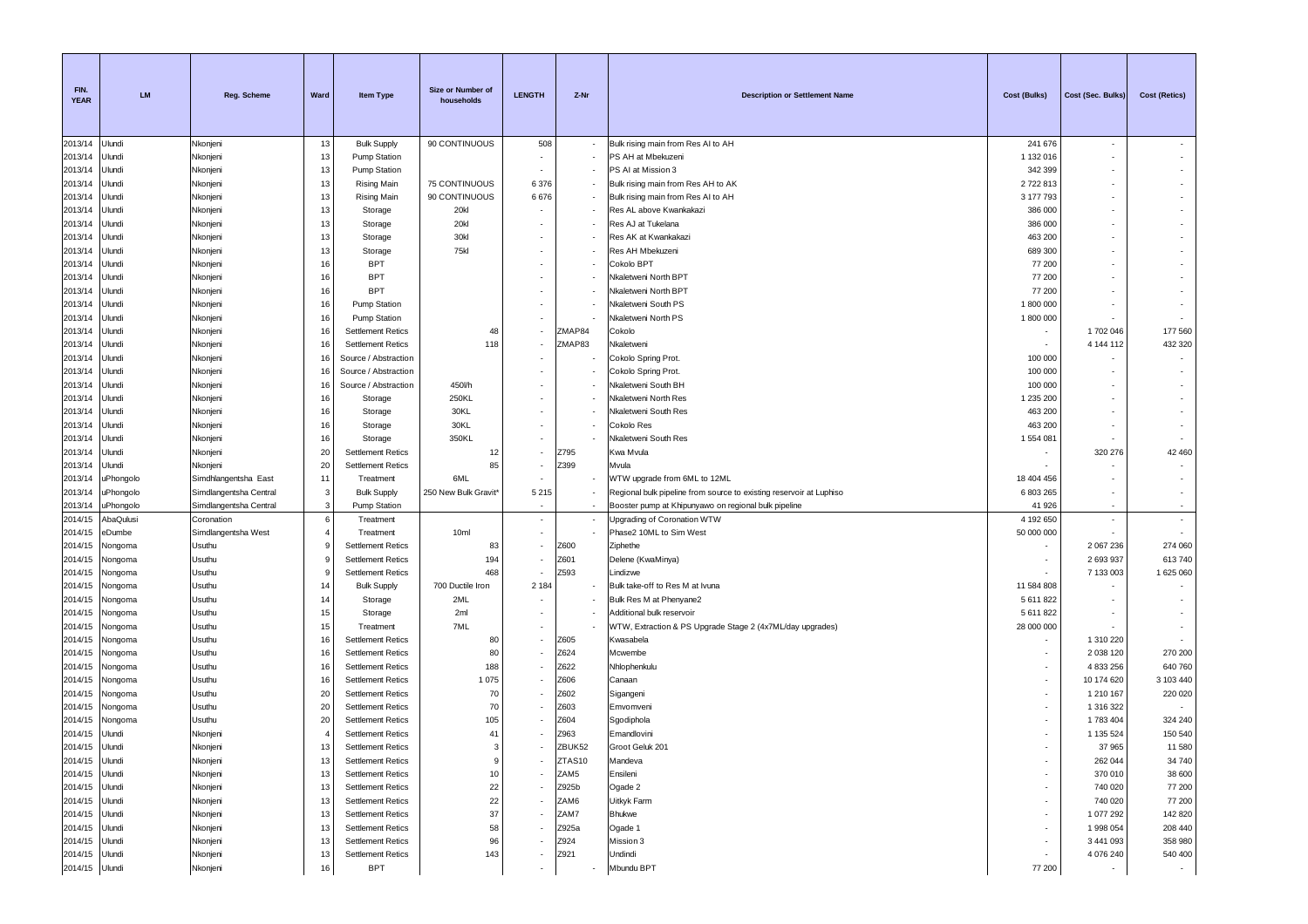| FIN.<br><b>YEAR</b> | <b>LM</b>              | Reg. Scheme                                    | Ward           | <b>Item Type</b>                                     | Size or Number of<br>households | <b>LENGTH</b>            | Z-Nr          | <b>Description or Settlement Name</b>                                  | <b>Cost (Bulks)</b> | Cost (Sec. Bulks)          | <b>Cost (Retics)</b>     |
|---------------------|------------------------|------------------------------------------------|----------------|------------------------------------------------------|---------------------------------|--------------------------|---------------|------------------------------------------------------------------------|---------------------|----------------------------|--------------------------|
| 2014/15             | Ulundi                 | Nkonjeni                                       | 16             | <b>Settlement Retics</b>                             | 18                              |                          | ZBUK49        | Uitzight 203                                                           | $\sim$              | 629 017                    | 65 620                   |
| 2014/15             | Jlundi                 | Nkonjeni                                       | 16             | <b>Settlement Retics</b>                             | 34                              |                          | ZMAP119       | Hlengile                                                               |                     |                            |                          |
| 2014/15             | Jlundi                 | Nkonjeni                                       | 16             | <b>Settlement Retics</b>                             | 44                              |                          | ZMAP85        | Mbundu                                                                 |                     | 1 554 042                  | 162 120                  |
| 2014/15             | Jlundi                 | Nkonjeni                                       | 16             | Source / Abstraction                                 | 300Vh                           |                          |               | Jitzight BH                                                            | 100 000             |                            |                          |
| 2014/15             | Jlundi                 | Nkonjeni                                       | 16             | Source / Abstraction                                 | 400Vh                           |                          |               | Hengile BH                                                             | 100 000             |                            |                          |
| 2014/15             | Jlundi                 | Nkonjeni                                       | 16             | Source / Abstraction                                 | 600l/h                          |                          |               | Mbundu BH                                                              | 100 000             |                            |                          |
| 2014/15             | Jlundi                 | Nkonjeni                                       | 16             | Storage                                              | 30KL                            |                          |               | Jitzight Res                                                           | 463 200             |                            |                          |
| 2014/15             | Jlundi                 | Nkonjeni                                       | 16             | Storage                                              | 30KL                            |                          |               | Hlengile Res                                                           | 463 200             |                            |                          |
| 2014/15             | Jlundi                 | Nkonjeni                                       | 16             | Storage                                              | 60KL                            |                          |               | Mbundu Res<br>New reservoir for retics                                 | 634 238             |                            |                          |
| 2014/15<br>2014/15  | JPhongolo<br>uPhongolo | Simdhlangentsha East<br>Simdlangentsha Central | 13<br>3        | Storage<br><b>Settlement Retics</b>                  | 0.6ML<br>56                     |                          | Z760          |                                                                        | 2 291 296           |                            |                          |
| 2014/15             | uPhongolo              | Simdlangentsha Central                         | 3              | <b>Settlement Retics</b>                             | 122                             |                          | Z753          | Magiqweni<br>Newstand                                                  |                     |                            |                          |
| 2014/15             | uPhongolo              | Simdlangentsha Central                         | 3              | <b>Settlement Retics</b>                             | 131                             |                          | Z421          | Dungamanzi 2                                                           |                     |                            |                          |
| 2014/15             | uPhongolo              | Simdlangentsha Central                         | 3              | <b>Settlement Retics</b>                             | 131                             |                          | Z426          | Ombimbini 1                                                            |                     |                            |                          |
| 2014/15             | uPhongolo              | Simdlangentsha Central                         | 3              | <b>Settlement Retics</b>                             | 146                             |                          | Z427          | Mdiyane                                                                |                     |                            |                          |
| 2014/15             | uPhongolo              | Simdlangentsha Central                         | 3              | <b>Settlement Retics</b>                             | 155                             |                          | Z423          | Gesi                                                                   |                     |                            |                          |
| 2014/15             | uPhongolo              | Simdlangentsha Central                         | 3              | <b>Settlement Retics</b>                             | 160                             |                          | Z759          | Vimbemshini                                                            |                     |                            |                          |
| 2014/15             | JPhongolo              | Simdlangentsha Central                         | 3              | <b>Settlement Retics</b>                             | 208                             |                          | Z428          | Ncithini                                                               |                     |                            |                          |
| 2014/15             | uPhongolo              | Simdlangentsha Central                         | 6              | <b>Settlement Retics</b>                             | 105                             |                          | Z722          | Kwambhulu                                                              |                     |                            |                          |
| 2014/15             | uPhongolo              | Simdlangentsha Central                         | 6              | <b>Settlement Retics</b>                             | 190                             |                          | Z429          | Altona                                                                 |                     |                            |                          |
| 2014/15             | uPhongolo              | Simdlangentsha Central                         | 6              | <b>Settlement Retics</b>                             | 200                             |                          | Z424          | Ntabakayishi                                                           |                     |                            |                          |
| 2015/16             | AbaQulusi              | Coronation                                     | 6              | Storage                                              | 1000KI                          |                          |               | New proposed reservoir at Hlobane dam to feed Khambi RWSS              | 2 567 672           | ÷.                         | $\overline{\phantom{a}}$ |
| 2015/16             | AbaQulusi              | Coronation                                     | $\overline{7}$ | Storage                                              | 4.5ml                           |                          |               | New regional bulk reservoir at Coronation                              | 6 272 963           |                            |                          |
| 2015/16             | AbaQulusi              | Hlahlindlela                                   | 12             | Storage                                              | 5MI                             |                          |               | New bulk Reservoir 1 between Vryheid WTW and eMondlo                   | 6 581 763           |                            |                          |
| 2015/16             | AbaQulusi              | Hlahlindlela                                   | 22             | <b>Rising Main</b>                                   | 450 Ductile Iron                | 4 5 4 4                  |               | Rising Main from WTW to 5ML Res                                        | 11 647 108          |                            |                          |
| 2015/16             | AbaQulusi              | Khambi                                         | 6              | <b>Rising Main</b>                                   | 200                             | 7837                     |               | Proposed regional pipelines from Hlobane dam to Khambi RWSS            | 9 862 300           |                            |                          |
| 2015/16             | <b>\baQulusi</b>       | Khambi                                         | 6              | <b>Settlement Retics</b>                             | 238                             |                          | Z894          | Kwandeni (East Mine)                                                   |                     | 5794084                    | 768 140                  |
| 2015/16             | AbaQulusi              | Khambi                                         | 6              | Source                                               | 200                             | 311                      |               | Proposed regional pipelines from Hlobane dam to Khambi RWSS            | 391 602             |                            |                          |
| 2015/16             | Vongoma                | Mandhlakazi                                    |                | <b>Bulk Supply</b>                                   | 200-c16                         | 5 2 1 5                  |               | Bulk pipeline from Res 2 to K1A                                        | 7 224 991           |                            |                          |
| 2015/16<br>2015/16  | Nongoma<br>Vongoma     | Mandhlakazi<br>Mandhlakazi                     |                | <b>Bulk Supply</b><br><b>Bulk Supply</b>             | 350-DI<br>50-PN12.5             | 4 2 8 8<br>19            |               | Bulk pipeline from Res H to Res 2<br>Gravity mains off-take to Res K1B | 7 845 301<br>6957   |                            |                          |
| 2015/16             | Vongoma                | Mandhlakazi                                    |                | <b>Bulk Supply</b>                                   | 75-PN10                         | 134                      |               | Bulk pipeline from Res H to Res 2                                      | 54 351              |                            |                          |
| 2015/16             | vongoma                | Mandhlakazi                                    |                | <b>Settlement Retics</b>                             | 48                              |                          | Z291          | Geqa                                                                   |                     | 1 281 104                  | 169 840                  |
| 2015/16             | vongoma                | Mandhlakazi                                    |                | <b>Settlement Retics</b>                             | 56                              |                          | Z304          | Mtengase                                                               |                     | 1 998 054                  | 208 440                  |
| 2015/16             | Vongoma                | Mandhlakazi                                    |                | <b>Settlement Retics</b>                             | 86                              |                          | Z290          | Zidwadweni                                                             |                     | 2 923 079                  | 304 940                  |
| 2015/16             | Vongoma                | Mandhlakazi                                    |                | Storage                                              | 300kl                           |                          |               | Bulk Res 2 at Mtengase                                                 | 1 389 532           |                            |                          |
| 2015/16             | Nongoma                | Mandhlakazi                                    | 5              | <b>Bulk Supply</b>                                   | 50-PN16                         | 37                       |               | Offtake to Res K1A                                                     | 13851               |                            |                          |
| 2015/16             | Nongoma                | Mandhlakazi                                    | 5              | Storage                                              | 50kl                            |                          |               | Res K1B at Singande                                                    | 621 856             |                            |                          |
| 2015/16             | Nongoma                | Mandhlakazi                                    | 5              | Storage                                              | 600kl                           | $\overline{\phantom{a}}$ |               | Res K1A at Singande                                                    | 2 2 9 1 1 8 4       |                            |                          |
| 2015/16             | Vongoma                | Usuthu                                         | 13             | <b>Settlement Retics</b>                             | 102                             |                          | Z579          | Ekubuseni                                                              |                     | 2 620 440                  | 347 400                  |
| 2015/16             | vongoma                | Usuthu                                         | 13             | <b>Settlement Retics</b>                             | 133                             |                          | Z580          | Gomondo                                                                |                     |                            |                          |
| 2015/16             | vongoma                | Usuthu                                         | 14             | <b>BPT</b>                                           |                                 |                          |               | <b>BPT</b> at Phenyane                                                 | 77 200              |                            |                          |
| 2015/16             | vongoma                | Usuthu                                         | 14             | Reticulation                                         | 50-PN10                         | 3834                     |               |                                                                        | 2 032 968           |                            |                          |
| 2015/16             | Vongoma                | Usuthu                                         | 14             | <b>Settlement Retics</b>                             | 36                              |                          | Z560          | Khalweni                                                               |                     | 1 048 176                  | 138 960                  |
| 2015/16             | Nongoma                | Usuthu                                         | 14             | <b>Settlement Retics</b>                             | 55                              |                          | Z563          | Kwandase                                                               |                     | 1572264                    | 208 440                  |
| 2015/16             | Nongoma                | Usuthu                                         | 14             | <b>Settlement Retics</b>                             | 68                              |                          | Z559          | Newgoli                                                                |                     | 1 950 772                  | 258 620                  |
| 2015/16             | Nongoma                | Usuthu                                         | 14<br>14       | <b>Settlement Retics</b>                             | 80                              | $\overline{\phantom{a}}$ | Z562<br>ZJM2b | Itshodo                                                                |                     | $\sim$                     | ٠                        |
| 2015/16<br>2015/16  | Nongoma                | Usuthu<br>Usuthu                               | 14             | <b>Settlement Retics</b>                             | 107<br>109                      |                          | Z564          | Phenyane 2<br>Emahlombe                                                | $\sim$<br>$\sim$    | 3 256 088<br>2 3 1 4 1 7 9 | 339 680<br>420 740       |
| 2015/16             | Nongoma<br>Nongoma     | Usuthu                                         | 14             | <b>Settlement Retics</b><br><b>Settlement Retics</b> | 120                             |                          | Z554          | Badlaneni                                                              | $\sim$              | 3 377 456                  | 447 760                  |
| 2015/16             | Nongoma                | Usuthu                                         | 14             | <b>Settlement Retics</b>                             | 154                             |                          | Z581          | Ezilonyeni                                                             | $\sim$              |                            | $\sim$                   |
| 2015/16             | Nongoma                | Usuthu                                         | 14             | <b>Settlement Retics</b>                             | 217                             |                          | Z561          | Esigangeni 1                                                           | $\sim$              | 4 4 3 7 2 7 9              | 806 740                  |
| 2015/16             | Nongoma                | Usuthu                                         | 14             | <b>Settlement Retics</b>                             | 246                             | ٠                        | Z578          | Ivuna                                                                  | $\sim$              | 6 230 824                  | 826 040                  |
| 2015/16             | Nongoma                | Usuthu                                         | 21             | <b>BPT</b>                                           | 30KL                            |                          |               | BPT at Res H                                                           | 77 200              |                            |                          |
|                     | 2015/16 Nongoma        | Usuthu                                         | 21             | <b>BPT</b>                                           | 30KL                            | $\sim$                   |               | <b>BPT</b> at Semangadini                                              | 77 200              | $\sim$                     | $\sim$ 1                 |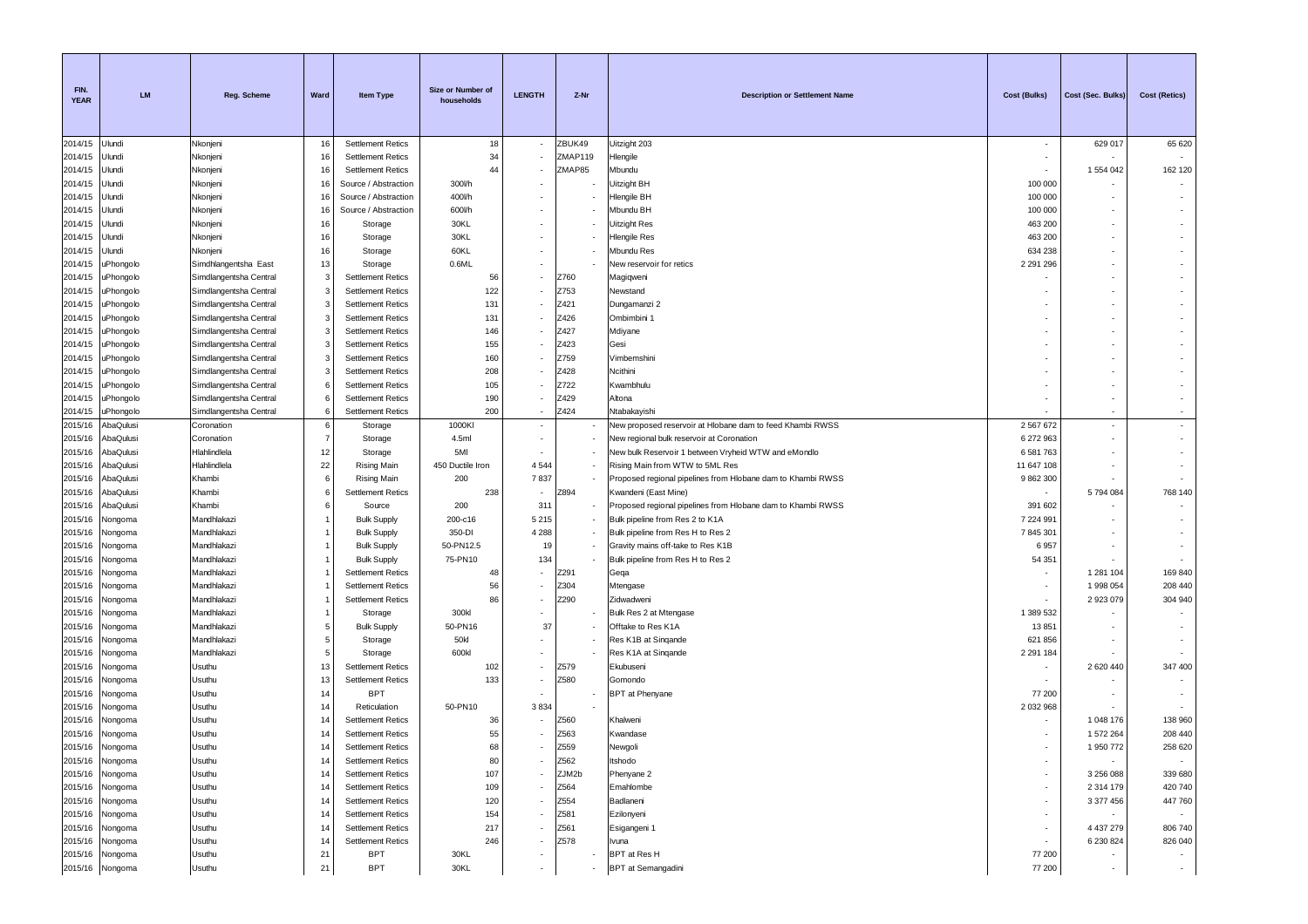| FIN.<br><b>YEAR</b> | LM                     | Reg. Scheme              | Ward                             | <b>Item Type</b>                         | Size or Number of<br>households | <b>LENGTH</b>            | Z-Nr   | <b>Description or Settlement Name</b>                                                                                                                              | <b>Cost (Bulks)</b>  | Cost (Sec. Bulks)        | Cost (Retics) |
|---------------------|------------------------|--------------------------|----------------------------------|------------------------------------------|---------------------------------|--------------------------|--------|--------------------------------------------------------------------------------------------------------------------------------------------------------------------|----------------------|--------------------------|---------------|
| 2015/16             | Vongoma                | Usuthu                   | 21                               | <b>Bulk Supply</b>                       | 110                             | 2 1 2 7                  |        | Secondary bulks from Res H-S8 to Res H-S9 at Mphunzana                                                                                                             | 1905049              | $\sim$                   |               |
| 2015/16             | longoma                | Usuthu                   | 21                               | <b>Bulk Supply</b>                       | 110                             | 2 5 8 1                  |        | Secondary bulks from Res H to Res H-S8 at Eningeni                                                                                                                 | 2 3 1 1 1 6 1        | $\sim$                   |               |
| 2015/16             | Nongoma                | Usuthu                   | 21                               | <b>Bulk Supply</b>                       | 110                             | 480                      |        | Secondary bulks from Res H to Res H-S8 at Eningeni                                                                                                                 | 430 100              |                          |               |
| 2015/16             | Nongoma                | Usuthu                   | 21                               | <b>Bulk Supply</b>                       | 160                             | 2742                     |        | Secondary bulks from Res H to Res H-S2 at Mayini                                                                                                                   | 3550661              |                          |               |
| 2015/16             | Vongoma                | Usuthu                   | 21                               | <b>Bulk Supply</b>                       | 200 Ductile Iron                | 2956                     |        | Bulk rising main from PS H3 to Bulk Res H Emahashini                                                                                                               | 371987               |                          |               |
| 2015/16             | Vongoma                | Usuthu                   | 21                               | <b>Settlement Retics</b>                 | 25                              |                          | Z609   | Eningeni                                                                                                                                                           |                      | 740 020                  | 77 200        |
| 2015/16             | Vongoma                | Usuthu                   | 21                               | <b>Settlement Retics</b>                 | 37                              |                          | Z617   | Sevuna                                                                                                                                                             |                      | 1 077 292                | 142 820       |
| 2015/16             | Vongoma                | Usuthu                   | 21                               | <b>Settlement Retics</b>                 | 95                              |                          | Z597   | Semangadini                                                                                                                                                        |                      | 2738074                  | 285 640       |
| 2015/16             | longoma                | Usuthu                   | 21                               | <b>Settlement Retics</b>                 | 104                             |                          | Z590   | Matshempunzi                                                                                                                                                       |                      |                          |               |
| 2015/16             | longoma                | Usuthu                   | 21                               | <b>Settlement Retics</b>                 | 173                             |                          | Z598   | Mpunzana                                                                                                                                                           |                      | 4 804 140                | 636 900       |
| 2015/16             | Vongoma                | Usuthu                   | 21                               | <b>Settlement Retics</b>                 | 260                             |                          | Z610   | Emahashini                                                                                                                                                         |                      | 6 958 724                | 922 540       |
| 2015/16             | Nongoma                | Usuthu                   | 21                               | Storage                                  | 100KI                           |                          |        | Res H-S9 at Mphunzana                                                                                                                                              | 723762               |                          |               |
| 2015/16             | Vongoma                | Usuthu                   | 21                               | Storage                                  | 150KI                           |                          |        | Res H-S2 at Mayini                                                                                                                                                 | 926 199              |                          |               |
| 2015/16             | longoma                | Usuthu                   | 21                               | Storage                                  | 1ML                             |                          |        | Bulk Res H at Emahashini                                                                                                                                           | 2 567 672            |                          |               |
| 2015/16             | Vongoma                | Usuthu                   | 21                               | Storage                                  | 30KI                            |                          |        | Res H-S8 at Eningeni                                                                                                                                               | 463 200              |                          |               |
| 2015/16             | Jlundi                 | Nkonjeni                 | 13                               | <b>Settlement Retics</b>                 | -3                              |                          | Z927   | Kwabombo                                                                                                                                                           |                      | 111 003                  | 11 580        |
| 2015/16             | Jlundi                 | Nkonjeni                 | 13                               | <b>Settlement Retics</b>                 | 6                               |                          | ZAM9b  | Tukelana 2                                                                                                                                                         |                      | 222 006                  | 23 160        |
| 2015/16             | Jlundi                 | Nkonjeni                 | 13                               | <b>Settlement Retics</b>                 | 12                              |                          | ZAM9a  | Tukelana 1                                                                                                                                                         |                      | 296 008                  | 30 880        |
| 2015/16             | Jlundi                 | Nkonjeni                 | 13                               | <b>Settlement Retics</b>                 | 12                              |                          | ZHC3   | Witpoort                                                                                                                                                           |                      | 407 011                  | 42 460        |
| 2015/16             | Jlundi                 | Nkonjeni                 | 13                               | <b>Settlement Retics</b>                 | 21                              |                          | Z922   | Kwankakazi                                                                                                                                                         |                      | 777 021                  | 81 060        |
| 2015/16             | Jlundi                 | Nkonjeni                 | 13                               | <b>Settlement Retics</b>                 | 24                              |                          | ZMAP95 | New                                                                                                                                                                |                      | 851 023                  | 88780         |
| 2015/16             | Jlundi                 | Nkonjeni                 | 13                               | <b>Settlement Retics</b>                 | 27                              |                          | ZAM9c  | Tukelana 3                                                                                                                                                         |                      | 962 026                  | 100 360       |
| 2015/16             | Jlundi                 | Nkonjeni                 | 13                               | <b>Settlement Retics</b>                 | 35                              |                          | ZAM8   | Jordaan 656 (Zulu Rock)                                                                                                                                            |                      | 1019060                  | 135 100       |
| 2015/16             | Jlundi                 | Nkonjeni                 | 13                               | <b>Settlement Retics</b>                 | 38                              |                          | ZMAP96 | Mbombo                                                                                                                                                             |                      | 1 406 038                | 146 680       |
| 2015/16             | Jlundi                 | Nkonjeni                 | 13                               | <b>Settlement Retics</b>                 | 60                              |                          | Z923   | Mbekuzeni                                                                                                                                                          | ٠                    | 1 924 052                | 200 720       |
| 2015/16             | Jlundi                 | Nkonjeni                 | 16                               | <b>BPT</b><br><b>BPT</b>                 |                                 |                          |        | Mpembeni BPT                                                                                                                                                       | 77 200               |                          | $\sim$        |
| 2015/16<br>2015/16  | Jlundi<br>Jlundi       | Nkonjeni<br>Nkonjeni     | 16<br>16                         | <b>BPT</b>                               |                                 |                          |        | Nsigizane BPT<br>Qaba BPT                                                                                                                                          | 77 200<br>77 200     |                          | $\sim$        |
| 2015/16             | Jlundi                 | Nkonjeni                 | 16                               | <b>Settlement Retics</b>                 | 3                               |                          | ZBUK54 | Vaalbank 347                                                                                                                                                       |                      | 111 003                  | 11 580        |
| 2015/16             | Jlundi                 | Nkonjeni                 | 16                               | <b>Settlement Retics</b>                 | 20                              |                          | ZMAP87 | Nsingizane 1                                                                                                                                                       |                      | 740 020                  | 77 200        |
| 2015/16             | Jlundi                 | Nkonjeni                 | 16                               | <b>Settlement Retics</b>                 | 26                              |                          | ZMAP88 | Qaba                                                                                                                                                               |                      | 925 025                  | 96 500        |
| 2015/16             | Jlundi                 | Nkonjeni                 | 16                               | <b>Settlement Retics</b>                 | 33                              |                          | ZMAP86 | Mpembeni                                                                                                                                                           |                      | 1 2 2 1 0 3 3            | 127 380       |
| 2015/16             | Jlundi                 | Nkonjeni                 | 16                               | Source / Abstraction                     | 500l/h                          |                          |        | Mpembeni BH                                                                                                                                                        | 2 133 808            |                          |               |
| 2015/16             | Jlundi                 | Nkonjeni                 | 16                               | Source / Abstraction                     | 500l/h                          |                          |        | Qaba BH                                                                                                                                                            | 2 133 808            |                          |               |
| 2015/16             | Jlundi                 | Nkonjeni                 | 16                               | Source / Abstraction                     | 50l/h                           |                          |        | Vaalbank BH                                                                                                                                                        | 100 000              |                          |               |
| 2015/16             | Jlundi                 | Nkonjeni                 | 16                               | Source / Abstraction                     | To be Tested                    |                          |        | Nsigizane BH                                                                                                                                                       | 100 000              |                          |               |
| 2015/16             | Jlundi                 | Nkonjeni                 | 16                               | Storage                                  | 30KL                            |                          |        | Mpembeni Res                                                                                                                                                       | 463 200              |                          |               |
| 2015/16             | Jlundi                 | Nkonjeni                 | 16                               | Storage                                  | 30KL                            |                          |        | Nsingizane Res                                                                                                                                                     | 463 200              |                          |               |
| 2015/16             | Jlundi                 | Nkonjeni                 | 16                               | Storage                                  | 30KL                            |                          |        | Qaba Res                                                                                                                                                           | 463 200              |                          |               |
| 2015/16             | Jlundi                 | Nkonjeni                 | 16                               | Storage                                  | 5KL                             |                          |        | Vaalbank Jojo                                                                                                                                                      | 185 280              |                          |               |
| 2015/16             | Jlundi                 | Nkonjeni                 | 18                               | <b>Bulk Supply</b>                       | 200 uPVC CL12                   | 10 090                   |        | Bulk gravity pipeline from existing Res 3 to planned Res U at Ezakhiweni                                                                                           | 12 697 107           |                          |               |
| 2015/16             | Jlundi                 | Nkonjeni                 | 20                               | Pump Station                             |                                 |                          |        | PS U at Ezakhiweni                                                                                                                                                 | 419 265              |                          |               |
| 2015/16             | Jlundi                 | Nkonjeni                 | 20                               | <b>Rising Main</b>                       | 110 uPVC CL12                   | 3 1 7 9                  |        | Gravity mains from Bulk Res U to Bulk Res X                                                                                                                        | 2 846 790            |                          |               |
| 2015/16             | Jlundi                 | Nkonjeni                 | 20                               | Storage                                  | 1985KI                          |                          |        | Bulk Res X at Kwavilakazi                                                                                                                                          | 5 611 822            |                          |               |
| 2015/16             | Jlundi                 | Nkonjeni                 | 20                               | Storage                                  | 4515kl                          |                          |        | Bulk Res U at Ezakhiweni                                                                                                                                           | 6 272 963            | $\sim$                   |               |
| 2015/16             | uPhongolo              | Simdhlangentsha East     | 13                               | Storage                                  | 0.75ML                          |                          |        | New reservoir for retics                                                                                                                                           | 2 484 296            |                          |               |
| 2016/17             | AbaQulusi              | Coronation               | -7                               | <b>Bulk Supply</b>                       | 160 uPVC                        | 3 4 1 5                  |        | New regional pipeline from Lindelani reservoir to existing Thuthukani reservoir                                                                                    | 4 4 21 7 5 2         | $\overline{\phantom{a}}$ |               |
| 2016/17             | AbaQulusi              | Coronation               | $\overline{7}$                   | <b>Bulk Supply</b>                       | 160 uPVC                        | 236                      |        | New regional pipeline from Lindelani reservoir to existing Thuthukani reservoir                                                                                    | 304 960              |                          |               |
| 2016/17             | AbaQulusi              | Coronation               | $\overline{7}$                   | <b>Bulk Supply</b>                       | 250 Steel                       | 3310                     |        | New regional pipeline from Coronation reservoir to existing Lindelani reservoir                                                                                    | 4 318 687            |                          |               |
| 2016/17<br>2016/17  | AbaQulusi<br>AbaQulusi | Coronation<br>Coronation | $\overline{7}$<br>$\overline{7}$ | <b>Bulk Supply</b>                       | 63 uPVC CL9<br>75 HDPE CL10     | 1862<br>2578             |        | New regional pipeline from Thuthukani reservoir to existing Boomlaer reservoir<br>New regional pipeline from Lindelani reservoir to existing Nkongolwane reservoir | 736 454<br>1 100 741 |                          |               |
| 2016/17             | AbaQulusi              | Coronation               | $\overline{7}$                   | <b>Bulk Supply</b><br><b>Bulk Supply</b> | 75 uPVC CL9                     | 4 2 1 2                  |        | Regional pipeline from Llindelani reservoir to existing Vaalbank WTW                                                                                               | 1798664              |                          |               |
| 2016/17             | AbaQulusi              | Hlahlindlela             | 22                               | <b>Rising Main</b>                       | 450 Ductile Iron                | 13803                    |        | Bulk pipeline from Reservoir 1 to Reservoir 2 at Driekwart                                                                                                         | 35 378 279           |                          | $\sim$        |
| 2016/17             | AbaQulusi              | Khambi                   | 6                                | Rising Main                              | 200                             | 7524                     |        | Proposed regional pipelines from Hlobane dam to Khambi RWSS                                                                                                        | 9 467 986            |                          |               |
| 2016/17             | AbaQulusi              | Khambi                   |                                  | <b>Settlement Retics</b>                 | 300                             | $\overline{\phantom{a}}$ | Z892   | Kwakwavlei (Kwabhokhi)                                                                                                                                             | ٠                    | 9 0 28 244               | 941 840       |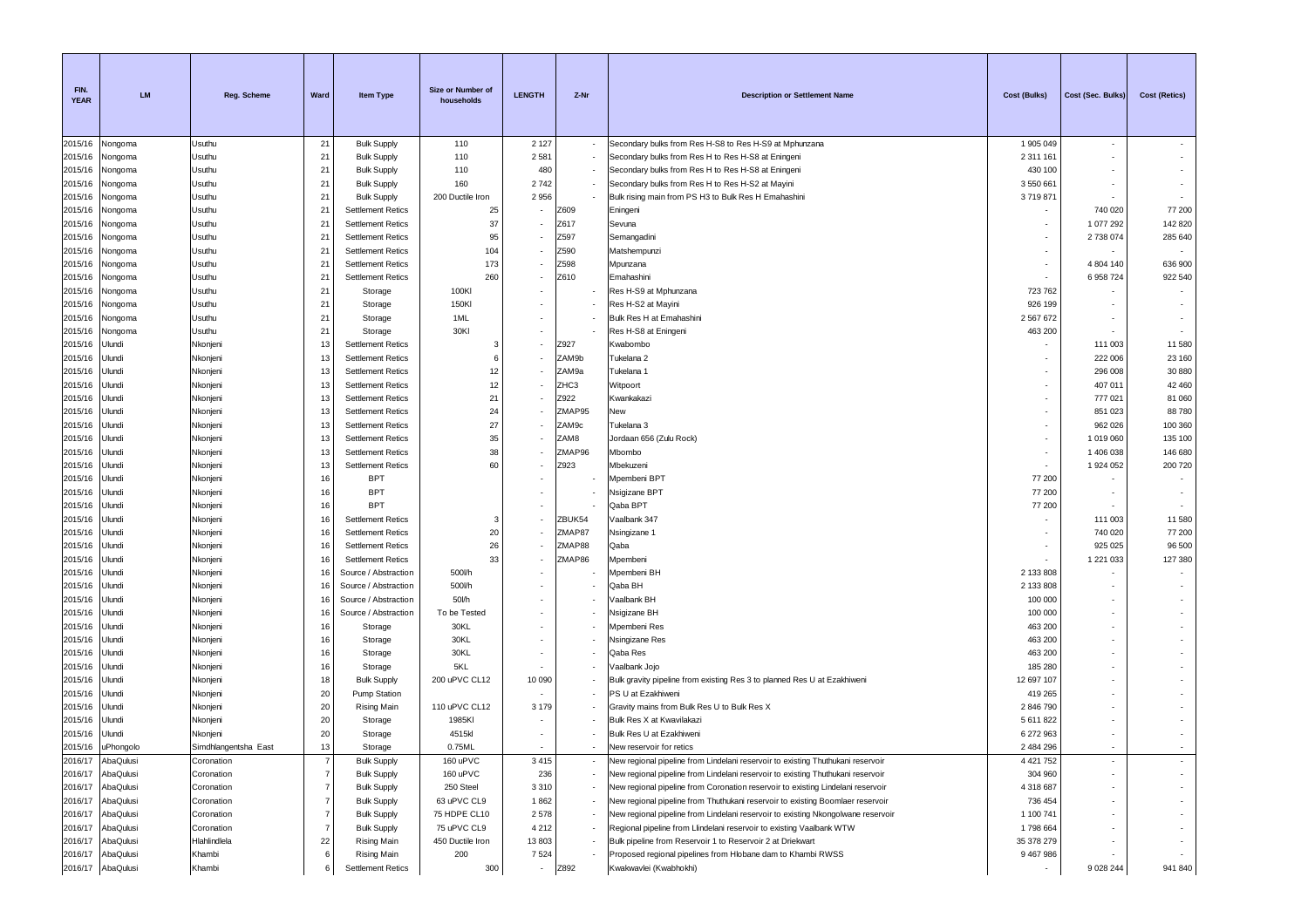| FIN.<br><b>YEAR</b> | <b>LM</b>          | <b>Reg. Scheme</b> | Ward           | <b>Item Type</b>                                     | Size or Number of<br>households | <b>LENGTH</b> | Z-Nr         | <b>Description or Settlement Name</b>                     | <b>Cost (Bulks)</b> | Cost (Sec. Bulks)        | <b>Cost (Retics)</b> |
|---------------------|--------------------|--------------------|----------------|------------------------------------------------------|---------------------------------|---------------|--------------|-----------------------------------------------------------|---------------------|--------------------------|----------------------|
| 2016/17             | Nongoma            | Mandhlakazi        | $\overline{2}$ | <b>Settlement Retics</b>                             | 21                              |               | Z236         | Esixeni                                                   | $\sim$              | 740 020                  | 77 200               |
| 2016/17             | Nongoma            | Mandhlakazi        | $\overline{2}$ | <b>Settlement Retics</b>                             | 30                              |               | Z234         | Kwankweme                                                 |                     | 873 480                  | 115 800              |
| 2016/17             | Nongoma            | Mandhlakazi        | $\overline{2}$ | <b>Settlement Retics</b>                             | 37                              |               | ZMAP37       | Kati                                                      |                     | 1 332 036                | 138 960              |
| 2016/17             | Nongoma            | Mandhlakazi        | $\overline{2}$ | <b>Settlement Retics</b>                             | 116                             |               | Z251         | Ovukneni                                                  |                     | 2 3 1 4 1 7 9            |                      |
| 2016/17             | Nongoma            | Mandhlakazi        | 5              | <b>Bulk Supply</b>                                   | 200-c20                         | 1805          |              | Bulk pipeline from Res K1A to Res L2                      | 2710785             |                          |                      |
| 2016/17             | Nongoma            | Mandhlakazi        | 5              | <b>Bulks Secondary</b>                               | 50-PN10                         | 5 5 4 7       |              | Pipeline from Res K1A to Res K1C                          | 1 979 194           |                          |                      |
| 2016/17             | Vongoma            | Mandhlakazi        | 5              | <b>Bulks Secondary</b>                               | 75-PN10                         | 3 4 7 6       |              | Pipeline from Res K1A to Res K1C                          | 1 413 693           |                          |                      |
| 2016/17             | Nongoma            | Mandhlakazi        | 5              | <b>Settlement Retics</b>                             | 62                              |               | Z264         | New Town                                                  |                     | 1659612                  |                      |
| 2016/17             | Nongoma            | Mandhlakazi        | 5              | <b>Settlement Retics</b>                             | 148                             |               | Z280         | Singande                                                  |                     | 3 0 5 7 2 6 4            |                      |
| 2016/17             | Vongoma            | Mandhlakazi        | 5              | <b>Settlement Retics</b>                             | 152                             |               | Z265         | Mthincongo                                                |                     | 3 099 726                |                      |
| 2016/17             | Nongoma            | Mandhlakazi        | 5              | <b>Settlement Retics</b>                             | 171                             |               | Z266         | Khethankomo                                               |                     | 2795595                  |                      |
| 2016/17             | Nongoma            | Mandhlakazi        | 5              | Storage                                              | 100kl                           |               |              | Res K1C at Ovukeni                                        | 723 727             |                          |                      |
| 2016/17             | Nongoma            | Usuthu             | 15             | Treatment                                            | 7ML                             |               |              | WTW, Extraction & PS Upgrade Stage 3 (4x7ML/day upgrades) | 28 000 000          |                          |                      |
| 2016/17             | Nongoma            | Usuthu             | 16             | <b>BPT</b>                                           | 30KL                            |               |              | BPT at Emancwangeni                                       | 77 200              |                          |                      |
| 2016/17             | Nongoma            | Usuthu             | 16             | <b>BPT-Sec Bulks</b>                                 |                                 |               |              | BPT at Mangomhlope                                        | 77 200              |                          |                      |
| 2016/17             | Nongoma            | Usuthu             | 16             | <b>Bulk Supply</b>                                   | 75                              | 1706          |              | Secondary bulks from Res H-S4 to Res H-S5 at Mangomhlope  | 728 356             |                          |                      |
| 2016/17             | Nongoma            | Usuthu             | 16             | <b>Bulk Supply</b>                                   | 75                              | 1 3 0 4       |              | Secondary bulks from Res H-S4 to Res H-S5 at Mangomhlope  | 556 711             |                          |                      |
| 2016/17             | Vongoma            | Usuthu             | 16             | <b>Settlement Retics</b>                             | 32                              |               | Z638         | Emancwangeni                                              |                     | 931 712                  | 123 520              |
| 2016/17             | Nongoma            | Usuthu             | 16             | <b>Settlement Retics</b>                             | 37                              |               | Z620         | Sefamona                                                  |                     | 873 480                  | 115 800              |
| 2016/17             | Nongoma            | Usuthu             | 16             | <b>Settlement Retics</b>                             | 38                              |               | Z621         | Mgogodi                                                   | $\sim$              | 764 316                  | 138 960              |
| 2016/17             | Nongoma            | Usuthu             | 16             | <b>Settlement Retics</b>                             | 59                              |               | Z757         | Part of 494/Bethani                                       | $\sim$              | 1572264                  | 208 440              |
| 2016/17             | Nongoma            | Usuthu             | 16             | <b>Settlement Retics</b>                             | 145                             |               | Z639         | Emoyeni                                                   |                     | 3 0 1 4 8 0 2            | 548 120              |
| 2016/17             | Nongoma            | Usuthu             | 16             | <b>Settlement Retics</b>                             | 229                             |               | Z607         | Mangomhlophe                                              | $\sim$              | 7733209                  |                      |
| 2016/17             | Nongoma            | Usuthu             | 16             | Storage                                              | 100KI                           |               |              | Res H-S4 at Emoyeni                                       | 723 762             |                          |                      |
| 2016/17             | Nongoma            | Usuthu             | 16             | Storage                                              | 30KI                            |               |              | Res H-S5 at Mangomhlope                                   | 463 200             |                          |                      |
| 2016/17             | Nongoma            | Usuthu             | 17             | <b>BPT</b>                                           | 30KL                            |               |              | BPT at Mbengo                                             | 77 200              |                          |                      |
| 2016/17             | Vongoma            | Usuthu             | 17             | <b>Bulk Supply</b>                                   | 90                              | 2 3 6 4       |              | Secondary bulks from Majomela to Res H6 at Mbengo         | 1 125 091           |                          |                      |
| 2016/17             | Nongoma            | Usuthu             | 17             | <b>Bulk Supply</b>                                   | 90                              | 869           |              | Secondary bulks from Majomela to Res H6 at Mbengo         | 413 631             |                          |                      |
| 2016/17             | Nongoma            | Usuthu             | 17             | <b>Bulk Supply</b>                                   | 110                             | 6 1 6 6       |              | Secondary bulks from Res H-S3 to Res H-S4 at Emoyeni      | 5 521 353           |                          |                      |
| 2016/17             | Nongoma            | Usuthu             | 17             | <b>Bulk Supply</b>                                   | 160                             | 3 2 7 6       |              | Secondary bulks from Res H-S3 to Res H-S4 at Emoyeni      | 4 241 958           |                          |                      |
| 2016/17             | Nongoma            | Usuthu             | 17             | <b>Settlement Retics</b>                             | 12                              |               | ZKAY8        | Echibini                                                  |                     | 296 008                  | 30 880               |
| 2016/17             | Vongoma            | Usuthu             | 17             | <b>Settlement Retics</b>                             | 18                              |               | ZMAP34       | Phoqukhalo                                                |                     | 555 015                  | 57 900               |
| 2016/17             | Nongoma            | Usuthu             | 17<br>17       | <b>Settlement Retics</b>                             | 22<br>26                        |               | Z646         | Kwadlounga                                                |                     | 524 088                  | 69 480               |
| 2016/17             | Vongoma            | Usuthu<br>Usuthu   | 17             | <b>Settlement Retics</b><br><b>Settlement Retics</b> | 68                              |               | Z648<br>Z658 | Ngasela                                                   |                     | 611 436<br>1805 192      | 81 060               |
| 2016/17             | Nongoma            | Usuthu             | 17             | <b>Settlement Retics</b>                             | 84                              |               | Z647         | Mbengo<br>Makhulu                                         |                     | 1 486 170                | 239 320<br>270 200   |
| 2016/17<br>2016/17  | Nongoma            | Usuthu             | 17             | <b>Settlement Retics</b>                             | 118                             |               | Z642         | Obhuqwini                                                 | $\sim$              | 1728 186                 |                      |
| 2016/17             | Nongoma<br>Nongoma | Usuthu             | 17             | <b>Settlement Retics</b>                             | 119                             |               | Z659         | Thokazi                                                   | ۰.                  | 3 260 992                | 432 320              |
| 2016/17             | Nongoma            | Usuthu             | 17             | <b>Settlement Retics</b>                             | 143                             |               | Z660         | Qhoqhoza                                                  | $\sim$              | 2 866 185                | 521 100              |
| 2016/17             | Nongoma            | Usuthu             | 17             | <b>Settlement Retics</b>                             | 144                             |               | Z641         | Efefe                                                     |                     | 2 844 954                | 517 240              |
| 2016/17             | Nongoma            | Usuthu             | 17             | <b>Settlement Retics</b>                             | 145                             |               | Z644         | Kwanomehle                                                |                     | 2 993 571                | 544 260              |
| 2016/17             | Nongoma            | Usuthu             | 17             | <b>Settlement Retics</b>                             | 179                             |               | Z640         | Bhethani                                                  |                     | 3651732                  | 663 920              |
| 2016/17             | Nongoma            | Usuthu             | 17             | <b>Settlement Retics</b>                             | 310                             |               | Z645         | Majomela                                                  |                     | 4 964 299                | 1 130 980            |
| 2016/17             | Nongoma            | Usuthu             | 17             | Storage                                              | 100KI                           |               |              | Res H6 at Mbengo                                          | 723762              |                          |                      |
| 2016/17             | Nongoma            | Usuthu             | 17             | Storage                                              | 300KI                           |               |              | Res H-S3 at Efefe                                         | 5 611 822           |                          |                      |
|                     | 2016/17 Nongoma    | Usuthu             | 21             | <b>Bulk Supply</b>                                   | 160                             | 5 3 9 8       |              | Secondary bulks from Res H-S2 to Res H-S3 at Efefe        | 6 990 216           |                          |                      |
| 2016/17             | Nongoma            | Usuthu             | 21             | <b>Settlement Retics</b>                             | 24                              |               | Z619         | Zetheni Mtuzuna (Sezetheni)                               |                     | 703 019                  | 73 340               |
| 2016/17             | Nongoma            | Usuthu             | 21             | <b>Settlement Retics</b>                             | 27                              |               | Z618         | Ntambakasi                                                | $\sim$              | 582 320                  | 77 200               |
| 2016/17             | Nongoma            | Usuthu             | 21             | <b>Settlement Retics</b>                             | 51                              |               | ZMAP36       | Qanda 3                                                   | $\sim$              | 1 426 684                |                      |
| 2016/17             | Nongoma            | Usuthu             | 21             | <b>Settlement Retics</b>                             | 54                              |               | Z616         | Mpiyampiya                                                | $\sim$              | 1 484 916                | $\sim$               |
| 2016/17             | Nongoma            | Usuthu             | 21             | <b>Settlement Retics</b>                             | 83                              |               | Z615         | Hlabathini 2                                              | $\sim$              | 1 372 383                | 312 660              |
| 2016/17             | Nongoma            | Usuthu             | 21             | <b>Settlement Retics</b>                             | 85                              |               | Z643         | Mgiliji                                                   |                     | 1 677 249                | 304 940              |
| 2016/17             | Nongoma            | Usuthu             | 21             | <b>Settlement Retics</b>                             | 174                             |               | Z614         | Mayini                                                    |                     | 4 658 560                | 617 600              |
| 2016/17             | Ulundi             | Nkonjeni           | 20             | <b>Bulk Supply</b>                                   | 110 uPVC CL9                    | 4847          |              | Gravity mains from Res Z1 to Res Y at Enguge              | 4 340 902           |                          |                      |
| 2016/17 Ulundi      |                    | Nkonjeni           | 20             | <b>Bulk Supply</b>                                   | 110-c16                         | 1 1 6 2       |              | Bulk pipeline from Res Z to Res Z1 at Mvula               | 1 040 597           | $\overline{\phantom{a}}$ | $\sim$               |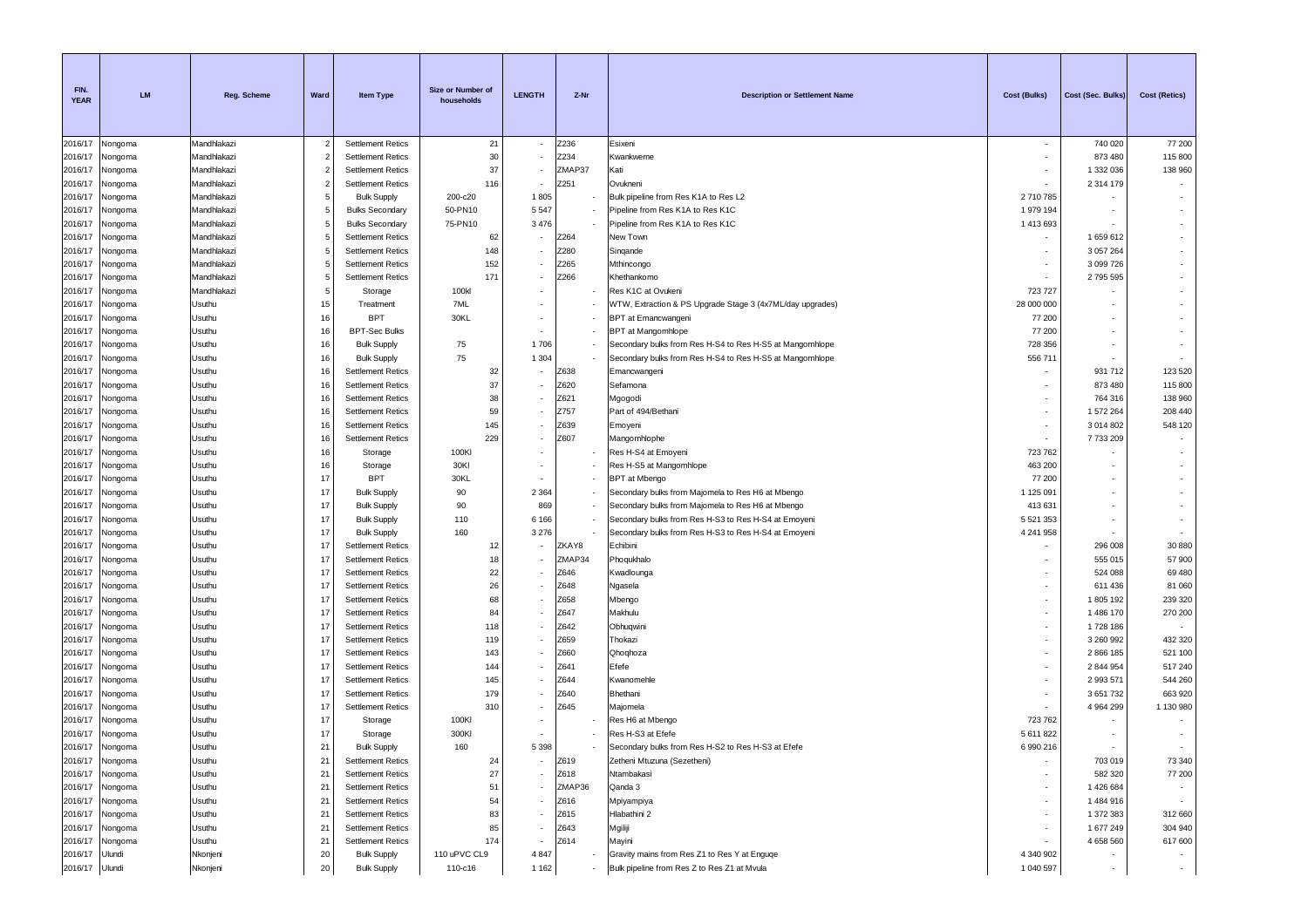| FIN.<br><b>YEAR</b> | <b>LM</b>          | Reg. Scheme                | Ward           | Item Type                                            | Size or Number of<br>households | <b>LENGTH</b> | Z-Nr         | <b>Description or Settlement Name</b>                                                      | <b>Cost (Bulks)</b> | Cost (Sec. Bulks)      | <b>Cost (Retics)</b>     |
|---------------------|--------------------|----------------------------|----------------|------------------------------------------------------|---------------------------------|---------------|--------------|--------------------------------------------------------------------------------------------|---------------------|------------------------|--------------------------|
| 2016/17             | Ulundi             | Nkonjeni                   | 20             | <b>Bulk Supply</b>                                   | 110-c16                         | 1 0 5 8       |              | Bulk gravity mains from Res X to Res Z                                                     | 947 446             | $\sim$                 |                          |
| 2016/17             | Ulundi             | Nkonjeni                   | 20             | <b>Bulk Supply</b>                                   | 250-c12                         | 763           |              | Gravity mains from bulk Res X to bulk res Z                                                | 1461848             |                        |                          |
| 2016/17             | Ulundi             | Nkonjeni                   | 20             | <b>Bulk Supply</b>                                   | 75 uPVC CL12                    | 73            |              | Gravity mains from Res Z1 to Res Y at Enguqe                                               | 31 059              |                        | ÷.                       |
| 2016/17             | Ulundi             | Nkonjeni                   | 20             | <b>Pump Station</b>                                  |                                 |               |              | New PS Z at Mthonjaneni                                                                    | 698775              |                        |                          |
| 2016/17             | Ulundi             | Nkonjeni                   | 20             | Pump Station                                         |                                 |               |              | New PS X1 near Mthonjaneni                                                                 | 698775              |                        | ٠                        |
| 2016/17             | Jlundi             | Nkonjeni                   | 20             | Pump Station                                         |                                 |               |              | New PS Z1 at Mthonjaneni                                                                   | 698775              |                        |                          |
| 2016/17             | Jlundi             | Nkonjeni                   | 20             | Storage                                              | 100KI                           |               |              | Res Z1 at Mvula                                                                            | 723762              |                        | ٠                        |
| 2016/17             | Jlundi             | Nkonjeni                   | 20             | Storage                                              | 150KI                           |               |              | Res Z at Mthonjaneni                                                                       | 926 199             |                        | $\sim$                   |
| 2016/17             | Jlundi             | Nkonjeni                   | 20             | Storage                                              | 97kl                            |               |              | Res Y at Enguge                                                                            | 723762              |                        | $\sim$                   |
| 2016/17             | Jlundi             | Nkonjeni                   | 24<br>24       | <b>Settlement Retics</b>                             | 58<br>196                       |               | Z398<br>Z820 | Ekatini                                                                                    |                     | 2 109 057              | 220 020<br>710 240       |
| 2016/17<br>2016/17  | Jlundi<br>Ulundi   | Nkonjeni<br>Nkonjeni       | 24             | <b>Settlement Retics</b><br>Storage                  | 30KI                            |               |              | Hlophekhulu<br>New res at Ekatini                                                          | 463 200             | 6 808 184              |                          |
| 2016/17             | uPhongolo          | Simdhlangentsha East       | 8              | Storage                                              | 1.25ML                          |               |              | New reservoir for retics                                                                   | 2 856 400           |                        | $\sim$                   |
| 2016/17             | uPhongolo          | Simdlangentsha Central     | 3              | <b>Bulk Supply</b>                                   | 250 New Bulk Gravit*            | 7 1 2 1       |              | Regional bulk pipeline from Luphiso reservoir to new regional bulk reservoir at Ombimbini1 | 9 290 731           |                        |                          |
| 2016/17             | <b>JPhongolo</b>   | Simdlangentsha Central     | 6              | <b>Settlement Retics</b>                             | 25                              |               | Z380         | Kortnek                                                                                    |                     |                        | ٠                        |
| 2016/17             | uPhongolo          | Simdlangentsha Central     | 6              | <b>Settlement Retics</b>                             | 31                              |               | ZTAS57       | Thusazane                                                                                  |                     |                        | $\sim$                   |
| 2016/17             | <b>JPhongolo</b>   | Simdlangentsha Central     | 6              | <b>Settlement Retics</b>                             | 43                              |               | Z381         | Mgwadlu                                                                                    |                     |                        | $\sim$                   |
| 2016/17             | <b>JPhongolo</b>   | Simdlangentsha Central     | 6              | <b>Settlement Retics</b>                             | 48                              |               | Z376         | Emabomvu                                                                                   |                     |                        |                          |
| 2016/17             | uPhongolo          | Simdlangentsha Central     | 6              | <b>Settlement Retics</b>                             | 49                              |               | Z769         | Mafindose                                                                                  |                     | 1702 046               | 177 560                  |
| 2016/17             | uPhongolo          | Simdlangentsha Central     | 6              | <b>Settlement Retics</b>                             | 54                              |               | Z377         | Ezibayeni                                                                                  |                     |                        | $\overline{\phantom{a}}$ |
| 2016/17             | uPhongolo          | Simdlangentsha Central     | -6             | <b>Settlement Retics</b>                             | 59                              |               | Z527         | Mfalovalo                                                                                  |                     |                        | $\sim$                   |
| 2016/17             | uPhongolo          | Simdlangentsha Central     | 6              | <b>Settlement Retics</b>                             | 63                              |               | Z761         | Bongaspoort                                                                                |                     |                        |                          |
| 2016/17             | uPhongolo          | Simdlangentsha Central     | 6              | <b>Settlement Retics</b>                             | 65                              |               | Z767         | Mfenyane                                                                                   |                     | 2 109 057              | 220 020                  |
| 2016/17             | <b>JPhongolo</b>   | Simdlangentsha Central     | 6              | <b>Settlement Retics</b>                             | 79                              |               | Z762         | Ezinketheni                                                                                |                     |                        | $\sim$                   |
| 2016/17             | uPhongolo          | Simdlangentsha Central     | 6              | <b>Settlement Retics</b>                             | 81                              |               | Z379         | Maqanda                                                                                    |                     |                        | $\overline{\phantom{a}}$ |
| 2016/17             | <b>JPhongolo</b>   | Simdlangentsha Central     | 6              | <b>Settlement Retics</b>                             | 104                             |               | Z378         | Nkosientsha                                                                                |                     |                        |                          |
| 2016/17             | <b>JPhongolo</b>   | Simdlangentsha Central     | 6              | <b>Settlement Retics</b>                             | 109                             |               | ZBUK63       | Dlomodlomo 1                                                                               |                     | 3 144 528              | 416 880                  |
| 2016/17             | uPhongolo          | Simdlangentsha Central     | 6              | <b>Settlement Retics</b>                             | 162                             |               | Z768         | Klipwal                                                                                    |                     | 5772156                | 602 160                  |
| 2016/17             | uPhongolo          | Simdlangentsha Central     |                | <b>Settlement Retics</b>                             | 196                             |               | Z526         | Manzabomvu 1                                                                               |                     |                        |                          |
| 2017/18             | AbaQulusi          | Hlahlindlela               | 22             | <b>Rising Main</b>                                   | 450 Ductile Iron                | 6 2 6 0       |              | Bulk pipeline from Reservoir 1 to Reservoir 2 at Driekwart                                 | 16 044 765          | $\sim$                 | $\sim$                   |
| 2017/18             | Nongoma            | Mandhlakazi                | 5              | <b>Bulk Supply</b>                                   | 200-c16                         | 9970          |              | Bulk pipeline from Res L2 to Bulk Res 4                                                    | 13 812 865          |                        | $\sim$                   |
| 2017/18             | Nongoma            | Mandhlakazi                | 5              | <b>Bulk Supply</b>                                   | 200-c20                         | 4675          |              | Bulk pipeline from Res K1A to Res L2                                                       | 7 022 486           |                        | $\sim$                   |
| 2017/18             | Nongoma            | Mandhlakazi                | 5              | <b>Bulks Secondary</b>                               | 50-PN10                         | 100           |              | Res L1 take-off                                                                            | 35 853              |                        | $\overline{\phantom{a}}$ |
| 2017/18             | Nongoma            | Mandhlakazi                | 5              | <b>Bulks Secondary</b>                               | 75-PN10                         | 3 4 6 1       |              | Secondary bulks from Res L2 to Ndimhlana                                                   | 1 407 587           |                        |                          |
| 2017/18             | Vongoma            | Mandhlakazi                | 5<br>5         | <b>Bulks Secondary</b>                               | 75-PN10                         | 6721          |              | Secondary bulks from Res L1 Esheshi                                                        | 2 733 445           |                        | $\overline{\phantom{a}}$ |
| 2017/18<br>2017/18  | Nongoma            | Mandhlakazi<br>Mandhlakazi | 5              | <b>Settlement Retics</b><br><b>Settlement Retics</b> | 77<br>110                       |               | Z271<br>Z268 | Emphilweni<br>Ndimhlana                                                                    |                     | 1 507 401<br>2 250 486 | $\overline{\phantom{a}}$ |
| 2017/18             | Nongoma<br>Nongoma | Mandhlakazi                | 5              | <b>Settlement Retics</b>                             | 122                             |               | Z270         | Esheshi                                                                                    |                     | 2 462 796              |                          |
| 2017/18             | Nongoma            | Mandhlakazi                | 5              | <b>Settlement Retics</b>                             | 128                             |               | Z269         | Toyisa Langalesizwe                                                                        |                     | 2 100 932              |                          |
| 2017/18             | Nongoma            | Mandhlakazi                | 5              | Storage                                              | 200kl                           |               |              | Res L2 at Esheshi                                                                          | 1 080 747           |                        |                          |
| 2017/18             | Nongoma            | Mandhlakazi                | 5              | Storage                                              | 400kl                           |               |              | Res L1 at Nhlebela                                                                         | 1708398             |                        |                          |
| 2017/18             | Nongoma            | Usuthu                     | $\overline{1}$ | <b>Bulk Supply</b>                                   | 75                              | 1 1 4 5       |              | Secondary bulks from Mbengo to Res H7 at Ntshangase Trust                                  | 489 131             |                        |                          |
| 2017/18             | Nongoma            | Usuthu                     | $\overline{1}$ | <b>Bulk Supply</b>                                   | 75                              | 2527          |              | Secondary bulks from Mbengo to Res H7 at Ntshangase Trust                                  | 1 079 333           |                        |                          |
| 2017/18             | Nongoma            | Usuthu                     |                | Storage                                              | 30KI                            |               |              | Res H7 at Ntshangase Trust                                                                 | 463 200             |                        | $\overline{\phantom{a}}$ |
| 2017/18             | Nongoma            | Usuthu                     | $\overline{4}$ | <b>Bulk Supply</b>                                   | 350 Ductile Iron                | 9653          |              | Bulk gravity mains from Lindizwe PS to Bulk Res F at Emageleni                             | 17 661 027          |                        |                          |
| 2017/18             | Nongoma            | Usuthu                     |                | <b>Settlement Retics</b>                             | 17                              |               | ZMAP25       | Mahlezane                                                                                  |                     | 518 014                | 54 040                   |
| 2017/18             | Nongoma            | Usuthu                     |                | <b>Settlement Retics</b>                             | 65                              |               | Z192         | Makholweni                                                                                 |                     | 1 125 243              | $\sim$                   |
| 2017/18             | Nongoma            | Usuthu                     |                | <b>Settlement Retics</b>                             | 66                              |               | Z215a        | Mfankomo                                                                                   | ٠                   | 1 601 380              | $\sim$                   |
| 2017/18             | Nongoma            | Usuthu                     |                | <b>Settlement Retics</b>                             | 76                              |               | Z214         | Mhlwehlwe                                                                                  | ٠                   | 1 630 496              | $\sim$                   |
| 2017/18             | Nongoma            | Usuthu                     |                | <b>Settlement Retics</b>                             | 80                              |               | Z193         | Sindabe                                                                                    | $\sim$              | 1 295 091              | $\sim$                   |
| 2017/18             | Nongoma            | Usuthu                     |                | <b>Settlement Retics</b>                             | 84                              |               | Z213         | Emakhandeni                                                                                | ٠                   | 2 038 120              | $\sim$                   |
| 2017/18             | Nongoma            | Usuthu                     |                | <b>Settlement Retics</b>                             | 97                              |               | Z826         | Emangomfini                                                                                |                     |                        |                          |
| 2017/18             | Nongoma            | Usuthu                     |                | <b>Settlement Retics</b>                             | 169                             |               | Z215b        | Zwelisha (Mfankomo)                                                                        | ٠                   | 4 134 472              | 548 120                  |
| 2017/18             | Nongoma            | Usuthu                     |                | <b>Settlement Retics</b>                             | 237                             |               | Z190         | Manyoni 1                                                                                  | ٠                   | 5 997 896              | $\sim$                   |
|                     | 2017/18 Nongoma    | Usuthu                     |                | <b>Settlement Retics</b>                             | 264                             | ٠             | Z189         | Masundwini                                                                                 |                     | $\sim$                 | $\sim$                   |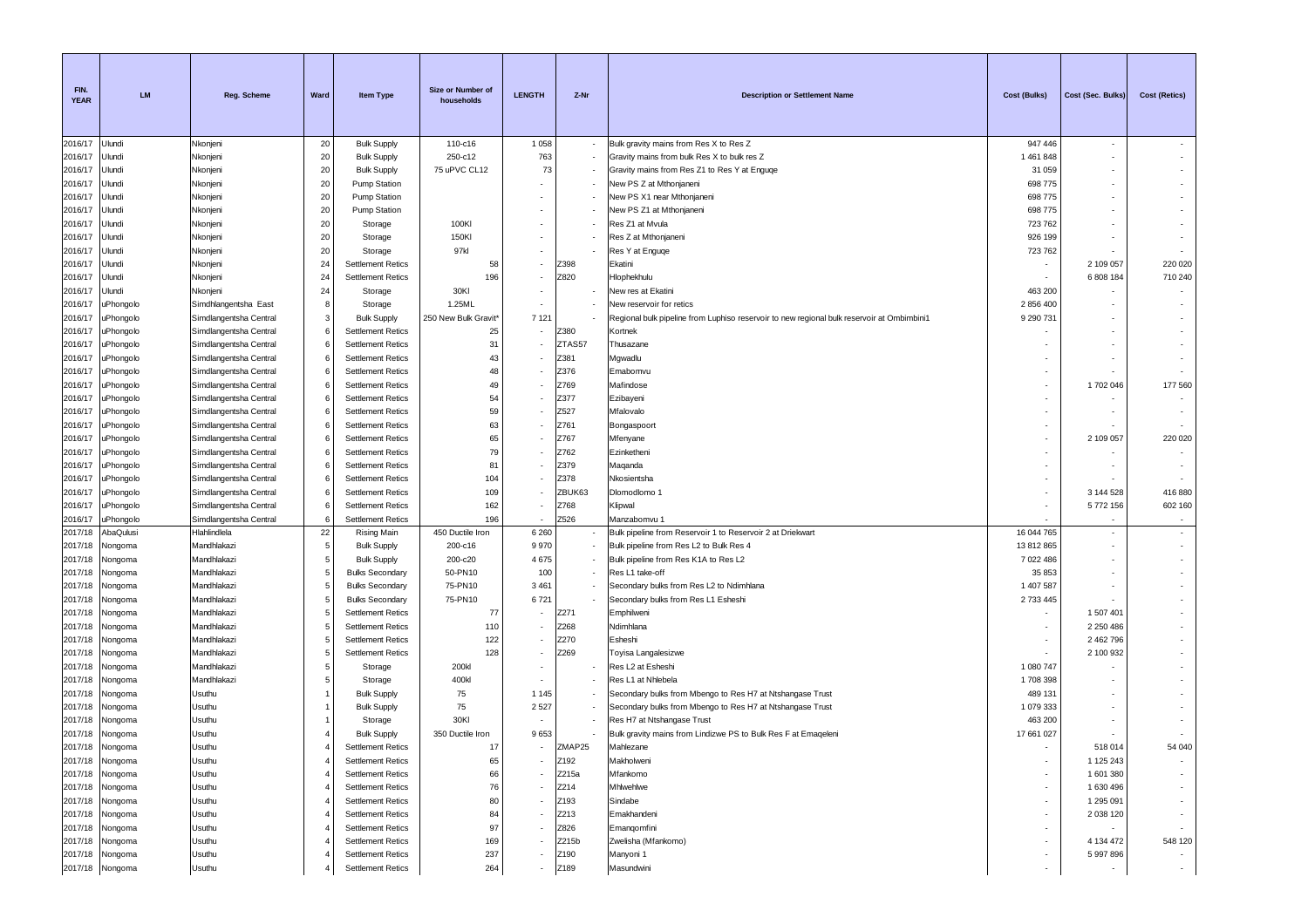| FIN.<br><b>YEAR</b> | <b>LM</b>              | Reg. Scheme              | Ward                 | <b>Item Type</b>                                     | Size or Number of<br>households | <b>LENGTH</b> | Z-Nr              | <b>Description or Settlement Name</b>                                      | Cost (Bulks)       | Cost (Sec. Bulks)    | <b>Cost (Retics)</b>     |
|---------------------|------------------------|--------------------------|----------------------|------------------------------------------------------|---------------------------------|---------------|-------------------|----------------------------------------------------------------------------|--------------------|----------------------|--------------------------|
| 2017/18             | Nongoma                | Usuthu                   | 9                    | <b>Settlement Retics</b>                             | 34                              |               | Z364              | Gomabagagu                                                                 |                    |                      |                          |
| 2017/18             | Nongoma                | Usuthu                   | 9                    | <b>Settlement Retics</b>                             | 35                              |               | Z366              | Ezinhlabeni                                                                |                    |                      |                          |
| 2017/18             | Nongoma                | Usuthu                   | 9                    | <b>Settlement Retics</b>                             | 95                              |               | Z367              | Kwasicengile                                                               | $\sim$             | 1656018              | 301 080                  |
| 2017/18             | Nongoma                | Usuthu                   | 9                    | <b>Settlement Retics</b>                             | 103                             |               | Z368              | Ebhunge                                                                    |                    | 727 929              | 335 820                  |
| 2017/18             | Nongoma                | Usuthu                   | 9                    | <b>Settlement Retics</b>                             | 109                             |               | Z592              | Sikhleni                                                                   | $\sim$             | 1 995 714            | 362 840                  |
| 2017/18             | Nongoma                | Usuthu                   | 9                    | <b>Settlement Retics</b>                             | 111                             |               | Z591              | Esikhaleni 1                                                               |                    | 2 270 362            | 517 240                  |
| 2017/18             | Nongoma                | Usuthu                   | 9                    | <b>Settlement Retics</b>                             | 141                             |               | Z371              | Ndikandika                                                                 |                    | 2083989              | 474 780                  |
| 2017/18<br>2017/18  | Nongoma                | Usuthu<br>Usuthu         | 9<br>9               | <b>Settlement Retics</b>                             | 181<br>200                      |               | ZMAP28<br>Z369    | Mahayoyo<br>Emkhondo                                                       |                    | 2887416<br>1809665   | 524 960<br>551 980       |
| 2017/18             | Vongoma<br>Nongoma     | Usuthu                   | 9                    | <b>Settlement Retics</b><br><b>Settlement Retics</b> | 287                             |               | Z370              | Holinyoka                                                                  |                    | 4 066 320            | 926 400                  |
| 2017/18             | Nongoma                | Usuthu                   | 9                    | <b>Settlement Retics</b>                             | 299                             |               | Z365              | Kwa-Denge                                                                  |                    | 3 863 004            | 880 080                  |
| 2017/18             | Nongoma                | Usuthu                   | 10                   | <b>Bulk Supply</b>                                   | 200 Ductile Iron???             | 11 446        |                   | Bulk gravity mains from Bulk Res F to Bulk Res J at Kwelibomvu             | 14 402 928         |                      |                          |
| 2017/18             | Nongoma                | Usuthu                   | 13                   | <b>Settlement Retics</b>                             | 27                              |               | ZMAP23            | Eqeleni                                                                    |                    |                      |                          |
| 2017/18             | Vongoma                | Usuthu                   | 13                   | <b>Settlement Retics</b>                             | 56                              |               | Z363              | Ezimpisini (Entuthukweni)                                                  |                    |                      |                          |
| 2017/18             | Nongoma                | Usuthu                   | 13                   | <b>Settlement Retics</b>                             | 85                              |               | ZMAP27            | Nqumbi                                                                     |                    | 1 486 170            | 270 200                  |
| 2017/18             | Nongoma                | Usuthu                   | 13                   | Storage                                              | 2ML                             |               |                   | Bulk Res F at Emageleni                                                    | 5 611 822          |                      |                          |
| 2017/18             | Vongoma                | Usuthu                   | 17                   | <b>Bulk Supply</b>                                   | 75                              | 4 7 0 3       |                   | Secondary bulks from Mbengo to Res H7 at Ntshangase Trust                  | 2 008 310          |                      |                          |
| 2017/18             | Nongoma                | Usuthu                   | 17                   | <b>Settlement Retics</b>                             | 21                              |               | ZKAY1             | Esiweni                                                                    |                    | 740 020              | 77 200                   |
| 2017/18             | Nongoma                | Usuthu                   | 17                   | <b>Settlement Retics</b>                             | 29                              |               | ZKAY7             | Mpalaza                                                                    |                    | 814 022              | 84 920                   |
| 2017/18             | Nongoma                | Usuthu                   | 18                   | <b>Settlement Retics</b>                             | 40                              |               | ZKAY6             | Magedlana B                                                                |                    | 1 184 032            | 123 520                  |
| 2017/18             | Ulundi                 | Nkonjeni                 | 20                   | <b>Settlement Retics</b>                             | 98                              |               | Z813              | Enguqe                                                                     | $\sim$             | 3 626 098            | 378 280                  |
| 2017/18             | Jlundi                 | Nkonjeni                 | 24                   | <b>Settlement Retics</b>                             | 66                              |               | ZTAS18            | Ezimfeneni                                                                 |                    | 2 442 066            | 254 760                  |
| 2017/18             | Ulundi                 | Nkonjeni                 | 24                   | <b>Settlement Retics</b>                             | $72\,$                          |               | Z818              | Kwanguqe                                                                   |                    | 2 960 080            |                          |
| 2017/18             | Jlundi                 | Nkonjeni                 | 24                   | <b>Settlement Retics</b>                             | 75                              |               | Z758a             | Ekujulukeni 1                                                              |                    | 2738074              |                          |
| 2017/18             | Jlundi                 | Nkonjeni                 | 24                   | <b>Settlement Retics</b>                             | 82                              |               | Z818              | Kwanguqe                                                                   |                    | 2 442 066            | 254 760                  |
| 2017/18             | Jlundi                 | Nkonjeni                 | 24                   | <b>Settlement Retics</b>                             | 94                              |               | Z758b             | Ekujulukeni 2                                                              |                    | 3 3 3 0 0 9 0        | 347 400                  |
| 2017/18             | <b>JPhongolo</b>       | Simdhlangentsha East     | 13                   | Storage                                              | 0.55ML                          |               |                   | New reservoir for retics                                                   | 2 211 008          |                      |                          |
| 2017/18             | uPhongolo              | Usuthu                   | -1<br>$\overline{1}$ | <b>Settlement Retics</b><br><b>Settlement Retics</b> | 24<br>38                        |               | ZMAP33<br>ZMAP32  | Mpalaza (Ntshangase Trust)                                                 |                    | 740 020<br>1 147 031 | 77 200<br>119 660        |
| 2017/18<br>2017/18  | uPhongolo<br>uPhongolo | Usuthu<br>Usuthu         | $\overline{1}$       | <b>Settlement Retics</b>                             | 83                              |               | ZHC25             | KwaMqanga<br>Ntshangase Trust (Meriba 619)                                 |                    | 2 405 065            | 250 900                  |
| >2018               | AbaQulusi              | Coronation               | $\overline{1}$       | <b>Bulk Supply</b>                                   | 50 HDPE                         | 4 4 0 8       |                   | Regional pipelines feeding regional reservoirs                             | 1 613 759          |                      |                          |
| >2018               | AbaQulusi              | Coronation               | -1                   | <b>Bulk Supply</b>                                   | 50 HDPE                         | 6536          |                   | Regional pipelines feeding regional reservoirs                             | 2 392 530          |                      |                          |
| >2018               | AbaQulusi              | Coronation               | $\overline{1}$       | <b>Bulk Supply</b>                                   | 50 HDPE                         | 7 3 0 1       |                   | Regional pipelines feeding regional reservoirs                             | 2 672 542          |                      |                          |
| >2018               | AbaQulusi              | Coronation               | $\overline{1}$       | <b>Bulk Supply</b>                                   | 50 HDPE                         | 580           |                   | Regional take-off to reservoir at Ezinkalweni                              | 212 163            |                      |                          |
| >2018               | AbaQulusi              | Coronation               | $\mathbf{1}$         | <b>Bulk Supply</b>                                   | 50 HDPE                         | 28            |                   | Regional pipelines feeding regional reservoirs                             | 10 2 29            |                      |                          |
| >2018               | AbaQulusi              | Coronation               | -1                   | <b>Bulk Supply</b>                                   | 50 HDPE                         | 2 0 4 9       |                   | Regional pipelines feeding regional reservoirs                             | 750 125            |                      |                          |
| >2018               | AbaQulusi              | Coronation               | -1                   | <b>Settlement Retics</b>                             |                                 |               | ZHR <sub>25</sub> | Bedrog 217                                                                 |                    | 296 008              | 30 880                   |
| >2018               | AbaQulusi              | Coronation               |                      | <b>Settlement Retics</b>                             | 13                              |               | ZHR <sub>17</sub> | Mphumelelo                                                                 |                    | 370 010              | 38 600                   |
| >2018               | AbaQulusi              | Coronation               |                      | <b>Settlement Retics</b>                             | 14                              |               | ZHR <sub>23</sub> | Mbokodweni 1                                                               |                    | 444 012              | 46 320                   |
| >2018               | AbaQulusi              | Coronation               |                      | <b>Settlement Retics</b>                             | $17\,$                          |               | ZPM7              | Ezinkalweni                                                                |                    | 666 018              | 69 480                   |
| >2018               | AbaQulusi              | Coronation               |                      | <b>Settlement Retics</b>                             | 25                              |               | ZHR <sub>24</sub> | Mbokodweni 2                                                               |                    | 814 022              | 84 920                   |
| >2018               | AbaQulusi              | Coronation               |                      | <b>Settlement Retics</b>                             | 32                              |               | ZMC6              | Thembalihle (Welverdiend)                                                  |                    | 999 027              | 104 220                  |
| >2018               | AbaQulusi              | Coronation               |                      | <b>Settlement Retics</b>                             | 39                              |               | ZPM18             | Ebhodweni                                                                  |                    | 1 221 033            | 127 380                  |
| >2018               | AbaQulusi              | Coronation               |                      | <b>Settlement Retics</b>                             | 53                              |               | ZMC5              | Ebumnyameni                                                                |                    | 1850050              | 193 000                  |
| >2018               | AbaQulusi              | Coronation               | -1                   | <b>Settlement Retics</b>                             | 72                              |               | ZMC10             | Xamu                                                                       |                    | 2 072 056            | 216 160                  |
| >2018               | AbaQulusi<br>AbaQulusi | Coronation<br>Coronation | $\overline{1}$       | Storage                                              | 5kl<br>5kl                      |               |                   | New regional reservoir at Ezinkhalweni<br>New regional reservoir at Bedrog | 185 280<br>185 280 |                      |                          |
| >2018<br>>2018      | AbaQulusi              | Coronation               | $\mathbf{1}$         | Storage<br>Storage                                   | 5kl                             |               |                   | New regional reservoir at Thembalihle                                      | 185 280            |                      |                          |
| >2018               | AbaQulusi              | Coronation               | $\mathbf{1}$         | Storage                                              | 5kl                             |               |                   | New regional reservoir at Ebhodweni                                        | 185 280            |                      |                          |
| >2018               | AbaQulusi              | Coronation               | 6                    | <b>Bulk Supply</b>                                   | 50 HDPE                         | 852           |                   | Regional take-off from bulk pipeline to reservoir at Baqulusini 2          | 311829             |                      |                          |
| >2018               | AbaQulusi              | Coronation               | 6                    | <b>Bulk Supply</b>                                   | 50 HDPE                         | 3 3 4 5       |                   | Regional pipelines feeding regional reservoirs                             | 1 224 444          |                      |                          |
| >2018               | AbaQulusi              | Coronation               | 6                    | <b>Bulk Supply</b>                                   | 50 HDPE                         | 3823          |                   | Regional pipelines feeding regional reservoirs                             | 1 399 580          |                      |                          |
| >2018               | AbaQulusi              | Coronation               | 6                    | <b>Bulk Supply</b>                                   | 50 HDPE                         | 9 2 6 8       |                   | Regional pipelines connecting bulk reservoirs                              | 3 392 630          |                      | $\overline{\phantom{a}}$ |
| >2018               | AbaQulusi              | Coronation               | 6                    | <b>Bulk Supply</b>                                   | 50 HDPE                         | 4607          |                   | Regional pipelines feeding regional reservoirs                             | 1 686 575          |                      | ٠.                       |
| >2018               | AbaQulusi              | Coronation               |                      | <b>Bulk Supply</b>                                   | 50 HDPE                         | 3 0 3 1       |                   | Regional pipelines feeding regional reservoirs                             | 1 109 489          |                      | ÷.                       |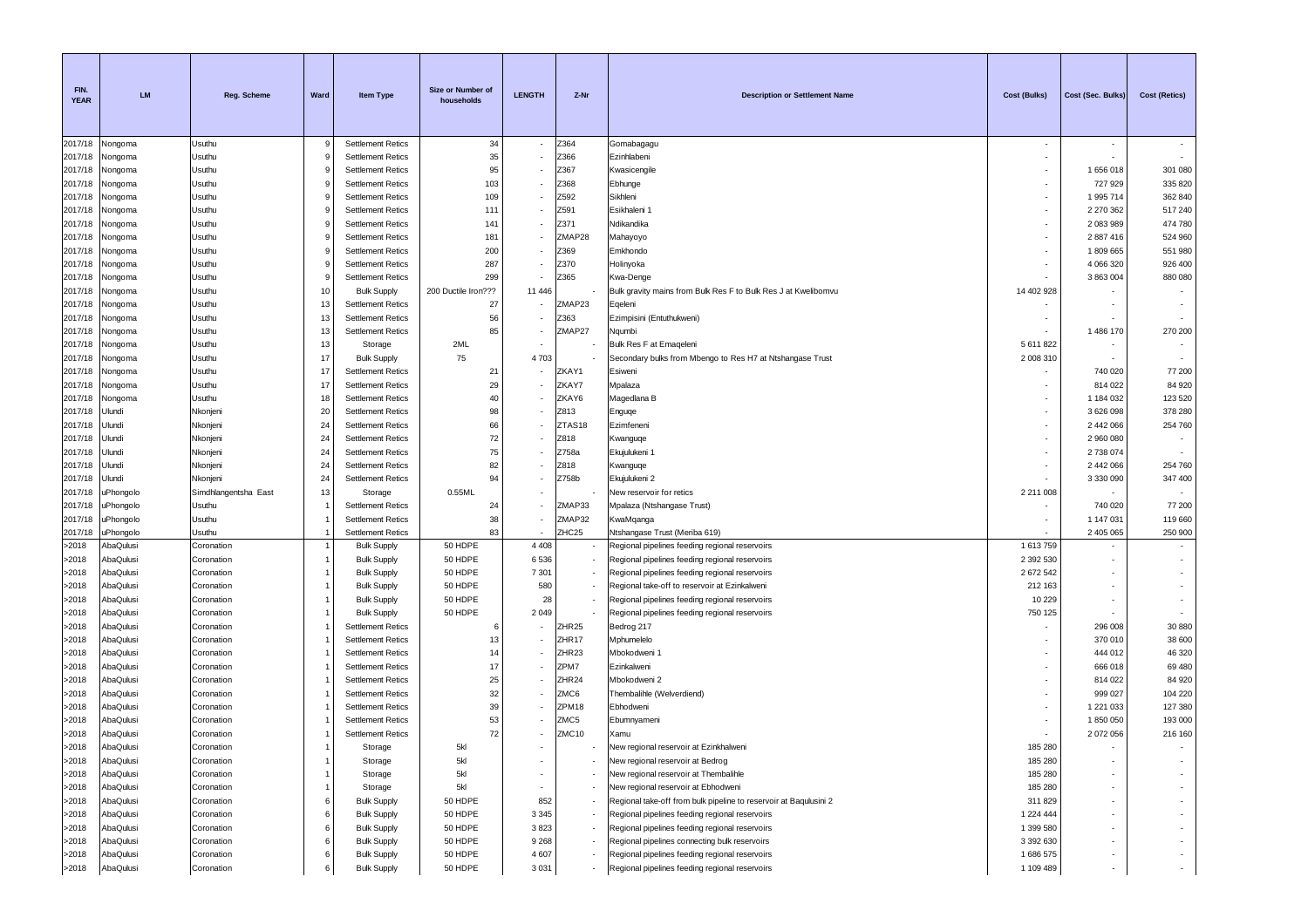| FIN.<br><b>YEAR</b> | <b>LM</b>              | <b>Reg. Scheme</b>           | Ward           | <b>Item Type</b>         | Size or Number of<br>households | <b>LENGTH</b> | Z-Nr              | <b>Description or Settlement Name</b>                                                      | <b>Cost (Bulks)</b> | Cost (Sec. Bulks)        | <b>Cost (Retics)</b>     |
|---------------------|------------------------|------------------------------|----------------|--------------------------|---------------------------------|---------------|-------------------|--------------------------------------------------------------------------------------------|---------------------|--------------------------|--------------------------|
| >2018               | AbaQulusi              | Coronation                   | 6              | <b>Bulk Supply</b>       | 90 Steel                        | 4 3 2 2       |                   | Regional pipelines feeding regional reservoirs                                             | 2 5 6 8 9 6 7       | $\overline{\phantom{a}}$ |                          |
| >2018               | AbaQulusi              | Coronation                   | 6              | <b>Bulk Supply</b>       | 90 Steel                        | 750           |                   | Regional pipelines feeding regional reservoirs                                             | 445 558             | $\sim$                   |                          |
| >2018               | AbaQulusi              | Coronation                   | 6              | <b>Bulk Supply</b>       | 90 Steel                        | 303           |                   | Regional take-off to reservoir at Kwamzwezwe                                               | 179 887             |                          |                          |
| >2018               | AbaQulusi              | Coronation                   | 6              | <b>Settlement Retics</b> | 27                              |               | ZPM33             | Baqulusini 3                                                                               |                     | 814 022                  | 84 920                   |
| >2018               | AbaQulusi              | Coronation                   | 6              | <b>Settlement Retics</b> | 33                              |               | ZPM32             | Baqulusini 2                                                                               | ٠.                  | 1 184 032                | 123 520                  |
| >2018               | AbaQulusi              | Coronation                   |                | <b>Settlement Retics</b> | 57                              |               | Z900              | Kwamzwezwe                                                                                 |                     | 1850050                  | 193 000                  |
| >2018               | AbaQulusi              | Coronation                   | 6              | <b>Settlement Retics</b> | 105                             |               | Z901              | Nkongolwane 1                                                                              |                     | 2853368                  | 378 280                  |
| >2018               | AbaQulusi              | Coronation                   | 6              | <b>Settlement Retics</b> | 157                             |               | ZMAP40            | Mandlakayise                                                                               |                     | 5 217 141                | 544 260                  |
| >2018               | AbaQulusi              | Coronation                   | 6              | Storage                  | 5kl                             |               |                   | New reservoir at Baqulusini 2                                                              | 185 280             |                          |                          |
| >2018               | AbaQulusi              | Coronation                   | 6              | Storage                  | 5kl                             |               |                   | New reservoir at Baqulusini 3                                                              | 185 280             |                          |                          |
| >2018               | AbaQulusi              | Coronation                   | 6              | Storage                  | 5kl                             |               |                   | New regional reservoir at Kwamzwezwe                                                       | 185 280             |                          |                          |
| >2018               | AbaQulusi              | Coronation                   | 6              | Storage                  | 5kl                             |               |                   | New reservoir at Kwamzwezwe                                                                | 185 280             |                          |                          |
| >2018               | AbaQulusi              | Coronation                   | 6              | Storage                  | 5kl                             |               |                   | New reservoir at Mandhakayisa                                                              | 185 280             |                          |                          |
| >2018               | AbaQulusi              | Coronation                   | $\overline{7}$ | <b>Settlement Retics</b> | 26                              |               | ZHC5              | Boomlaer                                                                                   |                     | 530 775                  | 96 500                   |
| >2018               | AbaQulusi              | Hlahlindlela                 | 12             | <b>Bulk Supply</b>       | 200 Ductile Iron                | 1 0 8 0       |                   | Regional bulk pipelines between Reservoir 4 and eMondlo WTW                                | 1 359 092           |                          |                          |
| >2018               | AbaQulusi              | Hlahlindlela                 | 12             | <b>Bulk Supply</b>       | 315 uPVC                        | 907           |                   | Regional bulk pipelines between Reservoir 4 and eMondlo WTW                                | 2 2 3 7 6 6 2       |                          |                          |
| >2018               | AbaQulusi              | Hlahlindlela                 | 12             | <b>Bulk Supply</b>       | 350 Ductile Iron                | 1 0 5 9       |                   | Regional bulk pipelines between Reservoir 4 and eMondlo WTW                                | 1 938 257           |                          |                          |
| >2018               | AbaQulusi              | Hlahlindlela                 | 12             | Pump Station             |                                 |               |                   | New regional Pump Station 2 at Driekwart                                                   | 5 906 605           |                          |                          |
| >2018               | AbaQulusi<br>AbaQulusi | Hlahlindlela                 | 12             | <b>Settlement Retics</b> | 15                              |               | ZHR19             | Gwebu CPA (In Memorium)                                                                    |                     |                          |                          |
| >2018               |                        | Hlahlindlela                 | 12             | <b>Settlement Retics</b> | 24                              |               | ZHR22             | Gwebu CPA (Rooikop 43)                                                                     |                     |                          |                          |
| >2018               | AbaQulusi              | Hlahlindlela                 | 12             | <b>Settlement Retics</b> | 25<br>102                       |               | ZHR <sub>21</sub> | Gwebu CPA (A of Brakvlei 331)                                                              |                     | 851 023                  | 88780                    |
| >2018               | AbaQulusi<br>AbaQulusi | Hlahlindlela                 | 12<br>12       | <b>Settlement Retics</b> | 192                             |               | ZMC9<br>ZHC10     | Gwebu CPA (Eerstepunt 46)                                                                  |                     |                          |                          |
| >2018<br>>2018      | AbaQulusi              | Hlahlindlela<br>Hlahlindlela | 12             | <b>Settlement Retics</b> | 2MI                             |               |                   | Gwebu CPA (Kromellenboog)                                                                  | 5 611 822           |                          |                          |
| >2018               | AbaQulusi              | Hlahlindlela                 | 12             | Storage<br>Storage       | 5ML                             |               |                   | New regional bulk Reservoir 4 near Maytshotshomba<br>New regional Reservoir 3 at Driekwart | 6 581 763           |                          |                          |
| >2018               | AbaQulusi              | Hlahlindlela                 | 12             | Storage                  | 5ML                             |               |                   | New regional Reservoir 2 at Driekwart                                                      | 6 581 763           |                          |                          |
| >2018               | AbaQulusi              | Hlahlindlela                 | 14             | <b>Bulk Supply</b>       | 110 uPVC                        | 191           |                   | Regional pipelines from Amahlathi reservoir to elevated tank at Ezibomvu                   | 171 109             |                          |                          |
| >2018               | AbaQulusi              | Hlahlindlela                 | 14             | <b>Bulk Supply</b>       | 110 uPVC                        | 1 3 4 4       |                   | Regional pipelines from Ezibomvu to reservoir at Qweqwe1                                   | 1 203 866           |                          |                          |
| >2018               | AbaQulusi              | Hlahlindlela                 | 14             | <b>Bulk Supply</b>       | 160 uPVC                        | 2 1 4 2       |                   | Regional pipelines from Amahlathi reservoir to elevated tank at Ezibomvu                   | 2773316             |                          |                          |
| >2018               | AbaQulusi              | Hlahlindlela                 | 14             | <b>Bulk Supply</b>       | 75 HDPE                         | 34            |                   | Regional pipelines from Elosi reservoir to reservoir at Sofaya                             | 14 3 67             |                          |                          |
| >2018               | AbaQulusi              | Hlahlindlela                 | 14             | <b>Bulk Supply</b>       | 75 HDPE                         | 60            |                   | Regional pipelines from Elosi reservoir to reservoir at Sofaya                             | 25 6 9 2            |                          |                          |
| >2018               | AbaQulusi              | Hlahlindlela                 | 14             | <b>Bulk Supply</b>       | 75 HDPE                         | 2 4 4 1       |                   | Regional pipelines from Elosi reservoir to reservoir at Sofaya                             | 1 042 268           |                          |                          |
| >2018               | AbaQulusi              | Hlahlindlela                 | 14             | <b>Bulk Supply</b>       | 90 HDPE                         | 3972          |                   | Regional pipelines from Ezibomvu reservoir to reservoir at Elosi                           | 1890398             |                          |                          |
| >2018               | AbaQulusi              | Hlahlindlela                 | 14             | <b>Bulk Supply</b>       | 90 HDPE                         | 2 1 0 5       |                   | Regional pipelines from Ezibomvu to reservoir at Qweqwe1                                   | 1 001 872           |                          |                          |
| >2018               | AbaQulusi              | Hlahlindlela                 | 14             | <b>Bulk Supply</b>       | 90 HDPE                         | 89            |                   | Regional pipelines from Ezibomvu reservoir to reservoir at Elosi                           | 42 134              |                          |                          |
| >2018               | AbaQulusi              | Hlahlindlela                 | 14             | <b>Bulk Supply</b>       | 90 HDPE                         | 110           |                   | Regional pipelines from Ezibomvu reservoir to reservoir at Elosi                           | 52 173              |                          |                          |
| >2018               | AbaQulusi              | Hlahlindlela                 | 14             | <b>Bulk Supply</b>       | 90 HDPE                         | 93            |                   | Regional pipelines from Ezibomvu reservoir to reservoir at Elosi                           | 44 385              |                          |                          |
| >2018               | AbaQulusi              | Hlahlindlela                 | 14             | <b>Bulk Supply</b>       | 90 HDPE                         | 33            |                   | Regional pipelines from Ezibomvu reservoir to reservoir at Elosi                           | 15 570              |                          |                          |
| >2018               | AbaQulusi              | Hlahlindlela                 | 14             | <b>Bulk Supply</b>       | 90 HDPE CL9                     | 1 3 9 2       |                   | regional pipeline from Amahlathi reservoir to Mvunjane                                     | 662 635             |                          |                          |
| >2018               | AbaQulusi              | Hlahlindlela                 | 14             | Pump                     |                                 |               |                   | Booster pump on pipeline from Nhloshana to Amahlathi                                       | 419 265             |                          |                          |
| >2018               | AbaQulusi              | Hlahlindlela                 | 14             | <b>Settlement Retics</b> | 63                              |               | Z132              | Amahlathi                                                                                  |                     |                          |                          |
| >2018               | AbaQulusi              | Hlahlindlela                 | 14             | <b>Settlement Retics</b> | 201                             |               | Z128              | Sofaya                                                                                     |                     |                          |                          |
| >2018               | AbaQulusi              | Hlahlindlela                 | 14             | <b>Settlement Retics</b> | 237                             |               | Z126              | Qweqwe 1                                                                                   |                     |                          |                          |
| >2018               | AbaQulusi              | Hlahlindlela                 | 14             | <b>Settlement Retics</b> | 247                             |               | Z130              | Elosi                                                                                      |                     |                          |                          |
| >2018               | AbaQulusi              | Hlahlindlela                 | 14             | <b>Settlement Retics</b> | 385                             |               | Z131              | Ezibomvu                                                                                   |                     |                          |                          |
| >2018               | AbaQulusi              | Hlahlindlela                 | 14             | Settlement Retics        | 483                             |               | Z133              | Mvunjane Simashwini                                                                        |                     |                          |                          |
| >2018               | AbaQulusi              | Hlahlindlela                 | 14             | Storage                  | 140KI                           |               |                   | Regional elevated tank at Ezibomvu                                                         | 910 759             |                          |                          |
| >2018               | AbaQulusi              | Hlahlindlela                 | 14             | Storage                  | 1MI                             |               |                   | New regional reservoir at Elosi                                                            | 2 567 672           |                          | $\sim$                   |
| >2018               | AbaQulusi              | Hlahlindlela                 | 14             | Storage                  | 2MI                             |               |                   | New reservoir at Amahlathi                                                                 | 5 611 822           |                          |                          |
| >2018               | AbaQulusi              | Hlahlindlela                 | 14             | Storage                  | 30KI                            |               |                   | New elevated tank at Sofaya                                                                | 463 200             |                          |                          |
| >2018               | AbaQulusi              | Hlahlindlela                 | 14             | Storage                  | 50KI                            |               |                   | New elevated tank at Qweqwe                                                                | 621 886             |                          |                          |
| >2018               | AbaQulusi              | Hlahlindlela                 | 14             | Storage                  | 600KI                           |               |                   | New regional reservoir at Qweqwe                                                           | 2 2 9 1 2 9 6       |                          | $\sim$                   |
| >2018               | AbaQulusi              | Hlahlindlela                 | 14             | Storage                  | 80KI                            |               |                   | New elevated tank at Elosi                                                                 | 704 740             |                          | $\overline{\phantom{a}}$ |
| >2018               | AbaQulusi              | Hlahlindlela                 | 15             | <b>Bulk Supply</b>       | 110 uPVC                        | 2603          |                   | Regional pipeline to Esigodini                                                             | 2 3 3 1 1 6 4       | $\sim$                   | $\sim$                   |
| >2018               | AbaQulusi              | Hlahlindlela                 | 15             | <b>Bulk Supply</b>       | 160 uPVC CL12                   | 13            |                   | Regional bulk pipeline from Emadwaleni to Mhlangeni reservoir                              | 16 501              |                          | $\sim$                   |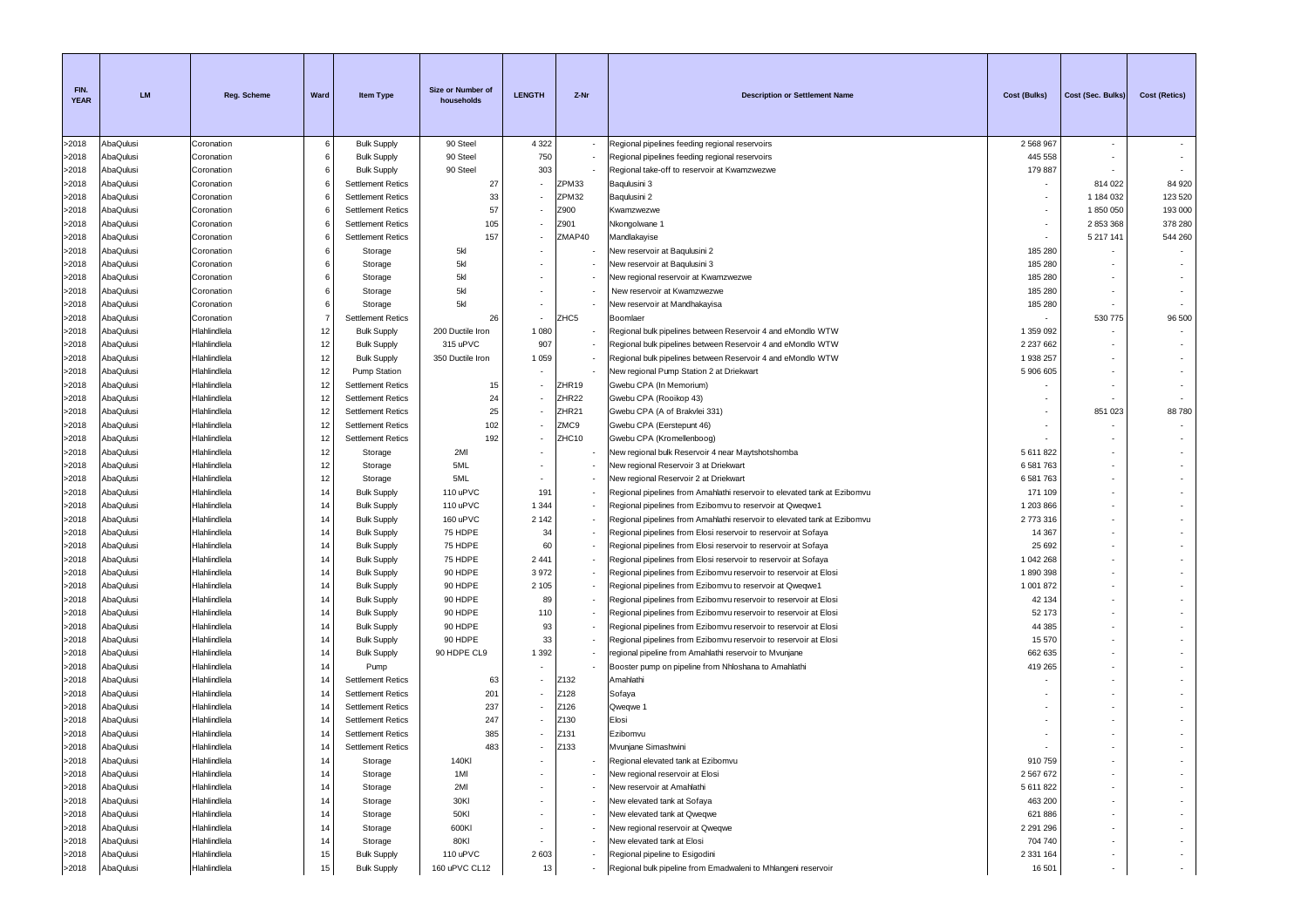| FIN.<br><b>YEAR</b> | <b>LM</b>              | <b>Reg. Scheme</b>           | Ward           | <b>Item Type</b>                         | Size or Number of<br>households      | <b>LENGTH</b> | Z-Nr   | <b>Description or Settlement Name</b>                                                                                              | Cost (Bulks)         | Cost (Sec. Bulks) | <b>Cost (Retics)</b>     |
|---------------------|------------------------|------------------------------|----------------|------------------------------------------|--------------------------------------|---------------|--------|------------------------------------------------------------------------------------------------------------------------------------|----------------------|-------------------|--------------------------|
| >2018               | AbaQulusi              | Hlahlindlela                 | 15             | <b>Bulk Supply</b>                       | 160 uPVC CL12                        | 2 1 6 9       |        | Regional bulk pipeline from Emadwaleni to Mhlangeni reservoir                                                                      | 2809237              | $\sim$            |                          |
| >2018               | AbaQulusi              | Hlahlindlela                 | 15             | <b>Bulk Supply</b>                       | 160 uPVC CL12                        | 12            |        | Regional bulk pipeline from Emadwaleni to Mhlangeni reservoir                                                                      | 15730                | $\sim$            | $\sim$                   |
| >2018               | AbaQulusi              | Hlahlindlela                 | 15             | <b>Bulk Supply</b>                       | 160 uPVC CL12                        | 25            |        | Regional pipeline from Mhlangeni to Mphezulu reservoir                                                                             | 32 900               |                   |                          |
| >2018               | AbaQulusi              | Hlahlindlela                 | 15             | <b>Bulk Supply</b>                       | 160 uPVC CL12                        | 1 2 6 8       |        | Regional pipeline from Mhlangeni to Mphezulu reservoir                                                                             | 1641630              | ٠                 |                          |
| >2018               | AbaQulusi              | Hlahlindlela                 | 15             | <b>Bulk Supply</b>                       | 160 uPVC CL12                        | 25            |        | Regional pipeline from Mhlangeni to Mphezulu reservoir                                                                             | 32722                |                   |                          |
| >2018               | AbaQulusi              | Hlahlindlela                 | 15             | <b>Bulk Supply</b>                       | 160 uPVC CL12                        | 1 2 0 7       |        | Regional pipeline from Mhlangeni to Mphezulu reservoir                                                                             | 1 562 945            | $\sim$            | ٠                        |
| >2018               | AbaQulusi              | Hlahlindlela                 | 15             | <b>Bulk Supply</b>                       | 63 HDPE                              | 2 1 1 1       |        | Regional pipeline from Mphezulu to existing Bhobozani reservoir                                                                    | 834 700              | $\sim$            |                          |
| >2018               | AbaQulusi              | Hlahlindlela                 | 15             | <b>Bulk Supply</b>                       | 63 HDPE                              | 10            |        | Regional pipeline from Mphezulu to existing Bhobozani reservoir                                                                    | 4 0 8 5              |                   |                          |
| >2018               | AbaQulusi              | Hlahlindlela                 | 15             | <b>Bulk Supply</b>                       | 63 HDPE                              | 2 4 4 9       |        | Regional pipeline from Mphezulu to existing Bhobozani reservoir                                                                    | 968 242              |                   |                          |
| >2018               | AbaQulusi              | Hlahlindlela                 | 15             | <b>Bulk Supply</b>                       | 63 HDPE                              | 111           |        | Regional pipeline from Mphezulu to existing Bhobozani reservoir                                                                    | 43785                |                   | $\overline{\phantom{a}}$ |
| >2018               | AbaQulusi              | Hlahlindlela                 | 15             | <b>Bulk Supply</b>                       | 75 HDPE                              | 875           |        | Regional bulk pipeline from Emadwaleni to Mhlangeni reservoir                                                                      | 373736               |                   |                          |
| >2018               | AbaQulusi              | Hlahlindlela                 | 15             | <b>Settlement Retics</b>                 | 39                                   |               | Z122   | Jojosini                                                                                                                           |                      | 931 712           | 123 520                  |
| >2018               | AbaQulusi              | Hlahlindlela                 | 15             | <b>Settlement Retics</b>                 | 231                                  |               | Z119   | Mhlangeni                                                                                                                          |                      | 3727460           | 849 200                  |
| >2018               | AbaQulusi              | Hlahlindlela                 | 15             | <b>Settlement Retics</b>                 | 253                                  |               | Z116   | Bhobozani                                                                                                                          | ٠                    | 4 167 978         | 949 560                  |
| >2018               | AbaQulusi              | Hlahlindlela                 | 15             | <b>Settlement Retics</b>                 | 298                                  |               | Z121   | St Paul                                                                                                                            |                      |                   | $\sim$                   |
| >2018               | AbaQulusi              | Hlahlindlela                 | 15             | <b>Settlement Retics</b>                 | 417                                  |               | Z120   | Mphezulu                                                                                                                           |                      |                   |                          |
| >2018               | AbaQulusi              | Hlahlindlela                 | 15             | <b>Settlement Retics</b>                 | 523                                  |               | Z125   | Esigodini                                                                                                                          |                      |                   |                          |
| >2018               | AbaQulusi              | Hlahlindlela                 | 15             | <b>Settlement Retics</b>                 | 718                                  |               | Z137   | Ezidulini                                                                                                                          |                      |                   |                          |
| >2018               | AbaQulusi              | Hlahlindlela                 | 15             | Storage                                  | 1MI                                  |               |        | Regional reservoir at Mphezulu                                                                                                     | 2 567 672            |                   | $\overline{\phantom{a}}$ |
| >2018               | AbaQulusi              | Hlahlindlela                 | 15             | Storage                                  | 250KI                                |               |        | Regional reservoir at Mhlangeni                                                                                                    | 1 235 200            | $\sim$            | $\sim$                   |
| >2018               | AbaQulusi              | Hlahlindlela                 | 16             | <b>Bulk Supply</b>                       | 200 uPVC CL12/16                     | 1 1 0 4       |        | Regional bulk pipelines connecting Reservoir 2 with existing bulk pipeline at Zwelisha                                             | 1 658 662            |                   |                          |
| >2018               | AbaQulusi              | Hlahlindlela                 | 16             | <b>Bulk Supply</b>                       | 250 uPVC CL12/16                     | 2 3 9 5       |        | Regional bulk pipelines connecting Reservoir 2 with existing bulk pipeline at Zwelisha                                             | 4 589 420            |                   |                          |
| >2018               | AbaQulusi              | Hlahlindlela                 | 17             | <b>Bulk Supply</b>                       | 160 uPVC CL12                        | 269           |        | Regional bulk pipeline from Nceneni to Emadwaleni reservoir                                                                        | 348 082              | ٠                 | ٠                        |
| >2018               | AbaQulusi              | Hlahlindlela                 | 17             | <b>Bulk Supply</b>                       | 160 uPVC CL12                        | 267           |        | Regional bulk pipeline from Nceneni to Emadwaleni reservoir                                                                        | 346 191              | $\sim$            | $\overline{\phantom{a}}$ |
| >2018               | AbaQulusi              | Hlahlindlela                 | 17             | <b>Bulk Supply</b>                       | 160 uPVC CL12                        | 82            |        | Regional bulk pipeline from Nceneni to Emadwaleni reservoir                                                                        | 106 545              |                   |                          |
| >2018               | AbaQulusi              | Hlahlindlela                 | 17             | <b>Bulk Supply</b>                       | 160 uPVC CL12                        | 2625          |        | Regional bulk pipeline from Nceneni to Emadwaleni reservoir                                                                        | 3 399 590            |                   |                          |
| >2018               | AbaQulusi              | Hlahlindlela                 | 17             | <b>Bulk Supply</b>                       | 160 uPVC CL12                        | 25            |        | Regional bulk pipeline from Nceneni to Emadwaleni reservoir                                                                        | 32 927               |                   |                          |
| >2018               | AbaQulusi              | Hlahlindlela                 | 17             | <b>Bulk Supply</b>                       | 160 uPVC CL12                        | 912           |        | Regional bulk pipeline from Emadwaleni to Mhlangeni reservoir                                                                      | 1 180 864            |                   |                          |
| >2018               | AbaQulusi              | Hlahlindlela                 | 17             | <b>Settlement Retics</b>                 | 109                                  |               | Z941   | Emadwaleni 1                                                                                                                       |                      | 2 241 932         | 297 220                  |
| >2018               | AbaQulusi              | Hlahlindlela                 | 19             | <b>Bulk Supply</b>                       | 350 Ductile Iron                     | 8 1 3 5       |        | Bulk pipeline connecting Bulk Reservoir 3 with eMondlo WTW (Wards 19,18 & 17)                                                      | 14 884 106           | ٠                 |                          |
| >2018               | AbaQulusi              | Hlahlindlela                 | 21             | <b>Bulk Supply</b>                       | 110 uPVC                             | 1 4 9 0       |        | Regional pipeline to new reservoir at Enhalhleni                                                                                   | 1 334 255            |                   | ٠                        |
| >2018               | AbaQulusi              | Hlahlindlela                 | 21             | <b>Bulk Supply</b>                       | 110 uPVC CL12/16                     | 4886          |        | Regional pipelines to new reservoir at Ezidulini                                                                                   | 4 375 308            | $\sim$            | $\sim$                   |
| >2018               | AbaQulusi              | Hlahlindlela                 | 21             | <b>Bulk Supply</b>                       | 110 uPVC CL12/16                     | 11            |        | Regional pipelines to new reservoir at Ezidulini                                                                                   | 9733                 | $\sim$            |                          |
| >2018               | AbaQulusi              | Hlahlindlela                 | 21             | <b>Bulk Supply</b>                       | 200 uPVC CL12/16                     |               |        | Regional pipelines from Nhloshana to new reservoir at Amahlathi                                                                    | 5929                 |                   |                          |
| >2018               | AbaQulusi              | Hlahlindlela                 | 21             | <b>Bulk Supply</b>                       | 200 uPVC CL12/16                     | 795           |        | Regional pipelines to new reservoir at Ezidulini                                                                                   | 1 194 310            |                   |                          |
| >2018               | AbaQulusi              | Hlahlindlela                 | 21             | <b>Bulk Supply</b>                       | 200 uPVC CL12/16                     | 817           |        | Regional pipelines to new reservoir at Nhloshana                                                                                   | 1 228 419            | $\sim$            |                          |
| >2018               | AbaQulusi<br>AbaQulusi | Hlahlindlela<br>Hlahlindlela | 21<br>21       | <b>Bulk Supply</b>                       | 200 uPVC CL12/16<br>200 uPVC CL12/16 | 2782<br>258   |        | Regional pipelines to new reservoir at Nhloshana                                                                                   | 4 181 453            |                   | ٠                        |
| >2018<br>>2018      | AbaQulusi              | Hlahlindlela                 | 21             | <b>Bulk Supply</b>                       | 200 uPVC CL12/16                     | 4 2 0 7       |        | Regional pipelines from Nhloshana to new reservoir at Amahlathi<br>Regional pipelines from Nhloshana to new reservoir at Amahlathi | 388 250<br>6 323 858 | ٠                 | ٠                        |
| >2018               | AbaQulusi              | Hlahlindlela                 | 21             | <b>Bulk Supply</b><br><b>Bulk Supply</b> | 200 uPVC CL12/16                     | 43            |        | Regional pipelines from Nhloshana to new reservoir at Amahlathi                                                                    | 64 897               | $\sim$            |                          |
| >2018               | AbaQulusi              | Hlahlindlela                 | 21             | <b>Bulk Supply</b>                       | 75 HDPE                              | 337           |        | Regional pipelines to new reservoir at Ezidulini                                                                                   | 143 961              | $\sim$            |                          |
| >2018               | AbaQulusi              | Hlahlindlela                 | 21             | <b>Bulk Supply</b>                       | 90 uPVC CL12/16                      | 239           |        | Regional pipelines to new reservoir at Nhloshana                                                                                   | 113 557              |                   |                          |
| >2018               | AbaQulusi              | Hlahlindlela                 | 21             | <b>Settlement Retics</b>                 | 39                                   |               | Z134   | Ngonini                                                                                                                            |                      |                   |                          |
| >2018               | AbaQulusi              | Hlahlindlela                 | 21             | <b>Settlement Retics</b>                 | 59                                   |               | Z809   | Mdundubenzi                                                                                                                        |                      |                   |                          |
| >2018               | AbaQulusi              | Hlahlindlela                 | 21             | <b>Settlement Retics</b>                 | 92                                   |               | Z135   | Khuthuza                                                                                                                           |                      |                   |                          |
| >2018               | AbaQulusi              | Hlahlindlela                 | 21             | <b>Settlement Retics</b>                 | 105                                  |               | Z136   | Nhloshana                                                                                                                          |                      |                   |                          |
| >2018               | AbaQulusi              | Hlahlindlela                 | 21             | Storage                                  | 100KI                                |               |        | New regional Reservoir at Enhalhleni                                                                                               | 723 762              |                   |                          |
| >2018               | AbaQulusi              | Hlahlindlela                 | 21             | Storage                                  | 200KI                                |               |        | New regional reservoir at Mdundubenzi                                                                                              | 1 080 800            |                   | $\sim$                   |
| >2018               | AbaQulusi              | Hlahlindlela                 | 21             | Storage                                  | 200KI                                |               |        | New regional reservoir at Nhloshana                                                                                                | 1 080 800            |                   | $\sim$                   |
| >2018               | AbaQulusi              | Hlahlindlela                 | 21             | Storage                                  | 650KI                                |               |        | New reservoir at Ezidulini                                                                                                         | 2 3 3 1 4 4 0        |                   | $\sim$                   |
| >2018               | AbaQulusi              | Hlahlindlela                 | 22             | <b>Settlement Retics</b>                 | 145                                  |               | Z895   | Mooiplaas                                                                                                                          |                      | 1 188 114         | 548 120                  |
| >2018               | AbaQulusi              | Khambi                       |                | <b>Settlement Retics</b>                 | -6                                   |               | ZMAP62 | Ketango                                                                                                                            |                      | 222 006           | 23 160                   |
| >2018               | AbaQulusi              | Khambi                       | $\overline{2}$ | <b>Settlement Retics</b>                 | 21                                   |               | ZMC13  | Ntabazelaqa                                                                                                                        |                      | 740 020           | 77 200                   |
| >2018               | AbaQulusi              | Khambi                       | $\overline{2}$ | <b>Settlement Retics</b>                 | 34                                   |               | ZMAP64 | Mooiplaats                                                                                                                         |                      | 1 036 028         | 108 080                  |
| >2018               | AbaQulusi              | Khambi                       |                | <b>Settlement Retics</b>                 | 43                                   |               | ZMAP63 | Nsonyane                                                                                                                           |                      |                   | $\sim$                   |
|                     |                        |                              |                |                                          |                                      |               |        |                                                                                                                                    |                      |                   |                          |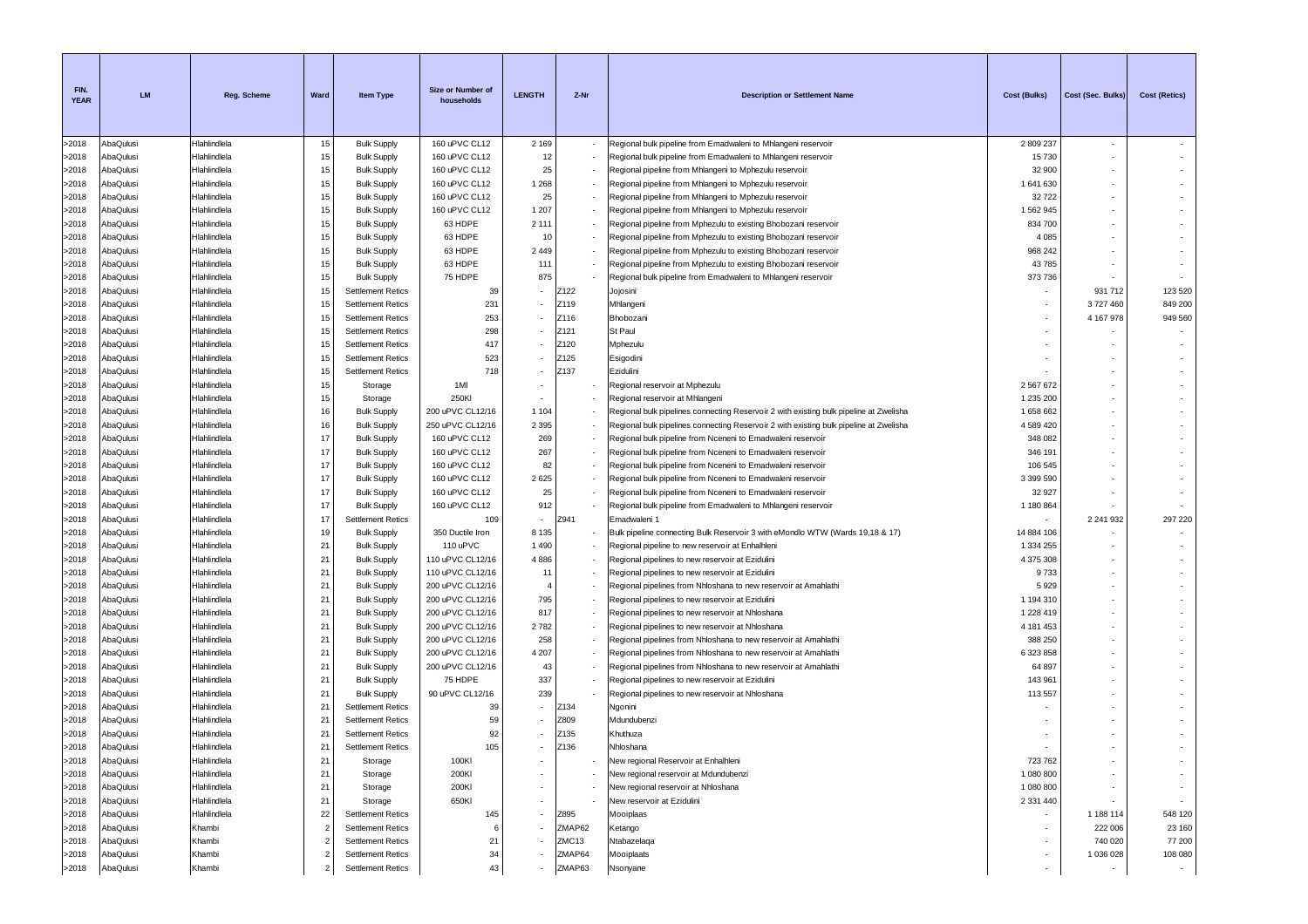| FIN.<br><b>YEAR</b> | <b>LM</b>        | <b>Reg. Scheme</b>       | Ward                             | <b>Item Type</b>                         | Size or Number of<br>households | <b>LENGTH</b>            | Z-Nr              | <b>Description or Settlement Name</b>                                                                            | <b>Cost (Bulks)</b> | Cost (Sec. Bulks) | Cost (Retics)            |
|---------------------|------------------|--------------------------|----------------------------------|------------------------------------------|---------------------------------|--------------------------|-------------------|------------------------------------------------------------------------------------------------------------------|---------------------|-------------------|--------------------------|
| >2018               | AbaQulusi        | Khambi                   | $\overline{2}$                   | <b>Settlement Retics</b>                 | 48                              |                          | ZMC12             | Mahlabaneni                                                                                                      |                     | $\sim$            |                          |
| >2018               | AbaQulusi        | Khambi                   | $\overline{2}$                   | <b>Settlement Retics</b>                 | 72                              |                          | ZMAP68            | Ntendeka 3                                                                                                       |                     |                   |                          |
| >2018               | AbaQulusi        | Khambi                   | 2                                | <b>Settlement Retics</b>                 | 76                              |                          | Z853              | Dlomodlomo 2                                                                                                     |                     |                   | ÷.                       |
| >2018               | AbaQulusi        | Khambi                   | $\overline{2}$                   | <b>Settlement Retics</b>                 | 113                             |                          | Z846              | Mountain View                                                                                                    |                     |                   |                          |
| >2018               | AbaQulusi        | Khambi                   | 3                                | <b>Rising Main</b>                       | 200                             | 9511                     |                   | Proposed regional pipelines from Hlobane dam to Khambi RWSS                                                      | 11 968 314          |                   | ٠                        |
| >2018               | AbaQulusi        | Khambi                   | 3                                | Rising Main                              | 200                             | 5313                     |                   | Proposed regional pipelines from Hlobane dam to Khambi RWSS                                                      | 6 685 276           |                   |                          |
| >2018               | AbaQulusi        | Khambi                   | 3                                | <b>Settlement Retics</b>                 | 49                              |                          | Z850              | Mahalakoqa                                                                                                       |                     |                   | ٠                        |
| >2018               | AbaQulusi        | Khambi                   | 3                                | <b>Settlement Retics</b>                 | 54                              |                          | Z848              | Nsunduzane                                                                                                       |                     |                   | $\sim$                   |
| >2018               | AbaQulusi        | Khambi                   | 3                                | <b>Settlement Retics</b>                 | 63                              |                          | Z893              | Hlazeni                                                                                                          |                     | 1850050           | 193 000                  |
| >2018               | AbaQulusi        | Khambi                   | 3                                | <b>Settlement Retics</b>                 | 96                              |                          | Z852              | Ntumbane                                                                                                         |                     |                   |                          |
| >2018               | AbaQulusi        | Khambi                   | 3                                | <b>Settlement Retics</b>                 | 190                             |                          | Z849              | Cibilili                                                                                                         |                     |                   |                          |
| >2018               | AbaQulusi        | Khambi                   |                                  | <b>Settlement Retics</b>                 | 22                              |                          | ZMAP57            | Mooibank                                                                                                         |                     | 703 019           | 73 340                   |
| >2018               | AbaQulusi        | Khambi                   |                                  | <b>Settlement Retics</b>                 | 69                              |                          | Z897a             | Bethel (Mission)                                                                                                 |                     |                   | $\sim$                   |
| >2018               | AbaQulusi        | Khambi                   |                                  | <b>Settlement Retics</b>                 | 150                             |                          | Z897b             | Bethel (Salema)                                                                                                  |                     |                   | $\overline{\phantom{a}}$ |
| >2018               | AbaQulusi        | Khambi                   |                                  | <b>Settlement Retics</b>                 | 28                              |                          | ZMAP75            | New                                                                                                              |                     | 2812076           | 293 360                  |
| >2018               | AbaQulusi        | Khambi                   | 5                                | <b>Settlement Retics</b>                 | 28                              |                          | ZNN <sub>15</sub> | Emsagweni                                                                                                        |                     |                   | $\overline{\phantom{a}}$ |
| >2018               | AbaQulusi        | Khambi                   | 5                                | <b>Settlement Retics</b>                 | 38                              |                          | ZHC6              | Mgobhozi (Boschoek)                                                                                              |                     | 1 369 037         | 142 820                  |
| >2018               | AbaQulusi        | Khambi                   | 5                                | <b>Settlement Retics</b>                 | 38                              |                          | ZMAP75            | New                                                                                                              |                     | 2812076           | 293 360                  |
| >2018               | AbaQulusi        | Khambi                   | 5                                | <b>Settlement Retics</b>                 | 67                              |                          | Z930              | <b>Boschoek</b>                                                                                                  |                     | 1 337 553         | 243 180                  |
| >2018               | AbaQulusi        | Khambi                   | 6                                | <b>Bulk Supply</b>                       | 75                              | 2 1 1 9                  |                   | Regional take-off from Khambi bulk pipeline to Kwandeni                                                          | 904 996             |                   | $\sim$                   |
| >2018               | AbaQulusi        | Khambi                   | 6                                | <b>Bulk Supply</b>                       | 75                              | 2585                     |                   | Regional take-off from Khambi bulk pipeline to Kwakwavlei                                                        | 1 103 926           |                   | $\sim$                   |
| >2018               | AbaQulusi        | Khambi                   | 6                                | <b>Bulk Supply</b>                       | 75                              | 18                       |                   | Regional take-off from Khambi bulk pipeline to Kwakwavlei                                                        | 7873                |                   | $\sim$                   |
| >2018               | AbaQulusi        | Khambi                   | 6                                | <b>Rising Main</b>                       | 200                             | -7                       |                   | Proposed regional pipelines from Hlobane dam to Khambi RWSS                                                      | 8900                |                   |                          |
| >2018               | AbaQulusi        | Khambi                   | 6                                | Storage                                  | 200KI                           |                          |                   | New regional reservoir at Kwakwavlei                                                                             | 1 080 800           | ÷.                | ٠                        |
| >2018               | AbaQulusi        | Khambi                   | 6                                | Storage                                  | 200KI                           |                          |                   | New regional reservoir at Kwandeni                                                                               | 1 080 800           |                   |                          |
| >2018               | eDumbe           | Coronation               | $\overline{7}$                   | <b>Bulk Supply</b>                       | 50 HDPE                         | 6946                     |                   | Regional bulk pipeline feeding secondary reservoirs                                                              | 2 542 678           |                   |                          |
| >2018               | eDumbe           | Coronation               | $\overline{7}$<br>$\overline{7}$ | <b>Bulk Supply</b>                       | 50 HDPE                         | 378<br>768               |                   | Regional bulk pipeline feeding Mahloni reservoir                                                                 | 138 390             |                   |                          |
| >2018<br>>2018      | eDumbe           | Coronation               | $\overline{7}$                   | <b>Bulk Supply</b>                       | 50 HDPE<br>50 HDPE              | 2 3 3 2                  |                   | Regional pipeline to Kwambilimbhaga reservoir                                                                    | 281 175<br>853 641  | $\sim$            |                          |
| >2018               | eDumbe<br>eDumbe | Coronation<br>Coronation | $\overline{7}$                   | <b>Bulk Supply</b><br><b>Bulk Supply</b> | 50 HDPE                         | 1888                     |                   | Regional pipeline feeding Gezahlala and Mbhambazo reservoirs<br>Regional bulk pipeline to Baqulusini 5 reservoir | 691 240             |                   | ٠                        |
| >2018               | <b>Dumbe</b>     | Coronation               | $\overline{7}$                   | <b>Bulk Supply</b>                       | 50 HDPE                         | 2 2 3 3                  |                   | Regional bulk pipeline to Baqulusini 1 reservoir                                                                 | 817 255             |                   |                          |
| >2018               | eDumbe           | Coronation               | $\overline{7}$                   | <b>Bulk Supply</b>                       | 50 HDPE                         | 1 704                    |                   | Regional bulk pipeline to Baqulusini 4 reservoir                                                                 | 623 859             |                   | ٠                        |
| >2018               | eDumbe           | Coronation               | $\overline{7}$                   | <b>Bulk Supply</b>                       | 50 HDPE                         | 431                      |                   | Regional pipeline to Kwambhedleni reservoir                                                                      | 157831              |                   | $\sim$                   |
| >2018               | eDumbe           | Coronation               | $\overline{7}$                   | <b>Bulk Supply</b>                       | 50 HDPE                         | 7727                     |                   | Regional bulk pipeline feeding secondary reservoirs                                                              | 2 828 480           |                   | $\sim$                   |
| >2018               | eDumbe           | Coronation               | $\overline{7}$                   | <b>Bulk Supply</b>                       | 50 HDPE                         | 8 3 8 2                  |                   | Regional bulk pipeline feeding secondary reservoirs                                                              | 3 068 194           |                   |                          |
| >2018               | eDumbe           | Coronation               | $\overline{7}$                   | <b>Settlement Retics</b>                 |                                 |                          | ZTAS53            | Palmietfontein (Rondspring 137, Gezahlala)                                                                       |                     | 296 008           | 30 880                   |
| >2018               | eDumbe           | Coronation               | 7                                | <b>Settlement Retics</b>                 | 18                              |                          | ZPM35             | Baqulusini 5                                                                                                     |                     | 555 015           | 57 900                   |
| >2018               | eDumbe           | Coronation               |                                  | <b>Settlement Retics</b>                 | 22                              |                          | ZTAS54            | Palmietfontein 5841 (Mbhambazo)                                                                                  |                     | 777 021           | 81 060                   |
| >2018               | eDumbe           | Coronation               |                                  | <b>Settlement Retics</b>                 | 27                              |                          | ZTAS56            | Palmietfontein (Rondspring 137, Kwambhedleni)                                                                    |                     | 851 023           | 88780                    |
| >2018               | eDumbe           | Coronation               |                                  | <b>Settlement Retics</b>                 | 39                              |                          | ZPM <sub>2</sub>  | Mthingana                                                                                                        |                     | 1 406 038         | 146 680                  |
| >2018               | eDumbe           | Coronation               | 7                                | <b>Settlement Retics</b>                 | 46                              |                          | ZPM34             | Baqulusini 4                                                                                                     | ٠                   | 1 554 042         | 162 120                  |
| >2018               | eDumbe           | Coronation               | 7                                | <b>Settlement Retics</b>                 | 65                              |                          | ZTAS55            | Palmietfontein (Kwambilimbhaga)                                                                                  |                     | 1 924 052         | 200 720                  |
| >2018               | eDumbe           | Coronation               | $\overline{7}$                   | <b>Settlement Retics</b>                 | 97                              |                          | Z786              | Helpmekaar                                                                                                       |                     | 2923079           | 304 940                  |
| >2018               | eDumbe           | Coronation               | $\overline{7}$                   | <b>Settlement Retics</b>                 | 106                             |                          | Z787              | Mahloni                                                                                                          |                     | 3700100           | 386 000                  |
| >2018               | eDumbe           | Coronation               | $\overline{7}$                   | Storage                                  | 5kl                             |                          |                   | Regional reservoir at Helpmekaar                                                                                 | 185 280             |                   |                          |
| >2018               | eDumbe           | Coronation               |                                  | Storage                                  | 5k                              |                          |                   | Regional reservoir at Kwambilimbhaga                                                                             | 185 280             |                   |                          |
| >2018               | eDumbe           | Coronation               | 7                                | Storage                                  | 5kl                             |                          |                   | Regional reservoir at Mbhambazo                                                                                  | 185 280             |                   | ۰.                       |
| >2018               | eDumbe           | Coronation               | $\overline{7}$                   | Storage                                  | 5kl                             | $\overline{\phantom{a}}$ |                   | Regional reservoir at Gezahlala                                                                                  | 185 280             |                   | $\overline{\phantom{a}}$ |
| >2018               | eDumbe           | Coronation               | $\overline{7}$                   | Storage                                  | 5kl                             |                          |                   | Regional reservoir at Mahloni                                                                                    | 185 280             |                   | $\overline{\phantom{a}}$ |
| >2018               | eDumbe           | Coronation               | 7                                | Storage                                  | 5kl                             |                          |                   | Regional reservoir at Mthingana                                                                                  | 185 280             |                   | $\overline{\phantom{a}}$ |
| >2018               | eDumbe           | Coronation               | $\overline{7}$                   | Storage                                  | 5kl                             |                          |                   | Regional reservoir at Kwambhedleni                                                                               | 185 280             |                   |                          |
| >2018               | eDumbe           | Coronation               | $\overline{7}$                   | Storage                                  | 5kl                             |                          |                   | Regional reservoir at Baqulusini 5                                                                               | 185 280             |                   |                          |
| >2018               | eDumbe           | Coronation               | 7                                | Storage                                  | 5kl                             |                          |                   | Regional reservoir at Baqulusini 1                                                                               | 185 280             |                   | ٠                        |
| >2018               | eDumbe           | Coronation               | 7                                | Storage                                  | 5kl                             |                          |                   | Regional reservoir at Baqulusini 4                                                                               | 185 280             |                   | $\sim$                   |
| >2018               | eDumbe           | Simdlangentsha Central   | 3                                | <b>Settlement Retics</b>                 | 198                             | ٠                        | Z110              | Ntungweni                                                                                                        | ٠.                  | 6 882 186         | 717 960                  |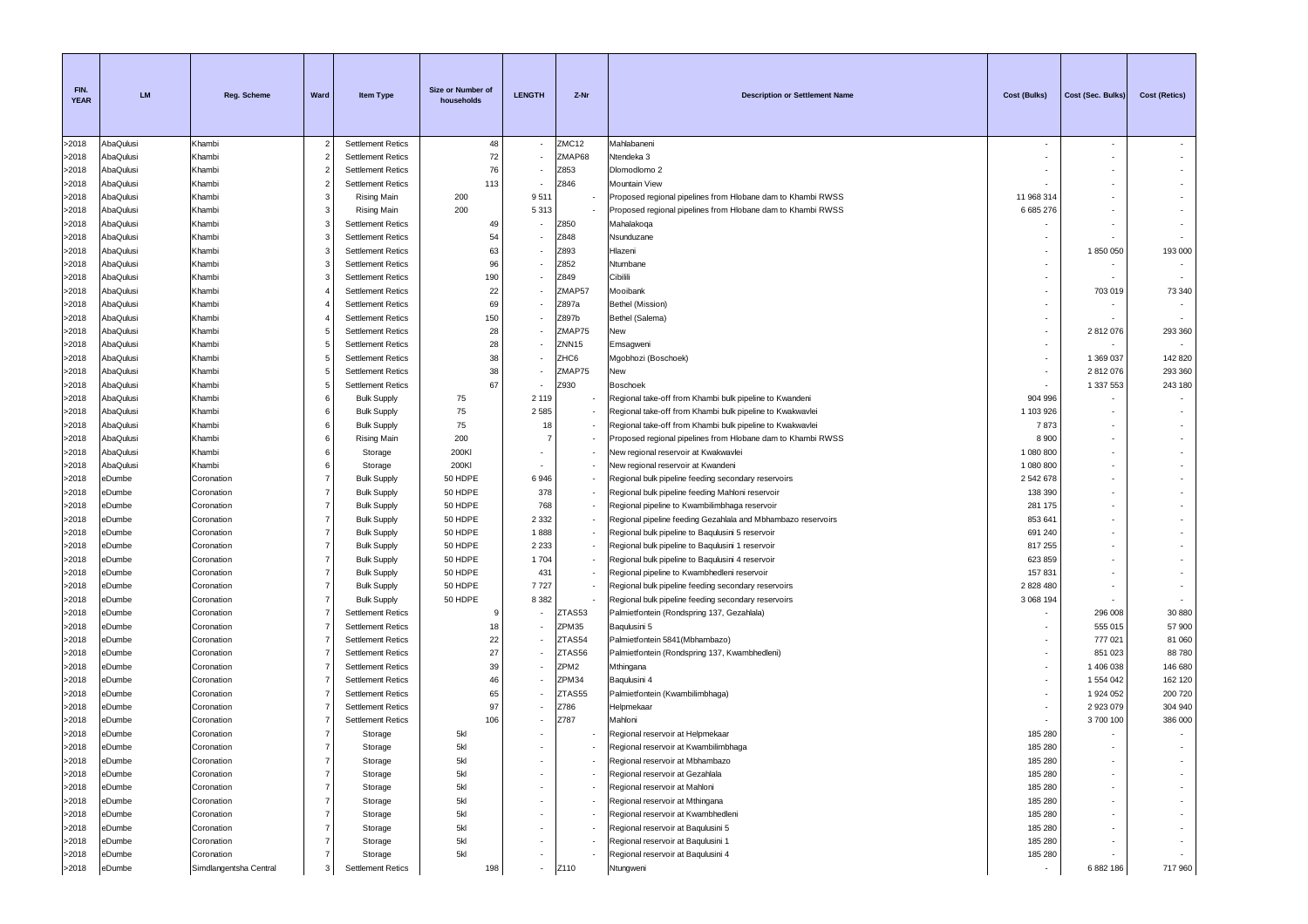| FIN.<br><b>YEAR</b> | <b>LM</b>     | <b>Reg. Scheme</b>     | Ward                    | <b>Item Type</b>         | Size or Number of<br>households | <b>LENGTH</b> | Z-Nr   | <b>Description or Settlement Name</b>                               | <b>Cost (Bulks)</b> | Cost (Sec. Bulks) | <b>Cost (Retics)</b> |
|---------------------|---------------|------------------------|-------------------------|--------------------------|---------------------------------|---------------|--------|---------------------------------------------------------------------|---------------------|-------------------|----------------------|
| >2018               | eDumbe        | Simdlangentsha Central | 6                       | <b>Settlement Retics</b> | 48                              |               | Z109   | Ntungweni                                                           |                     | 1702046           | 177 560              |
| >2018               | eDumbe        | Simdlangentsha West    | 1                       | <b>Settlement Retics</b> | 30                              |               | ZMAP71 | <b>Bella Vista</b>                                                  |                     | 592 016           | 61760                |
| >2018               | eDumbe        | Simdlangentsha West    | 1                       | <b>Settlement Retics</b> | 77                              |               | ZNN4   | Ekhombela                                                           |                     | 2 479 067         | 258 620              |
| >2018               | eDumbe        | Simdlangentsha West    | $\overline{2}$          | <b>Bulk Supply</b>       | 400                             | 1 2 9 8       |        | New Bulk Feed from Res to Frischgewaagd                             | 2 434 680           |                   |                      |
| >2018               | eDumbe        | Simdlangentsha West    | $\overline{2}$          | <b>Bulk Supply</b>       | 400                             | 29            |        | New regional bulk pumpline to bulk reservoir at Embizeni            | 55 079              |                   |                      |
| >2018               | eDumbe        | Simdlangentsha West    | $\overline{2}$          | <b>Bulk Supply</b>       | 125-c9                          | 4 3 0 8       |        | New regional bulk pipeline connecting Embizeni and Ezibomvu schemes | 4 190 228           |                   |                      |
| >2018               | eDumbe        | Simdlangentsha West    | $\overline{2}$          | <b>Bulk Supply</b>       | 200 DI                          | 3 0 6 9       |        | New regional bulk pumpline to bulk reservoir at Embizeni            | 3861756             |                   |                      |
| >2018               | eDumbe        | Simdlangentsha West    | $\overline{2}$          | <b>Bulk Supply</b>       | 350 DI                          | 5 2 4 2       |        | New Revised TOR 15Feb10                                             | 9 590 556           |                   |                      |
| >2018               | eDumbe        | Simdlangentsha West    | $\overline{2}$          | <b>Pump Station</b>      |                                 |               |        | New Bulk pump station at Embizeni                                   | 3 0 25 0 00         |                   |                      |
| >2018               | eDumbe        | Simdlangentsha West    | $\overline{2}$          | Reticulation             | 32-PN8                          | 912           |        | Retic infills for Ezibomvu                                          | 325 532             |                   |                      |
| >2018               | eDumbe        | Simdlangentsha West    | $\overline{2}$          | Reticulation             | 32-PN8                          | 904           |        | Retic infills for Ezibomvu                                          | 322721              |                   |                      |
| >2018               | eDumbe        | Simdlangentsha West    | $\overline{2}$          | Reticulation             | 50-PN8                          | 992           |        | Retic infills for Ezibomvu                                          | 363 041             |                   |                      |
| >2018               | <b>Dumbe</b>  | Simdlangentsha West    | $\overline{2}$          | Reticulation             | 50-PN8                          | 1 1 9 4       |        | Retic infills for Ezibomvu                                          | 437 165             |                   |                      |
| >2018               | eDumbe        | Simdlangentsha West    | $\overline{2}$          | Storage                  | 1ML                             |               |        | New Bulk Regional reservoir at Embizeni                             | 2 567 672           |                   |                      |
| >2018               | <b>BDumbe</b> | Simdlangentsha West    | $\overline{2}$          | Storage                  | 200kl                           |               |        | New regional reservoir                                              | 1 080 800           |                   |                      |
| >2018               | eDumbe        | Simdlangentsha West    | $\overline{2}$          | Storage                  | 30KI                            |               |        | New secondary reservoir at Embizeni                                 | 463 200             |                   |                      |
| >2018               | eDumbe        | Simdlangentsha West    | $\overline{\mathbf{c}}$ | Storage                  | 5ML                             |               |        | New Frischgewaagd Reservoir                                         | 6 581 763           |                   |                      |
| >2018               | eDumbe        | Simdlangentsha West    | $\overline{2}$          | Storage                  | 5ML                             |               |        | New Bulk Regional Reservoir                                         | 6 581 763           |                   |                      |
| >2018               | eDumbe        | Simdlangentsha West    | $\overline{2}$          | Storage                  | 5ML                             |               |        | New Storage Res                                                     | 6 581 763           |                   |                      |
| >2018               | eDumbe        | Simdlangentsha West    | $\overline{4}$          | <b>Bulk Supply</b>       | 400                             | 2 1 4 5       |        | New Rising Main from WTW to Regional Bulk Reservoir                 | 9 126 037           |                   |                      |
| >2018               | eDumbe        | Simdlangentsha West    | $\overline{4}$          | <b>Bulk Supply</b>       | 600                             | 2 2 2 5       |        | New Rising Main from WTW to Regional Bulk Reservoir                 | 9 463 647           |                   |                      |
| >2018               | <b>Dumbe</b>  | Simdlangentsha West    | 4                       | Pump Station             |                                 |               |        | New PS as part of upgrade                                           | 4 4 4 6 7 5 0       |                   |                      |
| >2018               | eDumbe        | Simdlangentsha West    | 4                       | Storage                  | 500kl                           |               |        | New Balancing Res from WTW to new Regional Bulk Reservoir           | 2 133 808           |                   |                      |
| >2018               | eDumbe        | Simdlangentsha West    | 5                       | <b>BPT</b>               |                                 |               |        | BPT on new piepline between Tholakela and Balmoral schemes          | 77 200              |                   |                      |
| >2018               | eDumbe        | Simdlangentsha West    | 5                       | <b>Bulk Supply</b>       | 110-c9                          | 201           |        | New regional bulk pipeline connecting Embizeni and Ezibomvu schemes | 179 661             |                   |                      |
| >2018               | eDumbe        | Simdlangentsha West    | 5                       | <b>Bulk Supply</b>       | 125-c12                         | 2 2 8 8       |        | New regional bulk pipeline to connect Balmoral and Mpundu scheme    | 2 2 2 5 7 3 6       |                   |                      |
| >2018               | eDumbe        | Simdlangentsha West    | 5                       | <b>Bulk Supply</b>       | 125-c9                          | 899           |        | Bulk mains from Ezibomvu to Tholakela                               | 874 455             |                   |                      |
| >2018               | eDumbe        | Simdlangentsha West    | 5                       | <b>Bulk Supply</b>       | 75-PN10                         | 3685          |        | Regional bulk to connect Tholakela and Balmoral schemes             | 1573807             |                   |                      |
| >2018               | eDumbe        | Simdlangentsha West    | 5                       | Reticulation             | 32-PN10                         | 16            |        | Retic infills for Ezibomvu                                          | 5787                |                   |                      |
| >2018               | eDumbe        | Simdlangentsha West    | 5                       | Reticulation             | 32-PN10                         | 588           |        | Retic infills for Ezibomvu                                          | 209 694             |                   |                      |
| >2018               | eDumbe        | Simdlangentsha West    | 5                       | Reticulation             | 32-PN10                         | 578           |        | Retic infills for Ezibomvu                                          | 206 249             |                   |                      |
| >2018               | eDumbe        | Simdlangentsha West    | 5                       | Reticulation             | 32-PN10                         | 651           |        | Retic infills for Ezibomvu                                          | 232 261             |                   |                      |
| >2018               | eDumbe        | Simdlangentsha West    | 5                       | Reticulation             | 32-PN10                         | 380           |        | Retic infills at Maqulusini                                         | 135 583             |                   |                      |
| >2018               | eDumbe        | Simdlangentsha West    | 5                       | Reticulation             | 32-PN10                         | 394           |        | Retic infills at Pivaanspoort                                       | 120 335             |                   |                      |
| >2018               | eDumbe        | Simdlangentsha West    | 5                       | Reticulation             | 32-PN10                         | 331           |        | Retic infills at Pivaanspoort                                       | 101 277             |                   |                      |
| >2018               | eDumbe        | Simdlangentsha West    | 5                       | Reticulation             | 32-PN10                         | 283           |        | Retic infills at Pivaanspoort                                       | 86 382              |                   |                      |
| >2018               | eDumbe        | Simdlangentsha West    | 5                       | Reticulation             | 32-PN10                         | 620           |        | Retic infills at Pivaanspoort                                       | 221 129             |                   |                      |
| >2018               | <b>Dumbe</b>  | Simdlangentsha West    | 5                       | Reticulation             | 32-PN8                          | 413           |        | Retic infills for Ezibomvu                                          | 147 449             |                   |                      |
| >2018               | eDumbe        | Simdlangentsha West    | 5                       | Reticulation             | 32-PN8                          | -8            |        | Retic infills for Ezibomvu                                          | 2799                |                   |                      |
| >2018               | eDumbe        | Simdlangentsha West    | 5                       | Reticulation             | 32-PN8                          | 492           |        | Retic infills for Ezibomvu                                          | 175 403             |                   |                      |
| >2018               | eDumbe        | Simdlangentsha West    | 5                       | Reticulation             | 32-PN8                          | 494           |        | Retic infills for Ezibomvu                                          | 176 147             |                   |                      |
| >2018               | eDumbe        | Simdlangentsha West    | 5                       | Reticulation             | 32-PN8                          | 150           |        | Retic infills for Ezibomvu                                          | 53 470              |                   |                      |
| >2018               | eDumbe        | Simdlangentsha West    | 5                       | Reticulation             | 32-PN8                          | 629           |        | Retic infills at Kwa Vova                                           | 224 371             |                   |                      |
| >2018               | eDumbe        | Simdlangentsha West    | 5                       | Reticulation             | 50-PN10                         | 4 0 6 7       |        | Retic infills at Pivaanspoort                                       | 1 488 660           |                   |                      |
| >2018               | eDumbe        | Simdlangentsha West    | 5                       | Reticulation             | 50-PN12.5                       | 1074          |        | Retic infills at Balmoral                                           | 393 198             |                   |                      |
| >2018               | eDumbe        | Simdlangentsha West    | 5                       | Reticulation             | 50-PN8                          | 366           |        | Retic infills for Ezibomvu                                          | 134 007             |                   |                      |
| >2018               | eDumbe        | Simdlangentsha West    | 5                       | Reticulation             | 50-PN8                          | 2572          |        | Retic infills for Ezibomvu                                          | 941 476             |                   |                      |
| >2018               | eDumbe        | Simdlangentsha West    | 5                       | Reticulation             | 50-PN8                          | 717           |        | Retic infills at Balmoral                                           | 262 356             |                   |                      |
| >2018               | eDumbe        | Simdlangentsha West    | 5                       | Reticulation             | 50-PN8                          | 1 0 5 2       |        | Retic infills at Kwa Vova                                           | 385 061             |                   |                      |
| >2018               | eDumbe        | Simdlangentsha West    | 5                       | Reticulation             | 50-PN8                          | 341           |        | Retic infills at Kwa Vova                                           | 124 667             |                   |                      |
| >2018               | eDumbe        | Simdlangentsha West    | 5                       | Reticulation             | 50-PN8                          | 315           |        | Retic infills at Tholakela                                          | 115 159             |                   |                      |
| >2018               | eDumbe        | Simdlangentsha West    | 5                       | Reticulation             | 50-PN8                          | 151           |        | Retic infills at Tholakela                                          | 55 099              |                   |                      |
| >2018               | eDumbe        | Simdlangentsha West    | 5                       | Reticulation             | 50-PN8                          | 609           |        | Retic infills at Tholakela                                          | 223 018             |                   |                      |
| >2018               | eDumbe        | Simdlangentsha West    | 5                       | Reticulation             | 63-PN10                         | 1657          |        | Retic infills for Ezibomvu                                          | 631 586             |                   |                      |
| >2018               | eDumbe        | Simdlangentsha West    | 5                       | Reticulation             | 63-PN10                         | 1693          | $\sim$ | Retic infills for Ezibomvu                                          | 964 367             |                   | $\sim$               |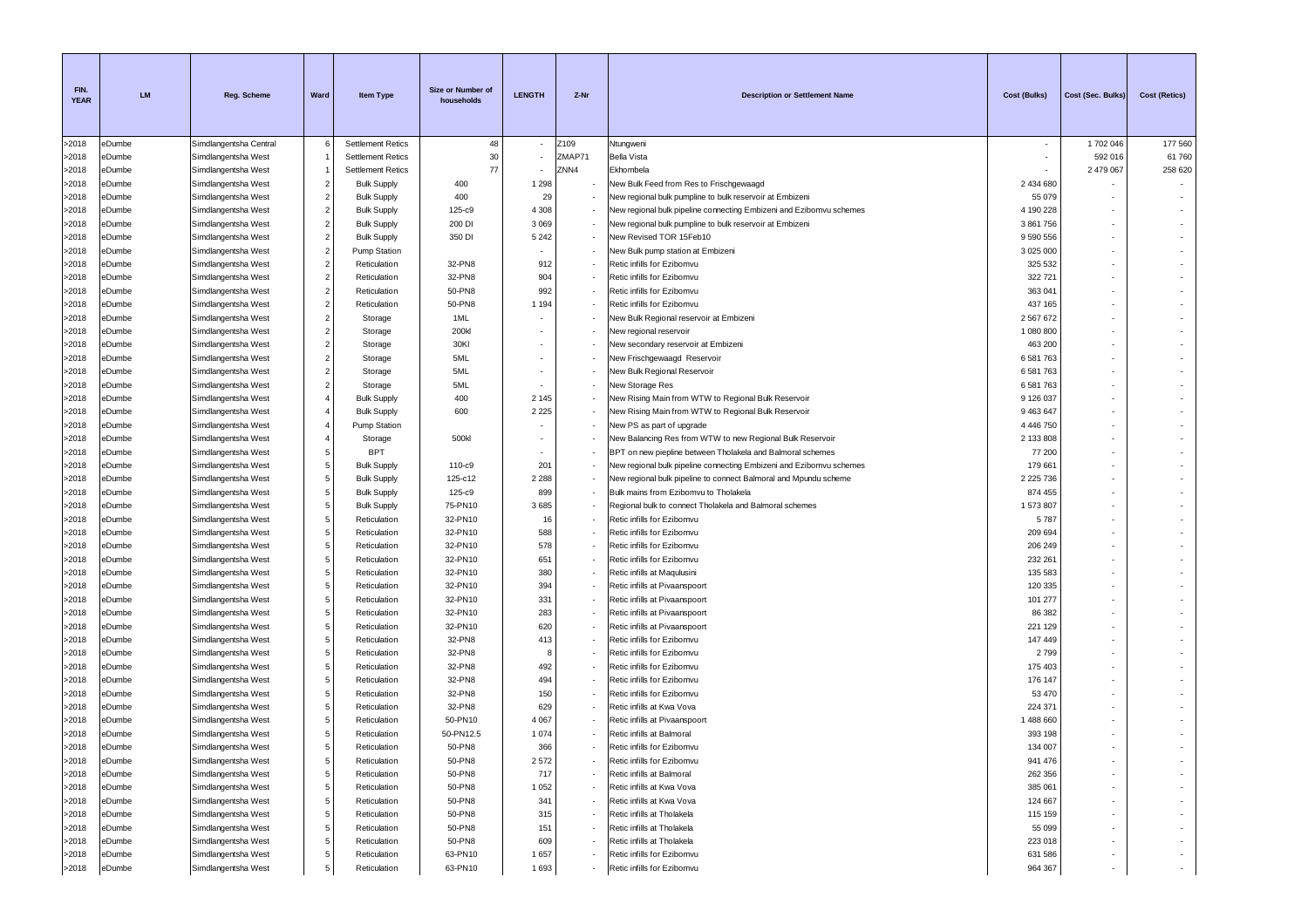| FIN.<br><b>YEAR</b> | <b>LM</b>        | <b>Reg. Scheme</b>                         | Ward   | Item Type                          | Size or Number of<br>households | <b>LENGTH</b>            | Z-Nr  | <b>Description or Settlement Name</b>                                                                                                 | Cost (Bulks)         | Cost (Sec. Bulks         | <b>Cost (Retics)</b>     |
|---------------------|------------------|--------------------------------------------|--------|------------------------------------|---------------------------------|--------------------------|-------|---------------------------------------------------------------------------------------------------------------------------------------|----------------------|--------------------------|--------------------------|
| >2018               | eDumbe           | Simdlangentsha West                        | 5      | Reticulation                       | 75-PN10                         | 784                      |       | Retic infills at Maqulusini                                                                                                           | 318 867              | $\sim$                   |                          |
| >2018               | eDumbe           | Simdlangentsha West                        | 5      | <b>Settlement Retics</b>           | 47                              |                          | Z766  | Pivaanspoort                                                                                                                          |                      |                          |                          |
| >2018               | eDumbe           | Simdlangentsha West                        | 5      | <b>Settlement Retics</b>           | 52                              |                          | Z434  | Maqulusini                                                                                                                            |                      |                          |                          |
| >2018               | eDumbe           | Simdlangentsha West                        | 5      | <b>Settlement Retics</b>           | 52                              |                          | Z765  | Ko Dlomo                                                                                                                              |                      |                          |                          |
| >2018               | eDumbe           | Simdlangentsha West                        | 5      | <b>Settlement Retics</b>           | 170                             |                          | Z95   | Mpundu                                                                                                                                |                      |                          |                          |
| >2018               | eDumbe           | Simdlangentsha West                        | 5      | <b>Settlement Retics</b>           | 197                             |                          | Z435  | Kwa Vova                                                                                                                              |                      |                          |                          |
| >2018               | eDumbe           | Simdlangentsha West                        | 5      | <b>Settlement Retics</b>           | 417                             |                          | Z105  | Balmoral                                                                                                                              |                      |                          |                          |
| >2018               | eDumbe           | Simdlangentsha West                        | 5      | <b>Settlement Retics</b>           | 982                             |                          | Z94   | Tholakela                                                                                                                             |                      |                          |                          |
| >2018               | eDumbe           | Simdlangentsha West                        | 5      | Storage                            | 100kl                           |                          |       | New secondary reservoir for Ezibomvu                                                                                                  | 723762               |                          |                          |
| >2018               | eDumbe           | Simdlangentsha West                        | 5      | Storage                            | 100KI                           |                          |       | New regional reservoir at Mpundu                                                                                                      | 723762               |                          |                          |
| >2018               | eDumbe           | Simdlangentsha West                        | 5      | Storage                            | 10kl                            |                          |       | New res at Balmoral                                                                                                                   | 310 251              | $\sim$                   |                          |
| >2018               | eDumbe           | Simdlangentsha West                        | 5      | Storage                            | 30KI                            |                          |       | New regional reservoir at Mpundu                                                                                                      | 463 200              |                          |                          |
| >2018               | <b>Dumbe</b>     | Simdlangentsha West                        | 5      | Storage                            | 80KI                            |                          |       | New regional reservoir at Kwa Vova                                                                                                    | 704 740              |                          |                          |
| >2018               | eDumbe           | Simdlangentsha West                        | 6<br>6 | <b>BPT</b>                         |                                 |                          |       | New BPT at Lujojwana                                                                                                                  | 77 200               | $\overline{\phantom{a}}$ |                          |
| >2018               | eDumbe           | Simdlangentsha West                        |        | <b>Bulk Supply</b>                 | 50                              | 2 1 4 6                  |       | New regional bulk pipeline connecting Emakholweni1 with Lujojwana                                                                     | 785 593              | $\sim$                   |                          |
| >2018<br>>2018      | eDumbe<br>eDumbe | Simdlangentsha West                        | 6<br>6 | <b>Bulk Supply</b>                 | 125-c16<br>63-PN10              | 2076<br>1 3 9 1          |       | New regional bulk pipeline to connect Balmoral and Mpundu scheme<br>New regional bulk pipeline connecting Emakholweni1 with Lujojwana | 2 019 796<br>550 053 |                          |                          |
| >2018               | eDumbe           | Simdlangentsha West<br>Simdlangentsha West | 6      | <b>Bulk Supply</b>                 | 63-PN16                         | 583                      |       |                                                                                                                                       | 230 646              |                          |                          |
| >2018               | eDumbe           | Simdlangentsha West                        | 6      | <b>Bulk Supply</b><br>Pump Station |                                 |                          |       | New regional bulk pipeline connecting Emakholweni1 with Lujojwana<br>New regional pump station from Gedlase to Gwebu1                 | 1 905 750            |                          |                          |
| >2018               | eDumbe           | Simdlangentsha West                        | 6      | Reticulation                       | 32-PN10                         | 417                      |       | Retic infills at Emakholweni 1                                                                                                        | 148 869              |                          |                          |
| >2018               | eDumbe           | Simdlangentsha West                        | 6      | Reticulation                       | 32-PN10                         | 910                      |       | Retic infills near Gwebu1                                                                                                             | 278 300              |                          |                          |
| >2018               | <b>Dumbe</b>     | Simdlangentsha West                        | 6      | Reticulation                       | 32-PN10                         | 530                      |       | Retic infills at Emakholweni 1                                                                                                        | 189 270              |                          |                          |
| >2018               | eDumbe           | Simdlangentsha West                        | 6      | Reticulation                       | 32-PN8                          | 302                      |       | Retic infills for Embizeni                                                                                                            | 107 759              |                          |                          |
| >2018               | eDumbe           | Simdlangentsha West                        | 6      | Reticulation                       | 32-PN8                          | 323                      |       | Retic infills for Embizeni                                                                                                            | 115 198              |                          |                          |
| >2018               | eDumbe           | Simdlangentsha West                        | 6      | Reticulation                       | 32-PN8                          | 931                      |       | Retic infills at Emadulini                                                                                                            | 332 227              |                          |                          |
| >2018               | eDumbe           | Simdlangentsha West                        | 6      | Reticulation                       | 32-PN8                          | 587                      |       | Retic infills at Emadulini                                                                                                            | 209 403              |                          |                          |
| >2018               | eDumbe           | Simdlangentsha West                        | 6      | Reticulation                       | 32-PN8                          | 605                      |       | Retic infills at Lujojwana                                                                                                            | 215810               |                          |                          |
| >2018               | eDumbe           | Simdlangentsha West                        | 6      | Reticulation                       | 32-PN8                          | 237                      |       | Retic infills at Lujojwana                                                                                                            | 84 448               |                          |                          |
| >2018               | eDumbe           | Simdlangentsha West                        | 6      | Reticulation                       | 32-PN8                          | 556                      |       | Retic infills at Lujojwana                                                                                                            | 198 359              |                          |                          |
| >2018               | eDumbe           | Simdlangentsha West                        | 6      | Reticulation                       | 32-PN8                          | 357                      |       | Retic infills at Lujojwana                                                                                                            | 127 303              |                          |                          |
| >2018               | eDumbe           | Simdlangentsha West                        | 6      | Reticulation                       | 32-PN8                          | 174                      |       | Retic infills at Lujojwana                                                                                                            | 62 154               |                          |                          |
| >2018               | eDumbe           | Simdlangentsha West                        | 6      | Reticulation                       | 32-PN8                          | 289                      |       | Retic infills at Lujojwana                                                                                                            | 88 371               | $\sim$                   |                          |
| >2018               | eDumbe           | Simdlangentsha West                        | 6      | Reticulation                       | 32-PN8                          | 241                      |       | Retic infills at Lujojwana                                                                                                            | 85 897               |                          |                          |
| >2018               | eDumbe           | Simdlangentsha West                        | 6      | Reticulation                       | 32-PN8                          | 217                      |       | Retic infills at Lujojwana                                                                                                            | 77 327               |                          |                          |
| >2018               | eDumbe           | Simdlangentsha West                        | 6      | Reticulation                       | 32-PN8                          | 261                      |       | Retic infills at Lujojwana                                                                                                            | 93 302               |                          |                          |
| >2018               | eDumbe           | Simdlangentsha West                        | 6      | Reticulation                       | 32-PN8                          | 560                      |       | Retic infills at Lujojwana                                                                                                            | 199889               | $\sim$                   |                          |
| >2018               | eDumbe           | Simdlangentsha West                        | 6      | Reticulation                       | 32-PN8                          | 193                      |       | Retic infills at Lujojwana                                                                                                            | 68 995               |                          |                          |
| >2018               | <b>Dumbe</b>     | Simdlangentsha West                        | 6      | Reticulation                       | 32-PN8                          | 725                      |       | Retic infills at Lujojwana                                                                                                            | 258 730              |                          |                          |
| >2018               | eDumbe           | Simdlangentsha West                        | 6      | Reticulation                       | 32-PN8                          | 216                      |       | Retic infills at Mphelanelaba                                                                                                         | 77 019               |                          |                          |
| >2018               | eDumbe           | Simdlangentsha West                        | 6      | Reticulation                       | 32-PN8                          | 764                      |       | Retic infills at Mphelanelaba                                                                                                         | 272 553              |                          |                          |
| >2018               | eDumbe           | Simdlangentsha West                        | 6      | Reticulation                       | 32-PN8                          | 208                      |       | Retic infills at Lujojwana                                                                                                            | 74 286               |                          |                          |
| >2018               | eDumbe           | Simdlangentsha West                        | 6      | Reticulation                       | 32-PN8                          | 510                      |       | Retic infills for Embizeni                                                                                                            | 181 920              |                          |                          |
| >2018               | eDumbe           | Simdlangentsha West                        | 6      | Reticulation                       | 32-PN8                          | 361                      |       | Retic infills at Emadulini                                                                                                            | 128 975              |                          |                          |
| >2018               | eDumbe           | Simdlangentsha West                        | 6      | Reticulation                       | 32-PN8                          | 617                      |       | Retic infills at Emadulini                                                                                                            | 220 086              |                          |                          |
| >2018               | eDumbe           | Simdlangentsha West                        | 6      | Reticulation                       | 32-PN8                          | 867                      |       | Retic infills at Emadulini                                                                                                            | 309 342              | $\sim$                   |                          |
| >2018               | eDumbe           | Simdlangentsha West                        | 6      | Reticulation                       | 32-PN8                          | 163                      |       | Retic infills at Emakholweni 1                                                                                                        | 58 235               |                          |                          |
| >2018               | eDumbe           | Simdlangentsha West                        | 6      | Reticulation                       | 32-PN8                          | 153                      |       | Retic infills at Emakholweni 1                                                                                                        | 54 511               |                          |                          |
| >2018               | eDumbe           | Simdlangentsha West                        | 6      | Reticulation                       | 32-PN8                          | 201                      |       | Retic infills at Emakholweni 1                                                                                                        | 71 779               |                          |                          |
| >2018               | eDumbe           | Simdlangentsha West                        | 6      | Reticulation                       | 50-PN12.5                       | 644                      |       | Retic infills at Lujojwana                                                                                                            | 235 744              |                          |                          |
| >2018               | eDumbe           | Simdlangentsha West                        | 6      | Reticulation                       | 50-PN8                          | 698                      |       | Retic infills at Gedlase                                                                                                              | 255 407              |                          |                          |
| >2018               | eDumbe           | Simdlangentsha West                        | 6      | Reticulation                       | 50-PN8                          | 393                      |       | Retic infills at Lujojwana                                                                                                            | 143 972              |                          |                          |
| >2018               | eDumbe           | Simdlangentsha West                        | 6      | Reticulation                       | 50-PN8                          | 708                      |       | Retic infills at Lujojwana                                                                                                            | 259 137              |                          |                          |
| >2018               | eDumbe           | Simdlangentsha West                        | 6      | Reticulation                       | 50-PN8                          | 1 1 2 7                  |       | Retic infills at Balmoral                                                                                                             | 412 561              |                          | $\overline{\phantom{a}}$ |
| >2018               | eDumbe           | Simdlangentsha West                        | 6      | <b>Settlement Retics</b>           | 14                              |                          | ZMAP7 | New                                                                                                                                   |                      |                          |                          |
| >2018               | eDumbe           | Simdlangentsha West                        |        | <b>Settlement Retics</b>           | 24                              | $\overline{\phantom{a}}$ | Z107  | Enkembeni B                                                                                                                           |                      |                          | $\sim$                   |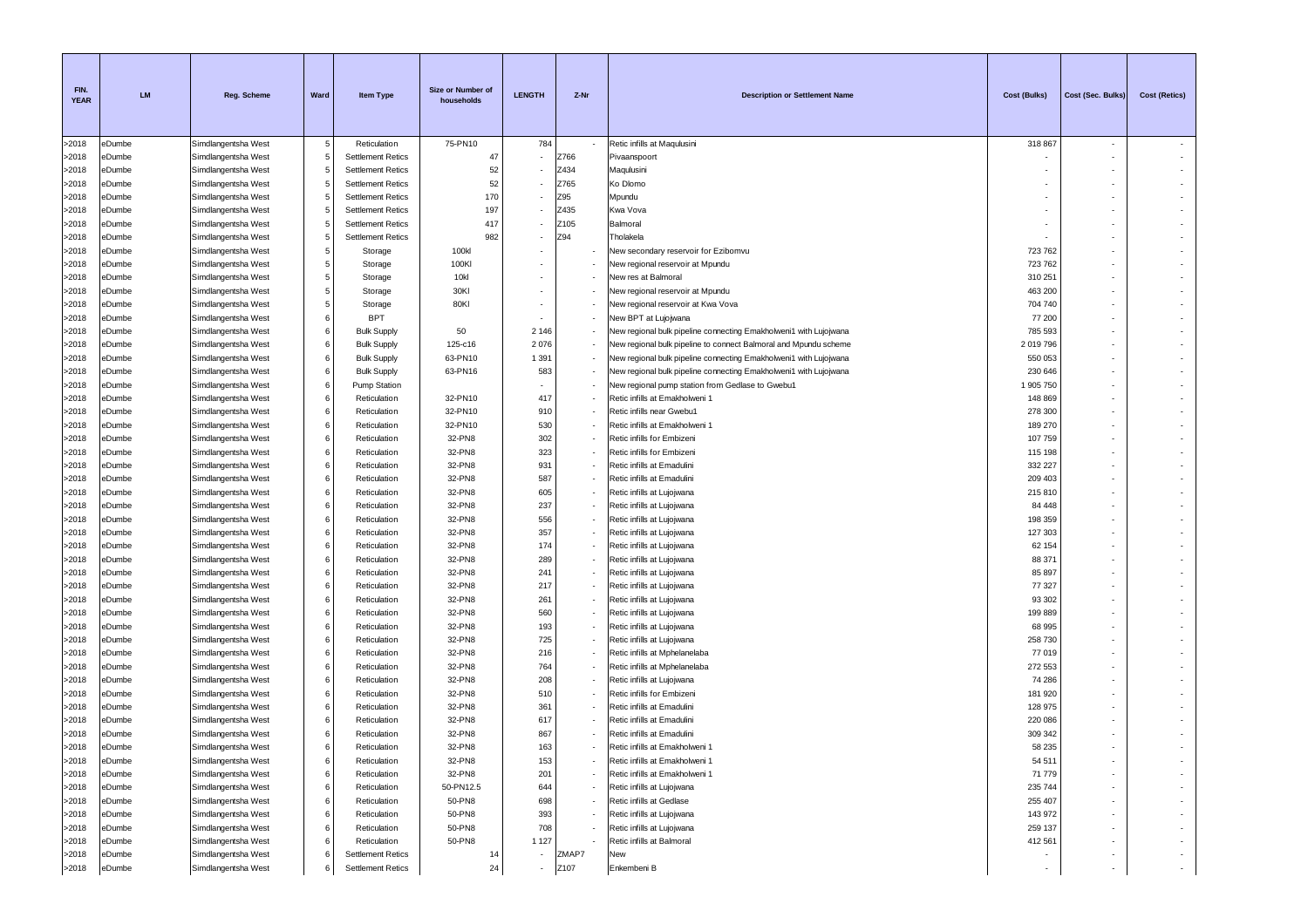| FIN.<br><b>YEAR</b> | <b>LM</b>          | Reg. Scheme                                | Ward           | <b>Item Type</b>                                     | Size or Number of<br>households | <b>LENGTH</b>            | Z-Nr        | <b>Description or Settlement Name</b>                                       | <b>Cost (Bulks)</b> | Cost (Sec. Bulks)        | Cost (Retics) |
|---------------------|--------------------|--------------------------------------------|----------------|------------------------------------------------------|---------------------------------|--------------------------|-------------|-----------------------------------------------------------------------------|---------------------|--------------------------|---------------|
| >2018               | eDumbe             | Simdlangentsha West                        | 6              | <b>Settlement Retics</b>                             | 34                              |                          | ZMAP8       | New                                                                         |                     | $\overline{\phantom{a}}$ |               |
| >2018               | eDumbe             | Simdlangentsha West                        | 6              | <b>Settlement Retics</b>                             | 71                              |                          | Z108        | Enkembeni A                                                                 |                     |                          |               |
| >2018               | eDumbe             | Simdlangentsha West                        |                | <b>Settlement Retics</b>                             | 72                              |                          | ZHC1        | Obishini                                                                    |                     |                          |               |
| >2018               | eDumbe             | Simdlangentsha West                        | 6              | <b>Settlement Retics</b>                             | 80                              |                          | Z97         | Mahlosane                                                                   |                     |                          |               |
| >2018               | eDumbe             | Simdlangentsha West                        | 6              | <b>Settlement Retics</b>                             | 88                              |                          | Z100        | Mphelanelaba                                                                |                     |                          |               |
| >2018               | eDumbe             | Simdlangentsha West                        | 6              | <b>Settlement Retics</b>                             | 97                              |                          | Z101        | Emakholweni 1                                                               |                     |                          |               |
| >2018               | eDumbe             | Simdlangentsha West                        |                | <b>Settlement Retics</b>                             | 108                             |                          | Z433        | Gwebu 1                                                                     |                     |                          |               |
| >2018               | eDumbe             | Simdlangentsha West                        | 6              | <b>Settlement Retics</b>                             | 112                             |                          | Z103        | Emadulini                                                                   |                     |                          |               |
| >2018               | eDumbe             | Simdlangentsha West                        | 6              | <b>Settlement Retics</b>                             | 115                             |                          | Z111        | Lujojwana                                                                   |                     |                          |               |
| >2018<br>>2018      | eDumbe<br>eDumbe   | Simdlangentsha West                        | 6<br>6         | <b>Settlement Retics</b><br><b>Settlement Retics</b> | 117<br>260                      |                          | Z106<br>Z98 | Enkembeni C<br>Gedlase                                                      |                     |                          |               |
| >2018               | eDumbe             | Simdlangentsha West<br>Simdlangentsha West | 6              | Storage                                              | 30kl                            |                          |             | New regional reservoir at Gedlase                                           | 463 200             |                          |               |
| >2018               | eDumbe             | Simdlangentsha West                        | 6              | Storage                                              | 30KI                            |                          |             | New regional reservoir at Emadulini                                         | 463 200             |                          |               |
| >2018               | eDumbe             | Simdlangentsha West                        | 6              | Storage                                              | 30KI                            |                          |             | New regional reservoir at Lujojwana                                         | 463 200             |                          |               |
| >2018               | eDumbe             | Simdlangentsha West                        | 6              | Storage                                              | 30KI                            |                          |             | New regional reservoir at Gwebu1                                            | 463 200             |                          |               |
| >2018               | eDumbe             | Simdlangentsha West                        | 6              | Storage                                              | 30kl                            |                          |             | New regional reservoir at Gedlase                                           | 463 200             |                          |               |
| >2018               | eDumbe             | Simdlangentsha West                        | 6              | Storage                                              | 80KI                            |                          |             | New res at Balmoral                                                         | 704 740             |                          |               |
| >2018               | eDumbe             | Simdlangentsha West                        | $\overline{7}$ | Reticulation                                         | 63-PN10                         | 2 3 7 6                  |             | Retic infills at Obivane 1                                                  | 905 641             |                          |               |
| >2018               | eDumbe             | Simdlangentsha West                        | 7              | <b>Settlement Retics</b>                             | 135                             |                          | Z432        | Obivane 1                                                                   |                     |                          |               |
| >2018               | eDumbe             | Simdlangentsha West                        | $\overline{7}$ | Storage                                              | 30kl                            |                          |             | New regional reservoir at Obivane '                                         | 463 200             |                          |               |
| >2018               | eDumbe             | Simdlangentsha West                        | 8              | <b>Bulk Supply</b>                                   | 110-c12                         | 1518                     |             | Regional bulk to new Ophuzane reservoir                                     | 1 359 231           |                          |               |
| >2018               | eDumbe             | Simdlangentsha West                        | 8              | <b>Bulk Supply</b>                                   | 110-c12                         | 221                      |             | Regional bulk to new Maphayphini reservoir                                  | 197 652             |                          |               |
| >2018               | eDumbe             | Simdlangentsha West                        | 8              | <b>Bulk Supply</b>                                   | 110-c9                          | 680                      |             | Regional bulk to new Maphayphini reservoir                                  | 608 612             |                          |               |
| >2018               | eDumbe             | Simdlangentsha West                        | 8              | <b>Bulk Supply</b>                                   | 110-c9                          | 1411                     |             | Regional bulk to new Ophuzane reservoir                                     | 1 263 228           |                          |               |
| >2018               | eDumbe             | Simdlangentsha West                        | 8              | <b>Bulk Supply</b>                                   | 125-c9                          | 2 7 7 1                  |             | Regional bulk to new Tholakela reservoir                                    | 2 695 654           |                          |               |
| >2018               | eDumbe             | Simdlangentsha West                        | 8              | <b>Bulk Supply</b>                                   | 160-c9                          | 3 4 5 1                  |             | New regional bulk pipeline connecting Maphayiphini and Leliefontein schemes | 4 4 69 1 37         |                          |               |
| >2018               | eDumbe             | Simdlangentsha West                        | 8              | <b>Bulk Supply</b>                                   | 50-PN8                          | 28                       |             | Regional bulk to new Maphayphini reservoir                                  | 10 269              |                          |               |
| >2018               | eDumbe             | Simdlangentsha West                        | 8              | <b>Bulk Supply</b>                                   | To be Determined                | 4 0 6 3                  |             | New Revised TOR 15Feb10                                                     | 5 260 792           |                          |               |
| >2018               | eDumbe             | Simdlangentsha West                        | 8              | Reticulation                                         | 20-PN10                         | 183                      |             | Retic infills for Paddafontein                                              | 65 447              |                          |               |
| >2018               | eDumbe             | Simdlangentsha West                        | 8              | Reticulation                                         | 20-PN10                         | 174                      |             | Retic infills for Paddafontein                                              | 62 094              |                          |               |
| >2018               | eDumbe             | Simdlangentsha West                        | 8<br>8         | Reticulation                                         | 32-PN8                          | 978<br>322               |             | Retic infills for Ezibomvu                                                  | 348 839             |                          |               |
| >2018<br>>2018      | eDumbe<br>eDumbe   | Simdlangentsha West                        | 8              | Reticulation                                         | 32-PN8<br>32-PN8                | 413                      |             | Retic infills for Ezibomvu<br>Retic infills for Ezibomvu                    | 115 039<br>147 359  |                          |               |
| >2018               | eDumbe             | Simdlangentsha West<br>Simdlangentsha West | 8              | Reticulation<br>Reticulation                         | 50-C10                          | 740                      |             | Retic infills for Maphayiphini                                              | 270 818             |                          |               |
| >2018               | eDumbe             | Simdlangentsha West                        | 8              | Reticulation                                         | 50-C10                          | 174                      |             | Retic infills for Maphayiphini                                              | 63721               |                          |               |
| >2018               | eDumbe             | Simdlangentsha West                        | 8              | Reticulation                                         | 50-PN8                          | 204                      |             | Retic infills for Ezibomvu                                                  | 74 535              |                          |               |
| >2018               | eDumbe             | Simdlangentsha West                        | 8              | Reticulation                                         | 50-PN8                          | 1 601                    |             | Retic infills for Ezibomvu                                                  | 586 109             |                          |               |
| >2018               | eDumbe             | Simdlangentsha West                        | 8              | Reticulation                                         | 50-PN8                          | 1 5 4 1                  |             | Retic infills for Leliefontein                                              | 564 280             |                          |               |
| >2018               | eDumbe             | Simdlangentsha West                        | 8              | Reticulation                                         | 50-PN8                          | 2 3 0 4                  |             | Retic infills for Mthethwa Trust (Haasfontein)                              | 843 538             |                          |               |
| >2018               | eDumbe             | Simdlangentsha West                        | 8              | <b>Settlement Retics</b>                             | 24                              |                          | ZHC22       | Amberg (Rekwest 204)                                                        |                     |                          |               |
| >2018               | eDumbe             | Simdlangentsha West                        | 8              | <b>Settlement Retics</b>                             | 43                              |                          | ZHC24       | Mthethwa Trust (Haasfontein)                                                |                     |                          |               |
| >2018               | eDumbe             | Simdlangentsha West                        | 8              | <b>Settlement Retics</b>                             | 977                             |                          | Z430        | Opuzane                                                                     |                     |                          |               |
| >2018               | eDumbe             | Simdlangentsha West                        | 8              | Storage                                              | 100KI                           |                          |             | New reservoir at Leliefontein                                               | 723 762             |                          |               |
| >2018               | eDumbe             | Simdlangentsha West                        | 8              | Storage                                              | 30kl                            |                          |             | New secondary bulk reservoir for Ezibomvu                                   | 463 200             |                          |               |
| >2018               | eDumbe             | Simdlangentsha West                        | 8              | Storage                                              | 30KI                            |                          |             | New reservoir at Maphayphini                                                | 463 200             |                          |               |
| >2018               | eDumbe             | Simdlangentsha West                        |                | Storage                                              | 30KI                            |                          |             | New reservoir for Mthethwa Trust (Haasfontein)                              | 463 200             |                          |               |
| >2018               | Nongoma            | Mandhlakazi                                |                | <b>Bulk Supply</b>                                   | 75-PN10                         | 365                      |             | Bulk take-off to Res T                                                      | 206 091             |                          | $\sim$        |
| >2018               | Nongoma            | Mandhlakazi                                |                | <b>Bulk Supply</b>                                   | 75-PN10                         | 1 1 1 3                  |             | Bulk pipeline from Res 2 to BPT 2B                                          | 452 578             | $\sim$                   | $\sim$        |
| >2018               | Nongoma            | Mandhlakazi                                |                | <b>Settlement Retics</b>                             | 16                              | ٠                        | Z313        | Mngamunde                                                                   | $\sim$              | 555 015                  | 57 900        |
| >2018<br>>2018      | Nongoma<br>Nongoma | Mandhlakazi<br>Mandhlakazi                 |                | <b>Settlement Retics</b><br>Storage                  | 21<br>100kl                     |                          | ZMAP20      | Mhlanjeni<br>Res T at Gega                                                  | 723 727             | 740 020                  | 77 200        |
| >2018               | Nongoma            | Mandhlakazi                                |                | Storage                                              | 100kl                           |                          |             | BPT 2B at Mngamunde                                                         | 723 727             |                          |               |
| >2018               | Nongoma            | Mandhlakazi                                | $\overline{2}$ | <b>BPT</b>                                           | 1kl                             |                          |             | <b>BPT</b> at Zikaniphela                                                   | 77 196              |                          | $\sim$        |
| >2018               | Nongoma            | Mandhlakazi                                | $\overline{2}$ | <b>BPT</b>                                           | 1kl                             |                          |             | BPT at Dungamanzi1                                                          | 77 196              | $\sim$                   | $\sim$        |
| >2018               | Nongoma            | Mandhlakazi                                | $\overline{2}$ | <b>BPT</b>                                           | 1kl                             | $\overline{\phantom{a}}$ |             | <b>BPT</b> at Ntenjane                                                      | 77 196              | $\sim$                   | $\sim$        |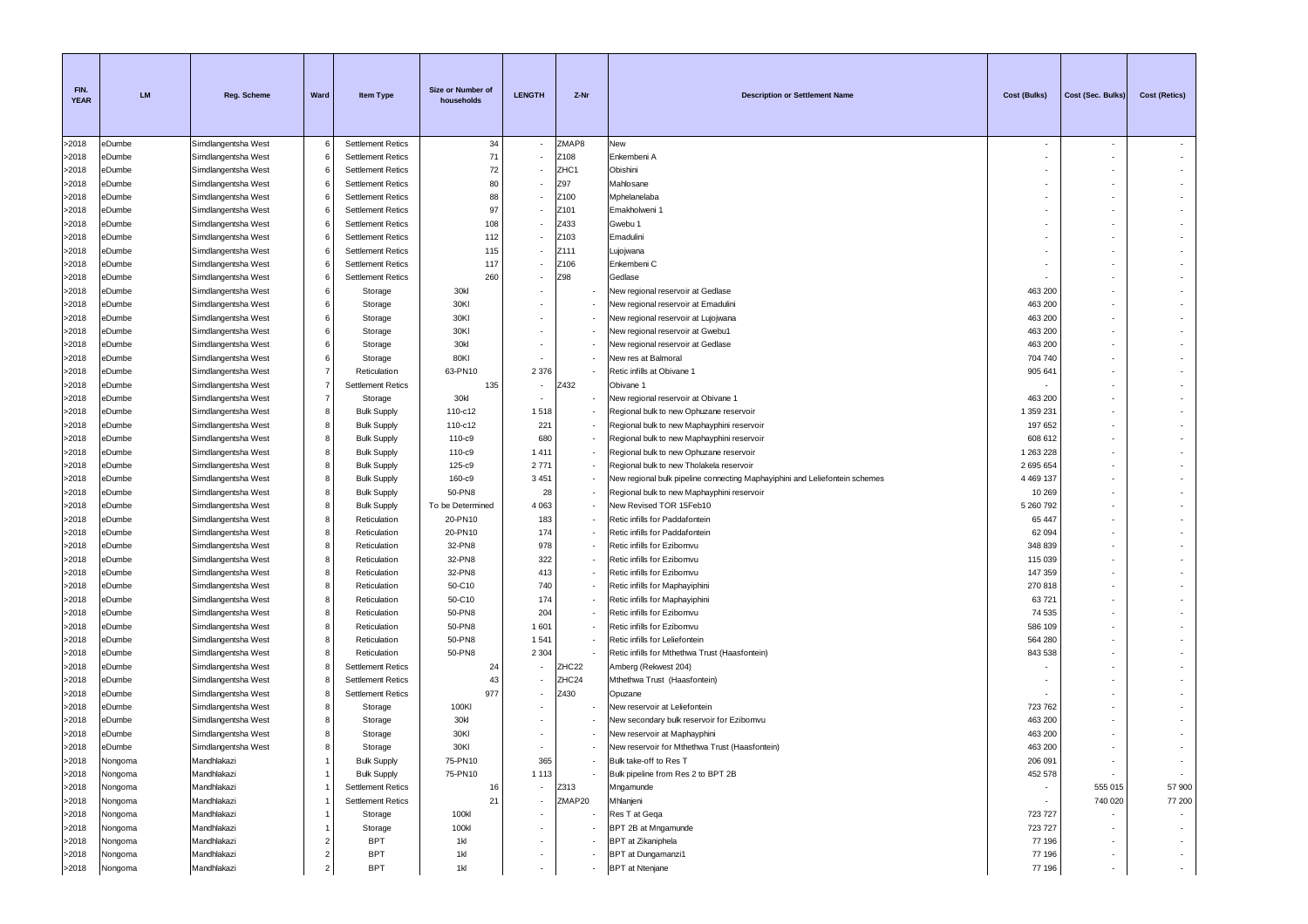| FIN.<br><b>YEAR</b> | <b>LM</b>          | <b>Reg. Scheme</b>         | Ward                             | <b>Item Type</b>                                     | Size or Number of<br>households | <b>LENGTH</b>            | Z-Nr         | <b>Description or Settlement Name</b>                   | Cost (Bulks)  | Cost (Sec. Bulks)      | <b>Cost (Retics)</b> |
|---------------------|--------------------|----------------------------|----------------------------------|------------------------------------------------------|---------------------------------|--------------------------|--------------|---------------------------------------------------------|---------------|------------------------|----------------------|
| >2018               | Nongoma            | Mandhlakazi                | $\overline{2}$                   | <b>BPT</b>                                           | 1kl                             | $\sim$                   |              | <b>BPT</b> at Sibanyaneni                               | 77 196        | $\sim$                 |                      |
| >2018               | Nongoma            | Mandhlakazi                | $\overline{2}$                   | <b>Bulks Secondary</b>                               | 50-PN10                         | 4 3 3 3                  |              | Pipeline from Res O3 to Res O4 at Vusu Musi             | 1545864       | $\sim$                 |                      |
| >2018               | Nongoma            | Mandhlakazi                | $\overline{2}$                   | <b>Bulks Secondary</b>                               | 50-PN10                         | 2 0 6 5                  |              | Secondary bulks from Res O to Zikhaniphela              | 736 762       |                        |                      |
| >2018               | Nongoma            | Mandhlakazi                | $\overline{2}$                   | <b>Bulks Secondary</b>                               | 75-PN12.5                       | 4833                     |              | Pipeline from Res O2 to Res O3 at Ngangayiphi           | 2 063 801     |                        |                      |
| >2018               | Nongoma            | Mandhlakazi                | $\overline{2}$                   | <b>Bulks Secondary</b>                               | 75-PN12.5                       | 160                      |              | Res O2 off-take at Msebe                                | 68 342        |                        |                      |
| >2018               | Nongoma            | Mandhlakazi                | $\overline{2}$                   | <b>Bulks Secondary</b>                               | 90-PN10                         | 2 3 9 9                  |              | Pipeline from Res O to Res O2 at Msebe                  | 1 072 044     |                        |                      |
| >2018               | Nongoma            | Mandhlakazi                | $\overline{2}$                   | <b>Settlement Retics</b>                             | 34                              |                          | ZMAP38       | Ntenjane                                                |               | 1 147 031              | 119 660              |
| >2018               | Nongoma            | Mandhlakazi                | $\overline{2}$                   | <b>Settlement Retics</b>                             | 37                              |                          | Z235         | Maswazini                                               |               | 1 077 292              | 142 820              |
| >2018               | Vongoma            | Mandhlakazi                | $\overline{2}$                   | <b>Settlement Retics</b>                             | 41                              |                          | Z237         | Cisho                                                   |               | 1 164 640              | 154 400              |
| >2018               | Nongoma            | Mandhlakazi                | 2                                | <b>Settlement Retics</b>                             | 41                              |                          | ZBUK21       | Enkanyezini                                             |               | 1 164 640              | 154 400              |
| >2018               | Nongoma            | Mandhlakazi                | $\overline{2}$                   | <b>Settlement Retics</b>                             | 51                              |                          | ZBUK11       | Vusu Musi                                               |               | 1591043                | 165 980              |
| >2018               | Nongoma            | Mandhlakazi                | $\overline{2}$                   | <b>Settlement Retics</b>                             | 61                              |                          | ZMAP39       | Dungamanzi 1                                            |               | 2 146 058              | 223 880              |
| >2018               | Nongoma            | Mandhlakazi                | $\overline{2}$                   | <b>Settlement Retics</b>                             | 62                              |                          | Z238         | Zikaniphela                                             |               | 2 2 2 0 6 0            | 231 600              |
| >2018<br>>2018      | Nongoma            | Mandhlakazi                | $\overline{2}$<br>$\overline{2}$ | <b>Settlement Retics</b>                             | 69<br>85                        |                          | Z230<br>Z229 | Ngangayiphi                                             |               | 2 368 064              | 247 040<br>312 660   |
|                     | Nongoma            | Mandhlakazi<br>Mandhlakazi | $\overline{2}$                   | <b>Settlement Retics</b><br><b>Settlement Retics</b> | 110                             |                          | Z228         | Msebe<br>Isibonela                                      |               | 2 997 081<br>3 115 412 | 413 020              |
| >2018<br>>2018      | Nongoma<br>Vongoma | Mandhlakazi                | $\overline{2}$                   | <b>Settlement Retics</b>                             | 123                             |                          | Z204         | Sibanyaneni                                             |               | 3 2 3 1 8 7 6          | 428 460              |
| >2018               | Nongoma            | Mandhlakazi                | $\overline{2}$                   | Storage                                              | 100kl                           |                          |              | Res O3 at Ngangayiphi                                   | 723 727       |                        |                      |
| >2018               | Nongoma            | Mandhlakazi                | $\overline{2}$                   | Storage                                              | 300kl                           |                          |              | Res O2 at Msebe                                         | 1 389 532     |                        |                      |
| >2018               | Nongoma            | Mandhlakazi                | $\overline{2}$                   | Storage                                              | 50 <sub>kl</sub>                |                          |              | Res O4 at Vusu Musi                                     | 621 856       |                        |                      |
| >2018               | Nongoma            | Mandhlakazi                | 3                                | <b>BPT</b>                                           | 1kl                             |                          |              | <b>BPT</b> at Esigodiphola1                             | 77 196        |                        |                      |
| >2018               | Nongoma            | Mandhlakazi                | 3                                | <b>BPT</b>                                           | 1kl                             |                          |              | BPT between Res B and Res B2                            | 77 196        |                        |                      |
| >2018               | Vongoma            | Mandhlakazi                | 3                                | <b>Bulk Supply</b>                                   | 75-PN12.5                       | 193                      |              | Bulk res D take-off                                     | 82 487        |                        |                      |
| >2018               | Nongoma            | Mandhlakazi                | 3                                | <b>Bulk Supply</b>                                   | 75-PN12.5                       | 740                      |              | Res F3 off-take at Shalasha                             | 316 136       |                        |                      |
| >2018               | Nongoma            | Mandhlakazi                | 3                                | <b>Bulk Supply</b>                                   | 75-PN12.5                       | 8883                     |              | Bulk pipeline from BPT 2B to Res B                      | 3793519       |                        |                      |
| >2018               | Nongoma            | Mandhlakazi                | 3                                | <b>Bulk Supply</b>                                   | 75-PN16                         | 1015                     |              | Gravity mains from Shalasha to Res A4 at Mgxanyini      | 457 306       |                        |                      |
| >2018               | Nongoma            | Mandhlakazi                | 3                                | <b>Bulk Supply</b>                                   | 75-PN16                         | 5 2 4 5                  |              | Gravity mains from Mgxanyini to Res A3 and A2 at Sovana | 2 363 318     |                        |                      |
| >2018               | Nongoma            | Mandhlakazi                | 3                                | <b>Bulk Supply</b>                                   | 80-Klamp                        | 1723                     |              | Gravity mains from Shalasha to Res E at Emaggebeni      | 1 0 24 3 08   |                        |                      |
| >2018               | Nongoma            | Mandhlakazi                | 3                                | <b>Bulk Supply</b>                                   | 80-Klamp                        | 2579                     |              | Gravity mains from Shalasha to Res A4 at Mgxanyini      | 1 533 040     |                        |                      |
| >2018               | Nongoma            | Mandhlakazi                | 3                                | <b>Bulk Supply</b>                                   | 90-PN16                         | 1 3 6 2                  |              | Gravity mains from Shalasha to Res E at Emagqebeni      | 704 565       |                        |                      |
| >2018               | Vongoma            | Mandhlakazi                | 3                                | <b>Bulk Supply</b>                                   | 90-PN16                         | 4 4 8 5                  |              | Gravity mains from Shalasha to Res E at Emagqebeni      | 2 3 2 0 7 2 3 |                        |                      |
| >2018               | Nongoma            | Mandhlakazi                | 3                                | <b>Bulk Supply</b>                                   | 90-PN16                         | 481                      |              | Gravity mains from Shalasha to Res A4 at Mgxanyini      | 248 902       |                        |                      |
| >2018               | Nongoma            | Mandhlakazi                | 3                                | <b>Bulk Supply</b>                                   | 90-PN16                         | 756                      |              | Gravity mains from Shalasha to Res A4 at Mgxanyini      | 390 973       |                        |                      |
| >2018               | Vongoma            | Mandhlakazi                | 3                                | <b>Bulks Secondary</b>                               | 50-PN10                         | 4531                     |              | Bulk pipeline from ResB to Res B2                       | 1616716       |                        |                      |
| >2018               | Nongoma            | Mandhlakazi                | 3                                | <b>Bulks Secondary</b>                               | 50-PN10                         | 743                      |              | Pipeline from Res A4 to Res A5 at Mgxanyini             | 265 257       |                        |                      |
| >2018               | Nongoma            | Mandhlakazi                | 3                                | <b>Bulks Secondary</b>                               | 75-PN10                         | 1 4 8 9                  |              | Regional pipeline extension from Sovana scheme          | 605 413       |                        |                      |
| >2018               | Nongoma            | Mandhlakazi                | 3                                | <b>Bulks Secondary</b>                               | 75-PN10                         | 1 1 4 2                  |              | Pipeline from Res T to Res T2                           | 464 440       |                        |                      |
| >2018               | Nongoma            | Mandhlakazi                | 3                                | <b>Bulks Secondary</b>                               | 75-PN10                         | 4 2 9 2                  |              | Pipeline from Res T to Res T2                           | 1745608       |                        |                      |
| >2018               | Vongoma            | Mandhlakazi                | 3                                | <b>Bulks Secondary</b>                               | 75-PN16                         | 433                      |              | Res A3 off-take at Magendene                            | 195 160       |                        |                      |
| >2018               | Nongoma            | Mandhlakazi                | 3                                | <b>Settlement Retics</b>                             | -5                              |                          | Z333         | Esqelwini                                               |               | 185 005                | 19 300               |
| >2018               | Vongoma            | Mandhlakazi                | 3                                | <b>Settlement Retics</b>                             | 14                              |                          | ZBUK26       | Maceneni                                                |               |                        |                      |
| >2018               | Nongoma            | Mandhlakazi                | 3                                | <b>Settlement Retics</b>                             | 17                              |                          | ZBUK25       | Magendene                                               |               | 555 015                | 57 900               |
| >2018               | Nongoma            | Mandhlakazi                | 3                                | <b>Settlement Retics</b>                             | 21                              |                          | Z295         | Ezingweni                                               |               | 553 204                | 73 340               |
| >2018               | Nongoma            | Mandhlakazi                | 3                                | <b>Settlement Retics</b>                             | 36                              |                          | Z329         | Vesonweni                                               |               | 1 048 176              | 138 960              |
| >2018               | Nongoma            | Mandhlakazi                | 3                                | <b>Settlement Retics</b>                             | 40                              |                          | Z314         | Emathlomane                                             |               | 1 106 408              | 146 680              |
| >2018               | Nongoma            | Mandhlakazi                | 3                                | Settlement Retics                                    | 41                              |                          | Z300         | Gagasini                                                |               |                        |                      |
| >2018               | Nongoma            | Mandhlakazi                | 3                                | <b>Settlement Retics</b>                             | 42                              |                          | Z298         | Ezinhlabeni                                             |               | 1 019 060              | 135 100              |
| >2018               | Nongoma            | Mandhlakazi                | 3                                | <b>Settlement Retics</b>                             | 45                              | $\overline{\phantom{a}}$ | Z337         | Dlakuse                                                 | ٠             | 1 222 872              | 162 120              |
| >2018               | Nongoma            | Mandhlakazi                | 3                                | <b>Settlement Retics</b>                             | 47                              |                          | ZBUK27       | Maqhineni                                               |               | $\sim$                 |                      |
| >2018               | Nongoma            | Mandhlakazi                | 3                                | <b>Settlement Retics</b>                             | 48                              |                          | Z323         | Okhalweni 2                                             |               | 1 397 568              | 185 280              |
| >2018               | Nongoma            | Mandhlakazi                | 3                                | <b>Settlement Retics</b>                             | 49                              |                          | Z277         | Vumbuka                                                 |               | $\sim$                 |                      |
| >2018               | Nongoma            | Mandhlakazi<br>Mandhlakazi | 3<br>3                           | <b>Settlement Retics</b>                             | 51                              |                          | Z328<br>Z327 | Kolubomvu 2                                             | ٠             | 1776 048               | 185 280              |
| >2018<br>>2018      | Nongoma            | Mandhlakazi                | 3                                | <b>Settlement Retics</b><br><b>Settlement Retics</b> | 52<br>53                        |                          | ZBUK29       | Macijo<br>Shalasha                                      | ٠.            | 1 397 568<br>1 339 336 | 185 280<br>177 560   |
| >2018               | Nongoma<br>Nongoma | Mandhlakazi                |                                  | <b>Settlement Retics</b>                             | 57                              | $\sim$                   | Z322         | Esigodiphola 1                                          |               | 1 210 167              | 220 020              |
|                     |                    |                            |                                  |                                                      |                                 |                          |              |                                                         |               |                        |                      |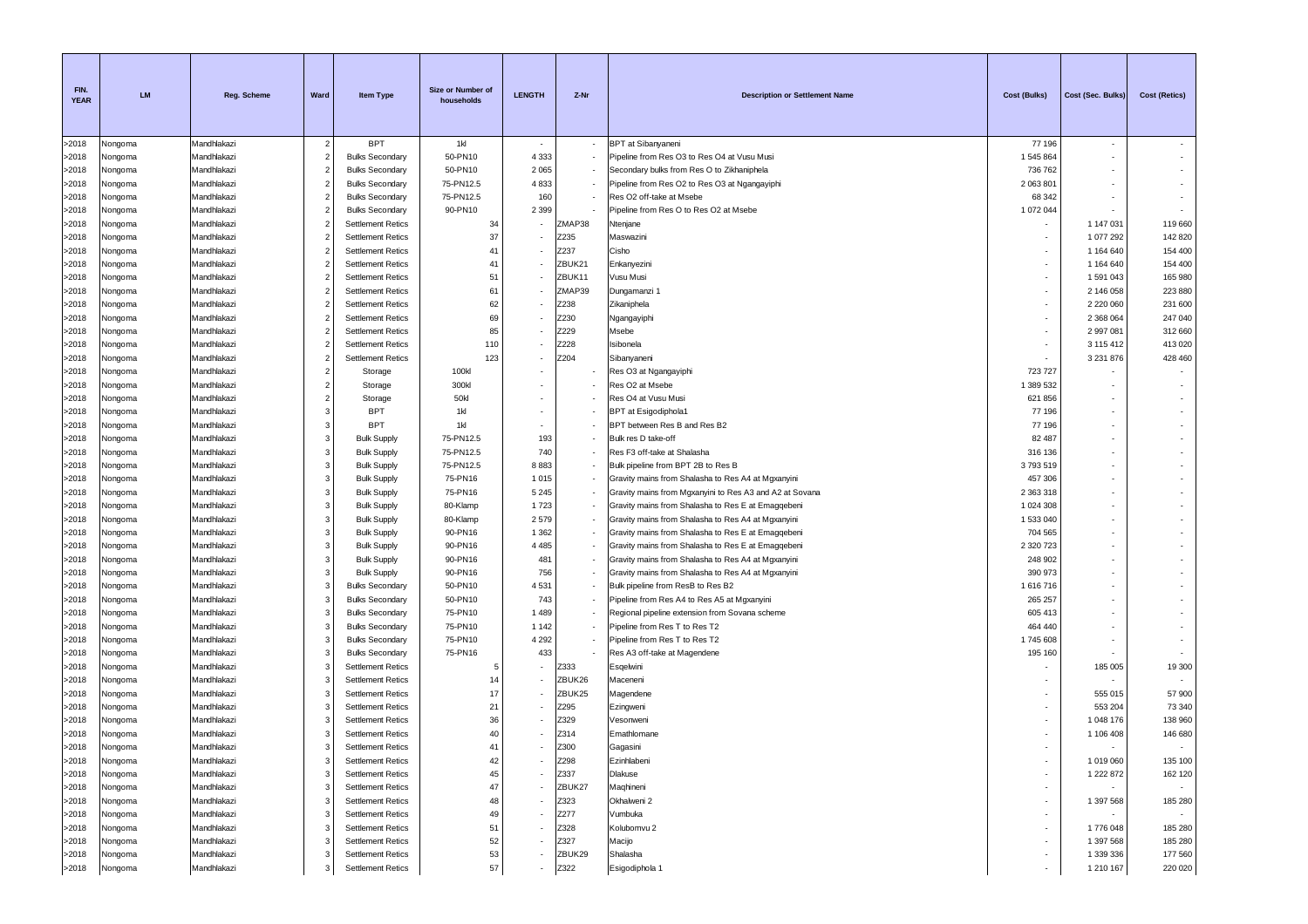| FIN.<br><b>YEAR</b> | <b>LM</b>          | Reg. Scheme                | Ward           | <b>Item Type</b>                                     | Size or Number of<br>households | <b>LENGTH</b>            | Z-Nr         | <b>Description or Settlement Name</b>                                                          | Cost (Bulks)         | Cost (Sec. Bulks)        | Cost (Retics)            |
|---------------------|--------------------|----------------------------|----------------|------------------------------------------------------|---------------------------------|--------------------------|--------------|------------------------------------------------------------------------------------------------|----------------------|--------------------------|--------------------------|
| >2018               | Nongoma            | Mandhlakazi                | 3              | <b>Settlement Retics</b>                             | 68                              | $\sim$                   | Z332         | Njonyomane                                                                                     | $\sim$               | 2 146 058                | 223 880                  |
| >2018               | Nongoma            | Mandhlakazi                | 3              | <b>Settlement Retics</b>                             | 69                              |                          | Z334         | Esikuthwaneni                                                                                  |                      | 2 405 065                | 250 900                  |
| >2018               | Nongoma            | Mandhlakazi                | 3              | <b>Settlement Retics</b>                             | 70                              |                          | Z299         | Emagqebeni (Mlaza)                                                                             |                      |                          | $\sim$                   |
| >2018               | Nongoma            | Mandhlakazi                | 3              | <b>Settlement Retics</b>                             | 75                              |                          | Z320         | Kwagongolozane                                                                                 |                      | 2701073                  | 281 780                  |
| >2018               | Nongoma            | Mandhlakazi                | 3              | <b>Settlement Retics</b>                             | 80                              |                          | Z315         | Number7                                                                                        |                      |                          |                          |
| >2018               | Nongoma            | Mandhlakazi                | 3              | <b>Settlement Retics</b>                             | 80                              |                          | Z330         | Sovana                                                                                         |                      | 2 271 048                | 301 080                  |
| >2018               | Nongoma            | Mandhlakazi                | 3              | <b>Settlement Retics</b>                             | 82                              |                          | Z316         | Mduda                                                                                          | ٠                    | 2 3 2 2 2 8 0            | 308 800                  |
| >2018<br>>2018      | Nongoma            | Mandhlakazi<br>Mandhlakazi | 3<br>3         | <b>Settlement Retics</b><br><b>Settlement Retics</b> | 87<br>89                        |                          | Z321<br>Z317 | Mgxanyini<br>Hlushwaneni                                                                       | ٠                    | 3 219 087<br>2 474 860   | 335 820<br>328 100       |
| >2018               | Vongoma<br>Nongoma | Mandhlakazi                | 3              | <b>Settlement Retics</b>                             | 95                              |                          | Z331         | Machibini                                                                                      |                      | 3 219 087                | 335 820                  |
| >2018               | Nongoma            | Mandhlakazi                | 3              | <b>Settlement Retics</b>                             | 99                              |                          | Z303         | Mthonjaneni                                                                                    |                      | 2 882 484                | 382 140                  |
| >2018               | Nongoma            | Mandhlakazi                | 3              | <b>Settlement Retics</b>                             | 111                             |                          | Z336         | Mapambeni                                                                                      |                      | 2 998 948                | 397 580                  |
| >2018               | Nongoma            | Mandhlakazi                | 3              | <b>Settlement Retics</b>                             | 157                             |                          | Z297         | Qondile 1                                                                                      |                      |                          |                          |
| >2018               | Nongoma            | Mandhlakazi                | 3              | <b>Settlement Retics</b>                             | 163                             |                          | Z296         | Domba                                                                                          |                      |                          |                          |
| >2018               | Nongoma            | Mandhlakazi                | 3              | Storage                                              | 100kl                           |                          |              | Bulk Res B at Okalweni                                                                         | 723 727              |                          |                          |
| >2018               | Nongoma            | Mandhlakazi                | 3              | Storage                                              | 100kl                           |                          |              | Res A4 at Mgxanyini                                                                            | 723 727              |                          |                          |
| >2018               | Vongoma            | Mandhlakazi                | 3              | Storage                                              | 150kl                           |                          |              | Secondary bulk Res T2 at Hluswaneni                                                            | 926 154              |                          |                          |
| >2018               | Nongoma            | Mandhlakazi                | 3              | Storage                                              | 150kl                           |                          |              | Res A5 at Mgxanyini                                                                            | 926 154              |                          |                          |
| >2018               | Nongoma            | Mandhlakazi                | 3              | Storage                                              | 1ML                             |                          |              | Res E at Emagqebeni                                                                            | 2 567 547            |                          |                          |
| >2018               | Nongoma            | Mandhlakazi                | 3              | Storage                                              | 200kl                           |                          |              | New regional reservoir A2 at Sovana                                                            | 1 080 747            |                          |                          |
| >2018               | Nongoma            | Mandhlakazi                | 3              | Storage                                              | 30kl                            |                          |              | Res A3 at Magendene                                                                            | 463 177              |                          |                          |
| >2018               | Nongoma            | Mandhlakazi                | 3              | Storage                                              | 50kl                            |                          |              | Res F3 at Shalasha                                                                             | 621 856              |                          |                          |
| >2018               | Vongoma            | Mandhlakazi                | 3              | Storage                                              | 60kl                            |                          |              | Bulk Res B2 at Esikuthwaneni                                                                   | 648 448              |                          |                          |
| >2018               | Nongoma            | Mandhlakazi                | 3              | Storage                                              | 80kl                            |                          |              | Bulk Res D at Kolubomvu                                                                        | 704 706              |                          |                          |
| >2018               | Nongoma            | Mandhlakazi                | $\overline{4}$ | <b>BPT</b>                                           | 1kl                             |                          |              | <b>BPT</b> at Khokwekweni                                                                      | 77 196               |                          |                          |
| >2018<br>>2018      | Nongoma<br>Nongoma | Mandhlakazi<br>Mandhlakazi |                | <b>Bulks Secondary</b><br><b>Bulks Secondary</b>     | 75-PN10<br>90-PN10              | 1812<br>583              |              | Secondary bulks from Res S2.2 to Khokhwanweni<br>Secondary bulks from Res S2.2 to Khokhwanweni | 736 803<br>260 403   |                          |                          |
| >2018               | Nongoma            | Mandhlakazi                |                | <b>Settlement Retics</b>                             | 146                             | ٠                        | Z211         | Khokhwanweni                                                                                   |                      | 2781261                  | 505 660                  |
| >2018               | Nongoma            | Mandhlakazi                |                | <b>Settlement Retics</b>                             | 243                             |                          | Z219         | Esiphambeneni                                                                                  |                      | $\sim$                   |                          |
| >2018               | Nongoma            | Mandhlakazi                |                | <b>Settlement Retics</b>                             | 255                             | $\overline{\phantom{a}}$ | Z210         | Magqelweni                                                                                     |                      |                          |                          |
| >2018               | Nongoma            | Mandhlakazi                |                | Storage                                              | 500kl                           |                          |              | Res S2.2 at Maggelweni                                                                         | 2 133 704            |                          |                          |
| >2018               | Nongoma            | Mandhlakazi                | 5              | <b>BPT</b>                                           | 100kl                           |                          |              | BPT near Mahlomane                                                                             | 723 727              |                          |                          |
| >2018               | Nongoma            | Mandhlakazi                | 5              | <b>BPT</b>                                           | 1kl                             |                          |              | <b>BPT Steel at Mpuphusi</b>                                                                   | 77 196               |                          |                          |
| >2018               | Vongoma            | Mandhlakazi                | 5              | <b>Bulk Supply</b>                                   | 110-PN16                        | 5 5 0 6                  |              | Gravity mains from Res T to Res Zone F at Mahlomane                                            | 3 376 996            |                          |                          |
| >2018               | Nongoma            | Mandhlakazi                | 5              | <b>Bulk Supply</b>                                   | 110-PN20                        | 1 2 1 1                  |              | Gravity mains from Res T to Res Zone F at Mahlomane                                            | 612 101              |                          |                          |
| >2018               | Nongoma            | Mandhlakazi                | 5              | <b>Bulk Supply</b>                                   | 75-PN10                         | 205                      |              | Gravity mains off-take to Res F at Mahlomane                                                   | 83 4 38              |                          |                          |
| >2018               | Nongoma            | Mandhlakazi                | 5              | <b>Bulk Supply</b>                                   | 90-c12                          | 1753                     |              | Bulk Res O off-take                                                                            | 604 320              |                          |                          |
| >2018               | Nongoma            | Mandhlakazi                | 5              | <b>Bulks Secondary</b>                               | 50-PN10                         | 1 3 1 0                  |              | Secondary bulks from Ophaphasi to Fakude                                                       | 467 579              |                          |                          |
| >2018               | Nongoma            | Mandhlakazi                | 5              | <b>Bulks Secondary</b>                               | 50-PN10                         | 992                      |              | Secondary bulks from Ophaphasi to Fakude                                                       | 354 078              |                          |                          |
| >2018<br>>2018      | Nongoma            | Mandhlakazi<br>Mandhlakazi | 5<br>5         | <b>Bulks Secondary</b><br><b>Bulks Secondary</b>     | 50-PN10<br>50-PN12.5            | 997<br>3 2 7 7           |              | Secondary bulks from Res R4.4 to Mphuphusi<br>Bulk pipeline from Res 4.3 to bulk Res 4.4       | 355 788<br>1 199 702 |                          |                          |
| >2018               | Nongoma<br>Nongoma | Mandhlakazi                | 5              | <b>Bulks Secondary</b>                               | 75-PN10                         | 2689                     |              | Secondary bulk pipeline from Res F2 to Kwajuba                                                 | 1 093 599            |                          |                          |
| >2018               | Nongoma            | Mandhlakazi                | 5              | <b>Settlement Retics</b>                             | 25                              |                          | Z294         | Kolubomvu 1                                                                                    |                      | 640 552                  |                          |
| >2018               | Nongoma            | Mandhlakazi                |                | <b>Settlement Retics</b>                             | 76                              |                          | Z718         | Mahlomane                                                                                      |                      | 2 183 700                | 289 500                  |
| >2018               | Nongoma            | Mandhlakazi                | 5              | <b>Settlement Retics</b>                             | 96                              |                          | Z250         | Fakude                                                                                         |                      | 1 974 483                | $\sim$                   |
| >2018               | Nongoma            | Mandhlakazi                | 5              | Settlement Retics                                    | 102                             |                          | Z248         | Nhlebela                                                                                       |                      | 2707788                  |                          |
| >2018               | Nongoma            | Mandhlakazi                | 5              | <b>Settlement Retics</b>                             | 117                             |                          | Z247         | Mpuphusi                                                                                       |                      | 3 2 3 1 8 7 6            | 428 460                  |
| >2018               | Nongoma            | Mandhlakazi                | 5              | <b>Settlement Retics</b>                             | 120                             | ٠                        | Z292         | Kwajuba                                                                                        | ٠                    | 2 441 565                | 443 900                  |
| >2018               | Nongoma            | Mandhlakazi                | 5              | <b>Settlement Retics</b>                             | 136                             |                          | Z249         | Ophaphasi                                                                                      | ٠                    | 2 781 261                |                          |
| >2018               | Nongoma            | Mandhlakazi                | 5              | <b>Settlement Retics</b>                             | 228                             |                          | Z239         | Banbelentulo                                                                                   | $\sim$               | 4 479 741                | 814 460                  |
| >2018               | Nongoma            | Mandhlakazi                | 5              | Storage                                              | 100kl                           |                          |              | Res 4.4 Bulk at Mpuphusi                                                                       | 723 727              |                          |                          |
| >2018               | Nongoma            | Mandhlakazi                | 5              | Storage                                              | 150kl                           |                          |              | Res F at Mahlomane                                                                             | 926 154              |                          | $\overline{\phantom{a}}$ |
| >2018               | Nongoma            | Mandhlakazi                | 5              | Storage                                              | 500kl                           |                          |              | Res O at Isibonela                                                                             | 2 133 704            |                          | $\overline{\phantom{a}}$ |
| >2018               | Nongoma            | Mandhlakazi                | 5              | Storage                                              | <b>50kl</b>                     |                          |              | Res F2 at Mahlomane                                                                            | 621 856              | $\overline{\phantom{a}}$ | $\sim$                   |
| >2018               | Nongoma            | Mandhlakazi                |                | <b>BPT</b>                                           | 1kl                             | $\overline{\phantom{a}}$ |              | <b>BPT</b> at Duswhini                                                                         | 77 196               | $\sim$                   | $\sim$                   |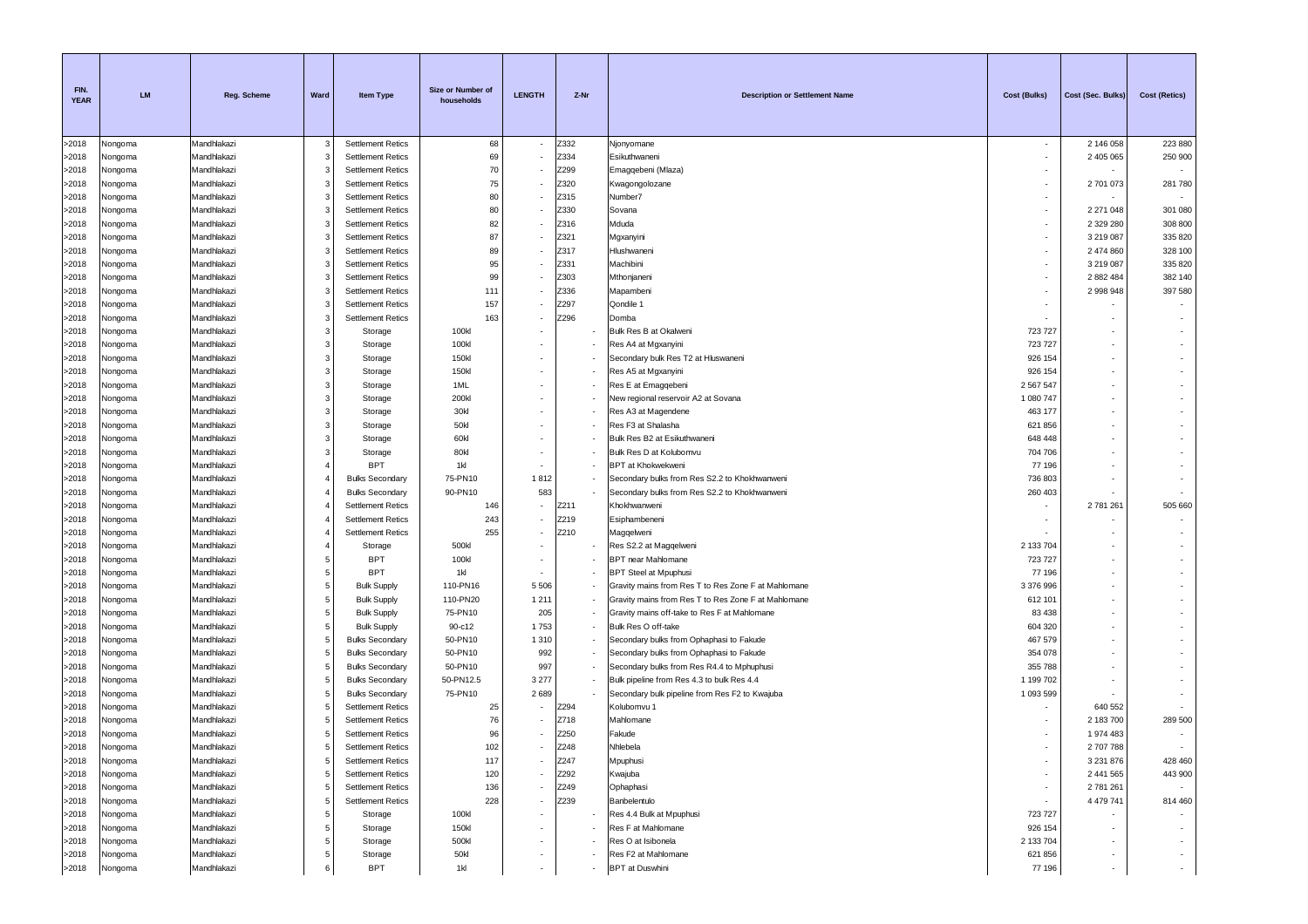| FIN.<br><b>YEAR</b> | <b>LM</b>          | <b>Reg. Scheme</b>         | Ward           | <b>Item Type</b>         | Size or Number of<br>households | <b>LENGTH</b>            | Z-Nr   | <b>Description or Settlement Name</b>            | Cost (Bulks)               | Cost (Sec. Bulks)        | <b>Cost (Retics)</b>     |
|---------------------|--------------------|----------------------------|----------------|--------------------------|---------------------------------|--------------------------|--------|--------------------------------------------------|----------------------------|--------------------------|--------------------------|
| >2018               | Nongoma            | Mandhlakazi                | 6              | <b>BPT</b>               | 1kl                             |                          |        | BPT at Qanda 1                                   | 77 196                     | $\sim$                   |                          |
| >2018               | Nongoma            | Mandhlakazi                | 6              | <b>Bulk Supply</b>       | 160-c12                         | 3 2 1 3                  |        | Bulk pipeline from Res S2 to Res S1              | 4 160 595                  | $\sim$                   | $\sim$                   |
| >2018               | Nongoma            | Mandhlakazi                | 6              | <b>Bulk Supply</b>       | 160-c12                         | 1 9 0 9                  |        | Bulk pipeline from Res 4 to Res S2               | 2 471 785                  |                          | $\overline{\phantom{a}}$ |
| >2018               | Nongoma            | Mandhlakazi                | 6              | <b>Bulk Supply</b>       | 160-c16                         | 2518                     |        | Bulk pipeline from Ezibomvini off-take to Res R  | 3 488 438                  |                          | $\sim$                   |
| >2018               | Nongoma            | Mandhlakazi                | 6              | <b>Bulk Supply</b>       | 200-c16                         | 908                      |        | Bulk pipeline from Res L2 to Bulk Res 4          | 1 257 996                  |                          | ٠                        |
| >2018               | Nongoma            | Mandhlakazi                | 6              | <b>Bulk Supply</b>       | 90-PN12.5                       | 2 3 3 8                  |        | Bulk pipeline from Res S2 to Res S1              | 1 112 853                  | ٠                        | ٠                        |
| >2018               | Nongoma            | Mandhlakazi                | 6              | <b>Bulks Secondary</b>   | 75-PN10                         | 1864                     |        | Secondary bulks from Duswhini to Khenani         | 757873                     | $\sim$                   | $\overline{\phantom{a}}$ |
| >2018               | Nongoma            | Mandhlakazi                | 6              | <b>Bulks Secondary</b>   | 75-PN10                         | 384                      |        | Secondary bulks from mains to Duswhini           | 156 364                    |                          |                          |
| >2018               | Vongoma            | Mandhlakazi                | 6              | <b>Bulks Secondary</b>   | 90-PN10                         | 3 3 3 5                  |        | Pipeline from Res S2 to Res S2.2                 | 1 490 151                  |                          |                          |
| >2018               | Nongoma            | Mandhlakazi                | 6              | <b>Bulks Secondary</b>   | 90-PN10                         | 2 2 5 5                  |        | Secondary bulks from Res S2 to Dushwini          | 1 007 355                  |                          |                          |
| >2018               | Nongoma            | Mandhlakazi                | 6              | <b>Settlement Retics</b> | 17                              |                          | Z222   | Esigodiphola 2                                   |                            | 378 508                  | 50 180                   |
| >2018               | Nongoma            | Mandhlakazi                | -6             | <b>Settlement Retics</b> | 45                              |                          | Z220   | Phumanyova                                       |                            | ۰                        | $\sim$                   |
| >2018               | Nongoma            | Mandhlakazi                |                | <b>Settlement Retics</b> | 48                              |                          | Z194   | Qanda 1                                          |                            |                          | $\sim$                   |
| >2018               | Vongoma            | Mandhlakazi                |                | <b>Settlement Retics</b> | 49                              |                          | Z221   | Cabowakhe                                        |                            |                          | $\sim$                   |
| >2018               | Nongoma            | Mandhlakazi                | 6              | <b>Settlement Retics</b> | 143                             |                          | Z195   | Ezibomvini                                       |                            |                          | $\sim$                   |
| >2018               | Nongoma            | Mandhlakazi                | 6              | <b>Settlement Retics</b> | 167                             |                          | Z209   | Dushwini                                         |                            |                          |                          |
| >2018               | Nongoma            | Mandhlakazi                | 6              | <b>Settlement Retics</b> | 231                             |                          | Z208   | Khenani                                          |                            |                          |                          |
| >2018               | Nongoma            | Mandhlakazi                | 6              | <b>Settlement Retics</b> | 321                             |                          | Z187   | Kwampaza                                         |                            |                          | $\overline{\phantom{a}}$ |
| >2018               | Nongoma            | Mandhlakazi<br>Mandhlakazi | 6<br>6         | Storage                  | 2ML<br>600kl                    |                          |        | Res 4 Bulk at Esigodiphola                       | 5 611 549<br>2 2 9 1 1 8 4 | ٠                        | $\sim$                   |
| >2018<br>>2018      | Nongoma            | Mandhlakazi                | 6              | Storage                  | 800kl                           |                          |        | Res S1 at Ezibomvini<br>Res S2 at Phumanyova     | 2 493 439                  |                          | ٠                        |
|                     | Nongoma            | Mandhlakazi                | $\overline{7}$ | Storage<br><b>BPT</b>    | 1kl                             |                          |        |                                                  | 77 196                     |                          |                          |
| >2018<br>>2018      | Nongoma            | Mandhlakazi                | $\overline{7}$ | <b>BPT</b>               | 1kl                             |                          |        | <b>BPT</b> at Nkungwini<br>BPT at Nkungwini      | 77 196                     | ٠                        | ٠                        |
| >2018               | Nongoma            | Mandhlakazi                | $\overline{7}$ | <b>BPT</b>               | 1kl                             |                          |        | <b>BPT Steel at Sibanyaneni</b>                  | 77 196                     | $\sim$                   | ٠                        |
| >2018               | Nongoma<br>Nongoma | Mandhlakazi                | $\overline{7}$ | <b>BPT</b>               | 1kl                             |                          |        | <b>BPT Steel at Manganeni</b>                    | 77 196                     | $\sim$                   |                          |
| >2018               | Nongoma            | Mandhlakazi                | $\overline{7}$ | <b>BPT</b>               | 1kl                             |                          |        | <b>BPT</b> at Nzondwane                          | 77 196                     |                          |                          |
| >2018               | Nongoma            | Mandhlakazi                | $\overline{7}$ | <b>BPT</b>               | 1kl                             |                          |        | BPT at Egudu                                     | 77 196                     | $\mathbf{r}$             |                          |
| >2018               | Nongoma            | Mandhlakazi                | 7              | <b>Bulks Secondary</b>   | 50-PN10                         | 1 0 6 7                  |        | Secondary bulks from Res R7 to Bhidi             | 380 639                    |                          |                          |
| >2018               | Nongoma            | Mandhlakazi                | $\overline{7}$ | <b>Bulks Secondary</b>   | 50-PN10                         | 27                       |        | BPT off-take at Sibanyaneni                      | 9683                       | ٠                        | ٠                        |
| >2018               | Nongoma            | Mandhlakazi                | $\overline{7}$ | <b>Bulks Secondary</b>   | 50-PN12.5                       | 2 1 3 7                  |        | Pipeline from Res R8 to Res R9 at Nzondwane      | 782 351                    |                          | ٠                        |
| >2018               | Nongoma            | Mandhlakazi                | $\overline{7}$ | <b>Bulks Secondary</b>   | 50-PN12.5                       | 3 1 8 3                  |        | Pipeline from Res R5 to Res R7 at Bhidi          | 1 165 134                  |                          | ٠                        |
| >2018               | Nongoma            | Mandhlakazi                | $\overline{7}$ | <b>Bulks Secondary</b>   | 63-PN10                         | 49                       |        | BPT off-take at Manganeni                        | 18 5 69                    | $\sim$                   | $\sim$                   |
| >2018               | Nongoma            | Mandhlakazi                | $\overline{7}$ | <b>Bulks Secondary</b>   | 75-PN10                         | 2 1 4 2                  |        | Pipeline from Res R8 to Res R9 at Nzondwane      | 871 254                    |                          |                          |
| >2018               | Vongoma            | Mandhlakazi                | $\overline{7}$ | <b>Bulks Secondary</b>   | 75-PN10                         | 978                      |        | Pipeline from Res R4 off-take to Res R8 at Egudu | 397 866                    |                          |                          |
| >2018               | Nongoma            | Mandhlakazi                | $\overline{7}$ | <b>Bulks Secondary</b>   | 75-PN10                         | 2663                     |        | Pipeline from Res R5 to Res R7 at Bhidi          | 1 083 059                  |                          | ÷.                       |
| >2018               | Nongoma            | Mandhlakazi                | $\overline{7}$ | <b>Bulks Secondary</b>   | 75-PN12.5                       | 3414                     |        | Secondary bulks from Res R to Nkungwini          | 1 457 832                  |                          | $\overline{\phantom{a}}$ |
| >2018               | Nongoma            | Mandhlakazi                | $\overline{7}$ | <b>Bulks Secondary</b>   | 75-PN16                         | 1735                     |        | Pipeline from Res R5 to Res R6 at Sibanyaneni    | 781888                     |                          | $\sim$                   |
| >2018               | Nongoma            | Mandhlakazi                | $\overline{7}$ | <b>Bulks Secondary</b>   | 90-PN12.5                       | 2 1 7 3                  |        | Pipeline from Res R4 to Res R5 at Manganeni      | 1 0 34 1 39                |                          | $\sim$                   |
| >2018               | Nongoma            | Mandhlakazi                | 7              | <b>Settlement Retics</b> | 21                              |                          | ZBUK23 | Mgolokotho                                       |                            | 740 020                  | 77 200                   |
| >2018               | Nongoma            | Mandhlakazi                |                | <b>Settlement Retics</b> | 34                              |                          | Z205   | Chinamorgan                                      |                            | 960 828                  | 127 380                  |
| >2018               | Vongoma            | Mandhlakazi                |                | <b>Settlement Retics</b> | 38                              |                          | Z957   | Nzondwane                                        | ٠                          | 1 221 033                | 127 380                  |
| >2018               | Nongoma            | Mandhlakazi                |                | <b>Settlement Retics</b> | 50                              |                          | Z955   | Manganeni                                        |                            | 1 368 452                | 181 420                  |
| >2018               | Nongoma            | Mandhlakazi                | 7              | <b>Settlement Retics</b> | 73                              |                          | Z954   | Bhidi                                            |                            | 2 009 004                | 266 340                  |
| >2018               | Nongoma            | Mandhlakazi                |                | <b>Settlement Retics</b> | 76                              |                          | Z206   | Nkungwini                                        |                            | 2 125 468                | 281 780                  |
| >2018               | Nongoma            | Mandhlakazi                | $\overline{7}$ | <b>Settlement Retics</b> | 152                             |                          | Z956   | Egudu                                            |                            | 4 699 127                | 490 220                  |
| >2018               | Nongoma            | Mandhlakazi                |                | Settlement Retics        | 183                             |                          | Z197   | Mpuqwini                                         |                            | 5 066 184                | 671 640                  |
| >2018               | Nongoma            | Mandhlakazi                | $\overline{7}$ | Storage                  | 100kl                           |                          |        | Res R5 at Manganeni                              | 723 727                    |                          | ٠                        |
| >2018               | Nongoma            | Mandhlakazi                | $\overline{7}$ | Storage                  | 100kl                           |                          |        | Res R6 at Sibanyaneni                            | 723 727                    | $\overline{\phantom{a}}$ | ٠                        |
| >2018               | Nongoma            | Mandhlakazi                | $\overline{7}$ | Storage                  | 100kl                           |                          |        | Res R9 at Nzondwane                              | 723 727                    | $\sim$                   | $\sim$                   |
| >2018               | Nongoma            | Mandhlakazi                | $\overline{7}$ | Storage                  | 150kl                           |                          |        | Res R8 at Egudu                                  | 926 154                    | $\overline{\phantom{a}}$ | $\sim$                   |
| >2018               | Nongoma            | Mandhlakazi                | $\overline{7}$ | Storage                  | 400kl                           |                          |        | Res R4 at Mpuqwini                               | 1708398                    |                          | $\overline{\phantom{a}}$ |
| >2018               | Nongoma            | Mandhlakazi                | $\overline{7}$ | Storage                  | 80kl                            |                          |        | Res R7 at Bhidi                                  | 704 706                    | $\sim$                   | $\sim$                   |
| >2018               | Nongoma            | Mandhlakazi                | 8              | <b>BPT</b>               | 1kl                             |                          |        | <b>BPT Steel at Ncemaneni</b>                    | 77 196                     |                          | $\sim$                   |
| >2018               | Nongoma            | Mandhlakazi                | 8              | <b>BPT</b>               | 1kl                             |                          |        | <b>BPT Steel at Nkonjeni</b>                     | 77 196                     | ٠                        | $\sim$                   |
| >2018               | Nongoma            | Mandhlakazi                |                | <b>BPT</b>               | 1kl                             | $\overline{\phantom{a}}$ |        | <b>BPT Steel at Egudu</b>                        | 77 196                     | $\sim$                   | $\sim$                   |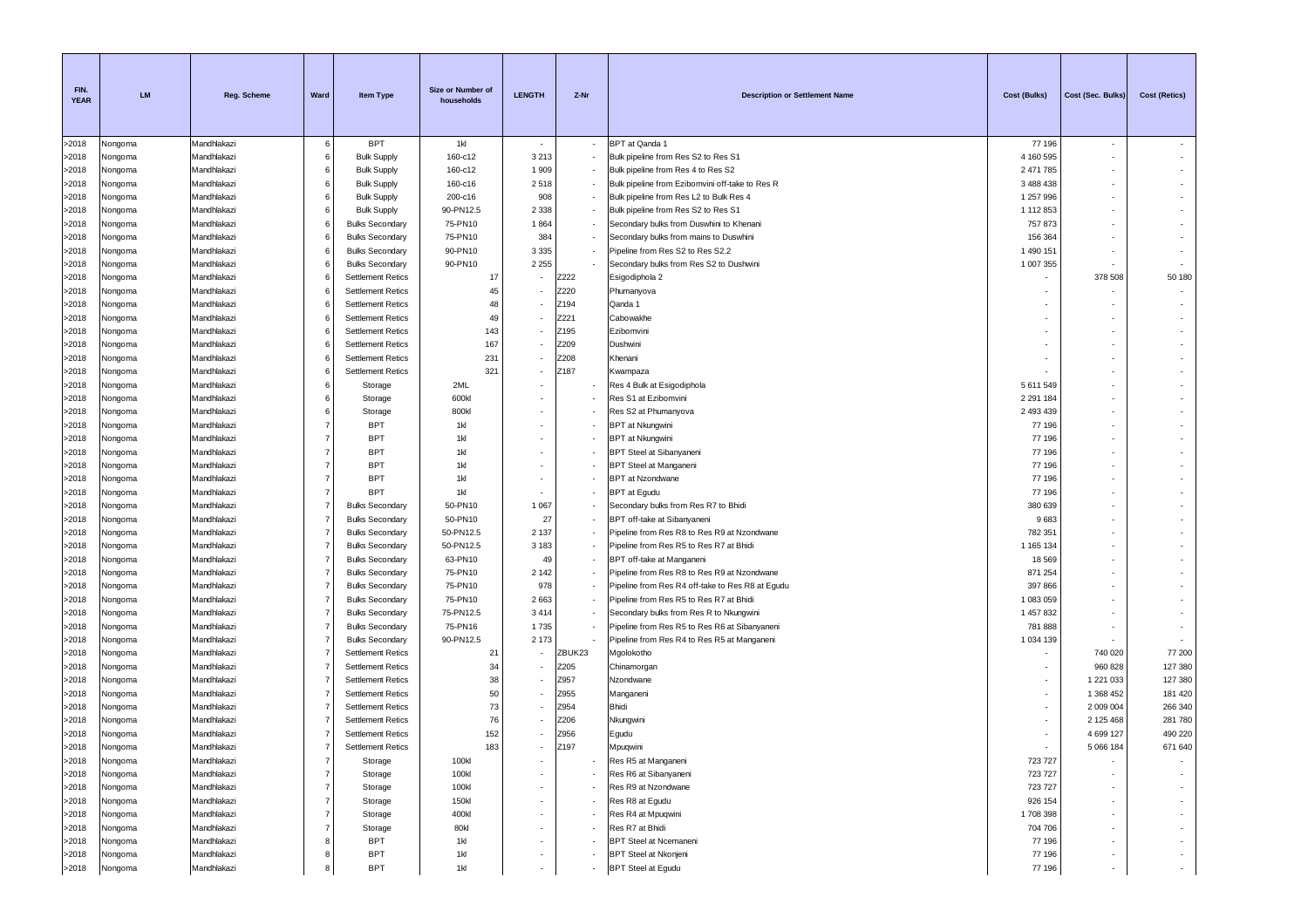| FIN.<br><b>YEAR</b> | <b>LM</b>          | <b>Reg. Scheme</b>         | Ward           | <b>Item Type</b>                                   | Size or Number of<br>households | <b>LENGTH</b>            | Z-Nr   | <b>Description or Settlement Name</b>                               | Cost (Bulks)        | Cost (Sec. Bulks) | Cost (Retics) |
|---------------------|--------------------|----------------------------|----------------|----------------------------------------------------|---------------------------------|--------------------------|--------|---------------------------------------------------------------------|---------------------|-------------------|---------------|
| >2018               | Nongoma            | Mandhlakazi                | 8              | <b>Bulk Supply</b>                                 | 150-Steel                       | 673                      |        | Bulk pipeline from Ezibomvini off-take to Res R                     | 648 001             | $\sim$            |               |
| >2018               | Nongoma            | Mandhlakazi                | 8              | <b>Bulk Supply</b>                                 | 160-c12                         | 2600                     |        | Bulk pipeline from Ezibomvini off-take to Res R                     | 3 3 6 1 4 5         | $\sim$            |               |
| >2018               | Nongoma            | Mandhlakazi                | 8              | <b>Bulks Secondary</b>                             | 110-PN10                        | 181                      |        | Pipeline from Res R to Res R2                                       | 94 076              |                   |               |
| >2018               | Nongoma            | Mandhlakazi                | 8              | <b>Bulks Secondary</b>                             | 110-PN10                        | 1953                     |        | Bulk pipeline from Res R to Res R4 at Mpuqwini                      | 1014453             |                   |               |
| >2018               | Nongoma            | Mandhlakazi                | 8              | <b>Bulks Secondary</b>                             | 75-PN10                         | 929                      |        | Pipeline from Res R to Res R3                                       | 377843              |                   |               |
| >2018               | Nongoma            | Mandhlakazi                | 8              | <b>Bulks Secondary</b>                             | 75-PN10                         | 1709                     |        | Secondary bulks from Res R3 to Nkonjeni                             | 694 982             |                   |               |
| >2018               | Nongoma            | Mandhlakazi                | 8              | <b>Bulks Secondary</b>                             | 75-PN10                         | 897                      |        | Pipeline from Res R to Res R3                                       | 364 723             |                   |               |
| >2018               | Nongoma            | Mandhlakazi                | 8              | <b>Bulks Secondary</b>                             | 75-PN10                         | 2 0 4 1                  |        | Pipeline from Res R to Res R2                                       | 830 107             |                   |               |
| >2018               | Nongoma            | Mandhlakazi                | 8              | <b>Bulks Secondary</b>                             | 75-PN10                         | 23                       |        | BPT off-take at Nkonjeni                                            | 9487                |                   |               |
| >2018               | Vongoma            | Mandhlakazi                | 8              | <b>Settlement Retics</b>                           | 103                             |                          | Z186   | Ncemaneni                                                           |                     |                   |               |
| >2018               | Nongoma            | Mandhlakazi                | 8              | <b>Settlement Retics</b>                           | 118                             |                          | Z185   | Hawini                                                              |                     | 1804635           | 328 100       |
| >2018               | Nongoma            | Mandhlakazi                | 8              | <b>Settlement Retics</b>                           | 172                             |                          | Z207   | Nkonjeni                                                            |                     | 3 609 270         | 656 200       |
| >2018               | Nongoma            | Mandhlakazi                | 8              | <b>Settlement Retics</b>                           | 238                             |                          | Z196   | Bhekumthetho 2                                                      |                     |                   |               |
| >2018               | Nongoma            | Mandhlakazi                | 8              | <b>Settlement Retics</b>                           | 314                             |                          | Z184   | Mavulazi                                                            |                     | 4 286 579         | 976 580       |
| >2018               | Nongoma            | Mandhlakazi                | 8              | Storage                                            | 1500kl                          |                          |        | Res R at Bhekumthetho2                                              | 4 641 656           |                   |               |
| >2018               | Nongoma            | Mandhlakazi                | 8              | Storage                                            | 150kl                           |                          |        | Res R3 at Nkonjeni                                                  | 926 154             |                   |               |
| >2018               | Nongoma            | Mandhlakazi                | 8              | Storage                                            | 200kl                           |                          |        | Res R2 at Bhekumthetho2                                             | 1 080 747           |                   |               |
| >2018               | Vongoma            | Mandhlakazi                | 18             | <b>Bulks Secondary</b>                             | 75-PN10                         | 4 4 8 4                  |        | Secondary bulks from Res M to Meyame                                | 1823381             |                   |               |
| >2018               | Nongoma            | Mandhlakazi                | 18             | <b>Settlement Retics</b>                           | 16                              |                          | Z276   | Manqanyini                                                          |                     |                   |               |
| >2018               | Nongoma            | Mandhlakazi                | 18             | <b>Settlement Retics</b>                           | 17                              |                          | ZBUK24 | Meyame                                                              |                     | 592 016           | 61760         |
| >2018               | Nongoma            | Mandhlakazi                | 18             | <b>Settlement Retics</b>                           | 27                              |                          | ZBUK28 | Emnzine                                                             |                     | $\sim$            |               |
| >2018               | Nongoma            | Mandhlakazi                | 18             | <b>Settlement Retics</b>                           | 28                              |                          | Z273   | Ezikleleni                                                          |                     |                   |               |
| >2018               | Nongoma            | Mandhlakazi                | 18             | <b>Settlement Retics</b>                           | 35                              |                          | Z246   | Magomba                                                             |                     |                   |               |
| >2018               | Nongoma            | Mandhlakazi                | 18             | <b>Settlement Retics</b>                           | 42                              |                          | Z272   | Nanganyini                                                          |                     |                   |               |
| >2018               | Nongoma            | Mandhlakazi                | 18             | <b>Settlement Retics</b>                           | 51                              |                          | Z274   | Mzini Enzondwane                                                    |                     |                   |               |
| >2018               | Nongoma            | Mandhlakazi                | 18             | <b>Settlement Retics</b>                           | 62                              |                          | Z278   | Umlazi                                                              |                     |                   |               |
| >2018               | Vongoma            | Mandhlakazi                | 18             | <b>Settlement Retics</b>                           | 97                              |                          | Z240   | Maduma                                                              |                     | 2620440           | 347 400       |
| >2018               | Nongoma            | Mandhlakazi                | 18             | <b>Settlement Retics</b>                           | 102                             |                          | Z275   | Hlabathini 1                                                        |                     |                   |               |
| >2018               | Nongoma            | Mandhlakazi                | 18             | <b>Settlement Retics</b>                           | 125                             |                          | Z243   | Zibusele                                                            |                     | 3 2 3 1 8 7 6     | 428 460       |
| >2018               | Nongoma            | Mandhlakazi<br>Mandhlakazi | 20             | <b>BPT</b>                                         | 1kl<br>110-PN12.5               | 11 041                   |        | BPT on pipeline to Esigodiphola2                                    | 77 196<br>6 225 644 |                   |               |
| >2018               | Nongoma            |                            | 20             | <b>Bulk Supply</b>                                 | 75-PN10                         | 6974                     |        | Bulk pipeline from Res 4 to Res M                                   |                     |                   |               |
| >2018<br>>2018      | Nongoma            | Mandhlakazi                | 20             | <b>Bulks Secondary</b>                             | 75-PN10                         | 65                       |        | Bulk pipeline from Res 4 to Res 4.3                                 | 2 836 194<br>26 447 |                   |               |
|                     | Nongoma            | Mandhlakazi<br>Mandhlakazi | 20<br>20       | <b>Bulks Secondary</b><br><b>Settlement Retics</b> | 68                              |                          | Z225   | Res 4.2 off-take<br>Mkabane                                         |                     | 1659612           | 220 020       |
| >2018<br>>2018      | Nongoma<br>Vongoma | Mandhlakazi                | 20             | <b>Settlement Retics</b>                           | 108                             |                          | Z227   | Manqushaneni                                                        |                     | 3 115 412         | 413 020       |
| >2018               | Nongoma            | Mandhlakazi                | 20             | <b>Settlement Retics</b>                           | 201                             |                          | Z226   | Ekubungazeleni                                                      |                     | 3 991 428         | 725 680       |
| >2018               | Nongoma            | Mandhlakazi                | 20             | <b>Settlement Retics</b>                           | 218                             | ٠                        | Z630   | Mlane                                                               |                     | 3 970 197         |               |
| >2018               | Nongoma            | Mandhlakazi                | 20             | Storage                                            | 200kl                           |                          |        | Res 4.2 bulk at Manqushaneni                                        | 1 080 747           |                   |               |
| >2018               | Nongoma            | Mandhlakazi                | 20             | Storage                                            | 200kl                           |                          |        | Res 4.3 Bulk at Banbelentulo                                        | 1 080 747           |                   |               |
| >2018               | Nongoma            | Mandhlakazi                | 20             | Storage                                            | 400kl                           |                          |        | Res M Bulk at Zibusele                                              | 1708398             |                   |               |
| >2018               | Nongoma            | Usuthu                     | $\overline{1}$ | <b>Bulk Supply</b>                                 | 300                             | 5765                     |        | Bulk gravity mains from Res D off-take to Res E off-take at Onyango | 9746326             |                   |               |
| >2018               | Nongoma            | Usuthu                     |                | <b>Settlement Retics</b>                           |                                 |                          | Z823   | Thusani                                                             |                     | 148 004           | 15 440        |
| >2018               | Vongoma            | Usuthu                     |                | <b>Settlement Retics</b>                           | 31                              |                          | Z362   | Emageleni                                                           |                     | 999 027           | 104 220       |
| >2018               | Vongoma            | Usuthu                     |                | <b>Settlement Retics</b>                           | 51                              |                          | Z361   | Mashenge                                                            |                     | 1 397 568         | 185 280       |
| >2018               | Nongoma            | Usuthu                     |                | <b>Settlement Retics</b>                           | 55                              |                          | Z223   | Ebukhalini                                                          |                     | 1 082 781         | 196 860       |
| >2018               | Nongoma            | Usuthu                     |                | <b>Settlement Retics</b>                           | 86                              |                          | Z216   | Ethokoza                                                            |                     |                   |               |
| >2018               | Nongoma            | Usuthu                     |                | <b>Settlement Retics</b>                           | 102                             |                          | Z218   | Henenende (Mbonjeni)                                                |                     | 1825866           | 331 960       |
| >2018               | Nongoma            | Usuthu                     |                | <b>Settlement Retics</b>                           | 112                             | $\overline{\phantom{a}}$ | Z167   | Emakholweni 3                                                       | ٠                   | 2 998 948         | 397 580       |
| >2018               | Nongoma            | Usuthu                     |                | <b>Settlement Retics</b>                           | 113                             |                          | Z224   | Qathaqatheni                                                        |                     | 1 932 021         |               |
| >2018               | Nongoma            | Usuthu                     |                | <b>Settlement Retics</b>                           | 115                             | ٠                        | Z358   | Enkingeni                                                           | $\sim$              | 2 2 9 2 9 4 8     | 416 880       |
| >2018               | Nongoma            | Usuthu                     |                | <b>Settlement Retics</b>                           | 138                             |                          | Z217   | Kwadlabe                                                            |                     | $\sim$            |               |
| >2018               | Nongoma            | Usuthu                     |                | <b>Settlement Retics</b>                           | 174                             |                          | Z777   | Henenende                                                           |                     | 4 018 008         | 532 680       |
| >2018               | Nongoma            | Usuthu                     |                | <b>Settlement Retics</b>                           | 221                             |                          | Z356   | Mission 1                                                           |                     | 5 852 316         |               |
| >2018               | Nongoma            | Usuthu                     | 6              | <b>Settlement Retics</b>                           | 91                              |                          | Z171   | Ndololwaneni                                                        |                     | 2 368 064         | 247 040       |
| >2018               | Nongoma            | Usuthu                     | 7              | <b>Bulk Supply</b>                                 | 200 DI                          | 7871                     |        | Bulk gravity mains off-take to Bulk Res E                           | 9 904 720           | $\sim$            | $\sim$        |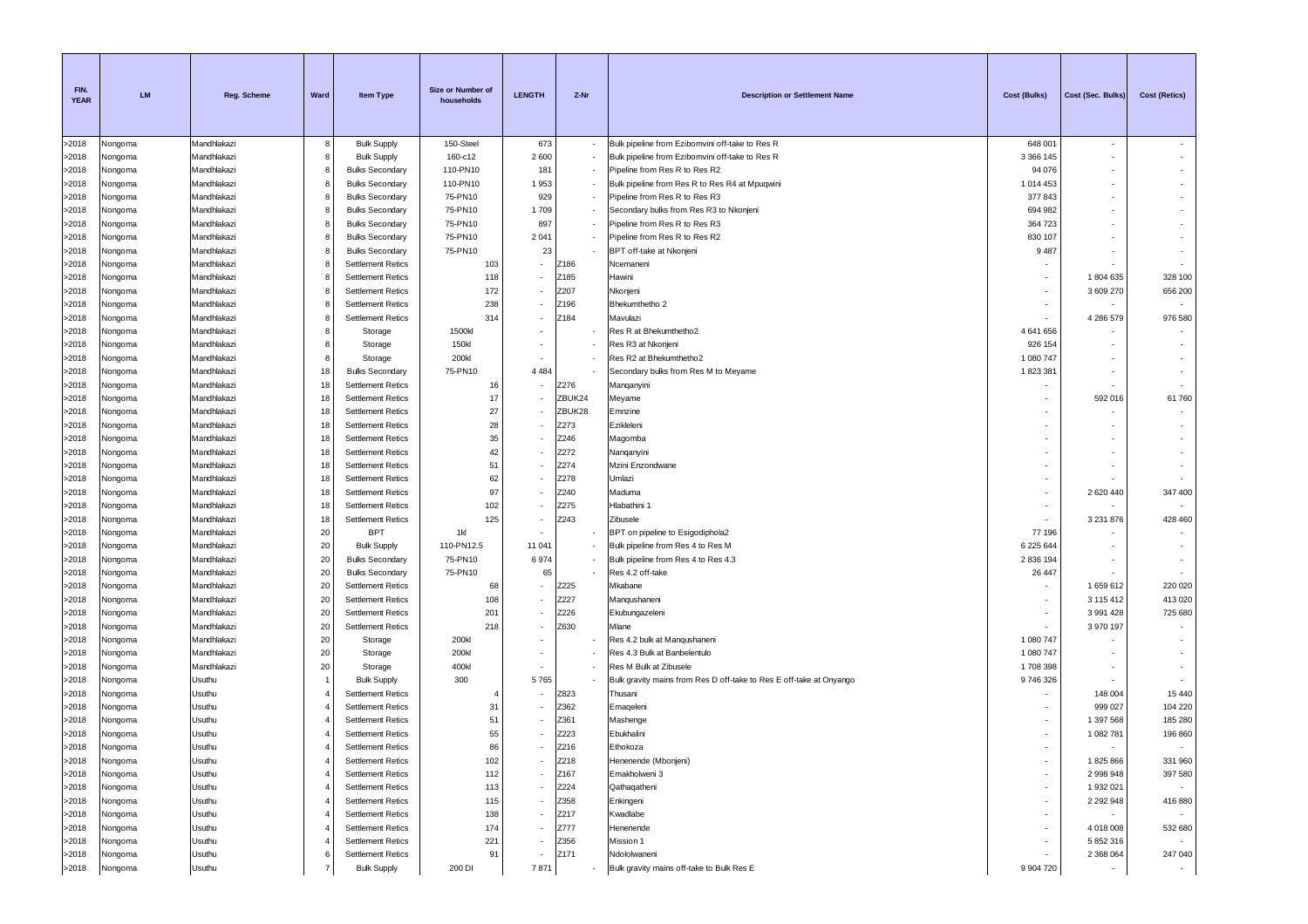| FIN.<br><b>YEAR</b> | <b>LM</b>          | <b>Reg. Scheme</b> | Ward        | <b>Item Type</b>                                     | Size or Number of<br>households | <b>LENGTH</b> | Z-Nr              | <b>Description or Settlement Name</b>                | <b>Cost (Bulks)</b> | Cost (Sec. Bulks)      | <b>Cost (Retics)</b> |
|---------------------|--------------------|--------------------|-------------|------------------------------------------------------|---------------------------------|---------------|-------------------|------------------------------------------------------|---------------------|------------------------|----------------------|
| >2018               | Nongoma            | Usuthu             | 10          | <b>Settlement Retics</b>                             | 17                              | $\sim$        | Z575              | Kwahelibheshu                                        | $\sim$              | 481 013                | 50 180               |
| >2018               | Nongoma            | Usuthu             | 10          | <b>Settlement Retics</b>                             | 18                              |               | ZMAP11            | Dindela (Duma)                                       |                     |                        |                      |
| >2018               | Nongoma            | Usuthu             | 10          | <b>Settlement Retics</b>                             | 21                              |               | ZMAP18            | Nokhehleni                                           |                     | 703 019                | 73 340               |
| >2018               | Nongoma            | Usuthu             | 10          | <b>Settlement Retics</b>                             | 26                              |               | ZNN <sub>26</sub> | Engongoma                                            |                     | 888 024                | 92 640               |
| >2018               | Nongoma            | Usuthu             | 10          | <b>Settlement Retics</b>                             | 38                              |               | ZBUK58            | Emlalazini                                           | $\sim$              |                        |                      |
| >2018<br>>2018      | Vongoma            | Usuthu<br>Usuthu   | 10<br>10    | <b>Settlement Retics</b><br><b>Settlement Retics</b> | 40<br>41                        |               | Z574<br>ZBUK57    | Emhgedeni (Duma)                                     | $\sim$<br>$\sim$    | 1 332 036              | 138 960              |
| >2018               | Nongoma<br>Nongoma | Usuthu             | 10          | <b>Settlement Retics</b>                             | 44                              | $\sim$        | Z576              | Hobiyana<br>Mangongo                                 | $\sim$              |                        |                      |
| >2018               | Nongoma            | Usuthu             | 10          | <b>Settlement Retics</b>                             | 48                              |               | ZBUK59            | Entshoweni                                           |                     |                        |                      |
| >2018               | Nongoma            | Usuthu             | 10          | <b>Settlement Retics</b>                             | 53                              |               | ZBUK56            | Mcwabeyana                                           |                     | 1739 047               | 181 420              |
| >2018               | Nongoma            | Usuthu             | 10          | <b>Settlement Retics</b>                             | 54                              |               | ZBA5              | Khanjaneni                                           |                     |                        |                      |
| >2018               | Nongoma            | Usuthu             | 10          | <b>Settlement Retics</b>                             | 78                              |               | ZMAP10            | Mponga (Duma)                                        | $\sim$              |                        | ٠                    |
| >2018               | Nongoma            | Usuthu             | 10          | <b>Settlement Retics</b>                             | 79                              |               | Z572              | Ezomboda                                             |                     |                        |                      |
| >2018               | Nongoma            | Usuthu             | 10          | <b>Settlement Retics</b>                             | 82                              |               | Z164              | Esweni                                               | $\sim$              | 2 096 352              | 277 920              |
| >2018               | Nongoma            | Usuthu             | 10          | <b>Settlement Retics</b>                             | 99                              |               | ZNN <sub>25</sub> | Kwamshiki                                            |                     |                        |                      |
| >2018               | Nongoma            | Usuthu             | 10          | <b>Settlement Retics</b>                             | 102                             | $\sim$        | Z168              | Magutshwa                                            | ۰.                  | 2 0 38 1 76            | 370 560              |
| >2018               | Nongoma            | Usuthu             | 10          | <b>Settlement Retics</b>                             | 132                             |               | Z165              | Hlathi                                               | $\sim$              | 2653875                | 482 500              |
| >2018               | Nongoma            | Usuthu             | 10<br>10    | <b>Settlement Retics</b><br><b>Settlement Retics</b> | 139<br>141                      |               | Z573<br>Z569      | Kwelibomvu                                           | $\sim$              |                        |                      |
| >2018<br>>2018      | Nongoma            | Usuthu<br>Usuthu   | 10          | <b>Settlement Retics</b>                             | 149                             |               | Z163              | Kwandwandwe<br>Emakholweni 2                         | $\sim$              | 2 590 182<br>3 901 544 | 470 920<br>517 240   |
| >2018               | Nongoma<br>Nongoma | Usuthu             | 10          | <b>Settlement Retics</b>                             | 164                             |               | Z160              | Nsawulani                                            | $\sim$              | 4 250 936              | 563 560              |
| >2018               | Nongoma            | Usuthu             | 10          | <b>Settlement Retics</b>                             | 172                             |               | Z161              | Kolweni                                              | $\sim$              | 4745908                | 629 180              |
| >2018               | Nongoma            | Usuthu             | 10          | <b>Settlement Retics</b>                             | 175                             | $\sim$        | ZNN <sub>24</sub> | Duma 1                                               |                     |                        |                      |
| >2018               | Nongoma            | Usuthu             | 10          | <b>Settlement Retics</b>                             | 184                             |               | Z170              | Ekuvukeni                                            |                     | 5 883 159              | 613740               |
| >2018               | Nongoma            | Usuthu             | 10          | Storage                                              | 500KL                           |               |                   | Bulk Res J at Kwelibomvu                             | 2 133 808           |                        |                      |
| >2018               | Vongoma            | Usuthu             | 11          | <b>BPT</b>                                           | 30KI                            |               |                   | <b>BPT</b> at Kwavumela                              | 463 200             |                        |                      |
| >2018               | Nongoma            | Usuthu             | 11          | <b>Bulk Supply</b>                                   | 50-PN10                         | 1575          |                   | Gravity pipeline to BPT at Kwavumela                 | 576 696             |                        |                      |
| >2018               | Nongoma            | Usuthu             | 11          | <b>Bulk Supply</b>                                   | 50-PN10                         | 2 1 4 4       |                   | Gravity pipeline from Res D7 to Res D8 at Masokaneni | 784 905             |                        |                      |
| >2018               | Nongoma            | Usuthu             | 11          | <b>Settlement Retics</b>                             | 21                              |               | Z155b             | Ezighumeni 2                                         |                     | 703 019                | 73 340               |
| >2018               | Nongoma            | Usuthu             | 11          | <b>Settlement Retics</b>                             | 22                              |               | Z155a             | Ezighumeni 1                                         | $\sim$              | 703 019                | 73 340               |
| >2018               | Nongoma            | Usuthu             | 11          | <b>Settlement Retics</b>                             | 25                              |               | Z154              | Zampilo                                              | $\sim$              | 698784                 | 92 640               |
| >2018<br>>2018      | Nongoma            | Usuthu             | 11          | <b>Settlement Retics</b>                             | 26<br>27                        |               | ZBA4<br>Z572      | SiDakeni                                             | $\sim$              | 814 022                | 84 920               |
| >2018               | Nongoma<br>Nongoma | Usuthu<br>Usuthu   | 11<br>11    | <b>Settlement Retics</b><br><b>Settlement Retics</b> | 37                              |               | Z153              | Ezomboda<br>Mcibilindini                             |                     | 931 712                | 123 520              |
| >2018               | Nongoma            | Usuthu             | 11          | <b>Settlement Retics</b>                             | 45                              |               | Z568              | Mbamba                                               |                     | 764 316                | 138 960              |
| >2018               | Nongoma            | Usuthu             | 11          | <b>Settlement Retics</b>                             | 49                              |               | ZNN <sub>23</sub> | Emhemeni                                             |                     | 745 492                | 169 840              |
| >2018               | Nongoma            | Usuthu             | 11          | <b>Settlement Retics</b>                             | 50                              |               | ZMAP9             | Doncaneni                                            | $\sim$              | 1702046                | 177 560              |
| >2018               | Nongoma            | Usuthu             | 11          | <b>Settlement Retics</b>                             | 51                              |               | Z151              | Mhlabaneni                                           | $\sim$              | 1776 048               | 185 280              |
| >2018               | Nongoma            | Usuthu             | 11          | <b>Settlement Retics</b>                             | 55                              |               | ZBA2              | Singangeni                                           | $\sim$              | 1887051                | 196 860              |
| >2018               | Nongoma            | Usuthu             | 11          | <b>Settlement Retics</b>                             | 62                              |               | ZBA1              | Kwavumela                                            |                     | 1702046                | 177 560              |
| >2018               | Nongoma            | Usuthu             | $1^{\circ}$ | <b>Settlement Retics</b>                             | 62                              |               | ZNN <sub>27</sub> | Hlathidumayo                                         | ۰.                  | 2 109 057              | 220 020              |
| >2018               | Nongoma            | Usuthu             | 11          | <b>Settlement Retics</b>                             | 67                              |               | Z157              | Nqala                                                | $\sim$              | 1863424                | 247 040              |
| >2018               | Nongoma            | Usuthu             | 11          | <b>Settlement Retics</b>                             | 99                              |               | Z156              | Entwala                                              |                     | 3 441 093              | 358 980              |
| >2018               | Nongoma            | Usuthu             | 11          | <b>Settlement Retics</b>                             | 103                             |               | ZNN <sub>22</sub> | Ebungwini                                            |                     | 1762173                | 320 380              |
| >2018<br>>2018      | Nongoma            | Usuthu<br>Usuthu   | 11<br>11    | <b>Settlement Retics</b><br><b>Settlement Retics</b> | 107<br>111                      |               | Z158<br>Z152      | Entuthukweni<br>Masokaneni                           |                     | 2 649 556              | 351 260              |
| >2018               | Nongoma<br>Nongoma | Usuthu             | 11          | <b>Settlement Retics</b>                             | 114                             |               | Z567              | Othinsangu                                           |                     | 2 678 672              | 355 120              |
| >2018               | Nongoma            | Usuthu             | 11          | <b>Settlement Retics</b>                             | 156                             |               | Z159              | Elanjeni/Msasanani                                   | $\sim$              |                        | $\sim$               |
| >2018               | Nongoma            | Usuthu             | 11          | <b>Settlement Retics</b>                             | 161                             |               | Z570              | Kwazungu                                             | $\sim$              | 2 823 723              | 513 380              |
| >2018               | Nongoma            | Usuthu             | 11          | <b>Settlement Retics</b>                             | 275                             |               | Z147              | Ngolotshe                                            | $\sim$              | 5 350 212              | 972 720              |
| >2018               | Nongoma            | Usuthu             | 11          | Storage                                              | 30KI                            |               |                   | Res D8 at Masokaneni                                 | 463 200             |                        |                      |
| >2018               | Nongoma            | Usuthu             | 12          | <b>BPT</b>                                           | 30KI                            |               |                   | BPT at Esigoqobeni                                   | 463 200             |                        |                      |
| >2018               | Nongoma            | Usuthu             | 12          | <b>Bulk Supply</b>                                   | 150-DI                          | 5 3 5 2       |                   | Gravity pipeline from Res D4 to Res D5 at Nzama      | 5 156 381           |                        | $\sim$               |
| >2018               | Nongoma            | Usuthu             | 12          | <b>Bulk Supply</b>                                   | 160-c20                         | 1 2 3 4       |                   | Gravity pipeline from Res D4 to Res D5 at Nzama      | 1 598 363           |                        | $\sim$               |
| >2018               | Nongoma            | Usuthu             | 12          | <b>Bulk Supply</b>                                   | 160-c20                         | 1 0 4 4       | $\sim$            | Gravity pipeline from Res D4 to Res D5 at Nzama      | 1 351 690           |                        | . .                  |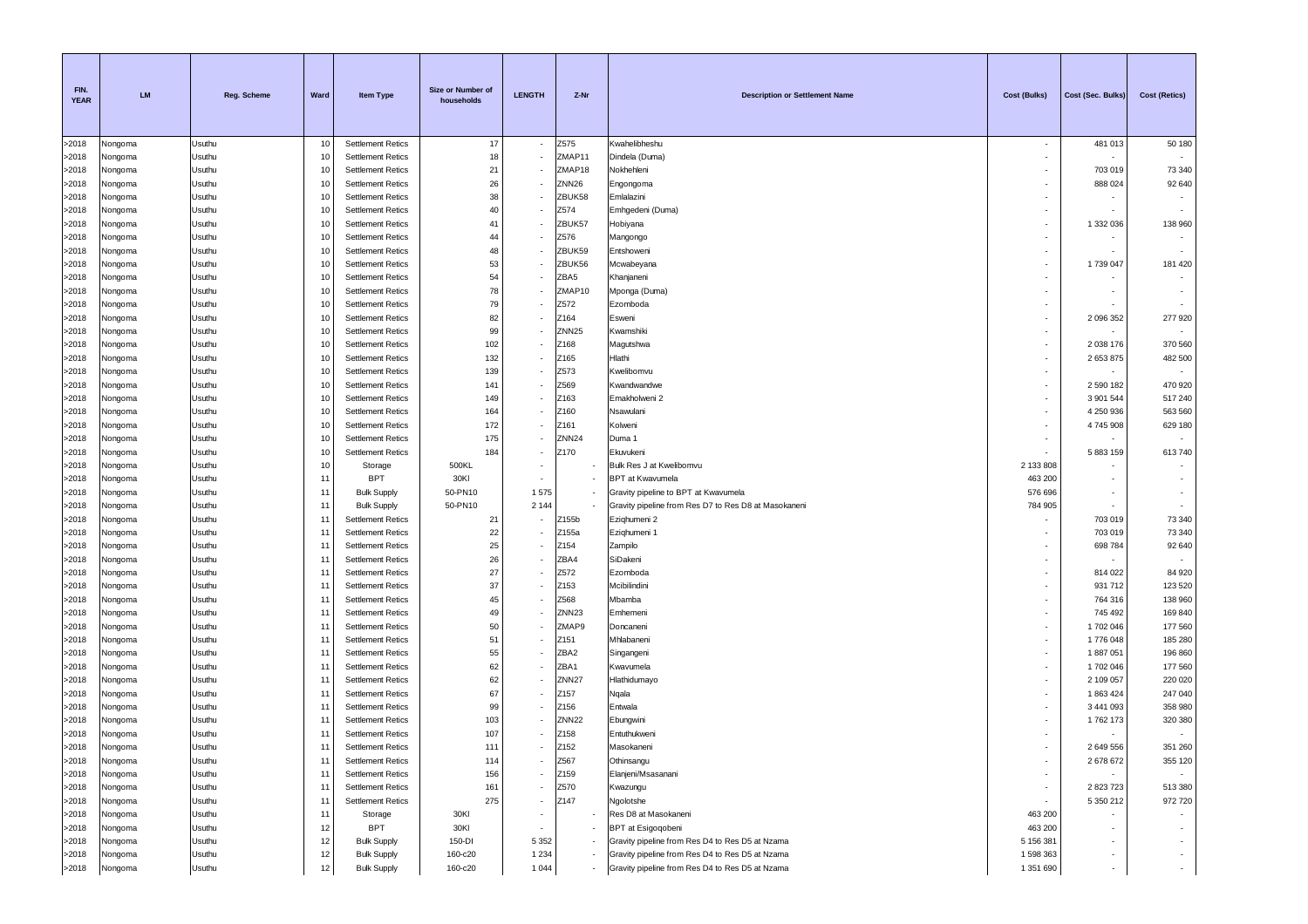| FIN.<br><b>YEAR</b> | <b>LM</b>          | Reg. Scheme      | Ward     | <b>Item Type</b>         | Size or Number of<br>households | <b>LENGTH</b>            | Z-Nr   | <b>Description or Settlement Name</b>                           | Cost (Bulks)             | Cost (Sec. Bulks) | Cost (Retics) |
|---------------------|--------------------|------------------|----------|--------------------------|---------------------------------|--------------------------|--------|-----------------------------------------------------------------|--------------------------|-------------------|---------------|
| >2018               | Nongoma            | Usuthu           | 12       | <b>Bulk Supply</b>       | 160-c20                         | 5 6 4 8                  | $\sim$ | Gravity pipeline from Res D3 to Res D4 at Isizinda B            | 7 313 287                | $\sim$            |               |
| >2018               | Nongoma            | Usuthu           | 12       | <b>Bulk Supply</b>       | 63-PN10                         | 96                       |        | Off-take for Res D7 at Ngwabe                                   | 38 067                   | $\sim$            |               |
| >2018               | Nongoma            | Usuthu           | 12       | <b>Bulk Supply</b>       | 63-PN10                         | 3 5 0 6                  | $\sim$ | Gravity pipeline from Res D6 to Res D7 at Ngwabe                | 1 386 456                |                   |               |
| >2018               | Nongoma            | Usuthu           | 12       | <b>Bulk Supply</b>       | 63-PN10                         | 4 3 7 6                  |        | Gravity pipeline from Res D7 to Res D8 at Masokaneni            | 1730511                  |                   |               |
| >2018               | Nongoma            | Usuthu           | 12       | <b>Bulk Supply</b>       | 75-PN16                         | 441                      |        | Off-take for Res D3 at Emgodi 1                                 | 188 405                  |                   |               |
| >2018               | Nongoma            | Usuthu           | 12       | <b>Bulk Supply</b>       | 90-PN20                         | 1 4 9 6                  |        | Off-take for Res D5 and D6 at Nzama                             | 711 909                  |                   |               |
| >2018               | Nongoma            | Usuthu           | 12       | <b>Bulk Supply</b>       | 90-PN20                         | 1 1 6 4                  |        | Off-take for Res D4 at Isizinda B                               | 553 975                  |                   |               |
| >2018               | Nongoma            | Usuthu           | 12       | <b>Settlement Retics</b> | -9                              |                          | Z346   | Kwa-Ququ                                                        |                          | 259 007           | 27 0 20       |
| >2018               | Vongoma            | Usuthu           | 12       | <b>Settlement Retics</b> | 12                              |                          | Z373   | Nhloyane                                                        |                          | 444 012           | 46 320        |
| >2018               | Nongoma            | Usuthu           | 12       | <b>Settlement Retics</b> | 15                              |                          | Z349   | Isizinda A                                                      |                          | 555 015           | 57 900        |
| >2018               | Nongoma            | Usuthu           | 12       | <b>Settlement Retics</b> | 32                              |                          | ZAM12  | Ezingolaneni                                                    | ٠                        | 999 027           | 104 220       |
| >2018               | Nongoma            | Usuthu           | 12       | <b>Settlement Retics</b> | 32                              |                          | ZMAP13 | Nqalu                                                           | ٠                        | 1 036 028         | 108 080       |
| >2018               | Nongoma            | Usuthu           | 12       | <b>Settlement Retics</b> | 32                              |                          | ZMAP15 | Dum-Dum                                                         | $\sim$                   | 925 025           | 96 500        |
| >2018               | Vongoma            | Usuthu           | 12       | <b>Settlement Retics</b> | 48                              |                          | Z344   | Manhlanhle                                                      | $\sim$                   | 849 240           | 154 400       |
| >2018               | Nongoma            | Usuthu           | 12       | <b>Settlement Retics</b> | 49                              |                          | ZMAP12 | Ngobuzulu                                                       | $\sim$                   | 1739 047          | 181 420       |
| >2018               | Nongoma            | Usuthu           | 12       | <b>Settlement Retics</b> | 50                              |                          | Z340   | Esidakeni 1                                                     | $\sim$                   | 1702 046          | 177 560       |
| >2018               | Nongoma            | Usuthu           | 12       | <b>Settlement Retics</b> | 51                              |                          | Z338   | Esigoqobeni                                                     |                          | 1 135 524         | 150 540       |
| >2018               | Nongoma            | Usuthu           | 12       | <b>Settlement Retics</b> | 53                              |                          | Z345   | Kwelodaka                                                       | ۰.                       | 1 040 319         | 189 140       |
| >2018               | Nongoma            | Usuthu           | 12       | <b>Settlement Retics</b> | 54                              |                          | ZKAY4  | Sheleza                                                         | $\sim$                   | 1 281 104         | 169 840       |
| >2018               | Nongoma            | Usuthu           | 12       | <b>Settlement Retics</b> | 57                              |                          | Z357   | Manzawayo                                                       | $\sim$                   | 1514032           |               |
| >2018               | Nongoma            | Usuthu           | 12       | <b>Settlement Retics</b> | 58                              |                          | ZMAP14 | Ndlazini                                                        | $\sim$                   | 1887051           | 196 860       |
| >2018               | Nongoma            | Usuthu           | 12       | <b>Settlement Retics</b> | 71                              |                          | Z339   | Ngwabe                                                          | $\sim$                   | 1601380           | 212 300       |
| >2018               | Nongoma            | Usuthu           | 12       | <b>Settlement Retics</b> | 72                              |                          | Z342   | Emayeni                                                         | $\overline{\phantom{a}}$ | 1863424           | 247 040       |
| >2018               | Nongoma            | Usuthu           | 12       | <b>Settlement Retics</b> | 77                              |                          | ZAM11  | Nzama                                                           | $\sim$                   | 2 2 9 4 0 6 2     | 239 320       |
| >2018               | Nongoma            | Usuthu           | 12       | <b>Settlement Retics</b> | 83                              |                          | Z374   | Ngalonde                                                        | $\sim$                   | 2923079           | 304 940       |
| >2018               | Nongoma            | Usuthu           | 12       | <b>Settlement Retics</b> | 84                              |                          | Z375   | Macekaneni                                                      |                          | 2849077           | 297 220       |
| >2018               | Nongoma            | Usuthu           | 12       | <b>Settlement Retics</b> | 89                              |                          | Z355a  | Kwa Gwaqaza                                                     | ٠                        | 1889559           |               |
| >2018               | Nongoma            | Usuthu           | 12       | <b>Settlement Retics</b> | 108                             |                          | Z347   | Emgodi 1                                                        | ۰.                       | 2795136           | 370 560       |
| >2018               | Nongoma            | Usuthu           | 12       | <b>Settlement Retics</b> | 113                             |                          | ZMAP16 | KwaLuphonjwana                                                  | ۰.                       | 3 182 086         | 331 960       |
| >2018               | Nongoma            | Usuthu           | 12       | <b>Settlement Retics</b> | 114                             |                          | Z341   | Isizinda B                                                      |                          | 2 503 976         | 331 960       |
| >2018               | Nongoma            | Usuthu           | 12       | <b>Settlement Retics</b> | 165                             |                          | Z348   | Sigubudu                                                        | $\sim$<br>$\sim$         | 4 163 588         | 551 980       |
| >2018               | Nongoma            | Usuthu           | 12<br>12 | <b>Settlement Retics</b> | 228                             |                          | Z352   | Mashemhlophe                                                    |                          |                   |               |
| >2018               | Nongoma            | Usuthu           | 12       | Storage                  | 100KI<br>30KI                   |                          |        | Res D6 at Esigogobeni                                           | 723 762                  |                   |               |
| >2018<br>>2018      | Nongoma<br>Nongoma | Usuthu<br>Usuthu | 12       | Storage<br>Storage       | 30KI                            |                          |        | Res D3 at Emgodi1<br>Res D5 at Nzama                            | 463 200<br>463 200       |                   |               |
| >2018               | Nongoma            | Usuthu           | 12       | Storage                  | 30KI                            |                          |        | Res D7 at Ngwabe                                                | 463 200                  |                   |               |
| >2018               | Nongoma            | Usuthu           | 12       | Storage                  | 80KI                            |                          |        | Res D4 at Isizanda B                                            | 704 740                  |                   |               |
| >2018               | Nongoma            | Usuthu           | 13       | <b>Bulk Supply</b>       | 150-DI                          | 3712                     |        | Gravity mains off-take to Bulk Res D at Hlambanyathi            | 3576769                  |                   |               |
| >2018               | Vongoma            | Usuthu           | 13       | <b>Bulk Supply</b>       | 160-c12                         | 3 4 21                   |        | Gravity mains to reservoir at Emgodi                            | 4 430 002                |                   |               |
| >2018               | Nongoma            | Usuthu           | 13       | <b>Bulk Supply</b>       | 160-c12                         | 194                      | $\sim$ | Off-take to Res D2 at Kwankulu                                  | 251 584                  |                   |               |
| >2018               | Nongoma            | Usuthu           | 13       | <b>Bulk Supply</b>       | 160-c16                         | 677                      |        | Gravity mains to reservoir at Emgodi                            | 876 489                  |                   |               |
| >2018               | Nongoma            | Usuthu           | 13       | <b>Bulk Supply</b>       | 160-c9                          | 1 3 2 1                  |        | Gravity mains to Res D1 and reservoir at Emgodi                 | 1710210                  |                   |               |
| >2018               | Nongoma            | Usuthu           | 13       | <b>Settlement Retics</b> | 22                              |                          | Z351   | Kwankulu                                                        |                          | 777 021           | 81 060        |
| >2018               | Nongoma            | Usuthu           | 13       | <b>Settlement Retics</b> | 26                              |                          | Z372   | Ingundwane                                                      |                          | 962 026           | 100 360       |
| >2018               | Nongoma            | Usuthu           | 13       | <b>Settlement Retics</b> | 33                              |                          | Z360   | Engwelezane                                                     |                          | 873 480           | 115 800       |
| >2018               | Nongoma            | Usuthu           | 13       | Settlement Retics        | 64                              |                          | ZMAP17 | Emgodi 2                                                        |                          | 2 183 059         | 227 740       |
| >2018               | Nongoma            | Usuthu           | 13       | <b>Settlement Retics</b> | 66                              |                          | Z359   | Embokodweni                                                     |                          | 1 921 656         | 254 760       |
| >2018               | Nongoma            | Usuthu           | 13       | <b>Settlement Retics</b> | 87                              | $\overline{\phantom{a}}$ | Z350   | Kwamfemfeni                                                     | $\sim$                   | 2 997 081         |               |
| >2018               | Nongoma            | Usuthu           | 13       | <b>Settlement Retics</b> | 135                             |                          | Z353   | Hlambanyathi 1                                                  | $\sim$                   | 4 5 1 4 1 2 2     | 470 920       |
| >2018               | Nongoma            | Usuthu           | 13       | <b>Settlement Retics</b> | 183                             |                          | Z354   | lqonqo                                                          |                          |                   |               |
| >2018               | Nongoma            | Usuthu           | 13       | Storage                  | 30KI                            |                          |        | Res D2 at Kwankulu                                              | 463 200                  |                   |               |
| >2018               | Nongoma            | Usuthu           | 13       | Storage                  | 500KI                           |                          |        | Bulk Res D at Hlambanyathi                                      | 2 133 808                |                   |               |
| >2018               | Nongoma            | Usuthu           | 13       | Storage                  | 50KI                            |                          |        | Res D1 at Hlambanyathi                                          | 621 886                  |                   | $\sim$        |
| >2018               | Nongoma            | Usuthu           | 14       | <b>Bulk Supply</b>       | 200-DI                          | 10 130                   |        | Bulk gravity mains from Res E off-take to Bulk Res C at Qhudebe | 12 747 012               |                   | $\sim$        |
| >2018               | Nongoma            | Usuthu           | 14       | <b>Bulk Supply</b>       | 300 Ductile Iron                | 7514                     |        | Bulk gravity mains from Ivuna to Hlambanyathi                   | 12 704 262               |                   | $\sim$        |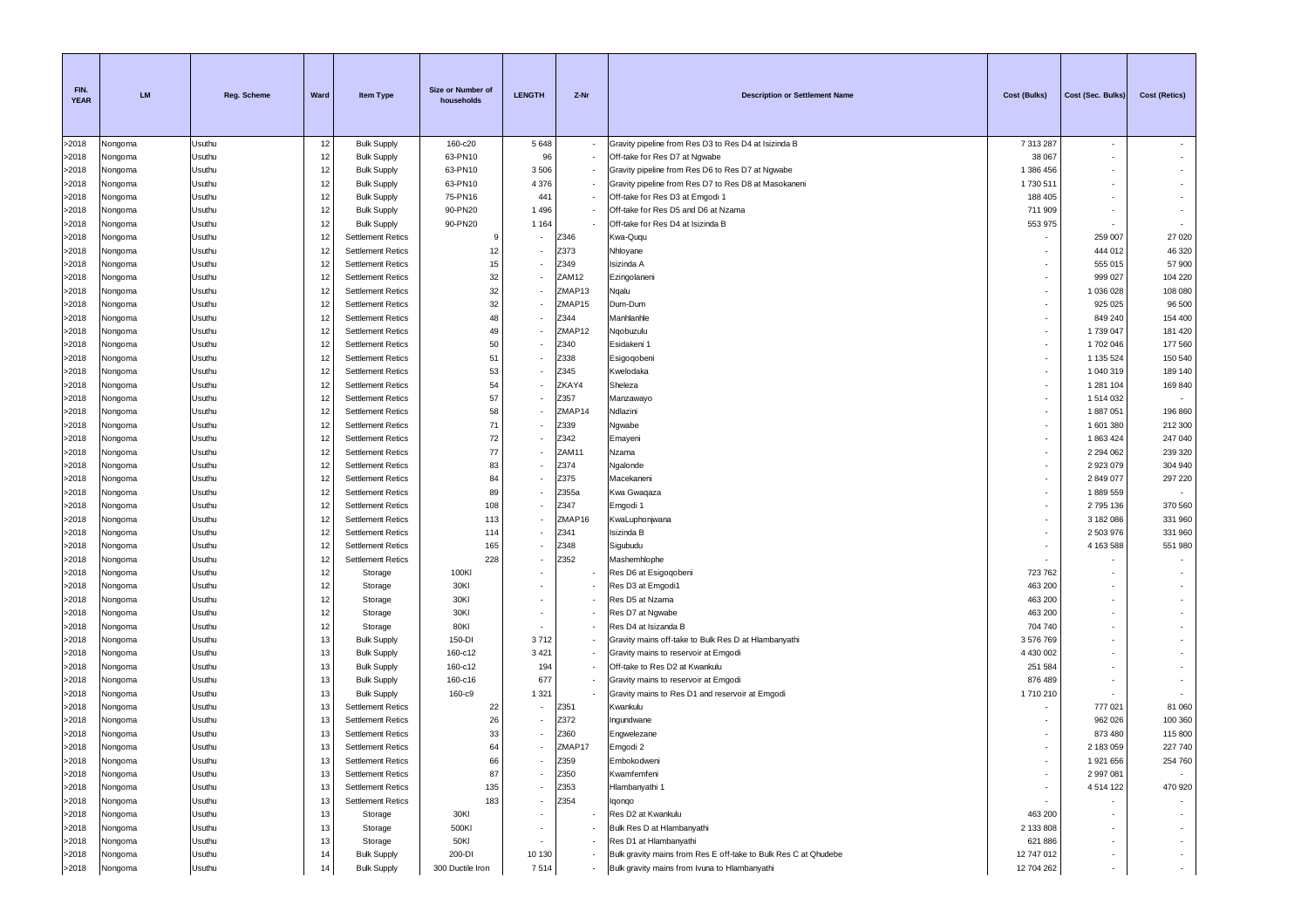| ZMAP29<br>>2018<br>Usuthu<br>103<br>Mbhukudu<br>Nongoma<br>14<br><b>Settlement Retics</b><br>Usuthu<br>14<br>114<br>Z552<br>Shisuthu<br>Nongoma<br><b>Settlement Retics</b><br>Z553<br>119<br>Nsimbini<br>Nongoma<br>Usuthu<br>14<br><b>Settlement Retics</b><br>128<br>Z550<br>3 348 340<br>443 900<br>Usuthu<br>14<br><b>Settlement Retics</b><br>Nongoma<br>Onyango<br>Z555<br>>2018<br>Usuthu<br><b>Settlement Retics</b><br>134<br>Ezimpakaneni<br>Nongoma<br>14<br>Z551<br>137<br>>2018<br>Usuthu<br><b>Settlement Retics</b><br>4 440 120<br>463 200<br>Nongoma<br>14<br>Dayeni<br>294<br>Z549<br>>2018<br>Kwa Musi<br>Vongoma<br>Usuthu<br>14<br><b>Settlement Retics</b><br>30KI<br>>2018<br>Usuthu<br>Sec Bulk Res at Onyango<br>463 200<br>Nongoma<br>14<br>Storage<br>>2018<br>Usuthu<br>Off-storage dam (Pending)<br>150 000 000<br>Nongoma<br>15<br>Source / Abstraction<br>>2018<br>Usuthu<br>7ML<br>WTW, Extraction & PS Upgrade Stage 4(4x7ML/day upgrades)<br>30 668 312<br>Nongoma<br>15<br>Treatment<br>>2018<br>Nongoma<br>Usuthu<br>16<br><b>Settlement Retics</b><br>36<br>Z653<br>Mfanele<br>960 828<br>>2018<br>Usuthu<br>36<br>ZTAS20<br>Holoba<br>1 073 029<br>111 940<br>Nongoma<br>16<br><b>Settlement Retics</b><br>Z626<br>146 680<br>>2018<br>Usuthu<br><b>Settlement Retics</b><br>39<br>Manzimkhulu<br>1 106 408<br>Nongoma<br>16<br>Z652<br>>2018<br>Usuthu<br>41<br>Mshanelo 2<br>785 547<br>142 820<br>Nongoma<br>16<br><b>Settlement Retics</b><br>43<br>Z628<br>138 960<br>>2018<br>764 316<br>Vongoma<br>Usuthu<br>16<br><b>Settlement Retics</b><br>Duma 2<br>90<br>Z635<br>>2018<br>Usuthu<br>Mthwathube<br>2 154 584<br>16<br><b>Settlement Retics</b><br>Nongoma<br>۰.<br>123<br>>2018<br>Usuthu<br>Z633<br>Nkanisweni<br>3 377 456<br>Nongoma<br>16<br><b>Settlement Retics</b><br>Usuthu<br>156<br>Z632<br>Ngokotho<br>3 668 616<br>486 360<br>Vongoma<br>16<br><b>Settlement Retics</b><br>42<br>Z656<br>Nongoma<br>Usuthu<br>18<br><b>Settlement Retics</b><br>Qoqoda<br>45<br>Z657<br>Usuthu<br>18<br><b>Settlement Retics</b><br>Masimba -Ndawonye<br>Nongoma<br>69<br>Z663<br>Usuthu<br><b>Settlement Retics</b><br>Kwadleka<br>Nongoma<br>18<br>157<br>Z664<br>>2018<br>Usuthu<br><b>Settlement Retics</b><br>eHlabathini 1<br>Nongoma<br>18<br>174<br>Z650<br>Usuthu<br><b>Settlement Retics</b><br>Esigokolweni<br>4745908<br>629 180<br>Nongoma<br>18<br>$\sim$<br>208<br>Z665<br>>2018<br>4 949 720<br>656 200<br>Vongoma<br>Usuthu<br>18<br><b>Settlement Retics</b><br>Kwakhangela<br>220<br>Z654<br>791 300<br>Usuthu<br>7 585 205<br>18<br><b>Settlement Retics</b><br>Mshanelo 1<br>Nongoma<br>$\sim$<br>276<br>>2018<br>Usuthu<br>Z661<br>Nongoma<br>18<br><b>Settlement Retics</b><br>Mememe<br>>2018<br>Usuthu<br>84<br>ZMAP24<br>1 273 860<br>231 600<br>Vongoma<br>20<br><b>Settlement Retics</b><br>Tshonono<br>97<br>Usuthu<br>Z599<br>>2018<br>Nongoma<br>21<br><b>Settlement Retics</b><br>Soshamase<br>136<br>>2018<br>21<br>Z595<br>Nongoma<br>Usuthu<br><b>Settlement Retics</b><br>Kwaminya<br>>2018<br>Ulundi<br>Hlahlindlela<br>13<br><b>Settlement Retics</b><br>Z888<br>Ntababomvu<br>$\overline{2}$<br>71<br>Z93<br>>2018<br>Ulundi<br>Nkonjeni<br><b>Settlement Retics</b><br>Bhekinkulumo<br>1974 483<br>358 980<br>8<br>>2018<br>Ulundi<br>13<br>PS M2 at Esibindini<br>628 898<br>Nkonjeni<br><b>Pump Station</b><br>>2018<br>200 uPVC CL12<br>Ulundi<br>Nkonjeni<br>13<br>3 9 6 2<br>Bulk rising main from PS M2 to Bulk Res M at Maqwata<br>4 986 203<br>Rising Main<br>>2018<br>Ulundi<br>Nkonjeni<br>13<br>Z804<br><b>Settlement Retics</b><br>114<br>Draaihoek<br>>2018<br>Ulundi<br>Nkonjeni<br>13<br>126<br>Z466<br>Molta<br><b>Settlement Retics</b><br>Z470<br>185<br>>2018<br>Ulundi<br>Nkonjeni<br>13<br><b>Settlement Retics</b><br>Goje Maqwatha<br>316<br>Z467<br>>2018<br>Ulundi<br>Nkonjeni<br>13<br><b>Settlement Retics</b><br>Mpungamhlope<br>>2018<br>Ulundi<br>Nkonjeni<br><b>Bulk Supply</b><br>90<br>1679<br>Gravity mains off-take at Dibha to Res ZAI-1 at Ntabankulu<br>799 193<br>14<br>Ulundi<br>Nkonjeni<br>14<br>90<br>55<br>Gravity mains off-take at Dibha to Res ZAI-1 at Ntabankulu<br>26 106<br><b>Bulk Supply</b><br>2750<br>>2018<br>Ulundi<br>90<br>1 308 796<br>Nkonjeni<br>14<br><b>Bulk Supply</b><br>Gravity mains off-take at Dibha to Res ZAI-1 at Ntabankulu<br>3 4 5 3<br>>2018<br>Ulundi<br>90<br>1 643 651<br>Nkonjeni<br>14<br><b>Bulk Supply</b><br>Gravity mains off-take at Dibha to Res ZAI-1 at Ntabankulu<br>>2018<br>Ulundi<br>Nkonjeni<br>90<br>2727<br>Gravity mains off-take at Dibha to Res ZAI-1 at Ntabankulu<br>1 297 930<br>14<br><b>Bulk Supply</b><br>Ulundi<br>14<br>367<br>Nkonjeni<br><b>Bulk Supply</b><br>110-c16<br>Off-take from gravity mains to Bulk Res ZAI-3 at Njomelwane<br>328 268<br>Ulundi<br>Nkonjeni<br>14<br>110-c16<br>513<br>Off-take from gravity mains to Bulk Res ZAI-3 at Njomelwane<br>459 010<br><b>Bulk Supply</b><br>14<br>110-c20<br>1 6 3 9<br>1 468 063<br>Ulundi<br>Nkonjeni<br><b>Bulk Supply</b><br>Off-take from gravity mains to Bulk Res ZAI-3 at Njomelwane<br>1 3 2 0<br>1 182 431<br>Ulundi<br>Nkonjeni<br>14<br><b>Bulk Supply</b><br>110-c20<br>Off-take from gravity mains to Bulk Res ZAI-3 at Njomelwane<br>Ulundi<br>Nkonjeni<br><b>Bulk Supply</b><br>160-c16<br>836<br>Gravity mains from Res P700 to remaining Res zones<br>1 083 114<br>14<br>1 4 7 5<br>>2018<br>Ulundi<br>14<br>Gravity mains from Res P700 to remaining Res zones<br>Nkonjeni<br><b>Bulk Supply</b><br>160-c16<br>1910217<br>$\overline{\phantom{a}}$<br>>2018<br>897<br>Gravity mains from Res P700 to remaining Res zones<br>Ulundi<br>Nkonjeni<br>14<br><b>Bulk Supply</b><br>160-c20<br>1 162 044<br>>2018<br>3 4 4 0<br>Ulundi<br>Nkonjeni<br>14<br><b>Bulk Supply</b><br>200 DI K7<br>Gravity mains from Dibha to Bulk Res ZAI-2 at Kwathuthu<br>5 170 135<br>$\overline{\phantom{a}}$<br>>2018<br>Ulundi<br>1 3 2 2<br>Nkonjeni<br>14<br><b>Bulk Supply</b><br>200 DI K7<br>Gravity mains from Dibha to Bulk Res ZAI-2 at Kwathuthu<br>1 986 450<br>>2018<br>Ulundi<br>Nkonjeni<br>14<br><b>Bulk Supply</b><br>200-c16<br>392<br>Gravity mains from Res P700 to remaining Res zones<br>589 212<br>Ulundi<br>Nkonjeni<br>712<br>>2018<br>14<br><b>Bulk Supply</b><br>75-PN12.5<br>Off-take from gravity mains to Res ZAI-4 at Zilulwane<br>304 061<br>$\overline{\phantom{a}}$<br>>2018<br>75-PN16<br>1 2 5 2<br>534 574<br>Ulundi<br>Nkonjeni<br>14<br><b>Bulk Supply</b><br>Off-take from gravity mains to Res ZAI-4 at Zilulwane<br>٠ | FIN.<br><b>YEAR</b> | <b>LM</b> | Reg. Scheme | Ward | <b>Item Type</b>   | Size or Number of<br>households | <b>LENGTH</b> | Z-Nr | <b>Description or Settlement Name</b>                      | Cost (Bulks) | Cost (Sec. Bulks) | <b>Cost (Retics)</b> |
|---------------------------------------------------------------------------------------------------------------------------------------------------------------------------------------------------------------------------------------------------------------------------------------------------------------------------------------------------------------------------------------------------------------------------------------------------------------------------------------------------------------------------------------------------------------------------------------------------------------------------------------------------------------------------------------------------------------------------------------------------------------------------------------------------------------------------------------------------------------------------------------------------------------------------------------------------------------------------------------------------------------------------------------------------------------------------------------------------------------------------------------------------------------------------------------------------------------------------------------------------------------------------------------------------------------------------------------------------------------------------------------------------------------------------------------------------------------------------------------------------------------------------------------------------------------------------------------------------------------------------------------------------------------------------------------------------------------------------------------------------------------------------------------------------------------------------------------------------------------------------------------------------------------------------------------------------------------------------------------------------------------------------------------------------------------------------------------------------------------------------------------------------------------------------------------------------------------------------------------------------------------------------------------------------------------------------------------------------------------------------------------------------------------------------------------------------------------------------------------------------------------------------------------------------------------------------------------------------------------------------------------------------------------------------------------------------------------------------------------------------------------------------------------------------------------------------------------------------------------------------------------------------------------------------------------------------------------------------------------------------------------------------------------------------------------------------------------------------------------------------------------------------------------------------------------------------------------------------------------------------------------------------------------------------------------------------------------------------------------------------------------------------------------------------------------------------------------------------------------------------------------------------------------------------------------------------------------------------------------------------------------------------------------------------------------------------------------------------------------------------------------------------------------------------------------------------------------------------------------------------------------------------------------------------------------------------------------------------------------------------------------------------------------------------------------------------------------------------------------------------------------------------------------------------------------------------------------------------------------------------------------------------------------------------------------------------------------------------------------------------------------------------------------------------------------------------------------------------------------------------------------------------------------------------------------------------------------------------------------------------------------------------------------------------------------------------------------------------------------------------------------------------------------------------------------------------------------------------------------------------------------------------------------------------------------------------------------------------------------------------------------------------------------------------------------------------------------------------------------------------------------------------------------------------------------------------------------------------------------------------------------------------------------------------------------------------------------------------------------------------------------------------------------------------------------------------------------------------------------------------------------------------------------------------------------------------------------------------------------------------------------------------------------------------------------------------------------------------------------------------------------------------------------------------------------------------------------------------------------------------------------------------------------------------------------------------------------------------------------------------------------------------------------------------------------------------------------------------------------------------------------------------------------------------------------------------------------------------------------------------------------------------------------------------------------------------------------------------------------------------------------------------------------------------------------------------------------------------------------------------------------------------------------------------------------------------------------------------------------------------|---------------------|-----------|-------------|------|--------------------|---------------------------------|---------------|------|------------------------------------------------------------|--------------|-------------------|----------------------|
|                                                                                                                                                                                                                                                                                                                                                                                                                                                                                                                                                                                                                                                                                                                                                                                                                                                                                                                                                                                                                                                                                                                                                                                                                                                                                                                                                                                                                                                                                                                                                                                                                                                                                                                                                                                                                                                                                                                                                                                                                                                                                                                                                                                                                                                                                                                                                                                                                                                                                                                                                                                                                                                                                                                                                                                                                                                                                                                                                                                                                                                                                                                                                                                                                                                                                                                                                                                                                                                                                                                                                                                                                                                                                                                                                                                                                                                                                                                                                                                                                                                                                                                                                                                                                                                                                                                                                                                                                                                                                                                                                                                                                                                                                                                                                                                                                                                                                                                                                                                                                                                                                                                                                                                                                                                                                                                                                                                                                                                                                                                                                                                                                                                                                                                                                                                                                                                                                                                                                                                                                                                                                                                                                                                                                                                                                                                                                                                                                                                                                                                                                                                                                           |                     |           |             |      |                    |                                 |               |      |                                                            |              |                   |                      |
|                                                                                                                                                                                                                                                                                                                                                                                                                                                                                                                                                                                                                                                                                                                                                                                                                                                                                                                                                                                                                                                                                                                                                                                                                                                                                                                                                                                                                                                                                                                                                                                                                                                                                                                                                                                                                                                                                                                                                                                                                                                                                                                                                                                                                                                                                                                                                                                                                                                                                                                                                                                                                                                                                                                                                                                                                                                                                                                                                                                                                                                                                                                                                                                                                                                                                                                                                                                                                                                                                                                                                                                                                                                                                                                                                                                                                                                                                                                                                                                                                                                                                                                                                                                                                                                                                                                                                                                                                                                                                                                                                                                                                                                                                                                                                                                                                                                                                                                                                                                                                                                                                                                                                                                                                                                                                                                                                                                                                                                                                                                                                                                                                                                                                                                                                                                                                                                                                                                                                                                                                                                                                                                                                                                                                                                                                                                                                                                                                                                                                                                                                                                                                           | >2018               |           |             |      |                    |                                 |               |      |                                                            |              |                   |                      |
|                                                                                                                                                                                                                                                                                                                                                                                                                                                                                                                                                                                                                                                                                                                                                                                                                                                                                                                                                                                                                                                                                                                                                                                                                                                                                                                                                                                                                                                                                                                                                                                                                                                                                                                                                                                                                                                                                                                                                                                                                                                                                                                                                                                                                                                                                                                                                                                                                                                                                                                                                                                                                                                                                                                                                                                                                                                                                                                                                                                                                                                                                                                                                                                                                                                                                                                                                                                                                                                                                                                                                                                                                                                                                                                                                                                                                                                                                                                                                                                                                                                                                                                                                                                                                                                                                                                                                                                                                                                                                                                                                                                                                                                                                                                                                                                                                                                                                                                                                                                                                                                                                                                                                                                                                                                                                                                                                                                                                                                                                                                                                                                                                                                                                                                                                                                                                                                                                                                                                                                                                                                                                                                                                                                                                                                                                                                                                                                                                                                                                                                                                                                                                           | >2018               |           |             |      |                    |                                 |               |      |                                                            |              |                   |                      |
|                                                                                                                                                                                                                                                                                                                                                                                                                                                                                                                                                                                                                                                                                                                                                                                                                                                                                                                                                                                                                                                                                                                                                                                                                                                                                                                                                                                                                                                                                                                                                                                                                                                                                                                                                                                                                                                                                                                                                                                                                                                                                                                                                                                                                                                                                                                                                                                                                                                                                                                                                                                                                                                                                                                                                                                                                                                                                                                                                                                                                                                                                                                                                                                                                                                                                                                                                                                                                                                                                                                                                                                                                                                                                                                                                                                                                                                                                                                                                                                                                                                                                                                                                                                                                                                                                                                                                                                                                                                                                                                                                                                                                                                                                                                                                                                                                                                                                                                                                                                                                                                                                                                                                                                                                                                                                                                                                                                                                                                                                                                                                                                                                                                                                                                                                                                                                                                                                                                                                                                                                                                                                                                                                                                                                                                                                                                                                                                                                                                                                                                                                                                                                           | >2018               |           |             |      |                    |                                 |               |      |                                                            |              |                   |                      |
|                                                                                                                                                                                                                                                                                                                                                                                                                                                                                                                                                                                                                                                                                                                                                                                                                                                                                                                                                                                                                                                                                                                                                                                                                                                                                                                                                                                                                                                                                                                                                                                                                                                                                                                                                                                                                                                                                                                                                                                                                                                                                                                                                                                                                                                                                                                                                                                                                                                                                                                                                                                                                                                                                                                                                                                                                                                                                                                                                                                                                                                                                                                                                                                                                                                                                                                                                                                                                                                                                                                                                                                                                                                                                                                                                                                                                                                                                                                                                                                                                                                                                                                                                                                                                                                                                                                                                                                                                                                                                                                                                                                                                                                                                                                                                                                                                                                                                                                                                                                                                                                                                                                                                                                                                                                                                                                                                                                                                                                                                                                                                                                                                                                                                                                                                                                                                                                                                                                                                                                                                                                                                                                                                                                                                                                                                                                                                                                                                                                                                                                                                                                                                           |                     |           |             |      |                    |                                 |               |      |                                                            |              |                   |                      |
|                                                                                                                                                                                                                                                                                                                                                                                                                                                                                                                                                                                                                                                                                                                                                                                                                                                                                                                                                                                                                                                                                                                                                                                                                                                                                                                                                                                                                                                                                                                                                                                                                                                                                                                                                                                                                                                                                                                                                                                                                                                                                                                                                                                                                                                                                                                                                                                                                                                                                                                                                                                                                                                                                                                                                                                                                                                                                                                                                                                                                                                                                                                                                                                                                                                                                                                                                                                                                                                                                                                                                                                                                                                                                                                                                                                                                                                                                                                                                                                                                                                                                                                                                                                                                                                                                                                                                                                                                                                                                                                                                                                                                                                                                                                                                                                                                                                                                                                                                                                                                                                                                                                                                                                                                                                                                                                                                                                                                                                                                                                                                                                                                                                                                                                                                                                                                                                                                                                                                                                                                                                                                                                                                                                                                                                                                                                                                                                                                                                                                                                                                                                                                           |                     |           |             |      |                    |                                 |               |      |                                                            |              |                   |                      |
|                                                                                                                                                                                                                                                                                                                                                                                                                                                                                                                                                                                                                                                                                                                                                                                                                                                                                                                                                                                                                                                                                                                                                                                                                                                                                                                                                                                                                                                                                                                                                                                                                                                                                                                                                                                                                                                                                                                                                                                                                                                                                                                                                                                                                                                                                                                                                                                                                                                                                                                                                                                                                                                                                                                                                                                                                                                                                                                                                                                                                                                                                                                                                                                                                                                                                                                                                                                                                                                                                                                                                                                                                                                                                                                                                                                                                                                                                                                                                                                                                                                                                                                                                                                                                                                                                                                                                                                                                                                                                                                                                                                                                                                                                                                                                                                                                                                                                                                                                                                                                                                                                                                                                                                                                                                                                                                                                                                                                                                                                                                                                                                                                                                                                                                                                                                                                                                                                                                                                                                                                                                                                                                                                                                                                                                                                                                                                                                                                                                                                                                                                                                                                           |                     |           |             |      |                    |                                 |               |      |                                                            |              |                   |                      |
|                                                                                                                                                                                                                                                                                                                                                                                                                                                                                                                                                                                                                                                                                                                                                                                                                                                                                                                                                                                                                                                                                                                                                                                                                                                                                                                                                                                                                                                                                                                                                                                                                                                                                                                                                                                                                                                                                                                                                                                                                                                                                                                                                                                                                                                                                                                                                                                                                                                                                                                                                                                                                                                                                                                                                                                                                                                                                                                                                                                                                                                                                                                                                                                                                                                                                                                                                                                                                                                                                                                                                                                                                                                                                                                                                                                                                                                                                                                                                                                                                                                                                                                                                                                                                                                                                                                                                                                                                                                                                                                                                                                                                                                                                                                                                                                                                                                                                                                                                                                                                                                                                                                                                                                                                                                                                                                                                                                                                                                                                                                                                                                                                                                                                                                                                                                                                                                                                                                                                                                                                                                                                                                                                                                                                                                                                                                                                                                                                                                                                                                                                                                                                           |                     |           |             |      |                    |                                 |               |      |                                                            |              |                   |                      |
|                                                                                                                                                                                                                                                                                                                                                                                                                                                                                                                                                                                                                                                                                                                                                                                                                                                                                                                                                                                                                                                                                                                                                                                                                                                                                                                                                                                                                                                                                                                                                                                                                                                                                                                                                                                                                                                                                                                                                                                                                                                                                                                                                                                                                                                                                                                                                                                                                                                                                                                                                                                                                                                                                                                                                                                                                                                                                                                                                                                                                                                                                                                                                                                                                                                                                                                                                                                                                                                                                                                                                                                                                                                                                                                                                                                                                                                                                                                                                                                                                                                                                                                                                                                                                                                                                                                                                                                                                                                                                                                                                                                                                                                                                                                                                                                                                                                                                                                                                                                                                                                                                                                                                                                                                                                                                                                                                                                                                                                                                                                                                                                                                                                                                                                                                                                                                                                                                                                                                                                                                                                                                                                                                                                                                                                                                                                                                                                                                                                                                                                                                                                                                           |                     |           |             |      |                    |                                 |               |      |                                                            |              |                   |                      |
|                                                                                                                                                                                                                                                                                                                                                                                                                                                                                                                                                                                                                                                                                                                                                                                                                                                                                                                                                                                                                                                                                                                                                                                                                                                                                                                                                                                                                                                                                                                                                                                                                                                                                                                                                                                                                                                                                                                                                                                                                                                                                                                                                                                                                                                                                                                                                                                                                                                                                                                                                                                                                                                                                                                                                                                                                                                                                                                                                                                                                                                                                                                                                                                                                                                                                                                                                                                                                                                                                                                                                                                                                                                                                                                                                                                                                                                                                                                                                                                                                                                                                                                                                                                                                                                                                                                                                                                                                                                                                                                                                                                                                                                                                                                                                                                                                                                                                                                                                                                                                                                                                                                                                                                                                                                                                                                                                                                                                                                                                                                                                                                                                                                                                                                                                                                                                                                                                                                                                                                                                                                                                                                                                                                                                                                                                                                                                                                                                                                                                                                                                                                                                           |                     |           |             |      |                    |                                 |               |      |                                                            |              |                   |                      |
|                                                                                                                                                                                                                                                                                                                                                                                                                                                                                                                                                                                                                                                                                                                                                                                                                                                                                                                                                                                                                                                                                                                                                                                                                                                                                                                                                                                                                                                                                                                                                                                                                                                                                                                                                                                                                                                                                                                                                                                                                                                                                                                                                                                                                                                                                                                                                                                                                                                                                                                                                                                                                                                                                                                                                                                                                                                                                                                                                                                                                                                                                                                                                                                                                                                                                                                                                                                                                                                                                                                                                                                                                                                                                                                                                                                                                                                                                                                                                                                                                                                                                                                                                                                                                                                                                                                                                                                                                                                                                                                                                                                                                                                                                                                                                                                                                                                                                                                                                                                                                                                                                                                                                                                                                                                                                                                                                                                                                                                                                                                                                                                                                                                                                                                                                                                                                                                                                                                                                                                                                                                                                                                                                                                                                                                                                                                                                                                                                                                                                                                                                                                                                           |                     |           |             |      |                    |                                 |               |      |                                                            |              |                   |                      |
|                                                                                                                                                                                                                                                                                                                                                                                                                                                                                                                                                                                                                                                                                                                                                                                                                                                                                                                                                                                                                                                                                                                                                                                                                                                                                                                                                                                                                                                                                                                                                                                                                                                                                                                                                                                                                                                                                                                                                                                                                                                                                                                                                                                                                                                                                                                                                                                                                                                                                                                                                                                                                                                                                                                                                                                                                                                                                                                                                                                                                                                                                                                                                                                                                                                                                                                                                                                                                                                                                                                                                                                                                                                                                                                                                                                                                                                                                                                                                                                                                                                                                                                                                                                                                                                                                                                                                                                                                                                                                                                                                                                                                                                                                                                                                                                                                                                                                                                                                                                                                                                                                                                                                                                                                                                                                                                                                                                                                                                                                                                                                                                                                                                                                                                                                                                                                                                                                                                                                                                                                                                                                                                                                                                                                                                                                                                                                                                                                                                                                                                                                                                                                           |                     |           |             |      |                    |                                 |               |      |                                                            |              |                   |                      |
|                                                                                                                                                                                                                                                                                                                                                                                                                                                                                                                                                                                                                                                                                                                                                                                                                                                                                                                                                                                                                                                                                                                                                                                                                                                                                                                                                                                                                                                                                                                                                                                                                                                                                                                                                                                                                                                                                                                                                                                                                                                                                                                                                                                                                                                                                                                                                                                                                                                                                                                                                                                                                                                                                                                                                                                                                                                                                                                                                                                                                                                                                                                                                                                                                                                                                                                                                                                                                                                                                                                                                                                                                                                                                                                                                                                                                                                                                                                                                                                                                                                                                                                                                                                                                                                                                                                                                                                                                                                                                                                                                                                                                                                                                                                                                                                                                                                                                                                                                                                                                                                                                                                                                                                                                                                                                                                                                                                                                                                                                                                                                                                                                                                                                                                                                                                                                                                                                                                                                                                                                                                                                                                                                                                                                                                                                                                                                                                                                                                                                                                                                                                                                           |                     |           |             |      |                    |                                 |               |      |                                                            |              |                   |                      |
|                                                                                                                                                                                                                                                                                                                                                                                                                                                                                                                                                                                                                                                                                                                                                                                                                                                                                                                                                                                                                                                                                                                                                                                                                                                                                                                                                                                                                                                                                                                                                                                                                                                                                                                                                                                                                                                                                                                                                                                                                                                                                                                                                                                                                                                                                                                                                                                                                                                                                                                                                                                                                                                                                                                                                                                                                                                                                                                                                                                                                                                                                                                                                                                                                                                                                                                                                                                                                                                                                                                                                                                                                                                                                                                                                                                                                                                                                                                                                                                                                                                                                                                                                                                                                                                                                                                                                                                                                                                                                                                                                                                                                                                                                                                                                                                                                                                                                                                                                                                                                                                                                                                                                                                                                                                                                                                                                                                                                                                                                                                                                                                                                                                                                                                                                                                                                                                                                                                                                                                                                                                                                                                                                                                                                                                                                                                                                                                                                                                                                                                                                                                                                           |                     |           |             |      |                    |                                 |               |      |                                                            |              |                   |                      |
|                                                                                                                                                                                                                                                                                                                                                                                                                                                                                                                                                                                                                                                                                                                                                                                                                                                                                                                                                                                                                                                                                                                                                                                                                                                                                                                                                                                                                                                                                                                                                                                                                                                                                                                                                                                                                                                                                                                                                                                                                                                                                                                                                                                                                                                                                                                                                                                                                                                                                                                                                                                                                                                                                                                                                                                                                                                                                                                                                                                                                                                                                                                                                                                                                                                                                                                                                                                                                                                                                                                                                                                                                                                                                                                                                                                                                                                                                                                                                                                                                                                                                                                                                                                                                                                                                                                                                                                                                                                                                                                                                                                                                                                                                                                                                                                                                                                                                                                                                                                                                                                                                                                                                                                                                                                                                                                                                                                                                                                                                                                                                                                                                                                                                                                                                                                                                                                                                                                                                                                                                                                                                                                                                                                                                                                                                                                                                                                                                                                                                                                                                                                                                           |                     |           |             |      |                    |                                 |               |      |                                                            |              |                   |                      |
|                                                                                                                                                                                                                                                                                                                                                                                                                                                                                                                                                                                                                                                                                                                                                                                                                                                                                                                                                                                                                                                                                                                                                                                                                                                                                                                                                                                                                                                                                                                                                                                                                                                                                                                                                                                                                                                                                                                                                                                                                                                                                                                                                                                                                                                                                                                                                                                                                                                                                                                                                                                                                                                                                                                                                                                                                                                                                                                                                                                                                                                                                                                                                                                                                                                                                                                                                                                                                                                                                                                                                                                                                                                                                                                                                                                                                                                                                                                                                                                                                                                                                                                                                                                                                                                                                                                                                                                                                                                                                                                                                                                                                                                                                                                                                                                                                                                                                                                                                                                                                                                                                                                                                                                                                                                                                                                                                                                                                                                                                                                                                                                                                                                                                                                                                                                                                                                                                                                                                                                                                                                                                                                                                                                                                                                                                                                                                                                                                                                                                                                                                                                                                           |                     |           |             |      |                    |                                 |               |      |                                                            |              |                   |                      |
|                                                                                                                                                                                                                                                                                                                                                                                                                                                                                                                                                                                                                                                                                                                                                                                                                                                                                                                                                                                                                                                                                                                                                                                                                                                                                                                                                                                                                                                                                                                                                                                                                                                                                                                                                                                                                                                                                                                                                                                                                                                                                                                                                                                                                                                                                                                                                                                                                                                                                                                                                                                                                                                                                                                                                                                                                                                                                                                                                                                                                                                                                                                                                                                                                                                                                                                                                                                                                                                                                                                                                                                                                                                                                                                                                                                                                                                                                                                                                                                                                                                                                                                                                                                                                                                                                                                                                                                                                                                                                                                                                                                                                                                                                                                                                                                                                                                                                                                                                                                                                                                                                                                                                                                                                                                                                                                                                                                                                                                                                                                                                                                                                                                                                                                                                                                                                                                                                                                                                                                                                                                                                                                                                                                                                                                                                                                                                                                                                                                                                                                                                                                                                           | >2018               |           |             |      |                    |                                 |               |      |                                                            |              |                   |                      |
|                                                                                                                                                                                                                                                                                                                                                                                                                                                                                                                                                                                                                                                                                                                                                                                                                                                                                                                                                                                                                                                                                                                                                                                                                                                                                                                                                                                                                                                                                                                                                                                                                                                                                                                                                                                                                                                                                                                                                                                                                                                                                                                                                                                                                                                                                                                                                                                                                                                                                                                                                                                                                                                                                                                                                                                                                                                                                                                                                                                                                                                                                                                                                                                                                                                                                                                                                                                                                                                                                                                                                                                                                                                                                                                                                                                                                                                                                                                                                                                                                                                                                                                                                                                                                                                                                                                                                                                                                                                                                                                                                                                                                                                                                                                                                                                                                                                                                                                                                                                                                                                                                                                                                                                                                                                                                                                                                                                                                                                                                                                                                                                                                                                                                                                                                                                                                                                                                                                                                                                                                                                                                                                                                                                                                                                                                                                                                                                                                                                                                                                                                                                                                           | >2018               |           |             |      |                    |                                 |               |      |                                                            |              |                   |                      |
|                                                                                                                                                                                                                                                                                                                                                                                                                                                                                                                                                                                                                                                                                                                                                                                                                                                                                                                                                                                                                                                                                                                                                                                                                                                                                                                                                                                                                                                                                                                                                                                                                                                                                                                                                                                                                                                                                                                                                                                                                                                                                                                                                                                                                                                                                                                                                                                                                                                                                                                                                                                                                                                                                                                                                                                                                                                                                                                                                                                                                                                                                                                                                                                                                                                                                                                                                                                                                                                                                                                                                                                                                                                                                                                                                                                                                                                                                                                                                                                                                                                                                                                                                                                                                                                                                                                                                                                                                                                                                                                                                                                                                                                                                                                                                                                                                                                                                                                                                                                                                                                                                                                                                                                                                                                                                                                                                                                                                                                                                                                                                                                                                                                                                                                                                                                                                                                                                                                                                                                                                                                                                                                                                                                                                                                                                                                                                                                                                                                                                                                                                                                                                           | >2018               |           |             |      |                    |                                 |               |      |                                                            |              |                   |                      |
|                                                                                                                                                                                                                                                                                                                                                                                                                                                                                                                                                                                                                                                                                                                                                                                                                                                                                                                                                                                                                                                                                                                                                                                                                                                                                                                                                                                                                                                                                                                                                                                                                                                                                                                                                                                                                                                                                                                                                                                                                                                                                                                                                                                                                                                                                                                                                                                                                                                                                                                                                                                                                                                                                                                                                                                                                                                                                                                                                                                                                                                                                                                                                                                                                                                                                                                                                                                                                                                                                                                                                                                                                                                                                                                                                                                                                                                                                                                                                                                                                                                                                                                                                                                                                                                                                                                                                                                                                                                                                                                                                                                                                                                                                                                                                                                                                                                                                                                                                                                                                                                                                                                                                                                                                                                                                                                                                                                                                                                                                                                                                                                                                                                                                                                                                                                                                                                                                                                                                                                                                                                                                                                                                                                                                                                                                                                                                                                                                                                                                                                                                                                                                           | >2018               |           |             |      |                    |                                 |               |      |                                                            |              |                   |                      |
|                                                                                                                                                                                                                                                                                                                                                                                                                                                                                                                                                                                                                                                                                                                                                                                                                                                                                                                                                                                                                                                                                                                                                                                                                                                                                                                                                                                                                                                                                                                                                                                                                                                                                                                                                                                                                                                                                                                                                                                                                                                                                                                                                                                                                                                                                                                                                                                                                                                                                                                                                                                                                                                                                                                                                                                                                                                                                                                                                                                                                                                                                                                                                                                                                                                                                                                                                                                                                                                                                                                                                                                                                                                                                                                                                                                                                                                                                                                                                                                                                                                                                                                                                                                                                                                                                                                                                                                                                                                                                                                                                                                                                                                                                                                                                                                                                                                                                                                                                                                                                                                                                                                                                                                                                                                                                                                                                                                                                                                                                                                                                                                                                                                                                                                                                                                                                                                                                                                                                                                                                                                                                                                                                                                                                                                                                                                                                                                                                                                                                                                                                                                                                           |                     |           |             |      |                    |                                 |               |      |                                                            |              |                   |                      |
|                                                                                                                                                                                                                                                                                                                                                                                                                                                                                                                                                                                                                                                                                                                                                                                                                                                                                                                                                                                                                                                                                                                                                                                                                                                                                                                                                                                                                                                                                                                                                                                                                                                                                                                                                                                                                                                                                                                                                                                                                                                                                                                                                                                                                                                                                                                                                                                                                                                                                                                                                                                                                                                                                                                                                                                                                                                                                                                                                                                                                                                                                                                                                                                                                                                                                                                                                                                                                                                                                                                                                                                                                                                                                                                                                                                                                                                                                                                                                                                                                                                                                                                                                                                                                                                                                                                                                                                                                                                                                                                                                                                                                                                                                                                                                                                                                                                                                                                                                                                                                                                                                                                                                                                                                                                                                                                                                                                                                                                                                                                                                                                                                                                                                                                                                                                                                                                                                                                                                                                                                                                                                                                                                                                                                                                                                                                                                                                                                                                                                                                                                                                                                           | >2018               |           |             |      |                    |                                 |               |      |                                                            |              |                   |                      |
|                                                                                                                                                                                                                                                                                                                                                                                                                                                                                                                                                                                                                                                                                                                                                                                                                                                                                                                                                                                                                                                                                                                                                                                                                                                                                                                                                                                                                                                                                                                                                                                                                                                                                                                                                                                                                                                                                                                                                                                                                                                                                                                                                                                                                                                                                                                                                                                                                                                                                                                                                                                                                                                                                                                                                                                                                                                                                                                                                                                                                                                                                                                                                                                                                                                                                                                                                                                                                                                                                                                                                                                                                                                                                                                                                                                                                                                                                                                                                                                                                                                                                                                                                                                                                                                                                                                                                                                                                                                                                                                                                                                                                                                                                                                                                                                                                                                                                                                                                                                                                                                                                                                                                                                                                                                                                                                                                                                                                                                                                                                                                                                                                                                                                                                                                                                                                                                                                                                                                                                                                                                                                                                                                                                                                                                                                                                                                                                                                                                                                                                                                                                                                           |                     |           |             |      |                    |                                 |               |      |                                                            |              |                   |                      |
|                                                                                                                                                                                                                                                                                                                                                                                                                                                                                                                                                                                                                                                                                                                                                                                                                                                                                                                                                                                                                                                                                                                                                                                                                                                                                                                                                                                                                                                                                                                                                                                                                                                                                                                                                                                                                                                                                                                                                                                                                                                                                                                                                                                                                                                                                                                                                                                                                                                                                                                                                                                                                                                                                                                                                                                                                                                                                                                                                                                                                                                                                                                                                                                                                                                                                                                                                                                                                                                                                                                                                                                                                                                                                                                                                                                                                                                                                                                                                                                                                                                                                                                                                                                                                                                                                                                                                                                                                                                                                                                                                                                                                                                                                                                                                                                                                                                                                                                                                                                                                                                                                                                                                                                                                                                                                                                                                                                                                                                                                                                                                                                                                                                                                                                                                                                                                                                                                                                                                                                                                                                                                                                                                                                                                                                                                                                                                                                                                                                                                                                                                                                                                           | >2018               |           |             |      |                    |                                 |               |      |                                                            |              |                   |                      |
|                                                                                                                                                                                                                                                                                                                                                                                                                                                                                                                                                                                                                                                                                                                                                                                                                                                                                                                                                                                                                                                                                                                                                                                                                                                                                                                                                                                                                                                                                                                                                                                                                                                                                                                                                                                                                                                                                                                                                                                                                                                                                                                                                                                                                                                                                                                                                                                                                                                                                                                                                                                                                                                                                                                                                                                                                                                                                                                                                                                                                                                                                                                                                                                                                                                                                                                                                                                                                                                                                                                                                                                                                                                                                                                                                                                                                                                                                                                                                                                                                                                                                                                                                                                                                                                                                                                                                                                                                                                                                                                                                                                                                                                                                                                                                                                                                                                                                                                                                                                                                                                                                                                                                                                                                                                                                                                                                                                                                                                                                                                                                                                                                                                                                                                                                                                                                                                                                                                                                                                                                                                                                                                                                                                                                                                                                                                                                                                                                                                                                                                                                                                                                           |                     |           |             |      |                    |                                 |               |      |                                                            |              |                   |                      |
|                                                                                                                                                                                                                                                                                                                                                                                                                                                                                                                                                                                                                                                                                                                                                                                                                                                                                                                                                                                                                                                                                                                                                                                                                                                                                                                                                                                                                                                                                                                                                                                                                                                                                                                                                                                                                                                                                                                                                                                                                                                                                                                                                                                                                                                                                                                                                                                                                                                                                                                                                                                                                                                                                                                                                                                                                                                                                                                                                                                                                                                                                                                                                                                                                                                                                                                                                                                                                                                                                                                                                                                                                                                                                                                                                                                                                                                                                                                                                                                                                                                                                                                                                                                                                                                                                                                                                                                                                                                                                                                                                                                                                                                                                                                                                                                                                                                                                                                                                                                                                                                                                                                                                                                                                                                                                                                                                                                                                                                                                                                                                                                                                                                                                                                                                                                                                                                                                                                                                                                                                                                                                                                                                                                                                                                                                                                                                                                                                                                                                                                                                                                                                           |                     |           |             |      |                    |                                 |               |      |                                                            |              |                   |                      |
|                                                                                                                                                                                                                                                                                                                                                                                                                                                                                                                                                                                                                                                                                                                                                                                                                                                                                                                                                                                                                                                                                                                                                                                                                                                                                                                                                                                                                                                                                                                                                                                                                                                                                                                                                                                                                                                                                                                                                                                                                                                                                                                                                                                                                                                                                                                                                                                                                                                                                                                                                                                                                                                                                                                                                                                                                                                                                                                                                                                                                                                                                                                                                                                                                                                                                                                                                                                                                                                                                                                                                                                                                                                                                                                                                                                                                                                                                                                                                                                                                                                                                                                                                                                                                                                                                                                                                                                                                                                                                                                                                                                                                                                                                                                                                                                                                                                                                                                                                                                                                                                                                                                                                                                                                                                                                                                                                                                                                                                                                                                                                                                                                                                                                                                                                                                                                                                                                                                                                                                                                                                                                                                                                                                                                                                                                                                                                                                                                                                                                                                                                                                                                           |                     |           |             |      |                    |                                 |               |      |                                                            |              |                   |                      |
|                                                                                                                                                                                                                                                                                                                                                                                                                                                                                                                                                                                                                                                                                                                                                                                                                                                                                                                                                                                                                                                                                                                                                                                                                                                                                                                                                                                                                                                                                                                                                                                                                                                                                                                                                                                                                                                                                                                                                                                                                                                                                                                                                                                                                                                                                                                                                                                                                                                                                                                                                                                                                                                                                                                                                                                                                                                                                                                                                                                                                                                                                                                                                                                                                                                                                                                                                                                                                                                                                                                                                                                                                                                                                                                                                                                                                                                                                                                                                                                                                                                                                                                                                                                                                                                                                                                                                                                                                                                                                                                                                                                                                                                                                                                                                                                                                                                                                                                                                                                                                                                                                                                                                                                                                                                                                                                                                                                                                                                                                                                                                                                                                                                                                                                                                                                                                                                                                                                                                                                                                                                                                                                                                                                                                                                                                                                                                                                                                                                                                                                                                                                                                           |                     |           |             |      |                    |                                 |               |      |                                                            |              |                   |                      |
|                                                                                                                                                                                                                                                                                                                                                                                                                                                                                                                                                                                                                                                                                                                                                                                                                                                                                                                                                                                                                                                                                                                                                                                                                                                                                                                                                                                                                                                                                                                                                                                                                                                                                                                                                                                                                                                                                                                                                                                                                                                                                                                                                                                                                                                                                                                                                                                                                                                                                                                                                                                                                                                                                                                                                                                                                                                                                                                                                                                                                                                                                                                                                                                                                                                                                                                                                                                                                                                                                                                                                                                                                                                                                                                                                                                                                                                                                                                                                                                                                                                                                                                                                                                                                                                                                                                                                                                                                                                                                                                                                                                                                                                                                                                                                                                                                                                                                                                                                                                                                                                                                                                                                                                                                                                                                                                                                                                                                                                                                                                                                                                                                                                                                                                                                                                                                                                                                                                                                                                                                                                                                                                                                                                                                                                                                                                                                                                                                                                                                                                                                                                                                           |                     |           |             |      |                    |                                 |               |      |                                                            |              |                   |                      |
|                                                                                                                                                                                                                                                                                                                                                                                                                                                                                                                                                                                                                                                                                                                                                                                                                                                                                                                                                                                                                                                                                                                                                                                                                                                                                                                                                                                                                                                                                                                                                                                                                                                                                                                                                                                                                                                                                                                                                                                                                                                                                                                                                                                                                                                                                                                                                                                                                                                                                                                                                                                                                                                                                                                                                                                                                                                                                                                                                                                                                                                                                                                                                                                                                                                                                                                                                                                                                                                                                                                                                                                                                                                                                                                                                                                                                                                                                                                                                                                                                                                                                                                                                                                                                                                                                                                                                                                                                                                                                                                                                                                                                                                                                                                                                                                                                                                                                                                                                                                                                                                                                                                                                                                                                                                                                                                                                                                                                                                                                                                                                                                                                                                                                                                                                                                                                                                                                                                                                                                                                                                                                                                                                                                                                                                                                                                                                                                                                                                                                                                                                                                                                           |                     |           |             |      |                    |                                 |               |      |                                                            |              |                   |                      |
|                                                                                                                                                                                                                                                                                                                                                                                                                                                                                                                                                                                                                                                                                                                                                                                                                                                                                                                                                                                                                                                                                                                                                                                                                                                                                                                                                                                                                                                                                                                                                                                                                                                                                                                                                                                                                                                                                                                                                                                                                                                                                                                                                                                                                                                                                                                                                                                                                                                                                                                                                                                                                                                                                                                                                                                                                                                                                                                                                                                                                                                                                                                                                                                                                                                                                                                                                                                                                                                                                                                                                                                                                                                                                                                                                                                                                                                                                                                                                                                                                                                                                                                                                                                                                                                                                                                                                                                                                                                                                                                                                                                                                                                                                                                                                                                                                                                                                                                                                                                                                                                                                                                                                                                                                                                                                                                                                                                                                                                                                                                                                                                                                                                                                                                                                                                                                                                                                                                                                                                                                                                                                                                                                                                                                                                                                                                                                                                                                                                                                                                                                                                                                           |                     |           |             |      |                    |                                 |               |      |                                                            |              |                   |                      |
|                                                                                                                                                                                                                                                                                                                                                                                                                                                                                                                                                                                                                                                                                                                                                                                                                                                                                                                                                                                                                                                                                                                                                                                                                                                                                                                                                                                                                                                                                                                                                                                                                                                                                                                                                                                                                                                                                                                                                                                                                                                                                                                                                                                                                                                                                                                                                                                                                                                                                                                                                                                                                                                                                                                                                                                                                                                                                                                                                                                                                                                                                                                                                                                                                                                                                                                                                                                                                                                                                                                                                                                                                                                                                                                                                                                                                                                                                                                                                                                                                                                                                                                                                                                                                                                                                                                                                                                                                                                                                                                                                                                                                                                                                                                                                                                                                                                                                                                                                                                                                                                                                                                                                                                                                                                                                                                                                                                                                                                                                                                                                                                                                                                                                                                                                                                                                                                                                                                                                                                                                                                                                                                                                                                                                                                                                                                                                                                                                                                                                                                                                                                                                           |                     |           |             |      |                    |                                 |               |      |                                                            |              |                   |                      |
|                                                                                                                                                                                                                                                                                                                                                                                                                                                                                                                                                                                                                                                                                                                                                                                                                                                                                                                                                                                                                                                                                                                                                                                                                                                                                                                                                                                                                                                                                                                                                                                                                                                                                                                                                                                                                                                                                                                                                                                                                                                                                                                                                                                                                                                                                                                                                                                                                                                                                                                                                                                                                                                                                                                                                                                                                                                                                                                                                                                                                                                                                                                                                                                                                                                                                                                                                                                                                                                                                                                                                                                                                                                                                                                                                                                                                                                                                                                                                                                                                                                                                                                                                                                                                                                                                                                                                                                                                                                                                                                                                                                                                                                                                                                                                                                                                                                                                                                                                                                                                                                                                                                                                                                                                                                                                                                                                                                                                                                                                                                                                                                                                                                                                                                                                                                                                                                                                                                                                                                                                                                                                                                                                                                                                                                                                                                                                                                                                                                                                                                                                                                                                           |                     |           |             |      |                    |                                 |               |      |                                                            |              |                   |                      |
|                                                                                                                                                                                                                                                                                                                                                                                                                                                                                                                                                                                                                                                                                                                                                                                                                                                                                                                                                                                                                                                                                                                                                                                                                                                                                                                                                                                                                                                                                                                                                                                                                                                                                                                                                                                                                                                                                                                                                                                                                                                                                                                                                                                                                                                                                                                                                                                                                                                                                                                                                                                                                                                                                                                                                                                                                                                                                                                                                                                                                                                                                                                                                                                                                                                                                                                                                                                                                                                                                                                                                                                                                                                                                                                                                                                                                                                                                                                                                                                                                                                                                                                                                                                                                                                                                                                                                                                                                                                                                                                                                                                                                                                                                                                                                                                                                                                                                                                                                                                                                                                                                                                                                                                                                                                                                                                                                                                                                                                                                                                                                                                                                                                                                                                                                                                                                                                                                                                                                                                                                                                                                                                                                                                                                                                                                                                                                                                                                                                                                                                                                                                                                           |                     |           |             |      |                    |                                 |               |      |                                                            |              |                   |                      |
|                                                                                                                                                                                                                                                                                                                                                                                                                                                                                                                                                                                                                                                                                                                                                                                                                                                                                                                                                                                                                                                                                                                                                                                                                                                                                                                                                                                                                                                                                                                                                                                                                                                                                                                                                                                                                                                                                                                                                                                                                                                                                                                                                                                                                                                                                                                                                                                                                                                                                                                                                                                                                                                                                                                                                                                                                                                                                                                                                                                                                                                                                                                                                                                                                                                                                                                                                                                                                                                                                                                                                                                                                                                                                                                                                                                                                                                                                                                                                                                                                                                                                                                                                                                                                                                                                                                                                                                                                                                                                                                                                                                                                                                                                                                                                                                                                                                                                                                                                                                                                                                                                                                                                                                                                                                                                                                                                                                                                                                                                                                                                                                                                                                                                                                                                                                                                                                                                                                                                                                                                                                                                                                                                                                                                                                                                                                                                                                                                                                                                                                                                                                                                           |                     |           |             |      |                    |                                 |               |      |                                                            |              |                   |                      |
|                                                                                                                                                                                                                                                                                                                                                                                                                                                                                                                                                                                                                                                                                                                                                                                                                                                                                                                                                                                                                                                                                                                                                                                                                                                                                                                                                                                                                                                                                                                                                                                                                                                                                                                                                                                                                                                                                                                                                                                                                                                                                                                                                                                                                                                                                                                                                                                                                                                                                                                                                                                                                                                                                                                                                                                                                                                                                                                                                                                                                                                                                                                                                                                                                                                                                                                                                                                                                                                                                                                                                                                                                                                                                                                                                                                                                                                                                                                                                                                                                                                                                                                                                                                                                                                                                                                                                                                                                                                                                                                                                                                                                                                                                                                                                                                                                                                                                                                                                                                                                                                                                                                                                                                                                                                                                                                                                                                                                                                                                                                                                                                                                                                                                                                                                                                                                                                                                                                                                                                                                                                                                                                                                                                                                                                                                                                                                                                                                                                                                                                                                                                                                           |                     |           |             |      |                    |                                 |               |      |                                                            |              |                   |                      |
|                                                                                                                                                                                                                                                                                                                                                                                                                                                                                                                                                                                                                                                                                                                                                                                                                                                                                                                                                                                                                                                                                                                                                                                                                                                                                                                                                                                                                                                                                                                                                                                                                                                                                                                                                                                                                                                                                                                                                                                                                                                                                                                                                                                                                                                                                                                                                                                                                                                                                                                                                                                                                                                                                                                                                                                                                                                                                                                                                                                                                                                                                                                                                                                                                                                                                                                                                                                                                                                                                                                                                                                                                                                                                                                                                                                                                                                                                                                                                                                                                                                                                                                                                                                                                                                                                                                                                                                                                                                                                                                                                                                                                                                                                                                                                                                                                                                                                                                                                                                                                                                                                                                                                                                                                                                                                                                                                                                                                                                                                                                                                                                                                                                                                                                                                                                                                                                                                                                                                                                                                                                                                                                                                                                                                                                                                                                                                                                                                                                                                                                                                                                                                           | >2018               |           |             |      |                    |                                 |               |      |                                                            |              |                   |                      |
|                                                                                                                                                                                                                                                                                                                                                                                                                                                                                                                                                                                                                                                                                                                                                                                                                                                                                                                                                                                                                                                                                                                                                                                                                                                                                                                                                                                                                                                                                                                                                                                                                                                                                                                                                                                                                                                                                                                                                                                                                                                                                                                                                                                                                                                                                                                                                                                                                                                                                                                                                                                                                                                                                                                                                                                                                                                                                                                                                                                                                                                                                                                                                                                                                                                                                                                                                                                                                                                                                                                                                                                                                                                                                                                                                                                                                                                                                                                                                                                                                                                                                                                                                                                                                                                                                                                                                                                                                                                                                                                                                                                                                                                                                                                                                                                                                                                                                                                                                                                                                                                                                                                                                                                                                                                                                                                                                                                                                                                                                                                                                                                                                                                                                                                                                                                                                                                                                                                                                                                                                                                                                                                                                                                                                                                                                                                                                                                                                                                                                                                                                                                                                           |                     |           |             |      |                    |                                 |               |      |                                                            |              |                   |                      |
|                                                                                                                                                                                                                                                                                                                                                                                                                                                                                                                                                                                                                                                                                                                                                                                                                                                                                                                                                                                                                                                                                                                                                                                                                                                                                                                                                                                                                                                                                                                                                                                                                                                                                                                                                                                                                                                                                                                                                                                                                                                                                                                                                                                                                                                                                                                                                                                                                                                                                                                                                                                                                                                                                                                                                                                                                                                                                                                                                                                                                                                                                                                                                                                                                                                                                                                                                                                                                                                                                                                                                                                                                                                                                                                                                                                                                                                                                                                                                                                                                                                                                                                                                                                                                                                                                                                                                                                                                                                                                                                                                                                                                                                                                                                                                                                                                                                                                                                                                                                                                                                                                                                                                                                                                                                                                                                                                                                                                                                                                                                                                                                                                                                                                                                                                                                                                                                                                                                                                                                                                                                                                                                                                                                                                                                                                                                                                                                                                                                                                                                                                                                                                           |                     |           |             |      |                    |                                 |               |      |                                                            |              |                   |                      |
|                                                                                                                                                                                                                                                                                                                                                                                                                                                                                                                                                                                                                                                                                                                                                                                                                                                                                                                                                                                                                                                                                                                                                                                                                                                                                                                                                                                                                                                                                                                                                                                                                                                                                                                                                                                                                                                                                                                                                                                                                                                                                                                                                                                                                                                                                                                                                                                                                                                                                                                                                                                                                                                                                                                                                                                                                                                                                                                                                                                                                                                                                                                                                                                                                                                                                                                                                                                                                                                                                                                                                                                                                                                                                                                                                                                                                                                                                                                                                                                                                                                                                                                                                                                                                                                                                                                                                                                                                                                                                                                                                                                                                                                                                                                                                                                                                                                                                                                                                                                                                                                                                                                                                                                                                                                                                                                                                                                                                                                                                                                                                                                                                                                                                                                                                                                                                                                                                                                                                                                                                                                                                                                                                                                                                                                                                                                                                                                                                                                                                                                                                                                                                           |                     |           |             |      |                    |                                 |               |      |                                                            |              |                   |                      |
|                                                                                                                                                                                                                                                                                                                                                                                                                                                                                                                                                                                                                                                                                                                                                                                                                                                                                                                                                                                                                                                                                                                                                                                                                                                                                                                                                                                                                                                                                                                                                                                                                                                                                                                                                                                                                                                                                                                                                                                                                                                                                                                                                                                                                                                                                                                                                                                                                                                                                                                                                                                                                                                                                                                                                                                                                                                                                                                                                                                                                                                                                                                                                                                                                                                                                                                                                                                                                                                                                                                                                                                                                                                                                                                                                                                                                                                                                                                                                                                                                                                                                                                                                                                                                                                                                                                                                                                                                                                                                                                                                                                                                                                                                                                                                                                                                                                                                                                                                                                                                                                                                                                                                                                                                                                                                                                                                                                                                                                                                                                                                                                                                                                                                                                                                                                                                                                                                                                                                                                                                                                                                                                                                                                                                                                                                                                                                                                                                                                                                                                                                                                                                           | >2018               |           |             |      |                    |                                 |               |      |                                                            |              |                   |                      |
|                                                                                                                                                                                                                                                                                                                                                                                                                                                                                                                                                                                                                                                                                                                                                                                                                                                                                                                                                                                                                                                                                                                                                                                                                                                                                                                                                                                                                                                                                                                                                                                                                                                                                                                                                                                                                                                                                                                                                                                                                                                                                                                                                                                                                                                                                                                                                                                                                                                                                                                                                                                                                                                                                                                                                                                                                                                                                                                                                                                                                                                                                                                                                                                                                                                                                                                                                                                                                                                                                                                                                                                                                                                                                                                                                                                                                                                                                                                                                                                                                                                                                                                                                                                                                                                                                                                                                                                                                                                                                                                                                                                                                                                                                                                                                                                                                                                                                                                                                                                                                                                                                                                                                                                                                                                                                                                                                                                                                                                                                                                                                                                                                                                                                                                                                                                                                                                                                                                                                                                                                                                                                                                                                                                                                                                                                                                                                                                                                                                                                                                                                                                                                           | >2018               |           |             |      |                    |                                 |               |      |                                                            |              |                   |                      |
|                                                                                                                                                                                                                                                                                                                                                                                                                                                                                                                                                                                                                                                                                                                                                                                                                                                                                                                                                                                                                                                                                                                                                                                                                                                                                                                                                                                                                                                                                                                                                                                                                                                                                                                                                                                                                                                                                                                                                                                                                                                                                                                                                                                                                                                                                                                                                                                                                                                                                                                                                                                                                                                                                                                                                                                                                                                                                                                                                                                                                                                                                                                                                                                                                                                                                                                                                                                                                                                                                                                                                                                                                                                                                                                                                                                                                                                                                                                                                                                                                                                                                                                                                                                                                                                                                                                                                                                                                                                                                                                                                                                                                                                                                                                                                                                                                                                                                                                                                                                                                                                                                                                                                                                                                                                                                                                                                                                                                                                                                                                                                                                                                                                                                                                                                                                                                                                                                                                                                                                                                                                                                                                                                                                                                                                                                                                                                                                                                                                                                                                                                                                                                           | >2018               |           |             |      |                    |                                 |               |      |                                                            |              |                   |                      |
|                                                                                                                                                                                                                                                                                                                                                                                                                                                                                                                                                                                                                                                                                                                                                                                                                                                                                                                                                                                                                                                                                                                                                                                                                                                                                                                                                                                                                                                                                                                                                                                                                                                                                                                                                                                                                                                                                                                                                                                                                                                                                                                                                                                                                                                                                                                                                                                                                                                                                                                                                                                                                                                                                                                                                                                                                                                                                                                                                                                                                                                                                                                                                                                                                                                                                                                                                                                                                                                                                                                                                                                                                                                                                                                                                                                                                                                                                                                                                                                                                                                                                                                                                                                                                                                                                                                                                                                                                                                                                                                                                                                                                                                                                                                                                                                                                                                                                                                                                                                                                                                                                                                                                                                                                                                                                                                                                                                                                                                                                                                                                                                                                                                                                                                                                                                                                                                                                                                                                                                                                                                                                                                                                                                                                                                                                                                                                                                                                                                                                                                                                                                                                           | >2018               |           |             |      |                    |                                 |               |      |                                                            |              |                   |                      |
|                                                                                                                                                                                                                                                                                                                                                                                                                                                                                                                                                                                                                                                                                                                                                                                                                                                                                                                                                                                                                                                                                                                                                                                                                                                                                                                                                                                                                                                                                                                                                                                                                                                                                                                                                                                                                                                                                                                                                                                                                                                                                                                                                                                                                                                                                                                                                                                                                                                                                                                                                                                                                                                                                                                                                                                                                                                                                                                                                                                                                                                                                                                                                                                                                                                                                                                                                                                                                                                                                                                                                                                                                                                                                                                                                                                                                                                                                                                                                                                                                                                                                                                                                                                                                                                                                                                                                                                                                                                                                                                                                                                                                                                                                                                                                                                                                                                                                                                                                                                                                                                                                                                                                                                                                                                                                                                                                                                                                                                                                                                                                                                                                                                                                                                                                                                                                                                                                                                                                                                                                                                                                                                                                                                                                                                                                                                                                                                                                                                                                                                                                                                                                           | >2018               |           |             |      |                    |                                 |               |      |                                                            |              |                   |                      |
|                                                                                                                                                                                                                                                                                                                                                                                                                                                                                                                                                                                                                                                                                                                                                                                                                                                                                                                                                                                                                                                                                                                                                                                                                                                                                                                                                                                                                                                                                                                                                                                                                                                                                                                                                                                                                                                                                                                                                                                                                                                                                                                                                                                                                                                                                                                                                                                                                                                                                                                                                                                                                                                                                                                                                                                                                                                                                                                                                                                                                                                                                                                                                                                                                                                                                                                                                                                                                                                                                                                                                                                                                                                                                                                                                                                                                                                                                                                                                                                                                                                                                                                                                                                                                                                                                                                                                                                                                                                                                                                                                                                                                                                                                                                                                                                                                                                                                                                                                                                                                                                                                                                                                                                                                                                                                                                                                                                                                                                                                                                                                                                                                                                                                                                                                                                                                                                                                                                                                                                                                                                                                                                                                                                                                                                                                                                                                                                                                                                                                                                                                                                                                           |                     |           |             |      |                    |                                 |               |      |                                                            |              |                   |                      |
|                                                                                                                                                                                                                                                                                                                                                                                                                                                                                                                                                                                                                                                                                                                                                                                                                                                                                                                                                                                                                                                                                                                                                                                                                                                                                                                                                                                                                                                                                                                                                                                                                                                                                                                                                                                                                                                                                                                                                                                                                                                                                                                                                                                                                                                                                                                                                                                                                                                                                                                                                                                                                                                                                                                                                                                                                                                                                                                                                                                                                                                                                                                                                                                                                                                                                                                                                                                                                                                                                                                                                                                                                                                                                                                                                                                                                                                                                                                                                                                                                                                                                                                                                                                                                                                                                                                                                                                                                                                                                                                                                                                                                                                                                                                                                                                                                                                                                                                                                                                                                                                                                                                                                                                                                                                                                                                                                                                                                                                                                                                                                                                                                                                                                                                                                                                                                                                                                                                                                                                                                                                                                                                                                                                                                                                                                                                                                                                                                                                                                                                                                                                                                           |                     |           |             |      |                    |                                 |               |      |                                                            |              |                   |                      |
|                                                                                                                                                                                                                                                                                                                                                                                                                                                                                                                                                                                                                                                                                                                                                                                                                                                                                                                                                                                                                                                                                                                                                                                                                                                                                                                                                                                                                                                                                                                                                                                                                                                                                                                                                                                                                                                                                                                                                                                                                                                                                                                                                                                                                                                                                                                                                                                                                                                                                                                                                                                                                                                                                                                                                                                                                                                                                                                                                                                                                                                                                                                                                                                                                                                                                                                                                                                                                                                                                                                                                                                                                                                                                                                                                                                                                                                                                                                                                                                                                                                                                                                                                                                                                                                                                                                                                                                                                                                                                                                                                                                                                                                                                                                                                                                                                                                                                                                                                                                                                                                                                                                                                                                                                                                                                                                                                                                                                                                                                                                                                                                                                                                                                                                                                                                                                                                                                                                                                                                                                                                                                                                                                                                                                                                                                                                                                                                                                                                                                                                                                                                                                           |                     |           |             |      |                    |                                 |               |      |                                                            |              |                   |                      |
|                                                                                                                                                                                                                                                                                                                                                                                                                                                                                                                                                                                                                                                                                                                                                                                                                                                                                                                                                                                                                                                                                                                                                                                                                                                                                                                                                                                                                                                                                                                                                                                                                                                                                                                                                                                                                                                                                                                                                                                                                                                                                                                                                                                                                                                                                                                                                                                                                                                                                                                                                                                                                                                                                                                                                                                                                                                                                                                                                                                                                                                                                                                                                                                                                                                                                                                                                                                                                                                                                                                                                                                                                                                                                                                                                                                                                                                                                                                                                                                                                                                                                                                                                                                                                                                                                                                                                                                                                                                                                                                                                                                                                                                                                                                                                                                                                                                                                                                                                                                                                                                                                                                                                                                                                                                                                                                                                                                                                                                                                                                                                                                                                                                                                                                                                                                                                                                                                                                                                                                                                                                                                                                                                                                                                                                                                                                                                                                                                                                                                                                                                                                                                           |                     |           |             |      |                    |                                 |               |      |                                                            |              |                   |                      |
|                                                                                                                                                                                                                                                                                                                                                                                                                                                                                                                                                                                                                                                                                                                                                                                                                                                                                                                                                                                                                                                                                                                                                                                                                                                                                                                                                                                                                                                                                                                                                                                                                                                                                                                                                                                                                                                                                                                                                                                                                                                                                                                                                                                                                                                                                                                                                                                                                                                                                                                                                                                                                                                                                                                                                                                                                                                                                                                                                                                                                                                                                                                                                                                                                                                                                                                                                                                                                                                                                                                                                                                                                                                                                                                                                                                                                                                                                                                                                                                                                                                                                                                                                                                                                                                                                                                                                                                                                                                                                                                                                                                                                                                                                                                                                                                                                                                                                                                                                                                                                                                                                                                                                                                                                                                                                                                                                                                                                                                                                                                                                                                                                                                                                                                                                                                                                                                                                                                                                                                                                                                                                                                                                                                                                                                                                                                                                                                                                                                                                                                                                                                                                           |                     |           |             |      |                    |                                 |               |      |                                                            |              |                   |                      |
|                                                                                                                                                                                                                                                                                                                                                                                                                                                                                                                                                                                                                                                                                                                                                                                                                                                                                                                                                                                                                                                                                                                                                                                                                                                                                                                                                                                                                                                                                                                                                                                                                                                                                                                                                                                                                                                                                                                                                                                                                                                                                                                                                                                                                                                                                                                                                                                                                                                                                                                                                                                                                                                                                                                                                                                                                                                                                                                                                                                                                                                                                                                                                                                                                                                                                                                                                                                                                                                                                                                                                                                                                                                                                                                                                                                                                                                                                                                                                                                                                                                                                                                                                                                                                                                                                                                                                                                                                                                                                                                                                                                                                                                                                                                                                                                                                                                                                                                                                                                                                                                                                                                                                                                                                                                                                                                                                                                                                                                                                                                                                                                                                                                                                                                                                                                                                                                                                                                                                                                                                                                                                                                                                                                                                                                                                                                                                                                                                                                                                                                                                                                                                           |                     |           |             |      |                    |                                 |               |      |                                                            |              |                   |                      |
|                                                                                                                                                                                                                                                                                                                                                                                                                                                                                                                                                                                                                                                                                                                                                                                                                                                                                                                                                                                                                                                                                                                                                                                                                                                                                                                                                                                                                                                                                                                                                                                                                                                                                                                                                                                                                                                                                                                                                                                                                                                                                                                                                                                                                                                                                                                                                                                                                                                                                                                                                                                                                                                                                                                                                                                                                                                                                                                                                                                                                                                                                                                                                                                                                                                                                                                                                                                                                                                                                                                                                                                                                                                                                                                                                                                                                                                                                                                                                                                                                                                                                                                                                                                                                                                                                                                                                                                                                                                                                                                                                                                                                                                                                                                                                                                                                                                                                                                                                                                                                                                                                                                                                                                                                                                                                                                                                                                                                                                                                                                                                                                                                                                                                                                                                                                                                                                                                                                                                                                                                                                                                                                                                                                                                                                                                                                                                                                                                                                                                                                                                                                                                           | >2018               | Ulundi    | Nkonjeni    | 14   | <b>Bulk Supply</b> | 80 DI K7                        | 3506          |      | Gravity mains off-take at Dibha to Res ZAI-1 at Ntabankulu | 2 084 292    |                   | . .                  |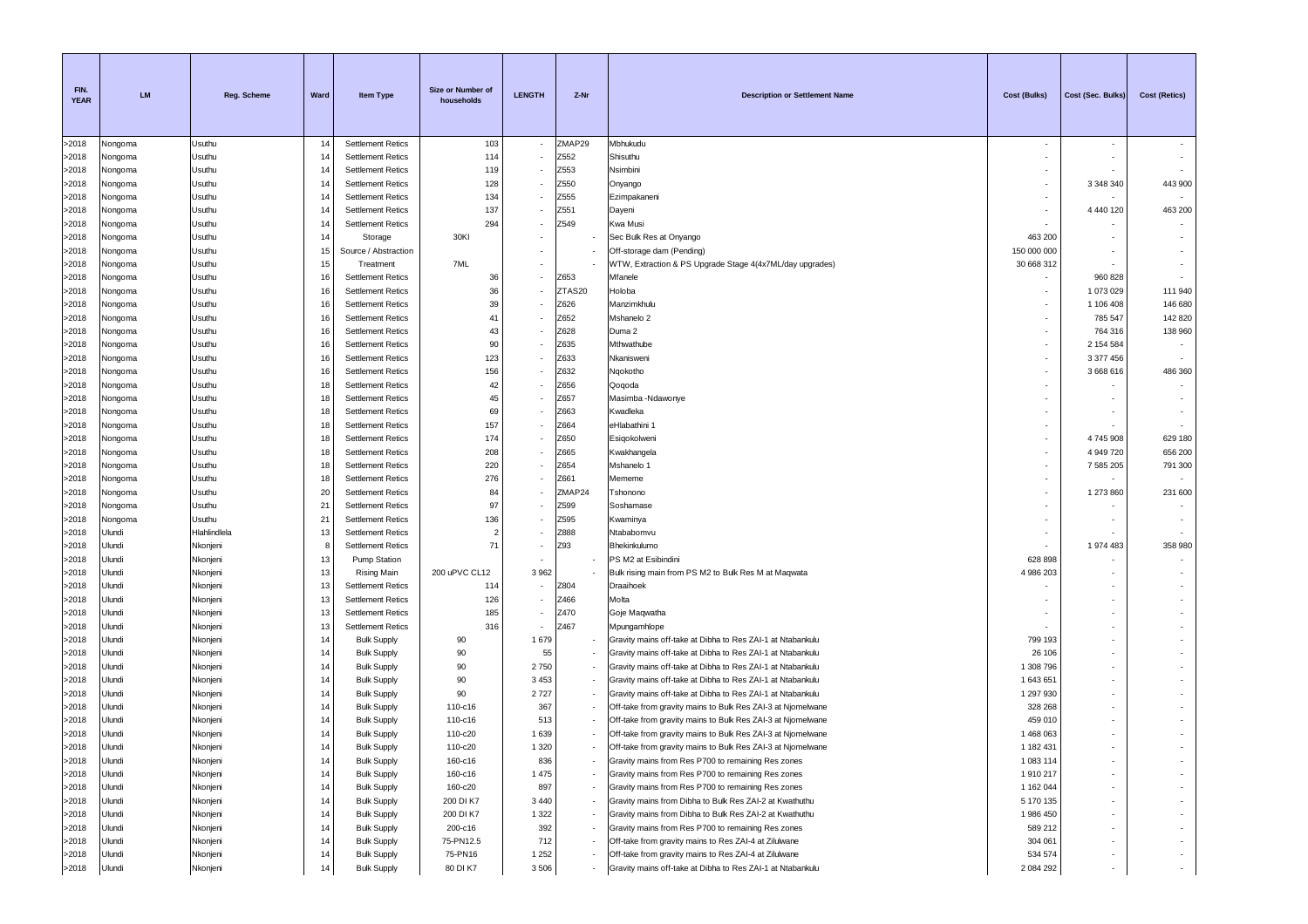| FIN.<br><b>YEAR</b> | <b>LM</b>        | <b>Reg. Scheme</b>   | Ward     | Item Type                                            | Size or Number of<br>households | <b>LENGTH</b> | Z-Nr             | <b>Description or Settlement Name</b>                          | <b>Cost (Bulks)</b> | Cost (Sec. Bulks)  | <b>Cost (Retics)</b> |
|---------------------|------------------|----------------------|----------|------------------------------------------------------|---------------------------------|---------------|------------------|----------------------------------------------------------------|---------------------|--------------------|----------------------|
| >2018               | Jlundi           | Nkonjeni             | 14       | <b>Bulk Supply</b>                                   | 80 DI K7                        | 1 671         |                  | Gravity mains off-take at Dibha to Res ZAI-1 at Ntabankulu     | 993 539             | $\sim$             |                      |
| >2018               | Jlundi           | Nkonjeni             | 14       | <b>Bulk Supply</b>                                   | 80 DI K7                        | 27            |                  | Gravity mains off-take at Dibha to Res ZAI-1 at Ntabankulu     | 16 190              |                    |                      |
| >2018               | Jlundi           | Nkonjeni             | 14       | <b>Settlement Retics</b>                             | 23                              |               | ZMAP91           | Themalihle                                                     |                     | 669 668            | 88780                |
| >2018               | Jlundi           | Nkonjeni             | 14       | <b>Settlement Retics</b>                             | 33                              |               | Z404             | Bhengisilwane                                                  |                     |                    |                      |
| >2018               | Jlundi           | Nkonjeni             | 14       | <b>Settlement Retics</b>                             | 39                              |               | Z409             | Nhluba                                                         | ٠                   | 1 406 038          | 146 680              |
| >2018               | Jlundi           | Nkonjeni             | 14       | <b>Settlement Retics</b>                             | 43                              |               | Z412             | Zilulwane                                                      | ٠                   | 1 251 988          | 165 980              |
| >2018               | Jlundi           | Nkonjeni             | 14       | <b>Settlement Retics</b>                             | 56                              |               | Z403             | Tshiyazame                                                     | ٠                   |                    | $\sim$               |
| >2018               | Jlundi           | Nkonjeni             | 14       | <b>Settlement Retics</b>                             | 56                              |               | ZTAS14           | Mhlalini                                                       |                     |                    | $\sim$               |
| >2018<br>>2018      | Jlundi<br>Jlundi | Nkonjeni<br>Nkonjeni | 14<br>14 | <b>Settlement Retics</b><br><b>Settlement Retics</b> | 58<br>59                        |               | Z405<br>Z416     | Ntilingwe<br>Zenzele                                           |                     |                    | $\sim$               |
| >2018               | Jlundi           | Nkonjeni             | 14       | <b>Settlement Retics</b>                             | 79                              |               | Z408             | Nyoni                                                          |                     | 2 154 584          | 285 640              |
| >2018               | Jlundi           | Nkonjeni             | 14       | <b>Settlement Retics</b>                             | 92                              |               | Z410             | Ganwini                                                        | ٠                   | 2 474 860          | 328 100              |
| >2018               | Jlundi           | Nkonjeni             | 14       | <b>Settlement Retics</b>                             | 96                              |               | Z782             | Sqobelo                                                        | ٠                   | 3 552 096          | 370 560              |
| >2018               | Jlundi           | Nkonjeni             | 14       | <b>Settlement Retics</b>                             | 101                             |               | Z418             | Bhekimbazo                                                     | ٠                   | 3589097            | 374 420              |
| >2018               | Jlundi           | Nkonjeni             | 14       | <b>Settlement Retics</b>                             | 106                             |               | ZTAS15           | Dibha                                                          | ٠                   | $\sim$             |                      |
| >2018               | Jlundi           | Nkonjeni             | 14       | <b>Settlement Retics</b>                             | 117                             |               | Z407             | Ezinyoshini                                                    |                     | 4 181 113          | 436 180              |
| >2018               | Jlundi           | Nkonjeni             | 14       | <b>Settlement Retics</b>                             | 120                             |               | Z166             | Ngqolothi                                                      |                     |                    |                      |
| >2018               | Jlundi           | Nkonjeni             | 14       | <b>Settlement Retics</b>                             | 145                             |               | Z406             | Maqhutha                                                       |                     |                    |                      |
| >2018               | Jlundi           | Nkonjeni             | 14       | <b>Settlement Retics</b>                             | 207                             |               | Z413             | Njomelwane                                                     |                     |                    |                      |
| >2018               | Jlundi           | Nkonjeni             | 14       | Storage                                              | 216KI                           |               |                  | Res ZAI-3 at Njomelwane                                        | 1 111 680           | $\sim$             |                      |
| >2018               | Jlundi           | Nkonjeni             | 14       | Storage                                              | 30KI                            |               |                  | Res ZAI-4 at Zilulwane                                         | 463 200             |                    |                      |
| >2018               | Jlundi           | Nkonjeni             | 14       | Storage                                              | 30KI                            |               |                  | Secondary Res Z2.2 at Mhlanini                                 | 463 200             |                    |                      |
| >2018               | Jlundi           | Nkonjeni             | 15       | <b>Bulk Supply</b>                                   | 110-c12                         | 1 3 5 5       |                  | Off-take from gravity mains to Res ZAI-5 at Mbangweni2         | 1 213 150           |                    |                      |
| >2018               | Jlundi           | Nkonjeni             | 15       | <b>Bulk Supply</b>                                   | 110-c16                         | 702           |                  | Off-take from gravity mains to Res ZAI-5 at Mbangweni2         | 629 086             |                    |                      |
| >2018               | Jlundi           | Nkonjeni             | 15       | <b>Bulk Supply</b>                                   | 160-c20                         | 1952          |                  | Gravity mains from Res P700 to remaining Res zones             | 2 528 235           |                    |                      |
| >2018               | Jlundi           | Nkonjeni             | 15       | <b>Bulk Supply</b>                                   | 90-c12                          | 405           |                  | Gravity mains from Res P700 to remaining Res zones             | 192 951             |                    |                      |
| >2018               | Jlundi           | Nkonjeni             | 15       | <b>Bulk Supply</b>                                   | 90-PN16                         | 794           |                  | Gravity mains from Res P700 to remaining Res zones             | 377 940             |                    |                      |
| >2018               | Jlundi           | Nkonjeni             | 15       | <b>Settlement Retics</b>                             | 10                              |               | ZMAP92<br>ZTAS11 | Nsingizane 2                                                   |                     | 370 010            | 38 600               |
| >2018<br>>2018      | Jlundi<br>Jlundi | Nkonjeni<br>Nkonjeni | 15<br>15 | <b>Settlement Retics</b><br><b>Settlement Retics</b> | 26<br>27                        |               | Z707             | Kwanoma<br>Ntabankulu                                          | ٠                   | 925 025<br>999 027 | 96 500<br>104 220    |
| >2018               | Jlundi           | Nkonjeni             | 15       | <b>Settlement Retics</b>                             | 41                              |               | Z709             | Ntabayezulu                                                    | ٠                   | 1 406 038          | 146 680              |
| >2018               | Jlundi           | Nkonjeni             | 15       | <b>Settlement Retics</b>                             | 93                              |               | Z711             | Lomo                                                           | ٠                   | 3 293 089          | 343 540              |
| >2018               | Jlundi           | Nkonjeni             | 15       | <b>Settlement Retics</b>                             | 97                              |               | Z419             | Mgababa 2                                                      | ٠                   | 3 293 089          | 343 540              |
| >2018               | Jlundi           | Nkonjeni             | 15       | <b>Settlement Retics</b>                             | 148                             |               | ZTAS12           | Mbangweni 2                                                    |                     |                    |                      |
| >2018               | Jlundi           | Nkonjeni             | 15       | <b>Settlement Retics</b>                             | 328                             |               | Z417             | Nqulwane                                                       |                     |                    | $\sim$               |
| >2018               | Jlundi           | Nkonjeni             | 15       | Storage                                              | 264KI                           |               |                  | Res ZAI-5 at Mbanweni2                                         | 1 266 080           |                    | $\sim$               |
| >2018               | Jlundi           | Nkonjeni             | 15       | Storage                                              | 698KI                           |               |                  | Res ZAI-1 at Ntabankulu                                        | 2 3 68 4 96         |                    | $\sim$               |
| >2018               | Jlundi           | Nkonjeni             | 16       | <b>Bulk Supply</b>                                   | 80 Ductile Iron K7              | 7632          |                  | Gravity mains to Res P at Kweyezulu                            | 4 536 629           |                    |                      |
| >2018               | Jlundi           | Nkonjeni             | 16       | <b>Settlement Retics</b>                             | -8                              |               | Z812             | Ndumeni                                                        |                     | 135 544            | 30 880               |
| >2018               | Jlundi           | Nkonjeni             | 16       | <b>Settlement Retics</b>                             | 9                               |               | ZMAP89           | Ncele                                                          |                     | 333 009            | 34 740               |
| >2018               | Jlundi           | Nkonjeni             | 16       | <b>Settlement Retics</b>                             | 23                              |               | ZMAP118          | Ntongwana (Uitzondering Farm)                                  |                     | 851 023            | 88 780               |
| >2018               | Jlundi           | Nkonjeni             | 16       | <b>Settlement Retics</b>                             | 48                              |               | ZMAP90           | Nzololo - Maganda                                              |                     | 1 443 039          |                      |
| >2018               | Jlundi           | Nkonjeni             | 16       | <b>Settlement Retics</b>                             | 197                             |               | Z476             | Kweyezulu                                                      |                     |                    |                      |
| >2018               | Jlundi           | Nkonjeni             | 16       | <b>Settlement Retics</b>                             | 250                             |               | Z479             | Emakhosini                                                     |                     |                    | $\sim$               |
| >2018               | Ulundi           | Nkonjeni             | 16       | Storage                                              | 47kl                            |               |                  | Res P at Kweyezulu                                             | 621 886             | $\sim$             |                      |
| >2018               | Ulundi           | Nkonjeni             | 17       | <b>Settlement Retics</b>                             | 15                              |               | Z481             | Kwangono Mbambo 2                                              |                     |                    |                      |
| >2018               | Ulundi           | Nkonjeni             | 17<br>17 | <b>Settlement Retics</b><br><b>Settlement Retics</b> | 58<br>69                        |               | Z807<br>Z754     | Ntabamhlophe                                                   | ٠                   |                    | $\sim$               |
| >2018<br>>2018      | Ulundi<br>Ulundi | Nkonjeni<br>Nkonjeni | 17       |                                                      | 83                              |               | Z482             | Kwangono Mbambo 1<br>Nkaphani                                  | ٠                   | 2 271 048          | 301 080              |
| >2018               | Ulundi           | Nkonjeni             | 17       | <b>Settlement Retics</b><br><b>Settlement Retics</b> | 86                              |               | Z468             | Esibindini                                                     |                     |                    |                      |
| >2018               | Ulundi           | Nkonjeni             | 17       | <b>Settlement Retics</b>                             | 106                             |               | Z484             | Maduna Ezibomvu                                                |                     |                    |                      |
| >2018               | Ulundi           | Nkonjeni             | 17       | <b>Settlement Retics</b>                             | 125                             |               | Z469             | Tshilugwanenei                                                 |                     |                    | $\sim$               |
| >2018               | Ulundi           | Nkonjeni             | 17       | <b>Settlement Retics</b>                             | 144                             |               | Z471             | Maqwatha                                                       |                     |                    | $\sim$               |
| >2018               | Ulundi           | Nkonjeni             | 17       | <b>Settlement Retics</b>                             | 144                             |               | Z472             | Cengeni                                                        |                     |                    | $\sim$               |
| >2018               | Ulundi           | Nkonjeni             | 20       | <b>Bulk Supply</b>                                   | 250                             | 3 5 6 3       |                  | Bulk gravity off-take at Mtonjeni to remaining reservoir zones | 4 648 760           |                    | $\sim$               |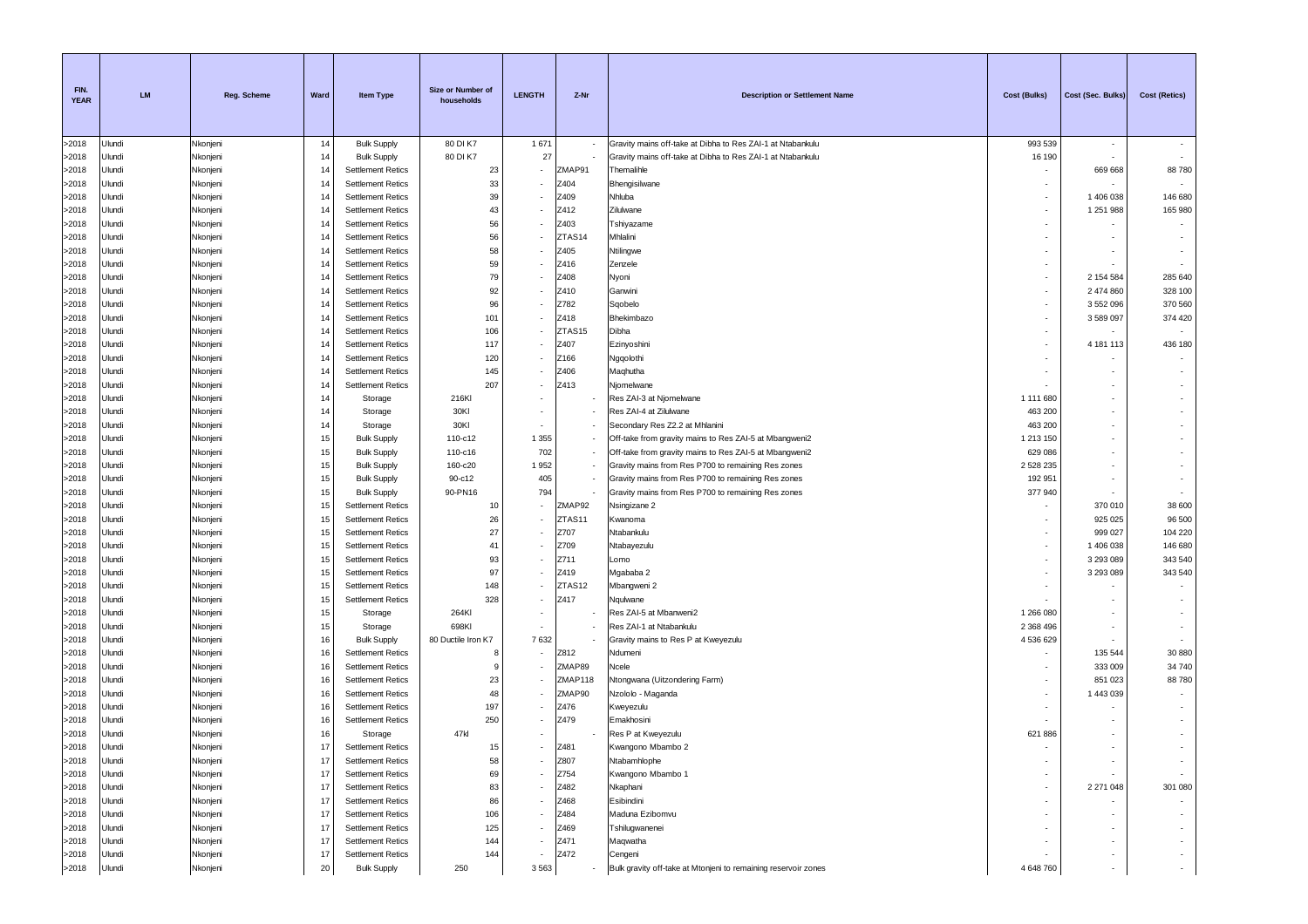| FIN.<br><b>YEAR</b> | <b>LM</b>        | Reg. Scheme          | Ward     | Item Type                                            | Size or Number of<br>households | <b>LENGTH</b>            | Z-Nr               | <b>Description or Settlement Name</b>                                                                              | <b>Cost (Bulks)</b>    | Cost (Sec. Bulks)        | <b>Cost (Retics)</b> |
|---------------------|------------------|----------------------|----------|------------------------------------------------------|---------------------------------|--------------------------|--------------------|--------------------------------------------------------------------------------------------------------------------|------------------------|--------------------------|----------------------|
| >2018               | Ulundi           | Nkonjeni             | 20       | Pump Station                                         |                                 | $\sim$                   |                    | Infill PS at Manekwane2                                                                                            | 698775                 | $\overline{\phantom{a}}$ |                      |
| >2018               | Ulundi           | Nkonjeni             | 20       | <b>Settlement Retics</b>                             | 25                              |                          | Z819               | Langakazi 1                                                                                                        |                        |                          |                      |
| >2018               | Ulundi           | Nkonjeni             | 20       | <b>Settlement Retics</b>                             | 28                              |                          | Z973               | Manekwane 2                                                                                                        |                        |                          |                      |
| >2018               | Ulundi           | Nkonjeni             | 20       | <b>Settlement Retics</b>                             | 39                              |                          | Z972               | Kwagqikazi 2                                                                                                       |                        | 785 547                  | 142 820              |
| >2018               | Ulundi           | Nkonjeni             | 20       | <b>Settlement Retics</b>                             | 50                              |                          | Z400               | Mthonjeni                                                                                                          |                        | $\sim$                   |                      |
| >2018               | Ulundi           | Nkonjeni             | 20       | <b>Settlement Retics</b>                             | 65                              |                          | Z401               | Kwafolese                                                                                                          |                        |                          |                      |
| >2018               | Ulundi           | Nkonjeni             | 20       | <b>Settlement Retics</b>                             | 78                              |                          | Z750               | Isangoyana 1                                                                                                       |                        |                          |                      |
| >2018               | Ulundi           | Nkonjeni             | 20       | <b>Settlement Retics</b>                             | 179                             |                          | Z745               | Kwagqikazi 1                                                                                                       |                        |                          |                      |
| >2018               | Ulundi           | Nkonjeni             | 20       | <b>Settlement Retics</b>                             | 235                             |                          | Z402               | Kwavilakazi 2                                                                                                      |                        |                          |                      |
| >2018               | Ulundi           | Nkonjeni             | 20       | Source                                               | 160-c12                         | 785                      |                    | Pumpline from existing source to Res Z at Mtonjeni                                                                 | 777 091                |                          |                      |
| >2018               | Ulundi           | Nkonjeni             | 20       | Source                                               | 160-c9                          | 745                      |                    | Pumpline from existing source to Res Z at Mtonjeni                                                                 | 737 907                |                          |                      |
| >2018               | Ulundi           | Nkonjeni             | 20       | Storage                                              | 30KI                            |                          |                    | Secondary Res Z2.3 at Langakazi1                                                                                   | 463 200                |                          |                      |
| >2018               | Ulundi           | Nkonjeni             | 20       | Storage                                              | 30KI                            |                          |                    | Secondary Res Z2.1 near Mtonjeni                                                                                   | 463 200                |                          |                      |
| >2018               | Ulundi           | Nkonjeni             | 20       | Storage                                              | 30KI                            |                          |                    | Infill res at Kwagqikazi1                                                                                          | 463 200                |                          |                      |
| >2018               | Ulundi           | Nkonjeni             | 20       | Storage                                              | 30KI                            |                          |                    | Infill res at Manekwane2                                                                                           | 463 200                |                          |                      |
| >2018               | Ulundi<br>Ulundi | Nkonjeni             | 20       | Storage                                              | 50KI<br>13                      |                          |                    | Infill res at Manekwane2                                                                                           | 621 886                |                          |                      |
| >2018<br>>2018      | Ulundi           | Nkonjeni<br>Nkonjeni | 21<br>21 | <b>Settlement Retics</b><br><b>Settlement Retics</b> | 18                              |                          | ZMAP106<br>ZMAP103 | Jems<br>Vewland                                                                                                    |                        | 378 508<br>666 018       | 50 180               |
| >2018               | Ulundi           | Nkonjeni             | 21       | <b>Settlement Retics</b>                             | 23                              |                          | ZMAP104            | Phato                                                                                                              |                        | 467 082                  | 69 480<br>84 920     |
| >2018               | Ulundi           | Nkonjeni             | 21       | <b>Settlement Retics</b>                             | 28                              |                          | ZMAP102            | Mshiqo                                                                                                             |                        | 999 027                  | 104 220              |
| >2018               | Ulundi           | Nkonjeni             | 23       | <b>Bulk Supply</b>                                   | 150 Ductile Iron K7             | 7 1 8 5                  |                    | Gravity mains off-take to Res O                                                                                    | 6 922 607              | $\sim$                   | $\sim$               |
| >2018               | Ulundi           | Nkonjeni             | 23       | <b>Bulk Supply</b>                                   | 160 uPVC CL9                    | 804                      |                    | Gravity mains from Res 2 to Res N                                                                                  | 1 041 078              |                          |                      |
| >2018               | Ulundi           | Nkonjeni             | 23       | <b>Bulk Supply</b>                                   | 160 uPVC CL9/12                 | 3 2 3 7                  |                    | Gravity mains off-take to Res O                                                                                    | 4 191 026              |                          |                      |
| >2018               | Ulundi           | Nkonjeni             | 23       | <b>Bulk Supply</b>                                   | 75 uPVC CL9/12                  | 582                      |                    | Gravity mains from Res 2 to Res N                                                                                  | 248 394                |                          |                      |
| >2018               | Ulundi           | Nkonjeni             | 23       | <b>Bulk Supply</b>                                   | 80 Ductile Iron K7              | 242                      |                    | Gravity mains from Res 2 to Res N                                                                                  | 143 910                |                          |                      |
| >2018               | Ulundi           | Nkonjeni             | 23       | <b>Bulk Supply</b>                                   | 80 Ductile Iron K7              | 227                      |                    | Gravity mains from Res 2 to Res N                                                                                  | 135 069                |                          |                      |
| >2018               | Ulundi           | Nkonjeni             | 23       | <b>Pump Station</b>                                  |                                 |                          |                    | PS M3 at Maqwatha                                                                                                  | 628 898                |                          |                      |
| >2018               | Ulundi           | Nkonjeni             | 23       | Rising Main                                          | 250 uPVC CL9                    | 3 0 4 3                  |                    | Gravity mains between Res M and Res 2                                                                              | 5 831 145              |                          |                      |
| >2018               | Ulundi           | Nkonjeni             | 23       | <b>Settlement Retics</b>                             | 22                              |                          | Z967               | Nobambo                                                                                                            |                        |                          |                      |
| >2018               | Ulundi           | Nkonjeni             | 23       | <b>Settlement Retics</b>                             | 32                              |                          | Z796               | Kwa Mehlomane                                                                                                      |                        |                          |                      |
| >2018               | Ulundi           | Nkonjeni             | 23       | <b>Settlement Retics</b>                             | 33                              |                          | Z939               | Denny Dalton                                                                                                       |                        |                          |                      |
| >2018               | Ulundi           | Nkonjeni             | 23       | <b>Settlement Retics</b>                             | 36                              |                          | Z478               | Skhume                                                                                                             |                        |                          |                      |
| >2018               | Ulundi           | Nkonjeni             | 23       | <b>Settlement Retics</b>                             | 54                              |                          | Z805               | Nkiliji                                                                                                            |                        | 1 397 568                | 185 280              |
| >2018               | Ulundi           | Nkonjeni             | 23       | <b>Settlement Retics</b>                             | 55                              |                          | ZMAP101            | Vezunyamo 1                                                                                                        |                        |                          |                      |
| >2018               | Ulundi           | Nkonjeni             | 23       | <b>Settlement Retics</b>                             | 59                              |                          | Z475               | Mpayini                                                                                                            |                        |                          |                      |
| >2018               | Ulundi           | Nkonjeni             | 23       | <b>Settlement Retics</b>                             | 82                              |                          | Z474               | Hlungulwane                                                                                                        |                        |                          |                      |
| >2018               | Ulundi           | Nkonjeni             | 23       | <b>Settlement Retics</b>                             | 98                              |                          | Z966               | Senzangakhona                                                                                                      |                        |                          |                      |
| >2018               | Ulundi           | Nkonjeni             | 23       | <b>Settlement Retics</b>                             | 116                             |                          | Z806               | Hlondlweni                                                                                                         |                        |                          |                      |
| >2018               | Ulundi           | Nkonjeni             | 23       | <b>Settlement Retics</b>                             | 135                             |                          | Z480               | Mgababa 3                                                                                                          |                        |                          |                      |
| >2018               | Ulundi           | Nkonjeni             | 23       | <b>Settlement Retics</b>                             | 156                             |                          | Z483               | Sgodiphola                                                                                                         |                        |                          |                      |
| >2018               | Ulundi           | Nkonjeni             | 23       | <b>Settlement Retics</b>                             | 159                             |                          | Z473               | Emahlathini                                                                                                        |                        | 1 948 870                | 594 440              |
| >2018               | Ulundi           | Nkonjeni             | 23       | Storage                                              | 1741kl                          |                          |                    | Bulk Res M at Maqwatha                                                                                             | 5 147 696              |                          |                      |
| >2018               | Ulundi           | Nkonjeni             | 23       | Storage                                              | 2328kl                          |                          |                    | Bulk Res 2 at Emahlathini                                                                                          | 6 075 022              |                          |                      |
| >2018               | Jlundi           | Nkonjeni             | 23       | Storage                                              | 490kl                           |                          |                    | Res O at Hlonlweni                                                                                                 | 2 133 808              |                          |                      |
| >2018               | Ulundi           | Nkonjeni             | 23       | Storage                                              | 53kl                            |                          |                    | Res N at Hlungulwane                                                                                               | 634 238                |                          |                      |
| >2018               | Ulundi<br>Ulundi | Nkonjeni             | 24<br>24 | <b>Bulk Supply</b>                                   | 200-c12<br>250-c12              | 958<br>3 4 4 8           |                    | Gravity mains from Res ZAI-2 to P700 Reservoir at Dindi                                                            | 1 439 613<br>6 607 074 |                          |                      |
| >2018<br>>2018      | Ulundi           | Nkonjeni<br>Nkonjeni | 24       | <b>Bulk Supply</b><br><b>Bulk Supply</b>             | 80 DI                           | 162                      |                    | Gravity mains from Res ZAI-2 to P700 Reservoir at Dindi<br>Gravity mains from Dibha to Bulk Res ZAI-2 at Kwathuthu | 96 163                 | $\sim$                   | $\sim$<br>$\sim$     |
| >2018               | Ulundi           | Nkonjeni             | 24       | <b>Settlement Retics</b>                             | 21                              |                          | ZTAS16             | Kwathuthu                                                                                                          |                        | $\sim$                   | $\sim$               |
| >2018               | Ulundi           | Nkonjeni             | 24       | <b>Settlement Retics</b>                             | 32                              | ٠                        | ZMAP109            | Ezisasameni                                                                                                        | ٠                      | 1 147 031                | 119 660              |
| >2018               | Ulundi           | Nkonjeni             | 24       | <b>Settlement Retics</b>                             | 55                              |                          | ZTAs13             | England                                                                                                            |                        | 1 484 916                | 196 860              |
| >2018               | Ulundi           | Nkonjeni             | 24       | <b>Settlement Retics</b>                             | 60                              |                          | ZMAP108            | Basamlilo 2                                                                                                        |                        | 2 109 057                | 220 020              |
| >2018               | Ulundi           | Nkonjeni             | 24       | <b>Settlement Retics</b>                             | 96                              |                          | ZTAS19             | Ezikhumbeni                                                                                                        |                        | 3 256 088                | 339 680              |
| >2018               | Ulundi           | Nkonjeni             | 24       | <b>Settlement Retics</b>                             | 128                             |                          | Z411               | Dindi                                                                                                              |                        | 3 523 036                | 467 060              |
| >2018               | Ulundi           | Nkonjeni             | 24       | <b>Settlement Retics</b>                             | 142                             | $\overline{\phantom{a}}$ | ZTAS17             | Nkonjane                                                                                                           |                        | $\sim$                   | $\sim$               |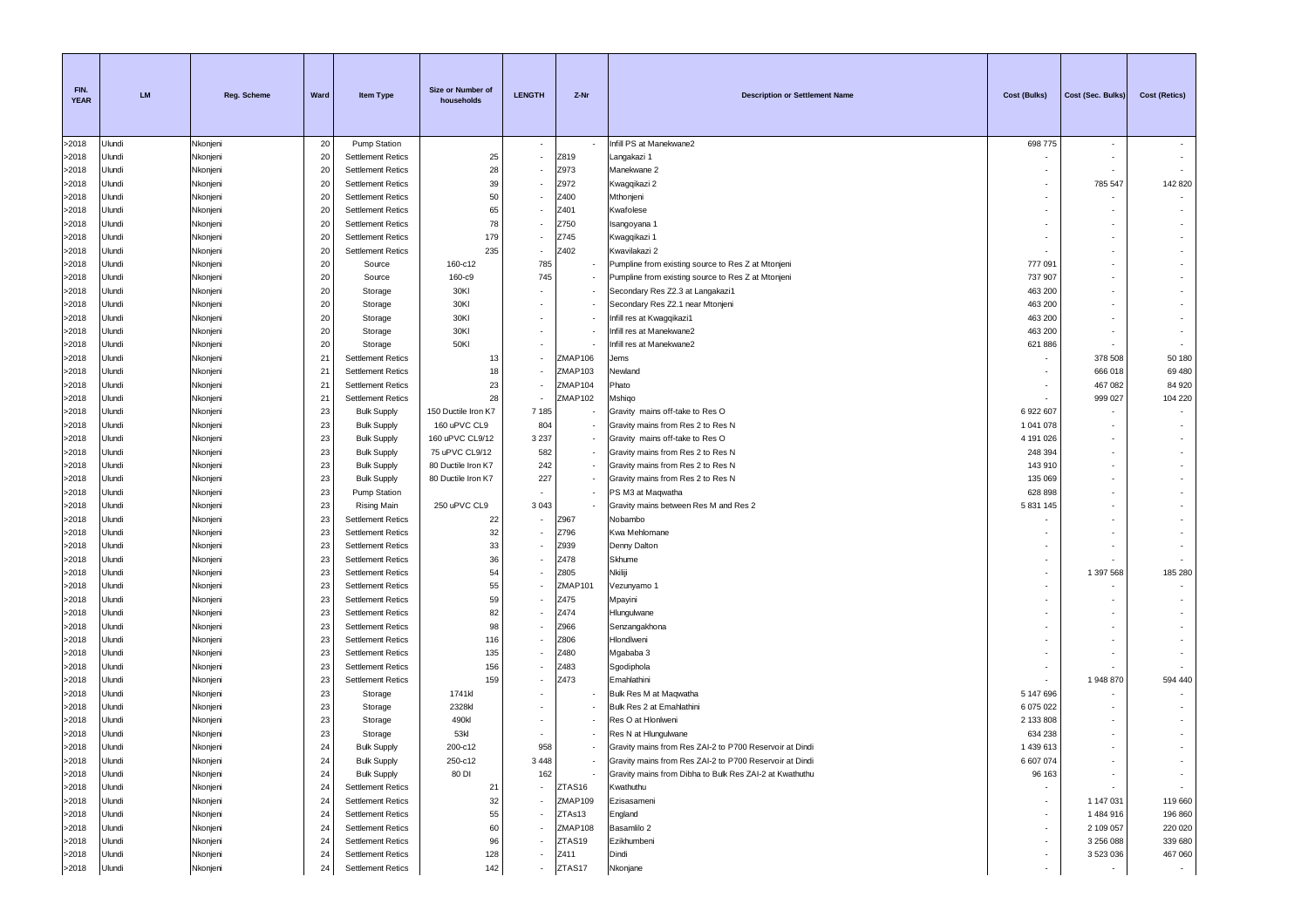| FIN.<br><b>YEAR</b> | <b>LM</b>        | Reg. Scheme      | Ward                             | Item Type                                            | Size or Number of<br>households | <b>LENGTH</b>  | Z-Nr                     | <b>Description or Settlement Name</b>        | <b>Cost (Bulks)</b>  | Cost (Sec. Bulks)      | <b>Cost (Retics)</b> |
|---------------------|------------------|------------------|----------------------------------|------------------------------------------------------|---------------------------------|----------------|--------------------------|----------------------------------------------|----------------------|------------------------|----------------------|
| >2018               | Ulundi           | Nkonjeni         | 24                               | Storage                                              | 161KI                           | <b>.</b>       |                          | Res ZAI-2 at Kwathuthu                       | 941 639              | $\sim$                 |                      |
| >2018               | Ulundi           | Usuthu           | $\overline{2}$                   | <b>Bulk Supply</b>                                   | 50                              | 236            |                          | Sec bulks to sec bulk reservoirs             | 86 344               |                        |                      |
| >2018               | Ulundi           | Usuthu           | $\overline{2}$                   | <b>Bulk Supply</b>                                   | 63                              | 1953           |                          | Sec bulks to sec bulk reservoirs             | 772 111              |                        |                      |
| >2018               | Ulundi           | Usuthu           | $\overline{2}$                   | <b>Bulk Supply</b>                                   | 63                              | 636            |                          | Sec bulks to sec bulk reservoirs             | 251 652              |                        |                      |
| >2018               | Ulundi           | Usuthu           | $\overline{2}$                   | <b>Bulk Supply</b>                                   | 90                              | 1509           |                          | Sec bulks to sec bulk reservoirs             | 718 017              |                        |                      |
| >2018               | Ulundi           | Usuthu           | $\overline{2}$                   | <b>Bulk Supply</b>                                   | 90                              | 4 8 5 5        |                          | Sec bulks to sec bulk reservoirs             | 2 310 937            |                        |                      |
| >2018               | Ulundi           | Usuthu           | $\overline{2}$                   | <b>Bulk Supply</b>                                   | 90                              | 996            |                          | Off-take to Res13 at Nsukangihlale           | 473 861              |                        |                      |
| >2018               | Ulundi           | Usuthu           | $\overline{2}$                   | <b>Bulk Supply</b>                                   | 110                             | 989            |                          | Sec bulks to sec bulk reservoirs             | 885 259              |                        |                      |
| >2018               | Ulundi           | Usuthu           | $\overline{2}$                   | <b>Settlement Retics</b>                             | 11                              |                | Z9                       | Mgxotshwa                                    |                      | 407 011                | 42 460               |
| >2018               | Ulundi           | Usuthu           | $\overline{2}$                   | <b>Settlement Retics</b>                             | 32                              |                | Z26                      | Obhedeni                                     |                      | 1 147 031              | 119 660              |
| >2018               | Ulundi           | Usuthu           | $\overline{2}$                   | <b>Settlement Retics</b>                             | 35                              |                | ZRN6                     | Ezimqaqeni                                   |                      | 989 944                | 131 240              |
| >2018<br>>2018      | Ulundi<br>Ulundi | Usuthu           | $\overline{2}$<br>$\overline{2}$ | <b>Settlement Retics</b><br><b>Settlement Retics</b> | 36<br>48                        |                | ZRN1                     | Ezihlaqeni                                   | $\sim$               | 1 147 031              | 119 660<br>154 400   |
| >2018               | Ulundi           | Usuthu<br>Usuthu | $\overline{2}$                   | <b>Settlement Retics</b>                             | 53                              |                | Z19<br>Z15               | Nomponjwana<br>Phethu                        | $\sim$<br>$\sim$     | 1 480 040<br>1 368 452 | 181 420              |
| >2018               | Ulundi           | Usuthu           | $\overline{2}$                   | <b>Settlement Retics</b>                             | 58                              |                | ZMAP114                  | Sikhalampama                                 | $\sim$               | 1 210 167              | 220 020              |
| >2018               | Ulundi           | Usuthu           | $\overline{2}$                   | <b>Settlement Retics</b>                             | 63                              |                | Z16                      | Mndaweni                                     | $\sim$               | 1659612                | 220 020              |
| >2018               | Ulundi           | Usuthu           | $\overline{2}$                   | <b>Settlement Retics</b>                             | 66                              |                | ZMAP116                  | Ezinxagwini                                  | ۰.                   | 1659612                | 220 020              |
| >2018               | Ulundi           | Usuthu           | $\overline{2}$                   | <b>Settlement Retics</b>                             | 69                              |                | Z24                      | Edlakude                                     |                      | 1921656                | 254 760              |
| >2018               | Ulundi           | Usuthu           | $\overline{2}$                   | <b>Settlement Retics</b>                             | 79                              |                | Z448                     | Nende                                        |                      |                        |                      |
| >2018               | Ulundi           | Usuthu           | $\overline{2}$                   | <b>Settlement Retics</b>                             | 82                              |                | Z25                      | Siyekela                                     | $\sim$               | 2 3 2 9 2 8 0          | 308 800              |
| >2018               | Ulundi           | Usuthu           | $\overline{2}$                   | <b>Settlement Retics</b>                             | 108                             |                | Z14                      | Nsimbi                                       | $\sim$               | 1953252                | 355 120              |
| >2018               | Ulundi           | Usuthu           | $\overline{2}$                   | <b>Settlement Retics</b>                             | 108                             |                | ZMAP115                  | Nhlohlela                                    | ۰.                   | 2 824 252              | 374 420              |
| >2018               | Ulundi           | Usuthu           | $\overline{2}$                   | <b>Settlement Retics</b>                             | 314                             |                | Z10                      | Brush/Nsukangihlale                          | $\sim$               | 8 210 712              | 1 088 520            |
| >2018               | Ulundi           | Usuthu           | $\overline{2}$                   | Storage                                              | 100KI                           |                |                          | Res16 at Nsimbi                              | 723 762              |                        |                      |
| >2018               | Ulundi           | Usuthu           | $\overline{2}$                   | Storage                                              | 100KI                           |                |                          | Res14 at Nhlohlela                           | 723 762              |                        |                      |
| >2018               | Ulundi           | Usuthu           | $\overline{2}$                   | Storage                                              | 200KI                           |                |                          | Res15 at Ezihlaqeni                          | 1 080 800            |                        |                      |
| >2018               | Ulundi           | Usuthu           | $\overline{2}$                   | Storage                                              | 300KI                           |                |                          | Res13 at Nsukangihlale                       | 5 611 822            |                        |                      |
| >2018               | Ulundi           | Usuthu           | $\overline{2}$                   | Storage                                              | 60KI                            |                |                          | Res17 at Nhlonga                             | 634 238              |                        |                      |
| >2018               | Ulundi           | Usuthu           | 3                                | <b>Bulk Supply</b>                                   | 63                              | 2 0 3 6        |                          | Off-take from mains to Res12 at Godlankomo   | 805 029              |                        |                      |
| >2018               | Ulundi           | Usuthu           | 3                                | <b>Bulk Supply</b>                                   | 75                              | 229            |                          | Off-take to REs2 at Dakaneni                 | 97 806               |                        |                      |
| >2018               | Ulundi           | Usuthu           | 3                                | <b>Bulk Supply</b>                                   | 160                             | 6 2 6 1        |                          | Bulk mains from Res4 to Res1 at Isihulu      | 8 107 482            |                        |                      |
| >2018               | Ulundi           | Usuthu           | 3                                | <b>Bulk Supply</b>                                   | 160                             | 5 2 5 0        | $\overline{\phantom{a}}$ | Bulk mains from Res1 to remaining reservoirs | 6798416              | ٠                      |                      |
| >2018               | Ulundi           | Usuthu           | 3<br>3                           | <b>Pump Station</b>                                  | $28$ l/s                        |                | $\overline{\phantom{a}}$ | PS3 at Ngobodo                               | 698 775              |                        |                      |
| >2018<br>>2018      | Ulundi<br>Ulundi | Usuthu<br>Usuthu | 3                                | Reticulation<br>Reticulation                         | 50<br>50                        | 247<br>1 1 0 3 | $\overline{\phantom{a}}$ |                                              | 131 055<br>584 659   |                        |                      |
| >2018               | Ulundi           | Usuthu           | 3                                | Reticulation                                         | 63                              | 2415           | $\overline{\phantom{a}}$ |                                              | 1 376 050            |                        |                      |
| >2018               | Ulundi           | Usuthu           | 3                                | Reticulation                                         | 63                              | 1 2 8 7        | $\sim$                   |                                              | 733 329              |                        |                      |
| >2018               | Ulundi           | Usuthu           | 3                                | Reticulation                                         | 63                              | 1 601          |                          |                                              | 912 272              |                        |                      |
| >2018               | Ulundi           | Usuthu           | 3                                | Reticulation                                         | 75                              | 2 1 4 7        |                          |                                              | 1 318 945            |                        |                      |
| >2018               | Ulundi           | Usuthu           | 3                                | Reticulation                                         | 75                              | 1474           |                          |                                              | 905 837              |                        |                      |
| >2018               | Ulundi           | Usuthu           | 3                                | Reticulation                                         | 75                              | 203            | $\sim$                   |                                              | 124 876              |                        |                      |
| >2018               | Ulundi           | Usuthu           | 3                                | Reticulation                                         | 90                              | 1724           |                          |                                              | 1 174 240            |                        |                      |
| >2018               | Ulundi           | Usuthu           | 3                                | <b>Settlement Retics</b>                             | 31                              |                | Z439                     | Dakaneni                                     |                      |                        |                      |
| >2018               | Ulundi           | Usuthu           | 3                                | <b>Settlement Retics</b>                             | 41                              |                | Z440                     | Magayiseni                                   |                      | 828 009                | 150 540              |
| >2018               | Ulundi           | Usuthu           | 3                                | <b>Settlement Retics</b>                             | 68                              |                | ZMD9                     | Ngobodo                                      |                      |                        |                      |
| >2018               | Ulundi           | Usuthu           | $\mathcal{R}$                    | <b>Settlement Retics</b>                             | 75                              |                | Z441                     | Mkhulwana                                    |                      | 1 219 896              | 277 920              |
| >2018               | Ulundi           | Usuthu           | 3                                | <b>Settlement Retics</b>                             | 81                              |                | Z443                     | Nomdidwa                                     | $\sim$               | 1 338 497              | 304 940              |
| >2018               | Ulundi           | Usuthu           | 3                                | <b>Settlement Retics</b>                             | 112                             |                | Z436                     | Isihulu                                      | $\sim$               | 1897616                | 432 320              |
| >2018               | Ulundi           | Usuthu           | 3                                | <b>Settlement Retics</b>                             | 184                             |                | Z437                     | <b>Bhoholo</b>                               | $\sim$               |                        |                      |
| >2018               | Ulundi           | Usuthu           | 3                                | <b>Settlement Retics</b>                             | 263                             |                | Z438                     | Nhlatwini                                    | . н.                 |                        | ٠                    |
| >2018               | Ulundi           | Usuthu           | 3                                | Storage                                              | 100KI                           |                |                          | Res12 at Godlankomo                          | 723 762              |                        |                      |
| >2018               | Ulundi           | Usuthu           | 3                                | Storage                                              | 200KI                           |                |                          | Res2 at Dakaneni                             | 1 080 800            |                        | $\cdot$              |
| >2018<br>>2018      | Ulundi<br>Ulundi | Usuthu<br>Usuthu | 3<br>3                           | Storage<br>Storage                                   | 200KI<br>60KI                   |                |                          | Res1 at Isihulu<br>Res3 Ngobodo              | 1 080 800<br>634 238 |                        | $\sim$               |
| >2018               | Ulundi           | Usuthu           |                                  | <b>Bulk Supply</b>                                   | 50                              | 2 1 7 5        | $\sim$                   |                                              | 796 133              |                        | $\sim$               |
|                     |                  |                  |                                  |                                                      |                                 |                |                          |                                              |                      |                        |                      |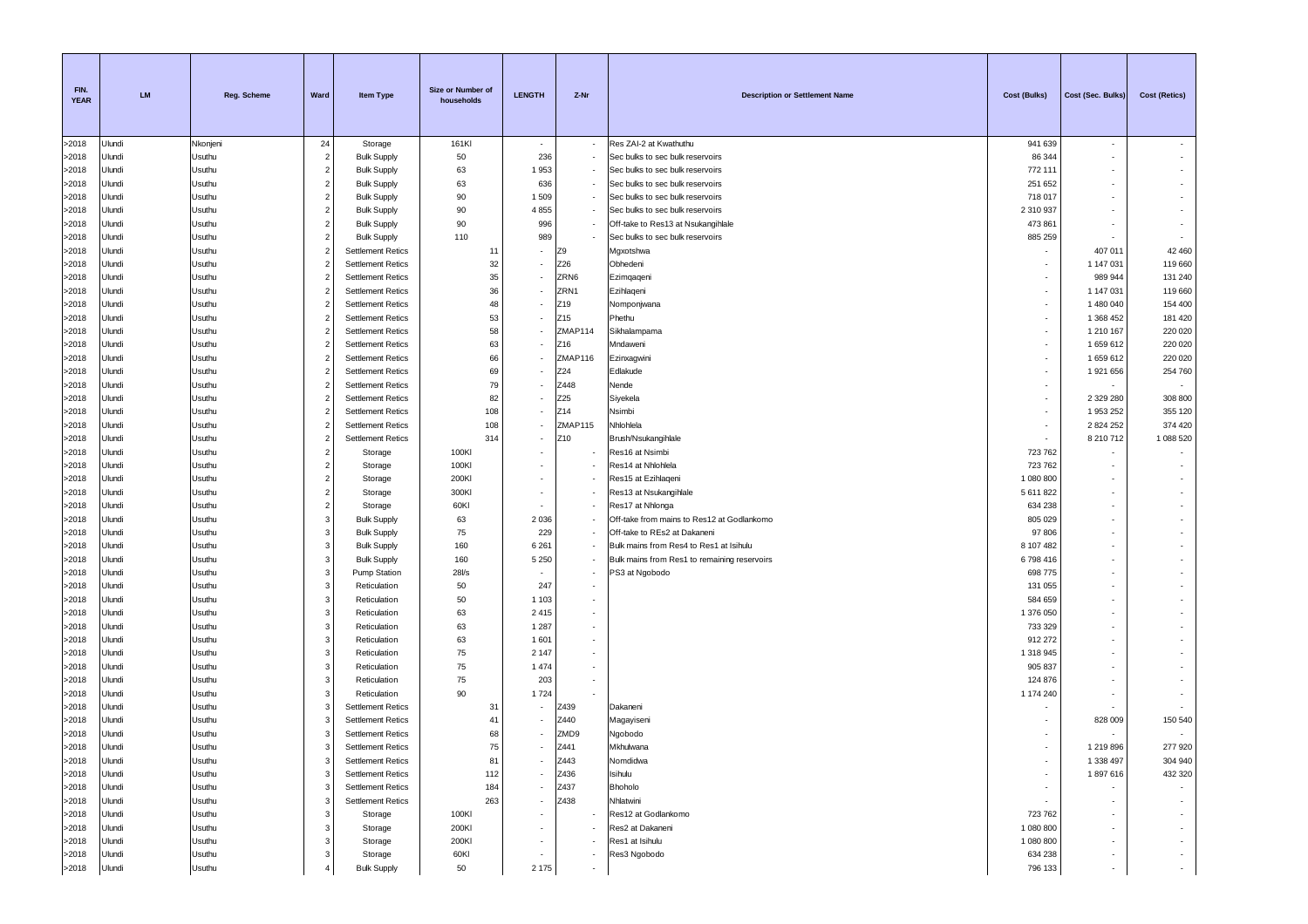| FIN.<br><b>YEAR</b> | <b>LM</b>        | Reg. Scheme      | Ward                | Item Type                                            | Size or Number of<br>households | <b>LENGTH</b>            | Z-Nr                     | <b>Description or Settlement Name</b>                         | <b>Cost (Bulks)</b> | Cost (Sec. Bulks)    | <b>Cost (Retics)</b>     |
|---------------------|------------------|------------------|---------------------|------------------------------------------------------|---------------------------------|--------------------------|--------------------------|---------------------------------------------------------------|---------------------|----------------------|--------------------------|
| >2018               | Ulundi           | Usuthu           | $\overline{4}$      | <b>Bulk Supply</b>                                   | 63                              | 197                      | $\overline{\phantom{a}}$ |                                                               | 77762               | $\sim$               |                          |
| >2018               | Jlundi           | Usuthu           | $\overline{4}$      | <b>Bulk Supply</b>                                   | 75                              | 468                      |                          | Sec bulks to Res7                                             | 199795              | $\sim$               |                          |
| >2018               | Jlundi           | Usuthu           | $\overline{4}$      | <b>Bulk Supply</b>                                   | 110                             | 2949                     | $\sim$                   | Sec bulks to Res7                                             | 2 640 905           |                      |                          |
| >2018               | Jlundi           | Usuthu           | $\overline{4}$      | <b>Bulk Supply</b>                                   | 250                             | 3535                     |                          | Bulk mains from PS1 to off-take at Res4 (Thandamali)          | 4 612 124           | $\sim$               |                          |
| >2018               | Jlundi           | Usuthu           | $\overline{4}$      | Pump Station                                         | $1.2$ l/s                       |                          |                          | PS4 north of Basamlilo1                                       | 698 775             |                      |                          |
| >2018               | Jlundi           | Usuthu           | $\overline{4}$      | <b>Settlement Retics</b>                             | 31                              |                          | ZMAP113                  | Mhlophe                                                       |                     | 844 364              | 111 940                  |
| >2018               | Jlundi           | Usuthu           | 4                   | <b>Settlement Retics</b>                             | 36                              |                          | 2444                     | Thandamali                                                    |                     |                      |                          |
| >2018               | Jlundi           | Usuthu           | 4                   | <b>Settlement Retics</b>                             | 50                              |                          | Z451                     | Skalambazo                                                    | ٠                   | 1 222 872            | 162 120                  |
| >2018               | Jlundi           | Usuthu           | 4<br>$\overline{4}$ | <b>Settlement Retics</b>                             | 56                              |                          | Z445                     | Mlamlankuzi                                                   |                     |                      |                          |
| >2018<br>>2018      | Jlundi<br>Jlundi | Usuthu<br>Usuthu | $\overline{4}$      | <b>Settlement Retics</b><br><b>Settlement Retics</b> | 97<br>106                       |                          | Z442<br>ZMD10            | Ngubaneni<br>Chibini 3                                        |                     | 2736904              | 362 840                  |
| >2018               | Jlundi           | Usuthu           |                     | <b>Settlement Retics</b>                             | 132                             |                          | Z449                     | Kwantabaneni                                                  | ٠                   | 3 639 500            | 482 500                  |
| >2018               | Jlundi           | Usuthu           | 4                   | <b>Settlement Retics</b>                             | 178                             |                          | Z447                     | Basamlilo 1                                                   |                     |                      |                          |
| >2018               | Jlundi           | Usuthu           | $\overline{4}$      | <b>Settlement Retics</b>                             | 355                             |                          | Z446                     | Esidakeni 2                                                   |                     | 7 218 540            | 1 312 400                |
| >2018               | Jlundi           | Usuthu           | $\overline{4}$      | Storage                                              | 100KI                           |                          |                          | Res5 north of Basamlilo                                       | 723762              | $\sim$               |                          |
| >2018               | Jlundi           | Usuthu           | $\overline{4}$      | Storage                                              | 100KI                           |                          |                          | Res 11 at Kwantabaneni                                        | 723762              | $\sim$               |                          |
| >2018               | Jlundi           | Usuthu           | $\overline{4}$      | Storage                                              | 200KI                           |                          |                          | Res4 at Chibini3                                              | 1 080 800           |                      |                          |
| >2018               | Jlundi           | Usuthu           | $\overline{4}$      | Storage                                              | 200KI                           |                          |                          | Res7 at Esidakeni2                                            | 1 080 800           |                      |                          |
| >2018               | Jlundi           | Usuthu           | $\overline{4}$      | Storage                                              | 60KI                            |                          |                          | Res6 at Ngubaneni                                             | 634 238             |                      |                          |
| >2018               | Jlundi           | Usuthu           | $\overline{4}$      | Storage                                              | 60KI                            |                          |                          | Res 8 at Mhlope                                               | 634 238             | $\sim$               |                          |
| >2018               | Jlundi           | Usuthu           | 5                   | <b>Bulk Supply</b>                                   | 75                              | 275                      | $\overline{\phantom{a}}$ | Off-take from mains to Res 10 at Mashiyane                    | 117 625             |                      |                          |
| >2018               | Jlundi           | Usuthu           | 5                   | <b>Bulk Supply</b>                                   | 300                             | 970                      |                          | Bulk gravity mains from Res C to PS1 at Ndwaleni              | 1 640 146           |                      |                          |
| >2018               | Jlundi           | Usuthu           | 5                   | <b>Bulk Supply</b>                                   | 300                             | 14 185                   | $\sim$                   | Bulk gravity mains from Res C to PS1 at Ndwaleni              | 23 982 65           |                      |                          |
| >2018               | Jlundi           | Usuthu           | 5                   | <b>Bulk Supply</b>                                   | 250-DI                          | 3571                     |                          | Bulk mains from PS1 to off-take at Res4 (Thandamali)          | 4 658 762           |                      |                          |
| >2018               | Jlundi           | Usuthu           | 5                   | <b>Pump Station</b>                                  | $55\%$                          |                          | $\sim$                   | PS2 at Nende                                                  | 698 775             |                      | $\overline{\phantom{a}}$ |
| >2018               | Jlundi           | Usuthu           | 5                   | <b>Pump Station</b>                                  | 62Vs                            |                          |                          | PS1 at Ndwaleni                                               | 698 775             |                      |                          |
| >2018               | Jlundi           | Usuthu           | 5                   | <b>Settlement Retics</b>                             | -5                              |                          | ZMAP112                  | Okhwathe                                                      |                     | 111 003              | 11 580                   |
| >2018               | Jlundi           | Usuthu           | 5                   | <b>Settlement Retics</b>                             | 13                              |                          | Z27                      | Nende                                                         |                     | 407 011              | 42 460                   |
| >2018               | Jlundi           | Usuthu           | 5                   | <b>Settlement Retics</b>                             | 14                              |                          | ZMAP111                  | Hluthy                                                        |                     | 518 014              | 54 040                   |
| >2018               | Jlundi<br>Jlundi | Usuthu           | $\sqrt{5}$<br>5     | <b>Settlement Retics</b><br><b>Settlement Retics</b> | 29<br>40                        |                          | Z43<br>Z30               | Kwasaku                                                       |                     | 844 364              | 111 940                  |
| >2018<br>>2018      | Jlundi           | Usuthu<br>Usuthu | 5                   | <b>Settlement Retics</b>                             | 45                              |                          | Z44                      | Ndwaleni<br>Kwadayeni                                         | ÷                   | 721 854<br>1 251 988 | 131 240<br>165 980       |
| >2018               | Jlundi           | Usuthu           | 5                   | <b>Settlement Retics</b>                             | 45                              |                          | Z89                      | Phangole                                                      | $\sim$              | 1 193 756            | 158 260                  |
| >2018               | Jlundi           | Usuthu           | 5                   | <b>Settlement Retics</b>                             | 46                              |                          | Z45                      | Odizima                                                       | ٠.                  | 1 310 220            | 173 700                  |
| >2018               | Jlundi           | Usuthu           | 5                   | <b>Settlement Retics</b>                             | 61                              |                          | Z33                      | Ntambonde                                                     |                     | 1 231 398            | 223 880                  |
| >2018               | Jlundi           | Usuthu           | 5                   | <b>Settlement Retics</b>                             | 63                              |                          | Z49                      | Emfenyane                                                     |                     |                      | $\overline{\phantom{a}}$ |
| >2018               | Jlundi           | Usuthu           | 5                   | <b>Settlement Retics</b>                             | 64                              |                          | Z83                      | Kwameke                                                       | ٠                   | 1776076              | 235 460                  |
| >2018               | Jlundi           | Usuthu           | 5                   | <b>Settlement Retics</b>                             | 77                              |                          | Z28                      | Ezembeni                                                      |                     | 2 154 584            | 285 640                  |
| >2018               | Jlundi           | Usuthu           | 5                   | <b>Settlement Retics</b>                             | 78                              |                          | Z82                      | Sikhumbeni                                                    |                     | 2 154 584            | 285 640                  |
| >2018               | Jlundi           | Usuthu           | 5                   | <b>Settlement Retics</b>                             | 80                              |                          | Z42                      | Okhalweni 1                                                   |                     |                      |                          |
| >2018               | Jlundi           | Usuthu           | 5                   | <b>Settlement Retics</b>                             | 96                              |                          | Z29                      | Egqumeni                                                      | ٠                   | 2 503 976            | 331 960                  |
| >2018               | Jlundi           | Usuthu           | 5                   | <b>Settlement Retics</b>                             | 108                             |                          | Z40                      | Esibomvu                                                      |                     |                      |                          |
| >2018               | Jlundi           | Usuthu           | 5                   | <b>Settlement Retics</b>                             | 112                             |                          | Z48                      | Nsabekhuluma 1                                                |                     |                      |                          |
| >2018               | Jlundi           | Usuthu           | 5                   | <b>Settlement Retics</b>                             | 113                             |                          | Z46                      | Qhudebe                                                       |                     | 3 260 992            | 432 320                  |
| >2018               | Jlundi           | Usuthu           | 5                   | <b>Settlement Retics</b>                             | 129                             |                          | Z41                      | Kwampanza                                                     |                     |                      |                          |
| >2018               | Ulundi           | Usuthu           | 5                   | <b>Settlement Retics</b>                             | 131                             |                          | 732                      | Mashiyane                                                     |                     | 2 675 106            | 486 360                  |
| >2018               | Ulundi           | Usuthu           | 5                   | <b>Settlement Retics</b>                             | 138                             | ٠                        | Z47                      | Ezimfabeni                                                    |                     | 3 435 688            | 455 480                  |
| >2018               | Ulundi           | Usuthu           | 5                   | <b>Settlement Retics</b>                             | 221                             | $\overline{\phantom{a}}$ | ZHR6                     | Mbabazi                                                       |                     |                      |                          |
| >2018<br>>2018      | Ulundi<br>Ulundi | Usuthu<br>Usuthu | 5<br>5              | Storage<br>Storage                                   | 100KI<br>100KI                  | $\overline{\phantom{a}}$ |                          | Res 10 at Mashiyane<br>Res 9 at Mhlophe                       | 723 762<br>723 762  |                      | $\sim$<br>$\sim$         |
| >2018               | Ulundi           | Usuthu           | 5                   | Storage                                              | 1ML                             |                          |                          | Bulk Res C at Qhudebe                                         | 2 567 672           |                      | $\sim$                   |
| >2018               | Ulundi           | Usuthu           | 6                   | <b>Bulk Supply</b>                                   | 75                              | 3532                     |                          | Bulk gravity mains off-take from PS1 to Res11 at Kwantabaneni | 1508310             |                      | $\sim$                   |
| >2018               | Ulundi           | Usuthu           | 7                   | <b>BPT</b>                                           | 30KI                            | $\sim$                   | $\sim$                   | BPT at Xasane2                                                | 463 200             |                      | $\overline{\phantom{a}}$ |
| >2018               | Ulundi           | Usuthu           | $\overline{7}$      | <b>BPT</b>                                           | 30KI                            |                          |                          | <b>BPT</b> at Bhungwane                                       | 463 200             | $\sim$               | $\sim$                   |
| >2018               | Ulundi           | Usuthu           | $\overline{7}$      | <b>BPT</b>                                           | 30KI                            | $\sim$                   |                          | <b>BPT</b> at Sofanweni                                       | 463 200             | $\sim$               | $\sim$                   |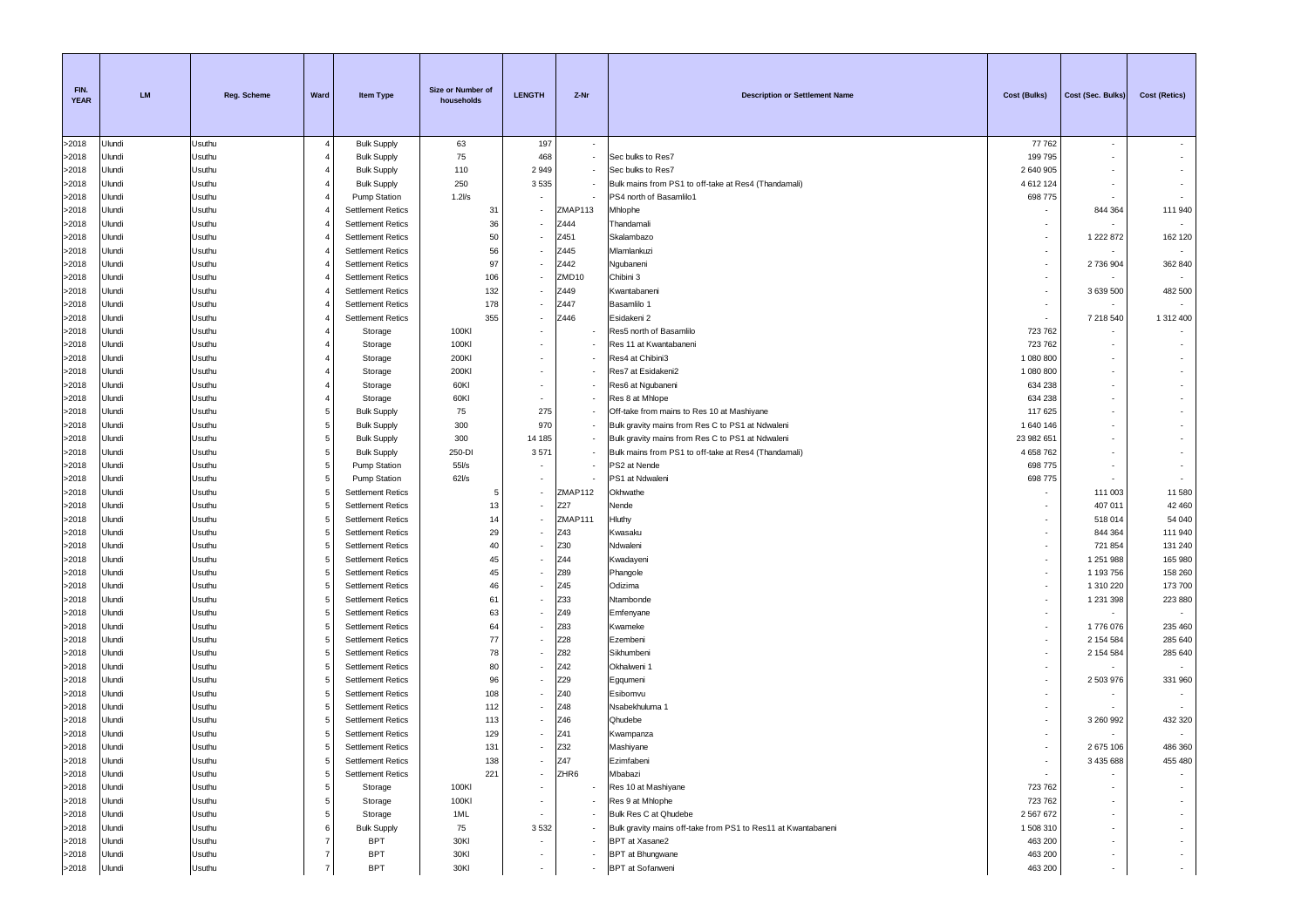| FIN.<br><b>YEAR</b> | <b>LM</b>        | Reg. Scheme      | Ward                             | <b>Item Type</b>                                     | Size or Number of<br>households | <b>LENGTH</b>            | Z-Nr         | <b>Description or Settlement Name</b>                                          | <b>Cost (Bulks)</b>  | Cost (Sec. Bulks)      | Cost (Retics)            |
|---------------------|------------------|------------------|----------------------------------|------------------------------------------------------|---------------------------------|--------------------------|--------------|--------------------------------------------------------------------------------|----------------------|------------------------|--------------------------|
| >2018               | Jlundi           | Usuthu           | 7                                | <b>BPT</b>                                           | 30KI                            | $\sim$                   |              | <b>BPT</b> at Sofanweni                                                        | 463 200              | $\sim$                 |                          |
| >2018               | Jlundi           | Usuthu           | $\overline{7}$                   | <b>BPT</b>                                           | 30KI                            |                          |              | <b>BPT</b> at Esphiva                                                          | 463 200              | $\sim$                 |                          |
| >2018               | Jlundi           | Usuthu           | $\overline{7}$                   | <b>Bulk Supply</b>                                   | 110-c12                         | 1583                     |              | Sec bulks feeding sec bulk reservoirs                                          | 1 417 394            | $\sim$                 | $\sim$                   |
| >2018               | Jlundi           | Usuthu           | $\overline{7}$                   | <b>Bulk Supply</b>                                   | 110-c12                         | 624                      |              | Sec bulks feeding sec bulk reservoirs                                          | 559 249              | $\sim$                 |                          |
| >2018               | Jlundi           | Usuthu           | $\overline{7}$                   | <b>Bulk Supply</b>                                   | 110-c12                         | 43                       |              | Off-take to res at Thusini                                                     | 38 330               |                        |                          |
| >2018               | Jlundi           | Usuthu           | $\overline{7}$                   | <b>Bulk Supply</b>                                   | 110-c12                         | 40                       |              | Off-take to res at Thusini                                                     | 36 244               | $\sim$                 |                          |
| >2018               | Jlundi           | Usuthu           | $\overline{7}$                   | <b>Bulk Supply</b>                                   | 110-c16                         | 44                       |              | Sec bulks feeding sec bulk reservoirs                                          | 39 411               |                        |                          |
| >2018               | Jlundi           | Usuthu           | $\overline{7}$                   | <b>Bulk Supply</b>                                   | 110-c6                          | 853                      |              | Off-take to Res at Bhokweni2                                                   | 764 028              |                        |                          |
| >2018<br>>2018      | Jlundi<br>Jlundi | Usuthu           | $\overline{7}$<br>$\overline{7}$ | <b>Bulk Supply</b>                                   | 110-c6                          | 1 4 8 2<br>221           |              | Sec bulks feeding sec bulk reservoirs                                          | 1 327 258            |                        |                          |
| >2018               | Jlundi           | Usuthu<br>Usuthu | $\overline{7}$                   | <b>Bulk Supply</b><br><b>Bulk Supply</b>             | 110-c9<br>110-c9                | 1 1 3 8                  |              | Off-take to Res at Bhokweni2                                                   | 198 302<br>1 018 815 | $\sim$                 |                          |
| >2018               | Jlundi           | Usuthu           | $\overline{7}$                   | <b>Bulk Supply</b>                                   | 160-c12                         | 1537                     |              | Sec bulks feeding sec bulk reservoirs<br>Sec bulks feeding sec bulk reservoirs | 1 990 445            |                        |                          |
| >2018               | Jlundi           | Usuthu           | $\overline{7}$                   | <b>Bulk Supply</b>                                   | 160-c16                         | 931                      |              | Sec bulks feeding sec bulk reservoirs                                          | 1 205 257            |                        |                          |
| >2018               | Jlundi           | Usuthu           | $\overline{7}$                   | <b>Bulk Supply</b>                                   | 160-c6                          | 2072                     |              | Sec bulks feeding sec bulk reservoirs                                          | 2 683 322            | $\sim$                 |                          |
| >2018               | Jlundi           | Usuthu           | $\overline{7}$                   | <b>Bulk Supply</b>                                   | 160-c9                          | 466                      |              | Sec bulks feeding sec bulk reservoirs                                          | 604 048              | $\sim$                 |                          |
| >2018               | Jlundi           | Usuthu           | $\overline{7}$                   | <b>Bulk Supply</b>                                   | 50-PN10                         | 676                      |              | Sec bulks in Bhungwane                                                         | 247 573              | $\sim$                 |                          |
| >2018               | Jlundi           | Usuthu           | $\overline{7}$                   | <b>Bulk Supply</b>                                   | 63-PN10                         | 1 0 8 8                  |              | Sec bulks feeding sec bulk reservoirs                                          | 430 080              |                        |                          |
| >2018               | Jlundi           | Usuthu           | $\overline{7}$                   | <b>Bulk Supply</b>                                   | 63-PN10                         | 770                      |              | Sec bulks feeding sec bulk reservoirs                                          | 304 590              | $\sim$                 |                          |
| >2018               | Jlundi           | Usuthu           | $\overline{7}$                   | <b>Bulk Supply</b>                                   | 63-PN10                         | 972                      |              | Sec bulks in Esphiva                                                           | 384 312              |                        |                          |
| >2018               | Jlundi           | Usuthu           | $\overline{7}$                   | <b>Bulk Supply</b>                                   | 63-PN10                         | 46                       |              | Off-take to res at Thusini                                                     | 18 0 39              | $\sim$                 |                          |
| >2018               | Jlundi           | Usuthu           | $\overline{7}$                   | <b>Bulk Supply</b>                                   | 75-PN10                         | 2 5 0 4                  |              | Sec bulks feeding sec bulk reservoirs                                          | 1 069 135            | $\sim$                 |                          |
| >2018               | Jlundi           | Usuthu           | $\overline{7}$                   | <b>Bulk Supply</b>                                   | 75-PN12.5                       | 3 4 5 8                  |              | Sec bulks feeding sec bulk reservoirs                                          | 1 476 577            |                        |                          |
| >2018               | Jlundi           | Usuthu           | $\overline{7}$                   | <b>Bulk Supply</b>                                   | 75-PN12.5                       | 2 0 9 7                  |              | Sec bulks in Bhungwane                                                         | 895 642              |                        |                          |
| >2018               | Jlundi           | Usuthu           | $\overline{7}$                   | <b>Bulk Supply</b>                                   | 75-PN12.5                       | 3742                     |              | Off-take to res at Xasane                                                      | 1 598 131            |                        |                          |
| >2018               | Jlundi           | Usuthu           | $\overline{7}$                   | <b>Bulk Supply</b>                                   | 75-PN12.5                       | 79                       |              | Off-take to res at Qubeni                                                      | 33 650               |                        |                          |
| >2018               | Jlundi           | Usuthu           | $\overline{7}$                   | <b>Bulk Supply</b>                                   | 75-PN12.5                       | 1516                     |              | Sec bulks feeding sec bulk reservoirs                                          | 647 271              |                        |                          |
| >2018               | Jlundi           | Usuthu           | $\overline{7}$                   | <b>Bulk Supply</b>                                   | 75-PN8                          | 1 2 6 0                  |              | Off-take to res at Mpangeleni                                                  | 538 075              |                        |                          |
| >2018               | Jlundi           | Usuthu           | $\overline{7}$                   | <b>Settlement Retics</b>                             | 16                              |                          | Z673         | Bhokweni 1                                                                     |                      | 407 624                | 54 040                   |
| >2018               | Jlundi           | Usuthu           | $\overline{7}$                   | <b>Settlement Retics</b>                             | 18                              |                          | Z671         | Xasane 2                                                                       |                      | 592 016                | 61 760                   |
| >2018               | Jlundi           | Usuthu           | $\overline{7}$                   | <b>Settlement Retics</b>                             | 24                              |                          | ZMAP93       | Qubeni                                                                         |                      | 445 851                | 81 060                   |
| >2018               | Jlundi           | Usuthu           | $\overline{7}$<br>$\overline{7}$ | <b>Settlement Retics</b>                             | 29<br>37                        |                          | Z667         | Pelepele                                                                       | ٠<br>$\sim$          | 757 016                | 100 360                  |
| >2018<br>>2018      | Jlundi<br>Jlundi | Usuthu<br>Usuthu | $\overline{7}$                   | <b>Settlement Retics</b><br><b>Settlement Retics</b> | 38                              |                          | Z676<br>Z668 | Thusini<br>Xasane 1                                                            |                      | 1 295 035<br>1 332 036 | 135 100<br>138 960       |
| >2018               | Jlundi           | Usuthu           | $\overline{7}$                   | <b>Settlement Retics</b>                             | 39                              |                          | Z669         | Nqabeni                                                                        |                      | 594 468                | 108 080                  |
| >2018               | Jlundi           | Usuthu           | 7                                | <b>Settlement Retics</b>                             | 45                              |                          | Z670         | Nqabeni                                                                        |                      | 989 944                | 131 240                  |
| >2018               | Jlundi           | Usuthu           | $\overline{7}$                   | <b>Settlement Retics</b>                             | 45                              |                          | Z80b         | kwamane 2                                                                      |                      | 1 251 988              | 165 980                  |
| >2018               | Jlundi           | Usuthu           | $\overline{7}$                   | <b>Settlement Retics</b>                             | 55                              |                          | Z675         | Mpangeleni                                                                     | ٠.                   | 2 035 055              | 212 300                  |
| >2018               | Jlundi           | Usuthu           | $\overline{7}$                   | <b>Settlement Retics</b>                             | 97                              |                          | Z678         | Sofanweni                                                                      | ٠                    | 3 367 091              | 351 260                  |
| >2018               | Jlundi           | Usuthu           | $\overline{7}$                   | <b>Settlement Retics</b>                             | 104                             |                          | Z672         | Bhungwane                                                                      | ٠                    | 2 445 744              | 324 240                  |
| >2018               | Jlundi           | Usuthu           | $\overline{7}$                   | <b>Settlement Retics</b>                             | 106                             |                          | Z679         | Esphiva                                                                        | $\sim$               | 2 533 092              | 335 820                  |
| >2018               | Jlundi           | Usuthu           | $\overline{7}$                   | <b>Settlement Retics</b>                             | 118                             |                          | Z80a         | Kwamane 1                                                                      | $\sim$               | 2 420 334              | 440 040                  |
| >2018               | Jlundi           | Usuthu           | $\overline{7}$                   | <b>Settlement Retics</b>                             | 159                             |                          | Z680         | Xolo                                                                           |                      | 4 221 820              | 559 700                  |
| >2018               | Jlundi           | Usuthu           | 7                                | <b>Settlement Retics</b>                             | 164                             |                          | Z666         | Amaphiva                                                                       |                      | 4 192 704              | 555 840                  |
| >2018               | Jlundi           | Usuthu           | 7                                | <b>Settlement Retics</b>                             | 172                             |                          | Z674         | Bhokweni 2                                                                     |                      | 3 959 776              | 524 960                  |
| >2018               | Jlundi           | Usuthu           | $\overline{7}$                   | Storage                                              | 100KI                           |                          |              | Bulk Res E at Thusini                                                          | 723 762              | $\sim$                 | $\sim$                   |
| >2018               | Ulundi           | Usuthu           | $\overline{7}$                   | Storage                                              | 30KI                            |                          |              | Sec Bulk Res at Xasane1                                                        | 463 200              |                        |                          |
| >2018               | Ulundi           | Usuthu           | $\overline{7}$                   | Storage                                              | 30KI                            |                          |              | Sec Bulk Res at Amaphiva                                                       | 463 200              |                        |                          |
| >2018               | Ulundi           | Usuthu           | $\overline{7}$                   | Storage                                              | 30KI                            | ٠                        |              | Sec Bulk Res at Ngabeni                                                        | 463 200              | $\sim$                 | $\overline{\phantom{a}}$ |
| >2018               | Ulundi           | Usuthu           | $\overline{7}$                   | Storage                                              | 30KI                            |                          |              | Sec Bulk Res at Bhokweni2                                                      | 463 200              |                        | $\sim$                   |
| >2018               | Ulundi           | Usuthu           | $\overline{7}$                   | Storage                                              | 30KI                            |                          |              | Sec Bulk Res at Mpangeleni                                                     | 463 200              |                        |                          |
| >2018               | Ulundi           | Usuthu           | $\overline{7}$                   | Storage                                              | 30KI                            |                          |              | Sec Bulk Res at Qubeni                                                         | 463 200              |                        | $\cdot$                  |
| >2018               | Jlundi<br>Ulundi | Usuthu<br>Usuthu | $\overline{7}$<br>$\overline{7}$ | Storage                                              | 30KI                            |                          |              | Sec Bulk Res at Thusini<br>Sec Bulk Res at Sofanweni                           | 463 200<br>463 200   |                        | $\sim$<br>$\sim$         |
| >2018<br>>2018      | Ulundi           | Usuthu           | $\overline{7}$                   | Storage<br>Storage                                   | 30KI<br>30KI                    |                          |              | Sec Bulk Res at Sofanweni                                                      | 463 200              | $\sim$                 | $\sim$                   |
| >2018               | Ulundi           | Usuthu           |                                  | Storage                                              | 30KI                            | $\overline{\phantom{a}}$ |              | Sec Bulk Res near Mnqakwe                                                      | 463 200              | $\sim$                 | $\sim$                   |
|                     |                  |                  |                                  |                                                      |                                 |                          |              |                                                                                |                      |                        |                          |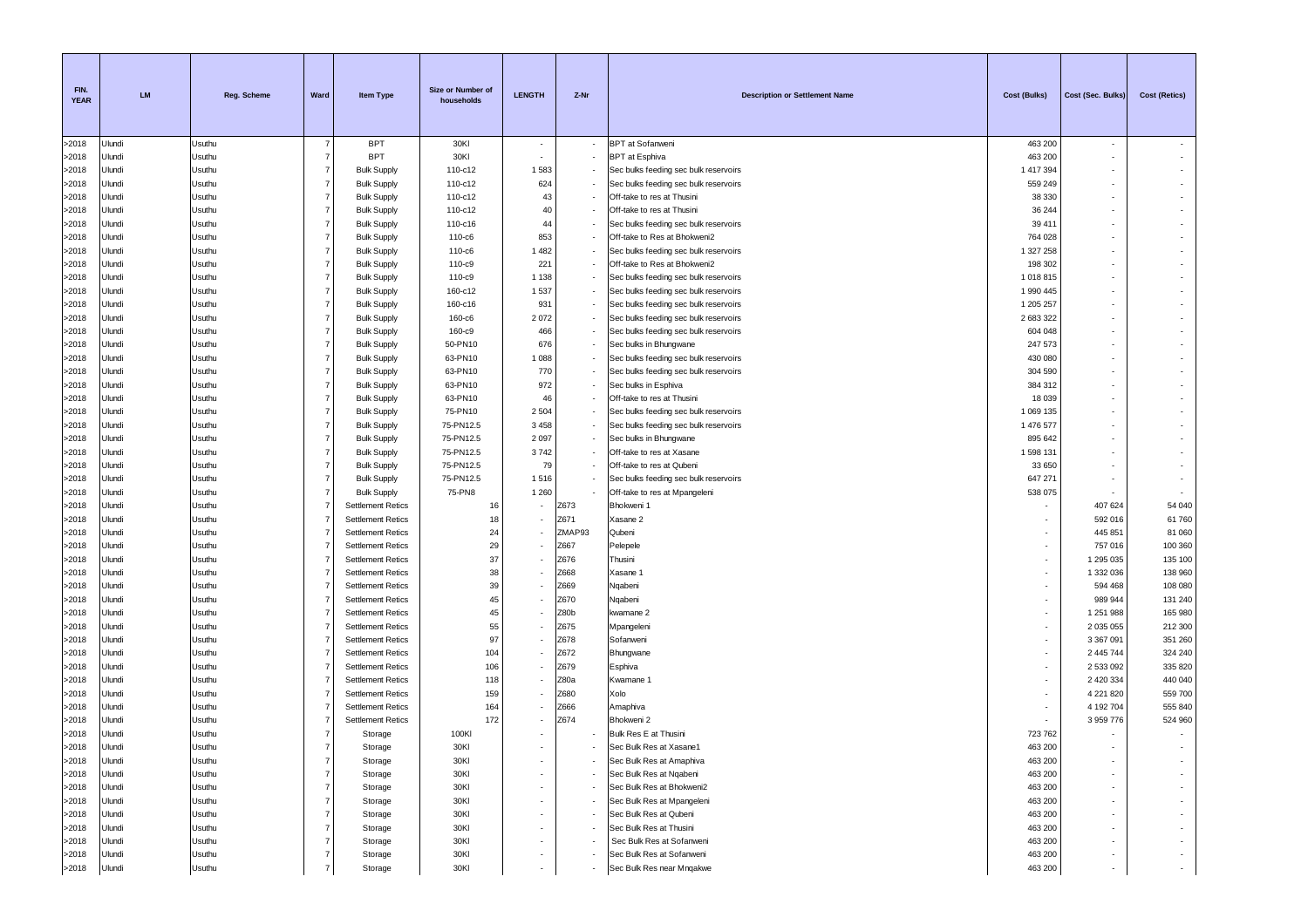| FIN.<br><b>YEAR</b> | <b>LM</b>        | <b>Reg. Scheme</b> | Ward           | <b>Item Type</b>                         | Size or Number of<br>households | <b>LENGTH</b>            | Z-Nr  | <b>Description or Settlement Name</b>                                | Cost (Bulks)         | Cost (Sec. Bulks) | Cost (Retics) |
|---------------------|------------------|--------------------|----------------|------------------------------------------|---------------------------------|--------------------------|-------|----------------------------------------------------------------------|----------------------|-------------------|---------------|
| >2018               | Ulundi           | Usuthu             | $\overline{7}$ | Storage                                  | 30KI                            | $\sim$                   |       | Sec Bulk Res at Esphiva                                              | 463 200              | $\sim$            |               |
| >2018               | Ulundi           | Usuthu             | $\overline{7}$ | Storage                                  | 30KI                            |                          |       | Sec Bulk Res at Bhungwane                                            | 463 200              | $\sim$            |               |
| >2018               | Ulundi           | Usuthu             | 8              | <b>Bulk Supply</b>                       | 110-c12                         | 1462                     |       | Sec bulks feeding sec bulk reservoirs                                | 1 308 909            |                   |               |
| >2018               | Ulundi           | Usuthu             | 8              | <b>Bulk Supply</b>                       | 110-c12                         | 576                      |       | Sec bulks feeding sec bulk reservoirs                                | 515 379              |                   |               |
| >2018               | Ulundi           | Usuthu             | 8              | <b>Bulk Supply</b>                       | 110-c12                         | 1 5 41                   |       | Off-take to Res at Nogulwane                                         | 1 380 310            |                   |               |
| >2018               | Ulundi           | Usuthu             | 8              | <b>Bulk Supply</b>                       | 110-c16                         | 6491                     |       | Sec bulks feeding sec bulk reservoirs                                | 5813060              |                   |               |
| >2018               | Ulundi           | Usuthu             | 8              | <b>Bulk Supply</b>                       | 110-c16                         | 510                      |       | Off-take to Res at Nogulwane                                         | 456 853              |                   |               |
| >2018<br>>2018      | Ulundi<br>Ulundi | Usuthu<br>Usuthu   | 8<br>8         | <b>Bulk Supply</b>                       | 63-PN10<br>75-PN10              | 2675                     |       | Sec bulks feeding sec bulk reservoirs<br>Off-take to res at Chibini1 | 1 057 733<br>419 134 |                   |               |
| >2018               | Ulundi           | Usuthu             | 8              | <b>Bulk Supply</b><br><b>Bulk Supply</b> | 75-PN12.5                       | 981<br>595               |       | Off-take to res at Chibini2                                          | 254 084              |                   |               |
| >2018               | Ulundi           | Usuthu             | 8              | <b>Bulk Supply</b>                       | 75-PN16                         | 592                      |       | Off-take to res at Chibini2                                          | 253 028              |                   |               |
| >2018               | Ulundi           | Usuthu             | 8              | Reticulation                             | 50-PN10                         | 730                      |       |                                                                      | 387 152              |                   | $\sim$        |
| >2018               | Ulundi           | Usuthu             | 8              | Reticulation                             | 75-PN10                         | 1 1 1 8                  |       |                                                                      | 686 967              |                   |               |
| >2018               | Ulundi           | Usuthu             | 8              | Reticulation                             | 75-PN10                         | 824                      |       |                                                                      | 506 517              |                   |               |
| >2018               | Ulundi           | Usuthu             | 8              | <b>Settlement Retics</b>                 | 15                              |                          | Z92   | Mwasomhobisa                                                         |                      | 555 015           | 57 900        |
| >2018               | Ulundi           | Usuthu             | 8              | <b>Settlement Retics</b>                 | 24                              |                          | Z681  | Isiguqa                                                              |                      | 553 204           | 73 340        |
| >2018               | Ulundi           | Usuthu             | 8              | <b>Settlement Retics</b>                 | 32                              |                          | Z682a | Chibini 2                                                            |                      | 931712            | 123 520       |
| >2018               | Ulundi           | Usuthu             |                | <b>Settlement Retics</b>                 | 36                              |                          | Z691  | Nogulwane                                                            |                      | 1019060           | 135 100       |
| >2018               | Ulundi           | Usuthu             | 8              | <b>Settlement Retics</b>                 | 43                              |                          | Z87   | Esiphethu                                                            | ٠                    | 1 106 408         | 146 680       |
| >2018               | Ulundi           | Usuthu             | 8              | <b>Settlement Retics</b>                 | 61                              |                          | Z88   | Sanuka                                                               |                      | 1813049           | 189 140       |
| >2018               | Ulundi           | Usuthu             | 8              | <b>Settlement Retics</b>                 | 63                              |                          | Z682b | Chibini 1                                                            |                      | 1591043           | 165 980       |
| >2018               | Ulundi           | Usuthu             | 8              | <b>Settlement Retics</b>                 | 71                              |                          | Z683  | Isiphethu                                                            |                      | 1950772           | 258 620       |
| >2018               | Ulundi           | Usuthu             | 8              | <b>Settlement Retics</b>                 | 80                              |                          | Z685  | Mganimbobo                                                           | ٠                    | 2664072           | 277920        |
| >2018               | Ulundi           | Usuthu             | 8              | <b>Settlement Retics</b>                 | 90                              |                          | Z684  | Mnqakwe                                                              |                      | 2849077           | 297 220       |
| >2018               | Ulundi           | Usuthu             | 8              | <b>Settlement Retics</b>                 | 92                              |                          | Z692  | Jwela                                                                |                      | 2923079           |               |
| >2018<br>>2018      | Ulundi<br>Ulundi | Usuthu<br>Usuthu   | 8<br>8         | Storage<br>Storage                       | 30KI<br>30KI                    |                          |       | Sec res at Mganimbobo<br>Sec res at Nogulwane                        | 463 200<br>463 200   |                   |               |
| >2018               | Ulundi           | Usuthu             | 8              | Storage                                  | 30KI                            |                          |       | Sec res at Chibini1                                                  | 463 200              |                   |               |
| >2018               | Ulundi           | Usuthu             | 8              | Storage                                  | 30KI                            |                          |       | Sec res at Chibini2                                                  | 463 200              |                   |               |
| >2018               | Ulundi           | Usuthu             | 10             | <b>Settlement Retics</b>                 | 29                              | $\overline{\phantom{a}}$ | Z39   | Qwasha (Nongoma)                                                     |                      |                   |               |
| >2018               | Ulundi           | Usuthu             | 10             | <b>Settlement Retics</b>                 | 56                              |                          | Z38   | Emabeka                                                              |                      |                   |               |
| >2018               | Ulundi           | Usuthu             | 10             | <b>Settlement Retics</b>                 | 81                              |                          | ZHR5  | Shkulile                                                             |                      |                   |               |
| >2018               | Ulundi           | Usuthu             | 10             | <b>Settlement Retics</b>                 | 90                              |                          | Z31   | Dlabane                                                              |                      | 1719711           | 312 660       |
| >2018               | Ulundi           | Usuthu             | 10             | <b>Settlement Retics</b>                 | 152                             |                          | ZHR7  | Nzukasi                                                              |                      |                   |               |
| >2018               | Ulundi           | Usuthu             | 12             | <b>Bulk Supply</b>                       | 160-c20                         | 827                      |       | Gravity pipeline from Res D5 to Res D9                               | 1 070 312            |                   |               |
| >2018               | Ulundi           | Usuthu             | 14             | <b>BPT</b>                               | 30KI                            |                          |       | <b>BPT</b> at Bhodludaka                                             | 463 200              | $\sim$            |               |
| >2018               | Ulundi           | Usuthu             | 14             | <b>Bulk Supply</b>                       | 50-PN10                         | 628                      |       | Sec bulks at Bhodludaka                                              | 229 838              |                   |               |
| >2018               | Ulundi           | Usuthu             | 14             | <b>Bulk Supply</b>                       | 63-PN10                         | 1 4 5 5                  |       | Sec bulks feeding sec bulk reservoirs                                | 575 162              |                   |               |
| >2018<br>>2018      | Ulundi<br>Ulundi | Usuthu<br>Usuthu   | 14<br>14       | <b>Bulk Supply</b>                       | 63-PN10<br>63-PN10              | 775<br>51                |       | Sec bulks feeding sec bulk reservoirs<br>Off-take to res at Wela1    | 306 424<br>20 182    |                   |               |
| >2018               | Ulundi           | Usuthu             | 14             | <b>Bulk Supply</b><br><b>Bulk Supply</b> | 63-PN10                         | 2852                     |       | Sec bulks feeding sec bulk reservoirs                                | 1 127 957            |                   |               |
| >2018               | Ulundi           | Usuthu             | 14             | <b>Bulk Supply</b>                       | 75-PN12.5                       | 606                      |       | Sec bulks feeding sec bulk reservoirs                                | 258 987              |                   |               |
| >2018               | Ulundi           | Usuthu             | 14             | <b>Bulk Supply</b>                       | 75-PN12.5                       | 770                      |       | Off-take to Res at Mabululwane                                       | 328 844              |                   |               |
| >2018               | Ulundi           | Usuthu             | 14             | <b>Bulk Supply</b>                       | 75-PN16                         | 1890                     |       | Sec bulks feeding sec bulk reservoirs                                | 807 223              |                   |               |
| >2018               | Ulundi           | Usuthu             | 14             | <b>Bulk Supply</b>                       | 75-PN16                         | 235                      |       | Sec bulks feeding sec bulk reservoirs                                | 100 406              | $\sim$            |               |
| >2018               | Ulundi           | Usuthu             | 14             | <b>Bulk Supply</b>                       | 75-PN16                         | 454                      |       | Off-take to Res at Mabululwane                                       | 193 984              |                   |               |
| >2018               | Ulundi           | Usuthu             | 14             | <b>Bulk Supply</b>                       | 75-PN16                         | 172                      |       | Sec bulks feeding sec bulk reservoirs                                | 73 609               | $\sim$            | $\sim$        |
| >2018               | Ulundi           | Usuthu             | 14             | Reticulation                             | 50-PN10                         | 1 2 5 4                  |       |                                                                      | 745 256              | $\sim$            | $\sim$        |
| >2018               | Ulundi           | Usuthu             | 14             | <b>Settlement Retics</b>                 | 18                              | $\sim$                   | Z705  | Kwanodwengu                                                          |                      | 666 018           | 69 480        |
| >2018               | Ulundi           | Usuthu             | 14             | <b>Settlement Retics</b>                 | 30                              | $\overline{\phantom{a}}$ | ZTAS6 | Wela 1                                                               | ٠.                   | 640 552           | 84 920        |
| >2018               | Ulundi           | Usuthu             | 14             | <b>Settlement Retics</b>                 | 34                              |                          | Z706  | Mbanda 2                                                             |                      | 1 221 033         | 127 380       |
| >2018               | Ulundi           | Usuthu             | 14             | <b>Settlement Retics</b>                 | 49                              |                          | Z695  | Bhodludaka                                                           | ٠                    | 1 222 872         | 162 120       |
| >2018               | Ulundi           | Usuthu             | 14             | <b>Settlement Retics</b>                 | 55                              |                          | Z701  | Mabululwane                                                          | ٠.                   | 2 0 3 5 0 5 5     | 212 300       |
| >2018               | Ulundi           | Usuthu             | 14             | <b>Settlement Retics</b>                 | 56<br>65                        |                          | Z694  | Mbanda 1                                                             | $\sim$               | 1 397 568         | 185 280       |
| >2018               | Ulundi           | Usuthu             | 14             | <b>Settlement Retics</b>                 |                                 | $\cdot$                  | Z693  | Njojwanana                                                           | $\sim$               | 1863424           | 247 040       |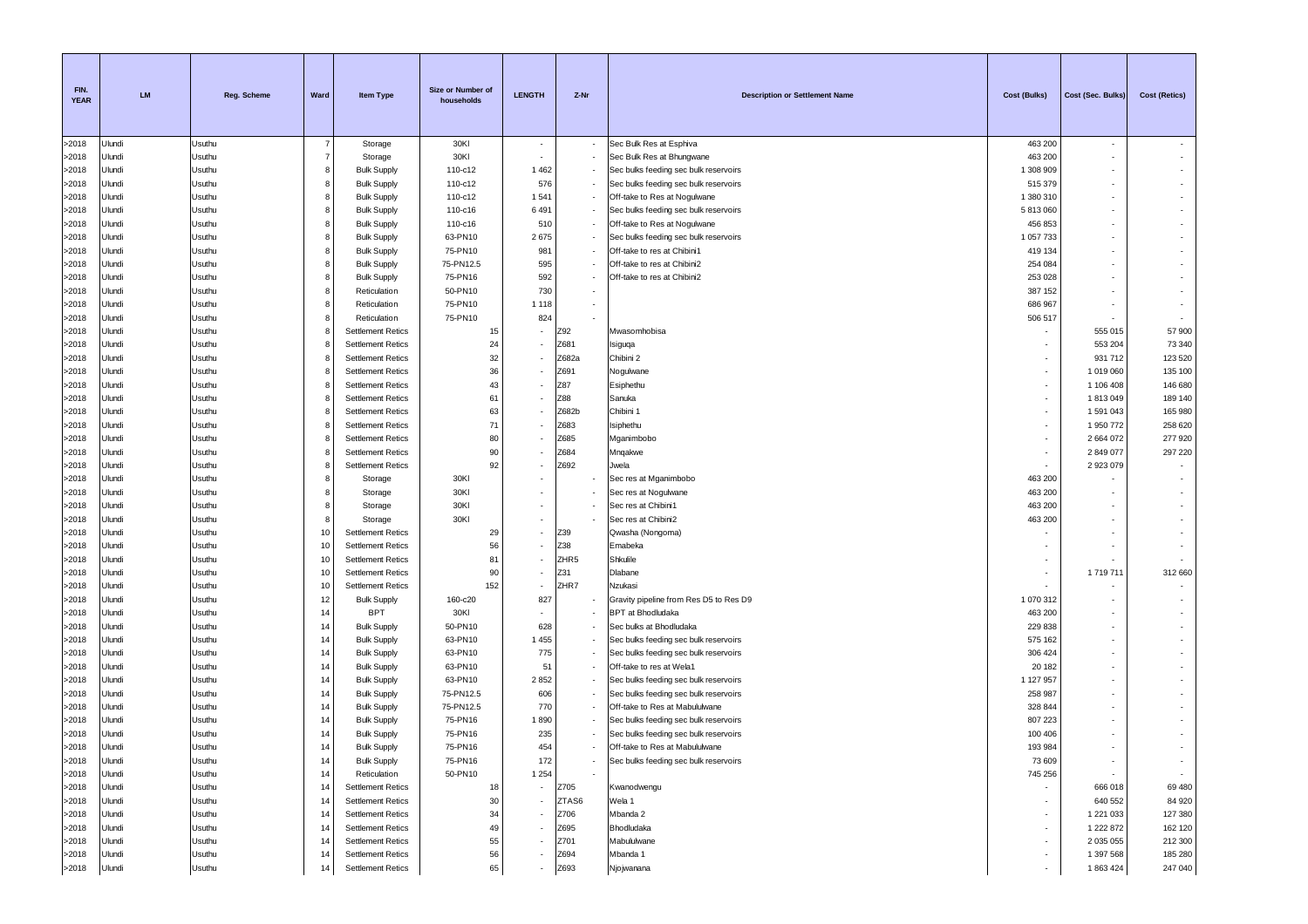| FIN.<br><b>YEAR</b> | <b>LM</b> | <b>Reg. Scheme</b> | Ward           | <b>Item Type</b>         | Size or Number of<br>households | <b>LENGTH</b> | Z-Nr    | <b>Description or Settlement Name</b>                             | Cost (Bulks) | Cost (Sec. Bulks)        | <b>Cost (Retics)</b>     |
|---------------------|-----------|--------------------|----------------|--------------------------|---------------------------------|---------------|---------|-------------------------------------------------------------------|--------------|--------------------------|--------------------------|
| >2018               | Ulundi    | Usuthu             | 14             | Source                   | 110-c16                         | 800           |         | Proposed supplimentary pipeline from existing borehole at Mbanda1 | 716 174      | $\sim$                   |                          |
| >2018               | Ulundi    | Usuthu             | 14             | Source                   | 110-c20                         | 1513          |         | Proposed supplimentary pipeline from existing borehole at Mbanda1 | 1 354 693    | $\sim$                   | $\sim$                   |
| >2018               | Ulundi    | Usuthu             | 14             | Source                   | 110-c20                         | 315           |         | Proposed supplimentary pipeline from existing borehole at Mbanda1 | 281 959      | $\sim$                   | $\sim$                   |
| >2018               | Ulundi    | Usuthu             | 14             | Storage                  | 30KI                            |               |         | Sec res at Wela1                                                  | 463 200      | $\sim$                   | $\sim$                   |
| >2018               | Ulundi    | Usuthu             | 14             | Storage                  | 30KI                            |               |         | Sec res at Mbanda1                                                | 463 200      |                          | ٠                        |
| >2018               | Ulundi    | Usuthu             | 14             | Storage                  | 30KI                            |               |         | Sec res at Njojwanana                                             | 463 200      | $\sim$                   | $\sim$                   |
| >2018               | Ulundi    | Usuthu             | 14             | Storage                  | 30KI                            |               |         | Sec res at Mabululwane                                            | 463 200      | $\sim$                   | $\overline{\phantom{a}}$ |
| >2018               | Ulundi    | Usuthu             | 15             | <b>BPT</b>               | 30KI                            |               |         | <b>BPT</b> at Mvalo                                               | 463 200      |                          |                          |
| >2018               | Ulundi    | Usuthu             | 15             | <b>BPT</b>               | 30KI                            |               |         | <b>BPT</b> at Nduvu                                               | 463 200      |                          |                          |
| >2018               | Ulundi    | Usuthu             | 15             | <b>BPT</b>               | 30KI                            |               |         | <b>BPT</b> at Lomo                                                | 463 200      | ÷.                       | $\overline{\phantom{a}}$ |
| >2018               | Ulundi    | Usuthu             | 15             | <b>BPT</b>               | 30KI                            |               |         | <b>BPT</b> at Ntabayezulu                                         | 463 200      | $\sim$                   | $\overline{\phantom{a}}$ |
| >2018               | Ulundi    | Usuthu             | 15             | <b>BPT</b>               | 30KI                            |               |         | <b>BPT</b> at Ntabayezulu                                         | 463 200      | ٠                        | $\sim$                   |
| >2018               | Ulundi    | Usuthu             | 15             | <b>Bulk Supply</b>       | 110-c12                         | 2 4 3 1       |         | Bulk gravity pipeline from Res D9 to Res D10 at Lomo              | 2 176 929    |                          | ٠                        |
| >2018               | Ulundi    | Usuthu             | 15             | <b>Bulk Supply</b>       | 150-DI                          | 4 6 6 2       |         | Gravity pipeline from Res D5 to Res D9                            | 4 491 836    | $\overline{\phantom{a}}$ | ٠                        |
| >2018               | Ulundi    | Usuthu             | 15             | <b>Bulk Supply</b>       | 160-c12                         | 1 0 2 0       |         | Gravity pipeline from Res D5 to Res D9                            | 1 321 215    | $\sim$                   | $\sim$                   |
| >2018               | Ulundi    | Usuthu             | 15             | <b>Bulk Supply</b>       | 160-c16                         | 829           |         | Gravity pipeline from Res D5 to Res D9                            | 1 072 892    | $\sim$                   |                          |
| >2018               | Ulundi    | Usuthu             | 15             | <b>Bulk Supply</b>       | 160-c20                         | 1 0 0 7       |         | Gravity pipeline from Res D5 to Res D9                            | 1 303 865    |                          |                          |
| >2018               | Ulundi    | Usuthu             | 15             | <b>Bulk Supply</b>       | 160-c9                          | 495           |         | Gravity pipeline from Res D5 to Res D9                            | 640 515      | $\sim$                   | ÷.                       |
| >2018               | Ulundi    | Usuthu             | 15             | <b>Bulk Supply</b>       | 75-PN10                         | 2 5 5 1       |         | Off-take to BPT at Mvalo                                          | 1 089 399    | $\sim$                   | $\sim$                   |
| >2018               | Ulundi    | Usuthu             | 15             | <b>Bulk Supply</b>       | 75-PN12.5                       | 179           |         | Pipeline from Res D10 to Res D11 Khulwane                         | 76 440       | ٠                        | $\sim$                   |
| >2018               | Ulundi    | Usuthu             | 15             | <b>Bulk Supply</b>       | 75-PN12.5                       | 894           |         | Pipeline from Res D10 to Res D11 Khulwane                         | 381 998      |                          | ٠                        |
| >2018               | Ulundi    | Usuthu             | 15             | <b>Bulk Supply</b>       | 75-PN12.5                       | 1 2 9 1       |         | Pipeline from Res D10 to Res D11 Khulwane                         | 551 381      |                          |                          |
| >2018               | Ulundi    | Usuthu             | 15             | <b>Bulk Supply</b>       | 75-PN12.5                       | 278           |         | Gravity pipeline from Res D10 to Res D12 at Lomo                  | 118732       | $\overline{\phantom{a}}$ | ٠                        |
| >2018               | Ulundi    | Usuthu             | 15             | <b>Bulk Supply</b>       | 75-PN12.5                       | 677           |         | Gravity pipeline from Res D10 to Res D12 at Lomo                  | 289 032      | $\sim$                   | $\sim$                   |
| >2018               | Ulundi    | Usuthu             | 15             | <b>Bulk Supply</b>       | 75-PN12.5                       | 435           |         | Pipeline from Res D10 to Res D11 at Khulwane                      | 185 890      | $\sim$                   |                          |
| >2018               | Ulundi    | Usuthu             | 15             | <b>Bulk Supply</b>       | 75-PN12.5                       | 91            |         | Bulk gravity pipeline from Res D9 to Res D10                      | 38720        |                          |                          |
| >2018               | Ulundi    | Usuthu             | 15             | <b>Bulk Supply</b>       | 75-PN12.5                       | 1 0 5 6       |         | Pipeline from Res D10 to Res D11 at Khulwane                      | 451 121      | $\mathbf{r}$             | $\sim$                   |
| >2018               | Ulundi    | Usuthu             | 15             | <b>Bulk Supply</b>       | 75-PN12.5                       | 50            |         | Off-take to Res D10 at Lomo                                       | 21 295       | $\sim$                   | $\sim$                   |
| >2018               | Ulundi    | Usuthu             | 15             | <b>Bulk Supply</b>       | 75-PN16                         | 2 2 8 3       |         | Gravity pipeline from Res D10 to Res D12 at Lomo                  | 975 058      |                          | $\overline{\phantom{a}}$ |
| >2018               | Ulundi    | Usuthu             | 15             | <b>Settlement Retics</b> | 17                              |               | ZMAP110 | Mgubameni                                                         |              | 555 015                  | 57 900                   |
| >2018               | Ulundi    | Usuthu             | 15             | <b>Settlement Retics</b> | 27                              |               | Z696    | Lomo/Mahlaba                                                      |              | 703 019                  | 73 340                   |
| >2018               | Ulundi    | Usuthu             | 15             | <b>Settlement Retics</b> | 29                              |               | Z689    | Obinda                                                            | ٠            | 814 022                  | 84 920                   |
| >2018               | Ulundi    | Usuthu             | 15             | <b>Settlement Retics</b> | 31                              |               | Z708    | Lomo/Mhluwanini                                                   | ٠            | 1 147 031                | 119 660                  |
| >2018               | Ulundi    | Usuthu             | 15             | <b>Settlement Retics</b> | 46                              |               | Z697    | Lomo/Mlaza                                                        | ٠            | 1 480 040                | 154 400                  |
| >2018               | Ulundi    | Usuthu             | 15             | <b>Settlement Retics</b> | 48                              |               | Z687    | Thembalihle                                                       |              | 1 443 039                | 150 540                  |
| >2018               | Ulundi    | Usuthu             | 15             | <b>Settlement Retics</b> | 77                              |               | Z698    | Pholela                                                           | ٠            | 1 950 772                | 258 620                  |
| >2018               | Ulundi    | Usuthu             | 15             | <b>Settlement Retics</b> | 154                             |               | Z688    | Mvalo                                                             | ٠            | 4 440 120                | 463 200                  |
| >2018               | Ulundi    | Usuthu             | 15             | <b>Settlement Retics</b> | 172                             |               | Z686    | Khulwane                                                          |              | 5 291 143                | 551 980                  |
| >2018               | Ulundi    | Usuthu             | 15             | <b>Settlement Retics</b> | 173                             |               | Z710    | Okhukhu                                                           | ٠            | 4 804 140                | $\sim$                   |
| >2018               | Ulundi    | Usuthu             | 15             | <b>Settlement Retics</b> | 195                             |               | Z699    | Nduvu                                                             | ٠            | 4745908                  | 629 180                  |
| >2018               | Ulundi    | Usuthu             | 15             | Storage                  | 100KI                           |               |         | Res D9.1 at Nduvu                                                 | 723762       |                          | $\sim$                   |
| >2018               | Ulundi    | Usuthu             | 15             | Storage                  | 100KI                           |               |         | Res D9.2 at Nduvu                                                 | 723762       |                          |                          |
| >2018               | Ulundi    | Usuthu             | 15             | Storage                  | 100KI                           |               |         | Res D9.3 at Nduvu                                                 | 723 762      |                          | $\sim$                   |
| >2018               | Ulundi    | Usuthu             | 15             | Storage                  | 30KI                            |               |         | Res D10 at Lomo                                                   | 463 200      |                          | $\sim$                   |
| >2018               | Ulundi    | Usuthu             | 15             | Storage                  | 30KI                            |               |         | Res D11 at Khulwane                                               | 463 200      | $\sim$                   | $\sim$                   |
| >2018               | Ulundi    | Usuthu             | 15             | Storage                  | 30KI                            |               |         | Res D12 at Lomo                                                   | 463 200      |                          |                          |
| >2018               | uPhongolo | Coronation         |                | <b>Bulk Supply</b>       | 50 HDPE                         | 515           |         | Regional take-off to reservoir at Kwamalinga                      | 188 424      |                          |                          |
| >2018               | uPhongolo | Coronation         | $\overline{1}$ | <b>Bulk Supply</b>       | 50 HDPE                         | 660           |         | Regional take-off to reservoir at Dwaalhoek                       | 241 506      |                          | $\overline{\phantom{a}}$ |
| >2018               | uPhongolo | Coronation         | $\overline{1}$ | <b>Bulk Supply</b>       | 50 HDPE                         | 2475          |         | Regional pipelines feeding regional reservoirs                    | 905 840      |                          | $\sim$                   |
| >2018               | uPhongolo | Coronation         | $\overline{1}$ | <b>Bulk Supply</b>       | 50 HDPE                         | 1 0 3 0       |         | Regional take-off to reservoir at Kwa Ceba                        | 377 100      |                          | $\sim$                   |
| >2018               | uPhongolo | Coronation         | -1             | <b>Bulk Supply</b>       | 50 HDPE                         | 6691          |         | Regional pipelines feeding regional reservoirs                    | 2 449 504    |                          |                          |
| >2018               | uPhongolo | Coronation         | $\overline{1}$ | <b>Bulk Supply</b>       | 50 HDPE                         | 247           |         | Regional take-off to reservoir at Parys Trust                     | 90 580       |                          | $\sim$                   |
| >2018               | uPhongolo | Coronation         | -1             | <b>Bulk Supply</b>       | 50 HDPE                         | 458           |         | Regional pipelines feeding regional reservoirs                    | 167 760      |                          | $\overline{\phantom{a}}$ |
| >2018               | uPhongolo | Coronation         | -1             | <b>Bulk Supply</b>       | 50 HDPE                         | 252           |         | Regional take-off to reservoir at Belvue farm                     | 92 370       |                          | $\sim$                   |
| >2018               | uPhongolo | Coronation         |                | <b>Bulk Supply</b>       | 50 HDPE                         | 2486          |         | Regional pipelines feeding regional reservoirs                    | 910 142      |                          | $\sim$                   |